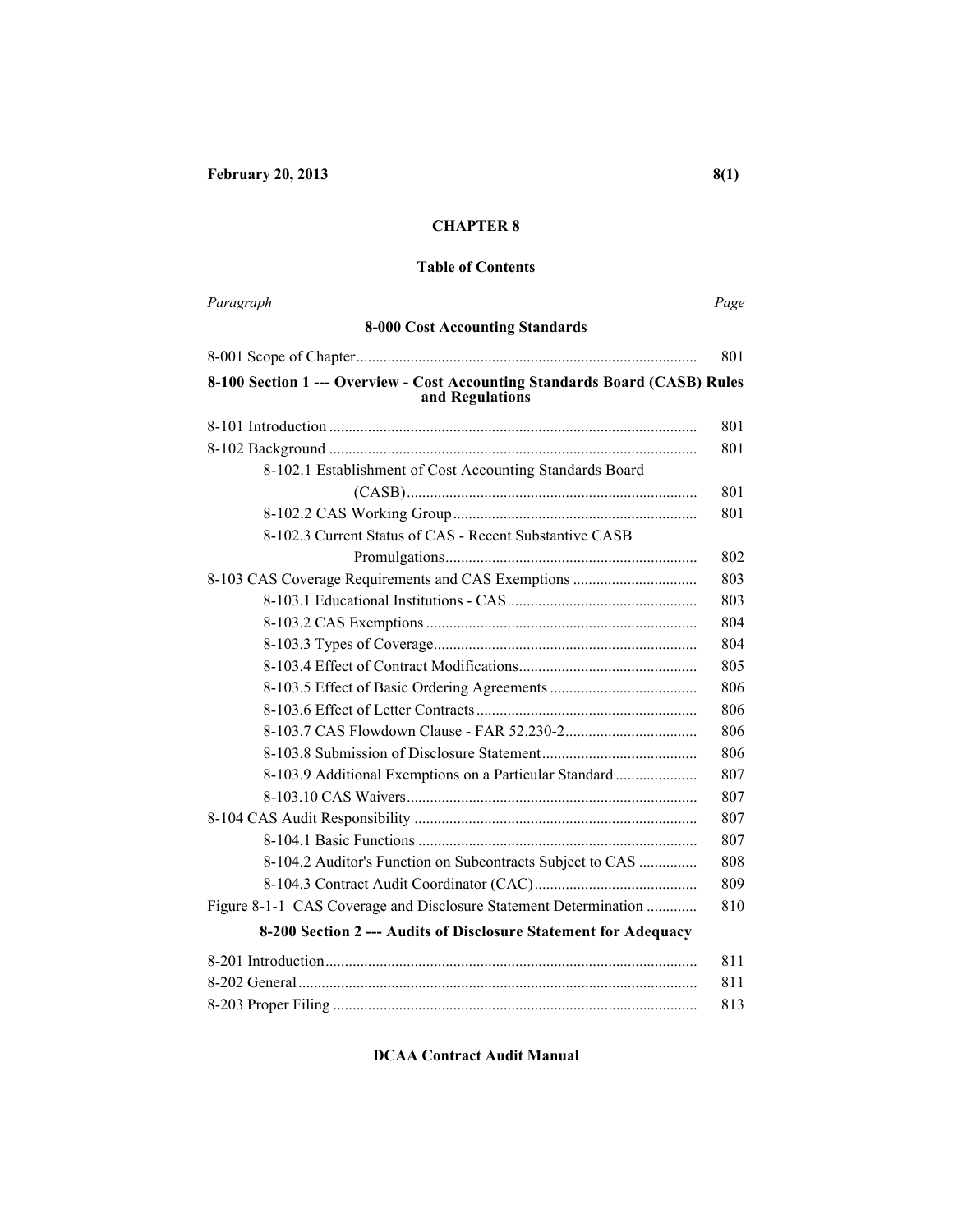| Paragraph                                                                                                                               | Page |
|-----------------------------------------------------------------------------------------------------------------------------------------|------|
| 8-204 Audit Coordination within Multiorganizational Companies                                                                           | 814  |
| 8-205 Audit Programs and Working Papers for Disclosure Statement                                                                        |      |
|                                                                                                                                         | 815  |
|                                                                                                                                         | 816  |
|                                                                                                                                         | 817  |
|                                                                                                                                         | 817  |
| 8-209 Maintenance of CFAO Letters of Adequacy Determination                                                                             | 818  |
| 8-300 Section 3 --- Audits of Compliance with Cost Accounting Standards Board<br>(CASB) Rules, Regulations, and Standards, and with FAR |      |
|                                                                                                                                         | 819  |
|                                                                                                                                         | 821  |
|                                                                                                                                         | 821  |
|                                                                                                                                         | 821  |
|                                                                                                                                         | 822  |
| 8-302.4 Discussions with the CFAO and the Contractor                                                                                    | 823  |
|                                                                                                                                         | 823  |
| 8-302.6 CAS Coordination in CAC/CHOA/GAC Complexes                                                                                      | 823  |
|                                                                                                                                         | 824  |
|                                                                                                                                         | 826  |
| 8-303 Audit of Disclosure Statement and/or Established Practices to                                                                     |      |
|                                                                                                                                         | 826  |
|                                                                                                                                         | 826  |
|                                                                                                                                         | 826  |
| 8-303.3 Changes to Disclosure Statements and/or Established                                                                             |      |
|                                                                                                                                         | 827  |
| 8-304 Audit of Estimated, Accumulated, and Reported Costs to Ascertain                                                                  |      |
|                                                                                                                                         | 828  |
|                                                                                                                                         | 828  |
|                                                                                                                                         | 828  |
| 8-304.3 Reporting of Compliance Audit Results                                                                                           | 829  |
| 8-400 Section 4 --- Cost Accounting Standards                                                                                           |      |
|                                                                                                                                         | 830  |
| 8-401 Cost Accounting Standard 401 --- Consistency in Estimating,                                                                       |      |
|                                                                                                                                         | 830  |
| 8-401.1 Consistency between Estimating and Accumulating Costs                                                                           | 830  |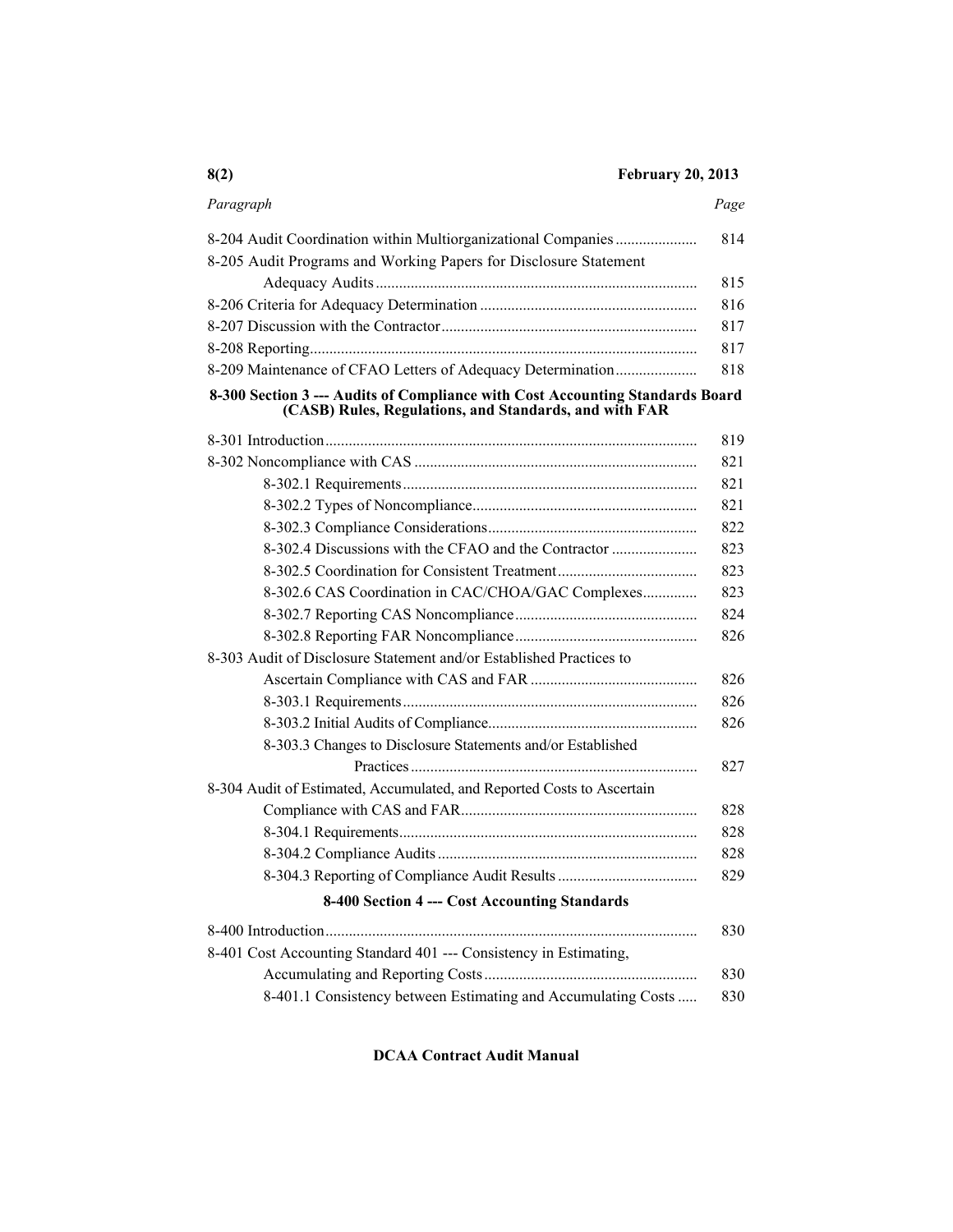# **February 20, 2013** 8(3)

| Paragraph                                                                  | Page |
|----------------------------------------------------------------------------|------|
|                                                                            | 832  |
|                                                                            | 833  |
| 8-402 Cost Accounting Standard 402 --- Consistency in Allocating Costs     |      |
|                                                                            | 834  |
|                                                                            | 835  |
| 8-403 Cost Accounting Standard 403 --- Allocation of Home Office           |      |
|                                                                            | 836  |
|                                                                            | 836  |
|                                                                            | 837  |
| 8-404 Cost Accounting Standard 404 --- Capitalization of Tangible Assets   | 839  |
|                                                                            | 839  |
| 8-404.2 Assets Acquired in a Business Combination Using the                |      |
|                                                                            | 840  |
| 8-404.3 Illustrations - Compliance with the Standard                       | 842  |
| 8-404.4 Illustrations - Applicability Date of Amended CAS                  |      |
|                                                                            | 844  |
| 8-405 Cost Accounting Standard 405 --- Accounting for Unallowable Costs.   | 845  |
|                                                                            | 845  |
|                                                                            | 846  |
|                                                                            | 847  |
|                                                                            | 847  |
|                                                                            | 848  |
| 8-407 Cost Accounting Standard 407 --- Use of Standard Costs for Direct    |      |
|                                                                            | 849  |
|                                                                            | 849  |
|                                                                            | 850  |
| 8-408 Cost Accounting Standard 408 --- Accounting for Costs of             |      |
|                                                                            | 851  |
|                                                                            | 852  |
|                                                                            | 853  |
| 8-409 Cost Accounting Standard 409 --- Depreciation of Tangible Capital    |      |
|                                                                            | 856  |
|                                                                            | 857  |
|                                                                            | 860  |
| 8-410 Cost Accounting Standard 410 --- Allocation of Business Unit General |      |
| and Administrative Expenses to Final Cost Objectives                       | 861  |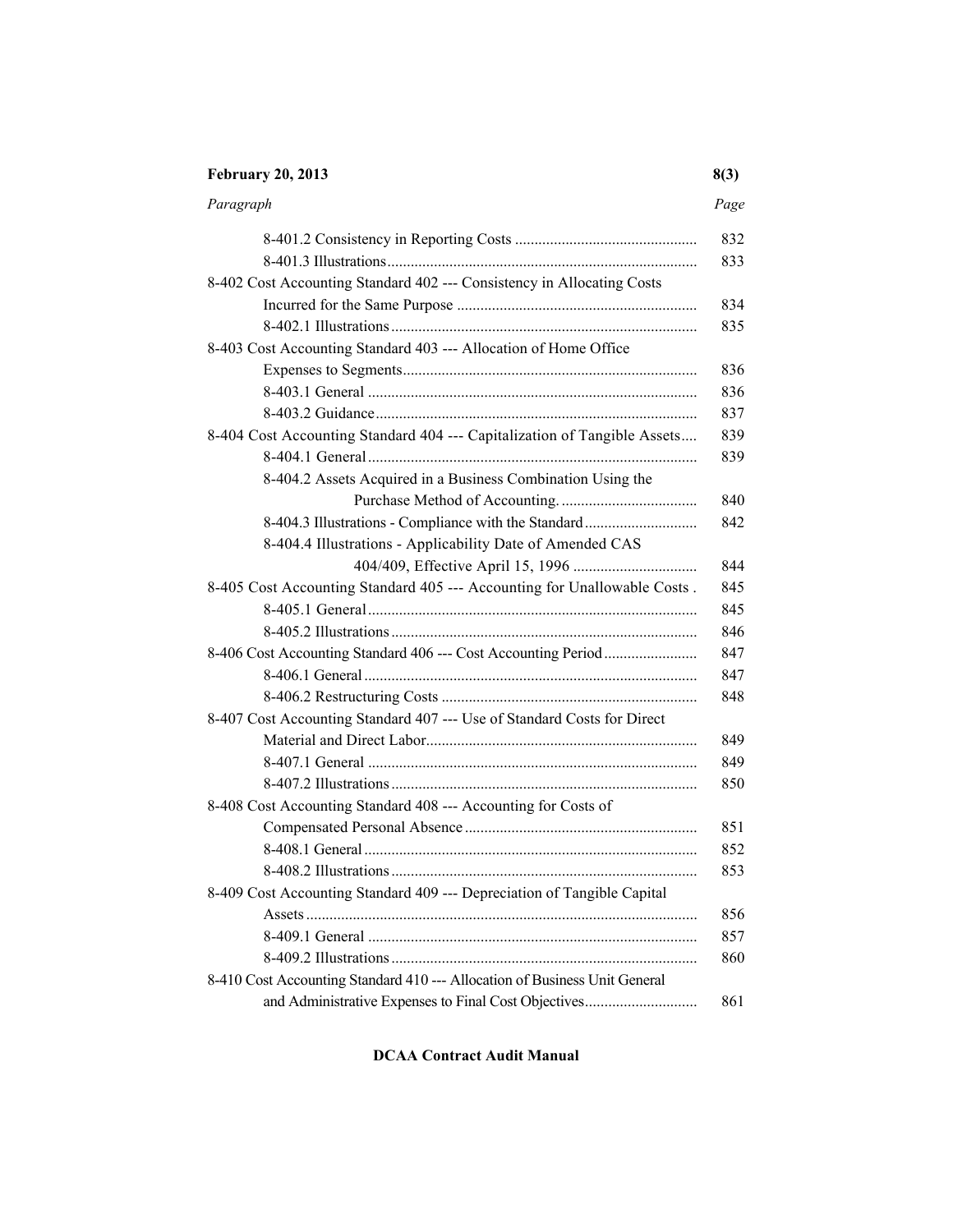# *Paragraph Page*

| 8-411 Cost Accounting Standard 411 --- Accounting for Acquisition Costs of |
|----------------------------------------------------------------------------|
|                                                                            |
|                                                                            |
|                                                                            |
| 8-412 Cost Accounting Standard 412 --- Composition and Measurement of      |
|                                                                            |
|                                                                            |
|                                                                            |
|                                                                            |
|                                                                            |
|                                                                            |
| 8-413 Cost Accounting Standard 413 --- Adjustment and Allocation of        |
|                                                                            |
|                                                                            |
|                                                                            |
| 8-413.3 CAS 413.50(c)(12) Adjustment For Segment Closing, Plan             |
|                                                                            |
|                                                                            |
| 8-414 Cost Accounting Standard 414 --- Cost of Money as an Element of the  |
|                                                                            |
|                                                                            |
| 8-414.2 Interest Rates - Cost of Facilities Capital                        |
| 8-414.3 Evaluating the Contractor's Computations                           |
| 8-415 Cost Accounting Standard 415 --- Accounting for the Cost of Deferred |
|                                                                            |
|                                                                            |
|                                                                            |
| 8-416 Cost Accounting Standard 416 --- Accounting for Insurance Cost       |
|                                                                            |
|                                                                            |
|                                                                            |
| 8-417 Cost Accounting Standard 417 --- Cost of Money as an Element of the  |
|                                                                            |
|                                                                            |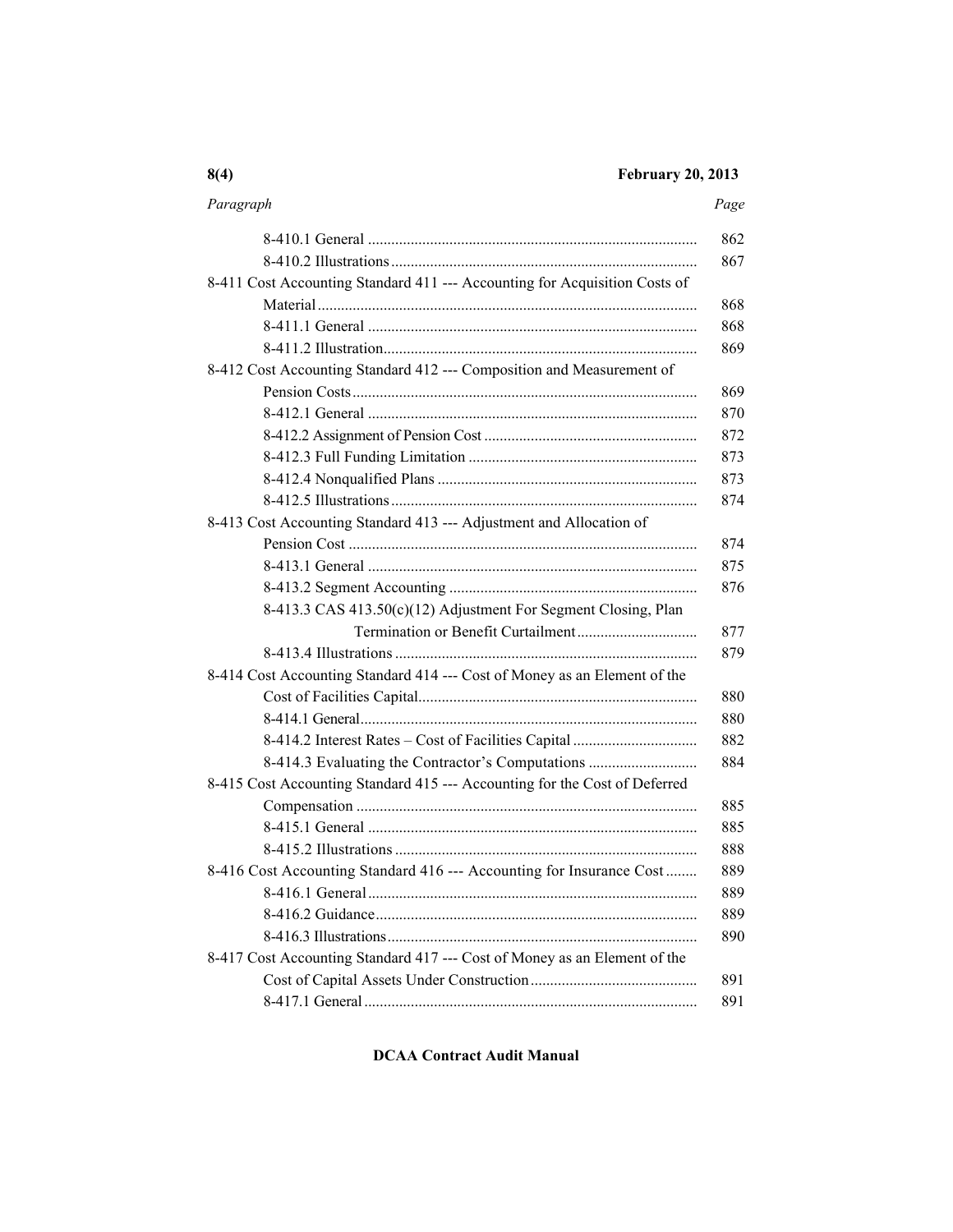# **February 20, 2013**

| I<br>٦<br>×<br>۰,<br>×<br>v<br>۰.<br>×<br>٧ |  |
|---------------------------------------------|--|
|---------------------------------------------|--|

| Paragraph | Page |
|-----------|------|

|                                                                                                                               | 892  |
|-------------------------------------------------------------------------------------------------------------------------------|------|
|                                                                                                                               | 892  |
| 8-418 Cost Accounting Standard 418 --- Allocation of Direct and Indirect                                                      |      |
|                                                                                                                               | 893  |
|                                                                                                                               | 893  |
|                                                                                                                               | 893  |
|                                                                                                                               | 895  |
|                                                                                                                               | 896  |
| 8-420 Cost Accounting Standard 420 --- Accounting for Independent                                                             |      |
| Research and Development Costs and Bid and Proposal Costs                                                                     |      |
|                                                                                                                               | 896  |
|                                                                                                                               | 896  |
|                                                                                                                               | 897  |
|                                                                                                                               | 898  |
| 8-500 Section 5 --- Audit of Cost Impact Proposals Submitted Pursuant to the<br><b>Cost Accounting Standards (CAS) Clause</b> |      |
|                                                                                                                               | 899  |
|                                                                                                                               | 899  |
| 8-502.1 CAS Clause Requiring Price Adjustments                                                                                | 899  |
| 8-502.2 FAR Requirement for Submission of Cost Impact                                                                         |      |
|                                                                                                                               | 899  |
| 8-502.3 Accounting Practice Changes Related to External                                                                       |      |
|                                                                                                                               | 8101 |
| 8-502.4 Cost Impact Proposal Data Requirements                                                                                | 8101 |
|                                                                                                                               | 8102 |
|                                                                                                                               | 8102 |
|                                                                                                                               | 8103 |
|                                                                                                                               | 8103 |
|                                                                                                                               | 8103 |
| 8-503.1 Five-Step Process to Calculate Cost Impact                                                                            | 8103 |
|                                                                                                                               | 8106 |
|                                                                                                                               | 8106 |
|                                                                                                                               | 8107 |
| 8-505 Conferences and Reports on Audits-Cost Impact Proposals                                                                 | 8107 |
|                                                                                                                               | 8107 |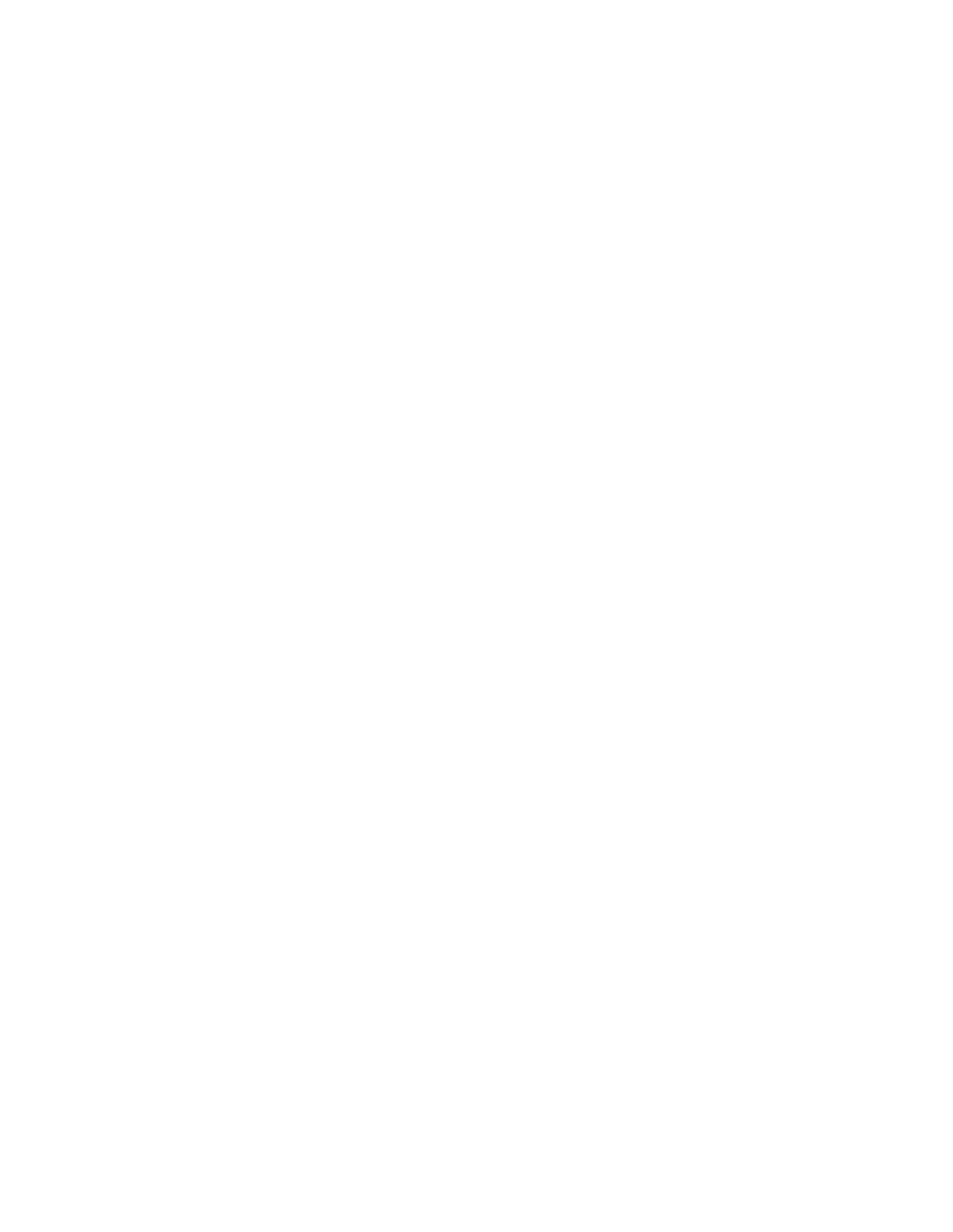#### **CHAPTER 8**

#### **8-000 Cost Accounting Standards**

#### <span id="page-6-0"></span>**8-001 Scope of Chapter**

This chapter presents guidance for implementing DCAA responsibilities in connection with the Cost Accounting Standards Board (CASB) Rules, Regulations, and Standards. The CASB Rules, Regulations and Standards (48 CFR Chapter 99) are included in the FAR as Appendix, Cost Accounting Preambles and Regulations, and are available on the Defense Acquisition Portal web site at https://dap.dau.mil.

#### **8-100 Section 1 --- Overview - Cost Accounting Standards Board (CASB) Rules and Regulations**

#### <span id="page-6-1"></span>**8-101 Introduction**

This section provides the legal background and purposes of implementing the Cost Accounting Standards, including the rules and regulations, and audit responsibilities in implementing Section 26 of the Federal Procurement Policy Act, Public Law 100-679 (41 U.S.C. 1501-1506, formerly 41 U.S.C. 422).

#### <span id="page-6-2"></span>**8-102 Background**

#### <span id="page-6-3"></span>**8-102.1 Establishment of Cost Accounting Standards Board (CASB)**

a. The original CASB was established in 1970 as an agency of Congress in accordance with a provision of Public Law 91-379. It was authorized to (1) promulgate cost accounting standards designed to achieve uniformity and consistency in the cost accounting principles followed by defense contractors and subcontractors under Federal contracts in excess of \$100,000 and (2) establish regulations to require defense contractors and subcontractors, as a condition of contracting, to disclose in writing their cost accounting practices, to follow the disclosed practices consistently and to comply with duly promulgated cost accounting standards.

b. The original CASB promulgated 19 standards and associated rules, regulations and interpretations. It went out of existence on September 30, 1980.

c. On November 17, 1988, President Reagan signed Public Law 100-679 which reestablished the CASB. The new CASB is located within the Office of Federal Procurement Policy (OFPP) which is under the Office of Management and Budget (OMB). The CASB consists of five members: the Administrator of OFPP who is the Chairman and one member each from DoD, GSA, industry and the private sector (generally expected to be from the accounting profession).

#### <span id="page-6-4"></span>**8-102.2 CAS Working Group**

a. To interpret the CASB rules and regulations for implementing in DoD procurement practices, DoD established in 1976 a CAS Steering Committee and Working Group. During its existence, the CAS Working Group issued a number of Interim Guid-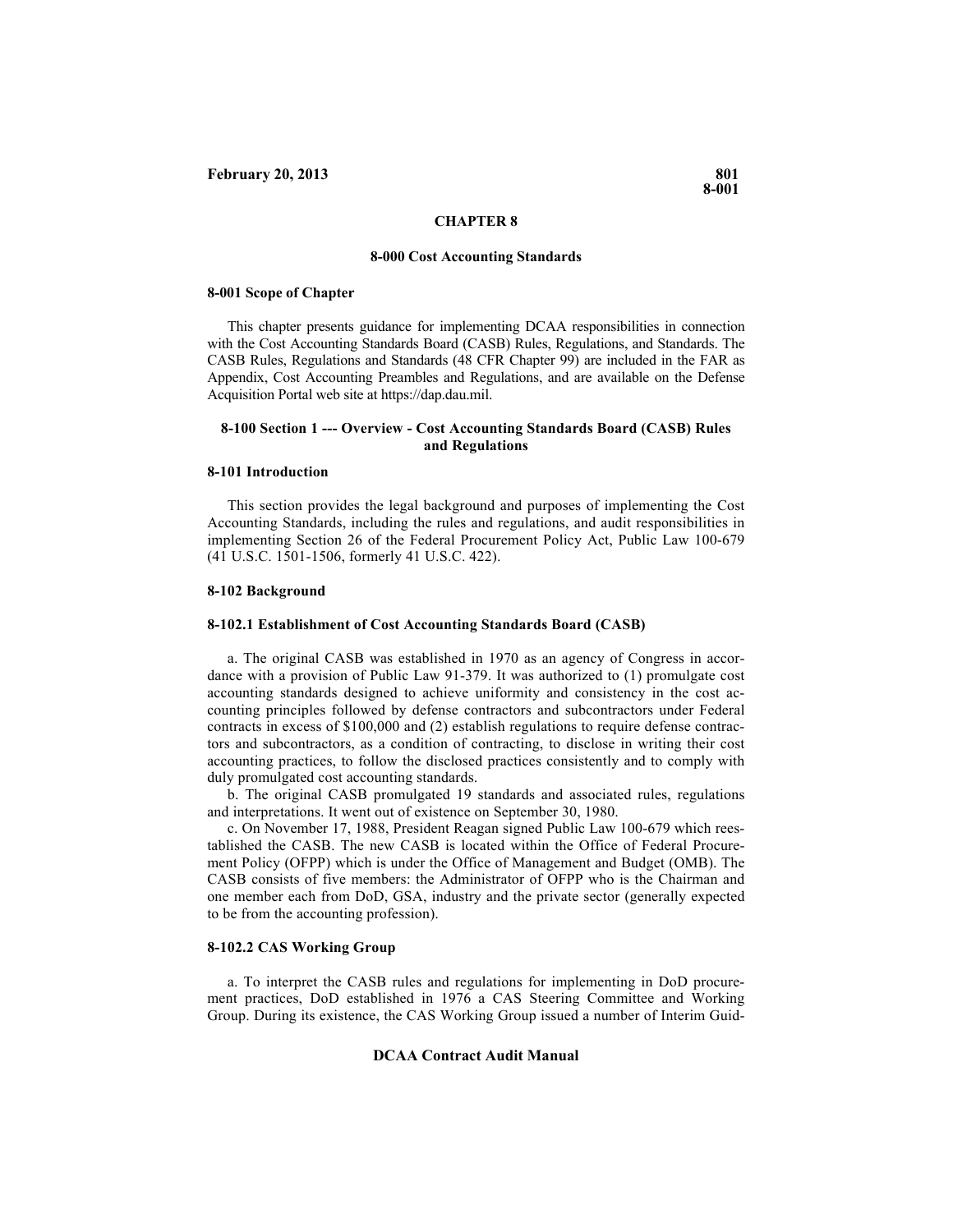ance Papers on a variety of subjects, most of which are still effective and have been incorporated into this chapter. The Interim Guidance Papers were approved by the Office of the Secretary of Defense (R&E) and given wide distribution.

b. The papers issued by the CAS Working Group that are still in effect are listed below. The full text of the papers can be found as a link in the DCAA Intranet under Headquarters Organization Information, Policy & Plans, Accounting and Cost Principles (PAC):

| No.       | Subject                                                                              |
|-----------|--------------------------------------------------------------------------------------|
| $76-2$    | Administration of Cost Accounting Standards                                          |
| 76-3      | Policy for Application of CAS to Subcontracts                                        |
| 76-4      | Determining Increased Costs to the Government for CAS Covered FFP Contracts          |
| $76 - 5$  | Treatment of Implementation Costs Related to Changes in Cost Accounting Practices    |
| 76-6      | Application of CAS Clause to Changes in Contractor's Established Practices when a    |
|           | Disclosure Statement has been Submitted                                              |
| $76-7$    | Significance of "Effective" and "Applicability" Dates Included in CAS                |
| 76-9      | Measurement of Cost Impact on FFP Contracts                                          |
| $77 - 10$ | Retroactive Implementation of CAS When Timely Compliance is Not Feasible             |
| $77-13$   | Applicability of CAS 405 to Costs Determined to be Unallowable on the Basis of Allo- |
|           | cability                                                                             |
| $77 - 15$ | Influence of CAS Regulations on Contract Terminations                                |
| $77 - 16$ | Applicability of CAS to Letter Contracts                                             |
| $77 - 17$ | Identification of CAS Contract Universe at a Contractor's Plant                      |
| $77-18$   | Implementation of CAS 414 - Cost of Money as an Element of the Cost of Facilities    |
|           | Capital; and DPC 76-3                                                                |
| 77-19     | Administration of Leased Facilities Under CAS 414                                    |
| $77 - 20$ | Policy for Withdrawing Adequacy Determination of Disclosure Statement                |
| 78-21     | Implementation of CAS 410, Allocation of Business Unit G&A Expenses to Final Cost    |
|           | Objectives                                                                           |
| 78-22     | CAS 409 and the Development of Asset Service Lives                                   |
| 79-23     | Administration of Equitable Adjustments for Accounting Changes not Required by       |
|           | New Cost Accounting Standards                                                        |
| 79-24     | Allocation of Business Unit G&A Expense to Facilities Contracts                      |
| 81-25     | Change in Cost Accounting Practice for State Income and Franchise Taxes as a Result  |
|           | of Change in Method of Reporting Income from Long Term Contracts                     |

# <span id="page-7-0"></span>**8-102.3 Current Status of CAS - Recent Substantive CASB Promulgations**

a. On June 6, 1997, the CASB issued a final rule amending  $9903.201 - 1(b)(6)$  to exempt from the requirements of CAS, firm-fixed-price and fixed-price with economic price adjustments (provided that price adjustment is not based on actual costs incurred) contracts and subcontracts for the acquisition of commercial items. This exemption was effective July 29, 1996, with issuance of an interim rule. The exemption is a result of Section 4205 of the Federal Acquisition Reform Act of 1996 which amends 41 U.S.C. 1502(b)(1)(C) (formerly 41 U.S.C.  $422(f)(2)(B)$ ). The final rule replaces the prior catalog and market price exemption at 48 CFR 9903.201-1(b)(6) and is applicable to all contracts and subcontracts awarded on or after July 29, 1996. The rule rescinds the CASB's December 18, 1995 Memorandum to Agency Senior Procurement Executives.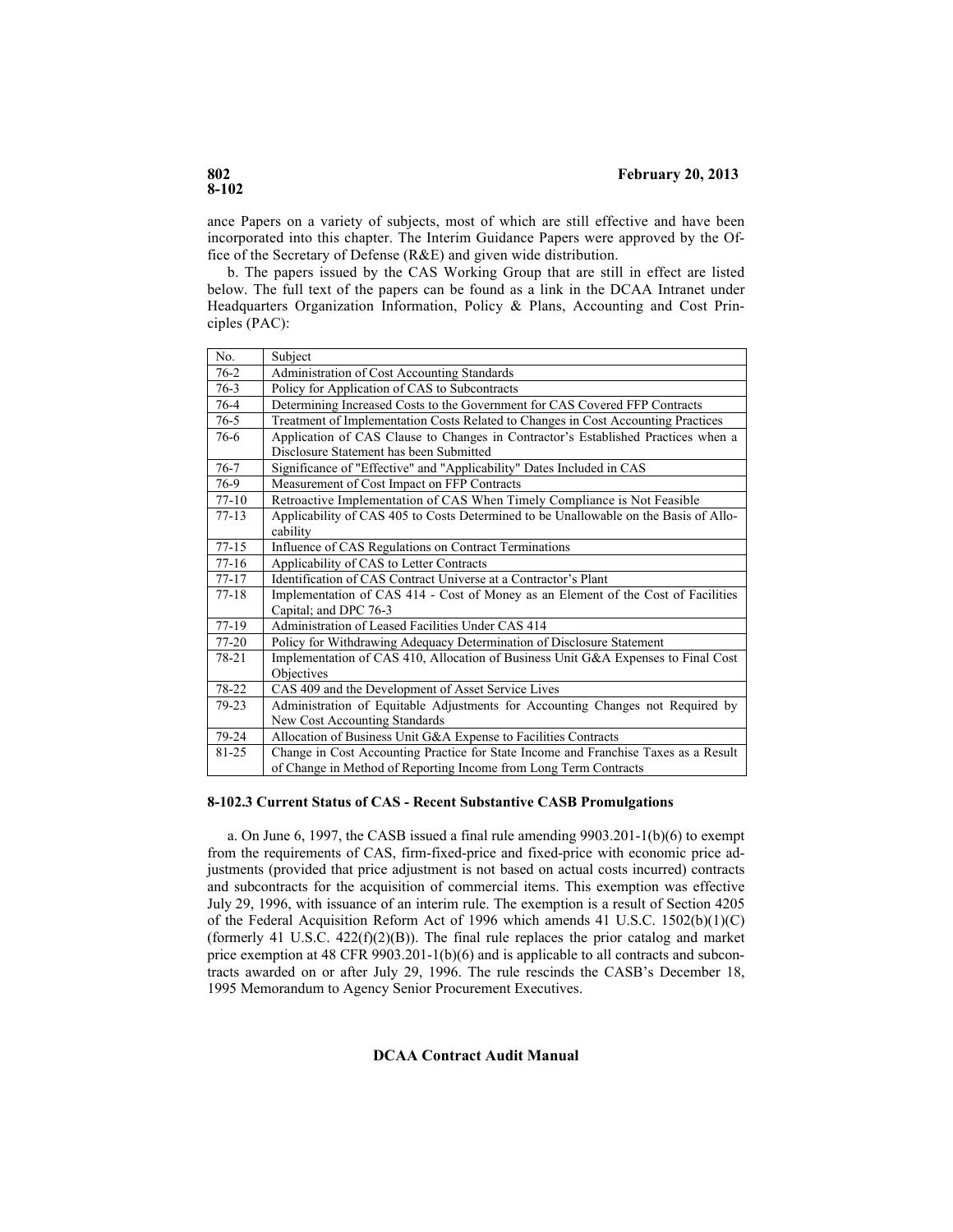b. On June 9, 2000, the CASB issued a final rule affecting CAS applicability, thresholds and waiver of CAS coverage to implement provisions included in the National Defense Authorization Act for FY 2000. An interim rule had previously been issued effective April 2, 2000. The main features of the rule are:

- Increases the threshold for full CAS coverage and Disclosure Statements from \$25 million to \$50 million,
- Adds an exemption from CAS for contracts less than \$7.5 million, provided the business unit is not currently performing any CAS-covered contracts valued at \$7.5 million or more,
- Replaces the previous exemption at  $48$  CFR 9903.201-1(b)(15) (firm-fixed-price (FFP) contracts awarded without any cost data) with an exemption for FFP contracts awarded based on adequate price competition without certified cost or pricing data, and
- Delegates CAS waiver authority to heads of executive agencies under certain circumstances.

The FAR implemented the CAS changes on waiver authority in an interim rule effective June 6, 2000 (subsequently issued as a final rule without change). The waiver authority is discussed in 8-103.10.

c. On June 14, 2000, the CASB issued a final rule on Changes in Cost Accounting Practices. The CASB streamlined the final rule as a result of the expected decline in CAScovered contracts resulting from the recent changes in applicability and thresholds and as a result of a proposed FAR rule on cost impact administration. The following summarizes the key aspects of the rule:

- Clarifies the applicable interest rate to use when recovering increased cost paid as a result of a noncompliance,
- Provides definitions of required, unilateral, and desirable changes to cost accounting practices,
- Expands existing guidance regarding "findings" determinations by the contracting officer,
- Clarifies the aggregate value of contract adjustments for unilateral changes and estimating noncompliances, and
- Includes an exemption from the cost impact process for cost accounting practice changes directly associated with external restructuring activities.

# <span id="page-8-0"></span>**8-103 CAS Coverage Requirements and CAS Exemptions**

The following subsections contain a summary of CAS coverage requirements (see Figure 8-1-1).

# <span id="page-8-1"></span>**8-103.1 Educational Institutions - CAS**

Contracts and subcontracts with educational institutions are subject to special CAS coverage (see 13-209). Contracts and subcontracts performed by federally funded research and development centers operated by educational institutions are subject to CAS coverage for commercial companies.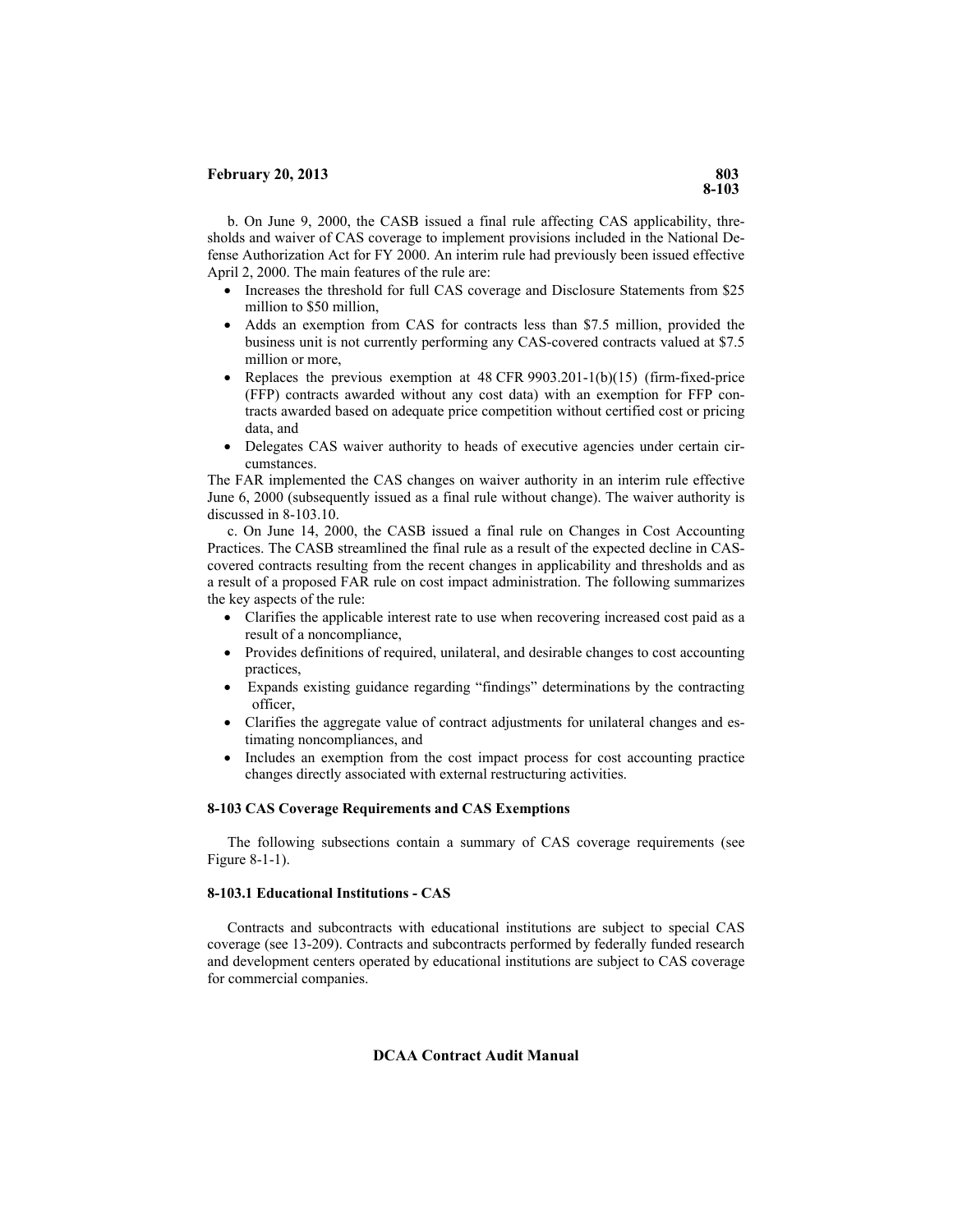#### <span id="page-9-0"></span>**8-103.2 CAS Exemptions**

The following categories of contracts and subcontracts are exempt from all CAS requirements (48 CFR 9903.201-1):

a. Sealed bid contracts.

b. Negotiated contracts and subcontracts (including interdivisional work orders) less than \$700,000.

c. Contracts and subcontracts with small businesses. FAR Subpart 19.3 addresses determination of status as a small business. A small business (offeror) is one which represents, through a written self-certification, that it is a small business concern in connection with a specific solicitation and has not been determined by the Small Business Administration (SBA) to be other than a small business. The contracting officer accepts an offeror's representation unless that representation is challenged or questioned. If the status is challenged, the SBA will evaluate the status of the concern and make a determination. (Specific standards appear in Part 121 of Title 13 of the Code of Federal Regulations.)

d. Contracts and subcontracts with foreign governments or their agents or instrumentalities or, insofar as the requirements of CAS other than CAS 401 and 402 are concerned, any contract or subcontract awarded to a foreign concern.

e. Contracts and subcontracts in which the price is set by law or regulation.

f. Firm-fixed-price contracts and subcontracts for the acquisition of commercial items.

g. Contracts or subcontracts less than \$7.5 million, provided that, at the time of award, the business unit of the contractor or subcontractor is not currently performing any CAScovered contracts or subcontracts valued at \$7.5 million or greater. "Currently performing" is defined in 48 CFR 9903.301, Definitions. A contract is being currently performed if the contractor has not yet received notification of final acceptance of all supplies, services, and data deliverable under the contract (including options). "Currently performing" is intended to reflect the period of time when work is being performed on contractual effort. The period ends when the Government notifies the contractor of final acceptance of all items under the contract. If a contractor is currently performing a CAS-covered contract of \$7.5 million or greater, CAS coverage is triggered and new awards are subject to CAS (unless they meet another exemption under 9903.201-1(b)).

h. Subcontracts under the NATO PHM Ship program to be performed outside the United States by a foreign concern.

i. Firm-fixed-price contracts and subcontracts awarded on the basis of adequate price competition without submission of certified cost or pricing data.

j. In cases where the prime contract is exempt from CAS under any of the exemptions at 9903.201-1 any subcontract under that prime is always exempt from CAS.

#### <span id="page-9-1"></span>**8-103.3 Types of Coverage**

a. Full coverage requires that the business unit (as defined in CAS 410  $30(a)(2)$ )comply with all of the CAS in effect on the contract award date and with any CAS that become applicable because of new standards (CAS clause at FAR 52.230-2). Full coverage applies to contractor business units that:

(1) Received a single CAS-covered contract award, including option amounts, of \$50 million or more; or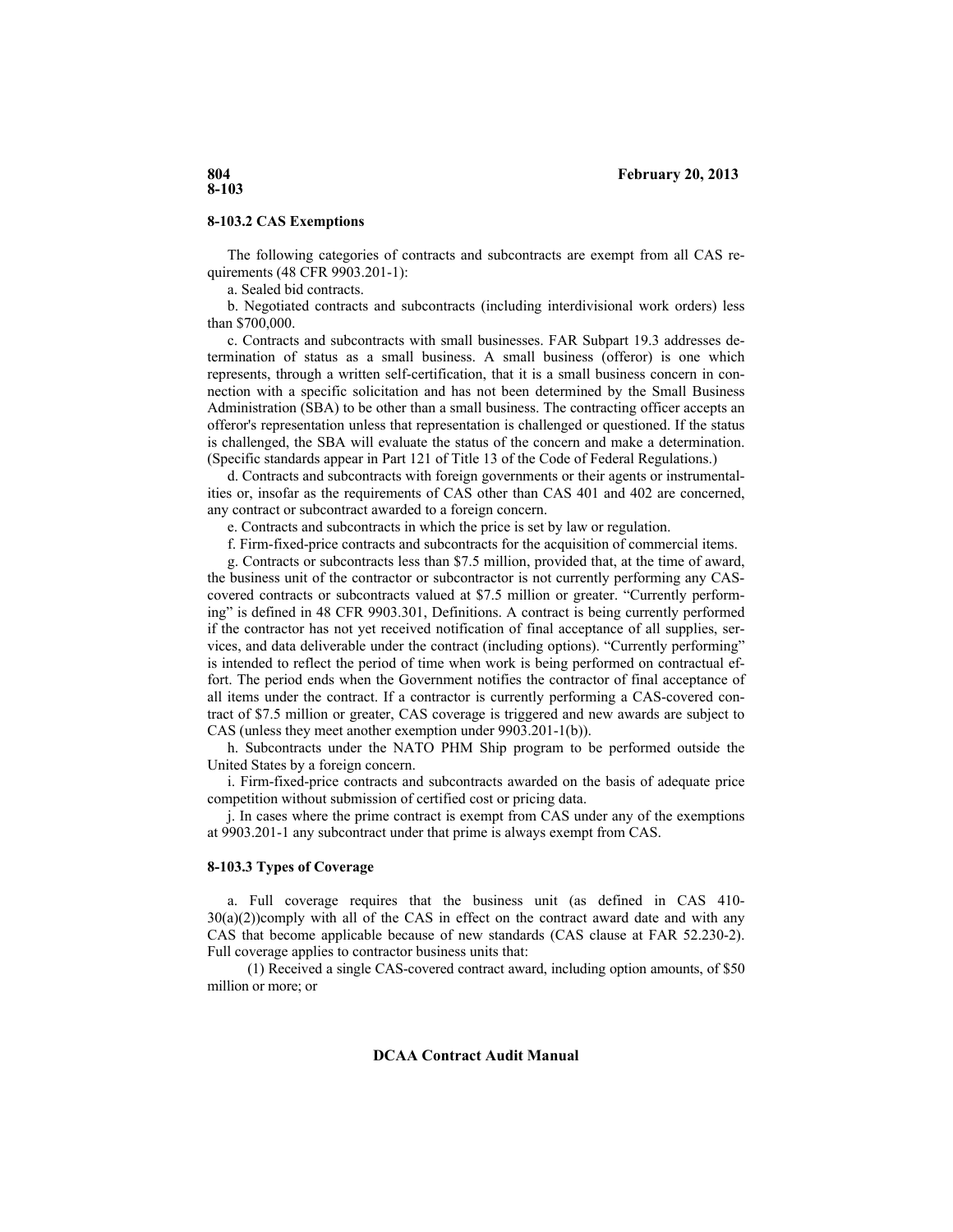(2) Received \$50 million or more in CAS-covered contract awards during the immediately preceding cost accounting period.

The \$50 million threshold became effective April 2, 2000. The previous \$25 million threshold was effective from November 4, 1993 through April 1, 2000. Prior to November 4, 1993 the threshold was \$10 million.

b. Modified CAS coverage (CAS clause at FAR 52.230-3) requires only that the contractor comply with CAS 401, 402, 405, and 406. Contracts with modified CAS coverage awarded prior to November 4, 1993 are subject to CAS 401 and 402 only. Modified CAS coverage applies to contractor business units that received less than \$50 million in net CAS-covered awards in the immediately preceding cost accounting period.

c. When any one contract is awarded with modified CAS coverage, all CAS-covered contracts awarded to that business unit during that cost accounting period are also subject to modified coverage, except that when a business unit receives a single CAS-covered contract award of \$50 million or more, that contract is subject to full coverage. Thereafter, any covered contract awarded during that accounting period and the subsequent accounting period is subject to full CAS coverage.

d. The CAS status of a contract or subcontract (full coverage, modified coverage, or exempt from CAS), remains the same throughout its life regardless of changes in the business unit's CAS status in the current or subsequent cost accounting periods (i.e., a contract awarded with modified coverage remains subject to such coverage throughout its life even if subsequent period contracts are awarded with full coverage).

e. Subcontract coverage. (1) When a subcontract is awarded under a CAS-covered prime contract (and higher-tier subcontract), CAS coverage of the subcontract is determined in the same manner as prime contracts awarded to the subcontractor's business unit; i.e., determine if any of the exemptions from CAS at 48 CFR 9903.201-1 apply to the subcontract (see 8-103.2). (2) Working Group Paper 76-3, Policy for Application of CAS to Subcontracts, states that the standards applicable to the prime contract at the time it was awarded are also applicable to the subcontract. One might interpret this to mean that if a prime contract is subject to full CAS coverage, the subcontract is also subject to full CAS coverage. This appears to conflict with the guidance at  $8-103.3e(1)$  that states that CAS coverage for subcontracts is determined in the same manner as it is determined for prime contracts awarded to the subcontractor's business unit. There is no conflict, however, because the Working Group Paper was issued before the category of modified coverage was created. When the Working Group Paper was issued, no distinction was made between full and modified coverage. As stated in 8-103.3e(1), CAS coverage at the subcontract level should continue to reflect the same CAS coverage as prime contracts awarded to the same business unit.

#### <span id="page-10-0"></span>**8-103.4 Effect of Contract Modifications**

Contract modifications made under the terms and conditions of the contract do not affect its status with respect to CAS applicability. Therefore, if CAS was applicable to the basic contract, it will apply to the modification. Conversely, if the basic contract was exempt from CAS, the modification will also be exempt regardless of the amount of the modification. However, if the contract modification adds new work it must be treated for CAS purposes as if it were a new contract. In this case, if the modification exceeds the threshold, it will be CAS-covered (see CAS Working Group Paper 76-2).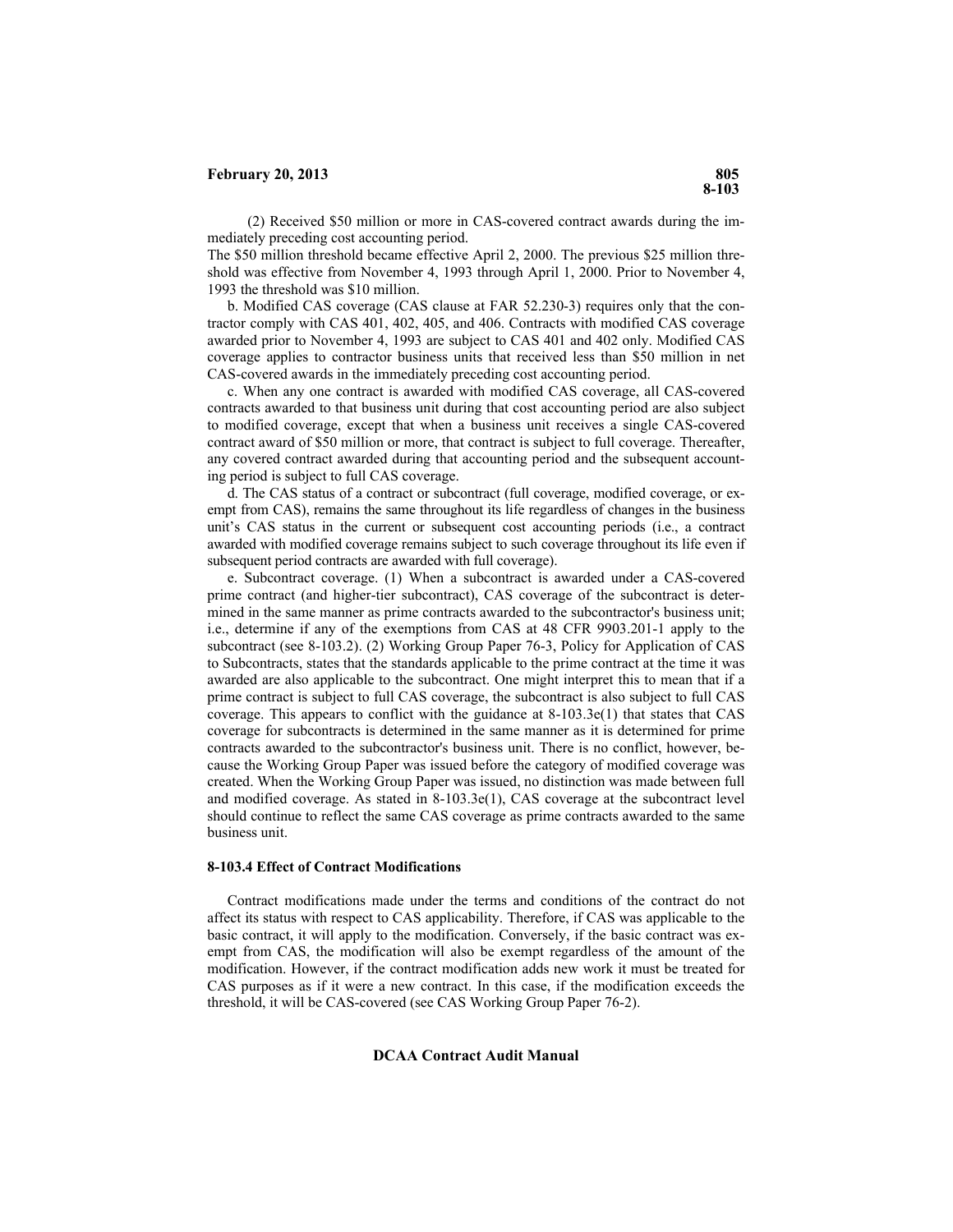### <span id="page-11-0"></span>**8-103.5 Effect of Basic Ordering Agreements**

Basic agreements and basic ordering agreements (BOAs) are not considered contracts (FAR 16.702(a) and 16-703(a)). Since orders must be considered individually in determining CAS applicability, only orders that exceed the threshold will be CAS-covered (see CAS Working Group Paper 76-2).

#### <span id="page-11-1"></span>**8-103.6 Effect of Letter Contracts**

CAS is applicable to letter contracts exceeding the threshold as of the date of the award. Definitizing the contract will not activate any new standards since definitization is a contract modification rather than a new contract (see CAS Working Group Paper 77-16).

#### <span id="page-11-2"></span>**8-103.7 CAS Flowdown Clause - FAR 52.230-2**

The CAS clauses at FAR 52.230-2(d) and FAR 52.230-3(d) (for full and modified coverage, respectively) require a contractor to include the substance of the CAS clause in all negotiated subcontracts (at any tier) into which the contractor enters. This is commonly referred to as the "CAS flow down clause." However, as discussed in 8-103.3e, if a subcontract meets one of the CAS exemptions at 48 CFR 9903.201-1 (see 8-103.2), the subcontract will not be subject to CAS. For example, a CAS-covered prime contractor could not place the requirement for CAS compliance on a subcontract with a small business because 9903.201-1(b)(3) specifically exempts contracts and subcontracts with small businesses from CAS requirements.

#### <span id="page-11-3"></span>**8-103.8 Submission of Disclosure Statement**

The requirements for submission of a Disclosure Statement (48 CFR 9903.202-1(b)) are:

a. Any business unit (as defined in CAS  $410.30(a)(2)$ ) that is selected to receive a CAS-covered contract or subcontract of \$50 million or more, including option amounts, shall submit a Disclosure Statement before award.

b. Any company which, together with its segments (as defined in CAS  $410.30(a)(7)$ ), received net CAS-covered awards totaling more than \$50 million in its most recent cost accounting period shall submit a Disclosure Statement. When a Disclosure Statement is required under this criteria, it must be submitted before award of the first CAS-covered contract in the immediately following cost accounting period. However, if the first covered award is made within 90 days of the start of the cost accounting period, the contractor is not required to file until the end of the 90 days.

c. When required, a separate Disclosure Statement must be submitted for each segment having more than \$700,000 of costs included in the total price of any CAS-covered contract or subcontract, unless:

(1) The contract or subcontract is of the type or value exempted by 48 CFR 9903.201-1; or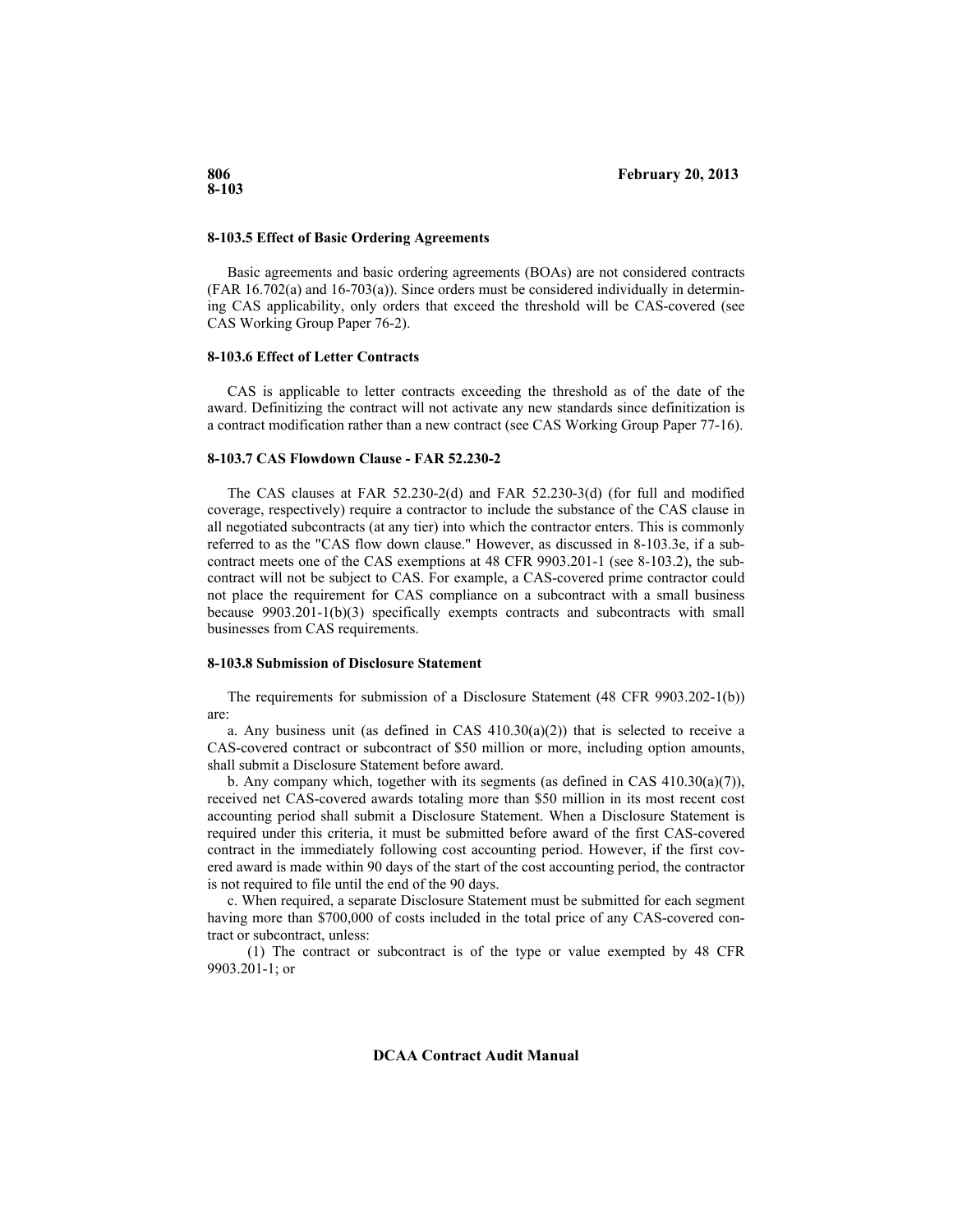(2) In the most recently completed accounting period, the segment's CAS-covered awards are less than 30 percent of total segment sales for the period and less than \$10 million.

d. Any home office (as defined in CAS  $403.30(a)(2)$ ) that allocates costs to one or more disclosing segments performing CAS-covered contracts must submit a part VIII of the Disclosure Statement.

#### <span id="page-12-0"></span>**8-103.9 Additional Exemptions on a Particular Standard**

Subsection 62 of each cost accounting standard will provide for any additional exemptions associated with a particular standard.

#### <span id="page-12-1"></span>**8-103.10 CAS Waivers**

a. The CAS statute (Pub. Law 100-679) authorizes the CAS Board to waive CAS requirements on individual contracts and subcontracts. CAS 9903.201-5 addresses CAS waivers.

b. Effective April 2, 2000, the CAS Board granted authority to waive CAS to heads of executive agencies. Implementing guidance is in FAR 30.201-5 and DFARS 230.201-5. FAR 2.101 defines "executive agency" as executive, military, and independent departments. Delegation of waiver authority may not be made lower than the senior contract policymaking level of the agency.

c. Heads of executive agencies may waive CAS under the following two circumstances:

- The contract or subcontract is less than \$15 million, and the segment performing the work is primarily engaged in the sale of commercial items and has no contracts or subcontracts subject to CAS, or
- "Exceptional circumstances" exist whereby a waiver of CAS is necessary to meet the needs of the agency. Exceptional circumstances are deemed to exist only when the benefits to be derived from waiving CAS outweigh the risk associated with the waiver. A waiver for exceptional circumstances must be in writing and include a statement of the specific circumstances that justify granting the waiver. The Defense Procurement and Acquisition Policy on January 31, 2003 issued guidance which provides that all three of the following criteria must be met for a waiver of CAS to be considered under "exceptional circumstances" for DOD contracts.

(1) The property or services cannot reasonably be obtained under the contract, subcontract, or modification, as the case may be, without the grant of the waiver;

(2) The price can be determined to be fair and reasonable without the application of the Cost Accounting Standards; and

(3) There are demonstrated benefits to granting the waiver.

#### <span id="page-12-2"></span>**8-104 CAS Audit Responsibility**

#### <span id="page-12-3"></span>**8-104.1 Basic Functions**

FAR 30.202-6, 30.202-7, and 30.601 outline the basic functions of the contract auditor in the implementation of the standards. They provide that the contract auditor shall be responsible for making recommendations to the cognizant Federal agency official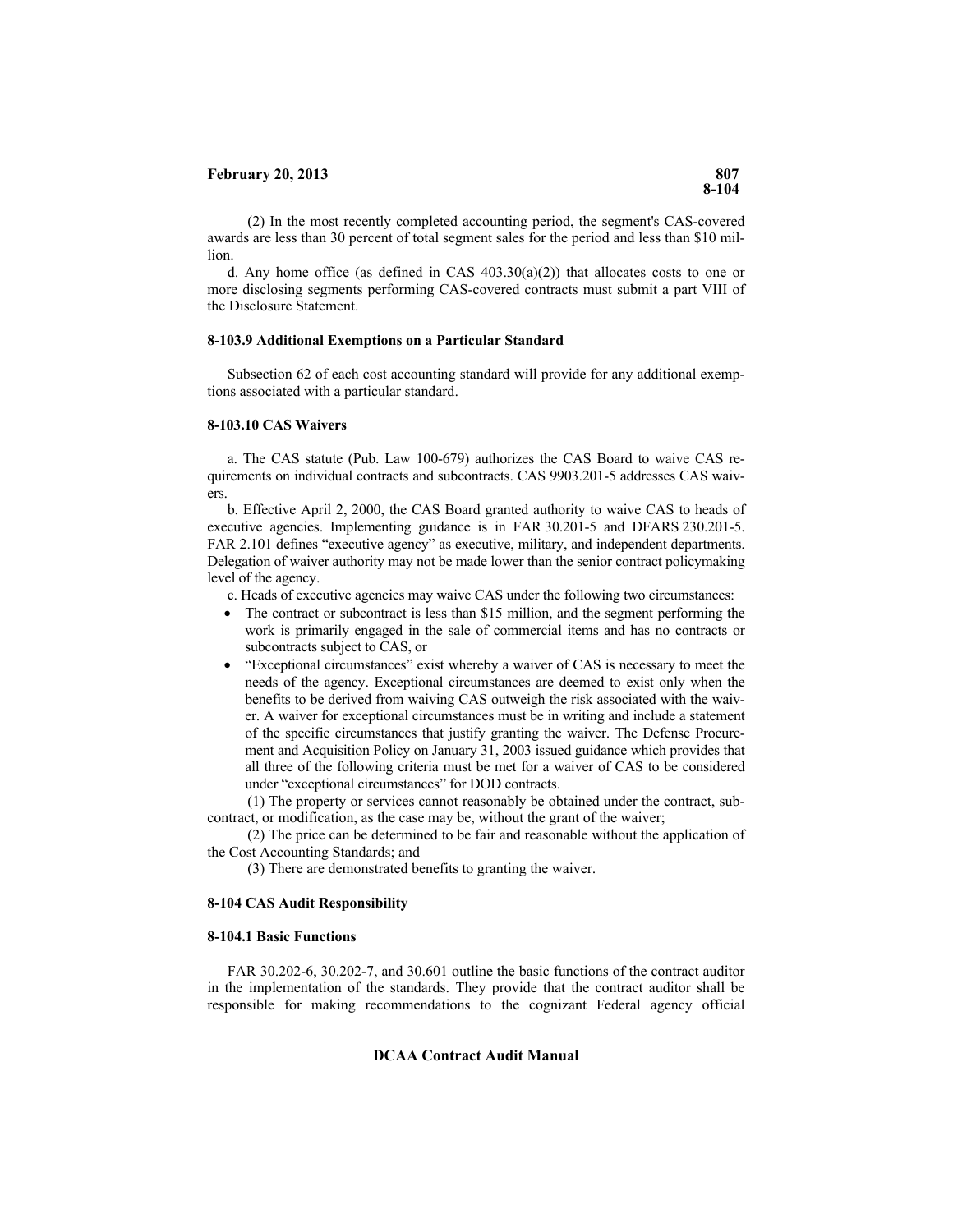# **8-104**

(CFAO). The CFAO is the contracting officer assigned by the cognizant Federal agency to administer CAS. Within DoD, the CFAO is the cognizant ACO. The auditor's recommendations to the CFAO include whether:

- a contractor's Disclosure Statement, submitted as a condition of contracting, adequately describes the actual or proposed cost accounting practices as required by 41 U.S.C. 1501-1506 (formerly 41 U.S.C. 422) as implemented by the CASB;
- a contractor's disclosed cost accounting practices are in compliance with FAR Part 31 and applicable cost accounting standards;
- a contractor's or subcontractor's failure to comply with applicable cost accounting standards or to follow consistently its disclosed or established cost accounting practices has resulted, or may result, in any increased cost paid by the Government; and
- a contractor's or subcontractor's proposed price changes, submitted as a result of changes made to previously disclosed or established cost accounting practices, are fair and reasonable.

# <span id="page-13-0"></span>**8-104.2 Auditor's Function on Subcontracts Subject to CAS**

As specifically related to subcontracts subject to CAS, the auditor's functions tend to fall into the following areas:

a. The auditor will audit the books and records of prime contractors and higher tier subcontractors to determine that appropriate CAS clauses are included (FAR 52.230-2 or 52.230-3, and FAR 52.230-6) in awarded subcontracts. In addition, the auditor will determine that, when applicable, subcontractor Disclosure Statements have been obtained.

b. 48 CFR 9903.202-8(a) and FAR 42.202(e)(2) provide that the company awarding the CAS-covered subcontract is responsible, except as noted in c. and d. below, for securing subcontractor compliance with CASB rules, regulations, and standards. Notwithstanding these provisions, in most cases compliance audits of CAS-covered subcontracts will be performed by the auditor cognizant of the subcontractor in conjunction with the performance of other regularly scheduled audit assignments. When DCAA audits a prime contractor that also holds covered subcontracts, the auditor should routinely include the subcontracts in the CAS-covered audits. Even though the audit responsibility may not have been formally assigned, the auditor, to protect the Government's interest, must consider all covered work held by the contractor when making CAS-related audits. At locations where no Government prime contracts exist, the auditor should attempt to identify the existence of CAS-covered subcontracts either during the performance of regular ongoing audits or through routine examinations of existing acquisition records. Once identified, these subcontracts will also be subject to audit tests for CAS compliance.

c. Under the provisions of 48 CFR 9903.202-8(b) a subcontractor may satisfy disclosure requirements by identifying to the prime contractor the CFAO to whom its Disclosure Statement was previously submitted. 48 CFR 9903.202-8(c)(1) provides that the subcontractor may submit a Disclosure Statement that contains privileged and confidential information directly to the subcontractor's CFAO. In this case a preaward determination of adequacy is not required. Instead, the CFAO will advise the auditor to perform postaward audits of adequacy and compliance.

d. In accordance with 48 CFR 9903.202-8(c)(2), subcontractors not subject to Disclosure Statement requirements may claim that other CAS-related audits by prime contractors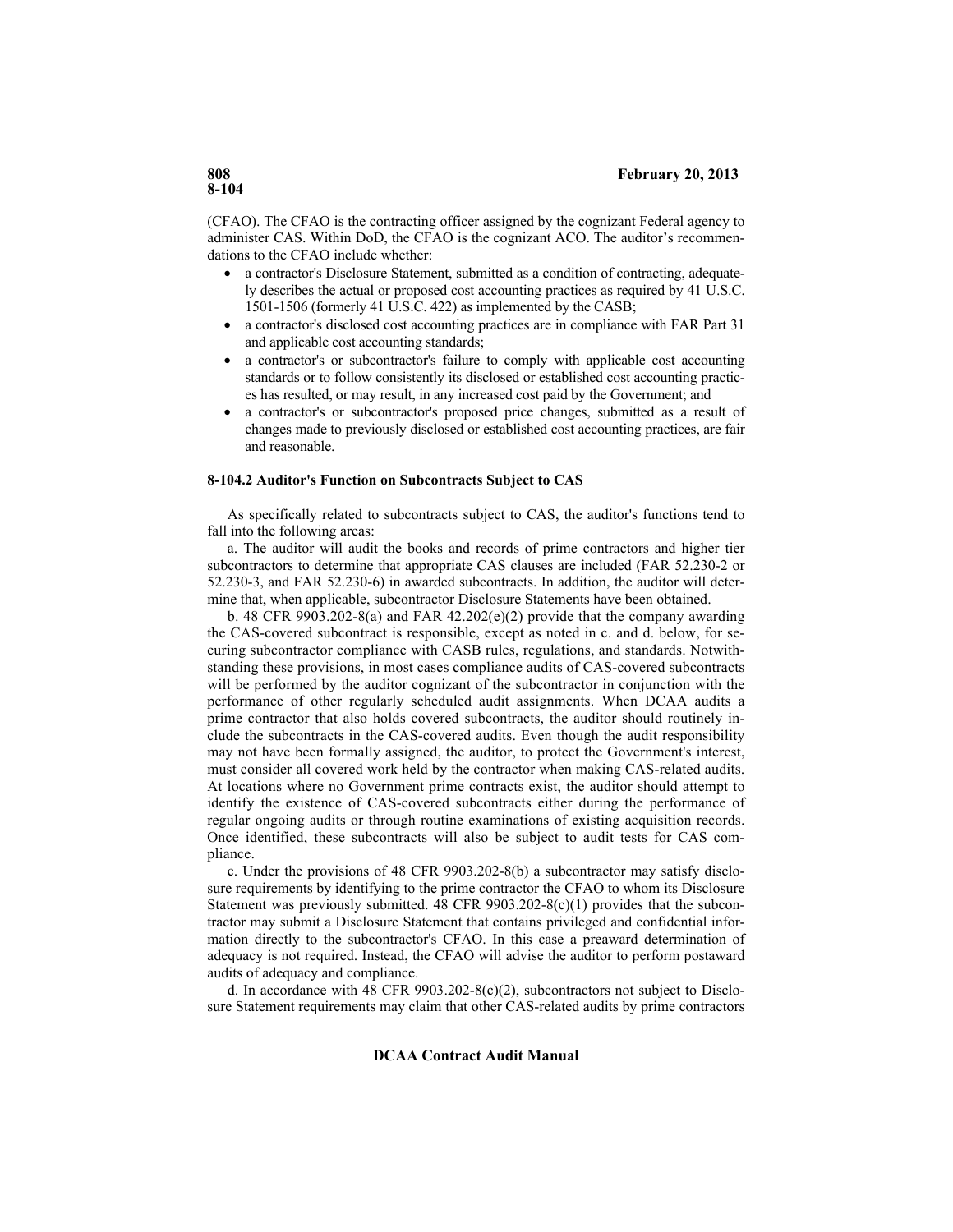### **February 20, 2013** 809

would jeopardize their proprietary data or competitive position. In such cases, the subcontractor may request the Government to perform the audits.

#### <span id="page-14-0"></span>**8-104.3 Contract Audit Coordinator (CAC)**

The CAC will be responsible for assuring, for all organizational units of the assigned company, that consistent and compatible audit conclusions are reached by all FAOs involved. Specific responsibilities for all auditors in the coordination process are in subsequent sections of this chapter. If a CAC has not been assigned to a multidivisional contractor, the regional director cognizant of the corporate home office will designate a Corporate Home Office Auditor (CHOA) or Group Audit Coordinator (GAC), as applicable (see also 8-204 for audit coordination within multiorganizational companies).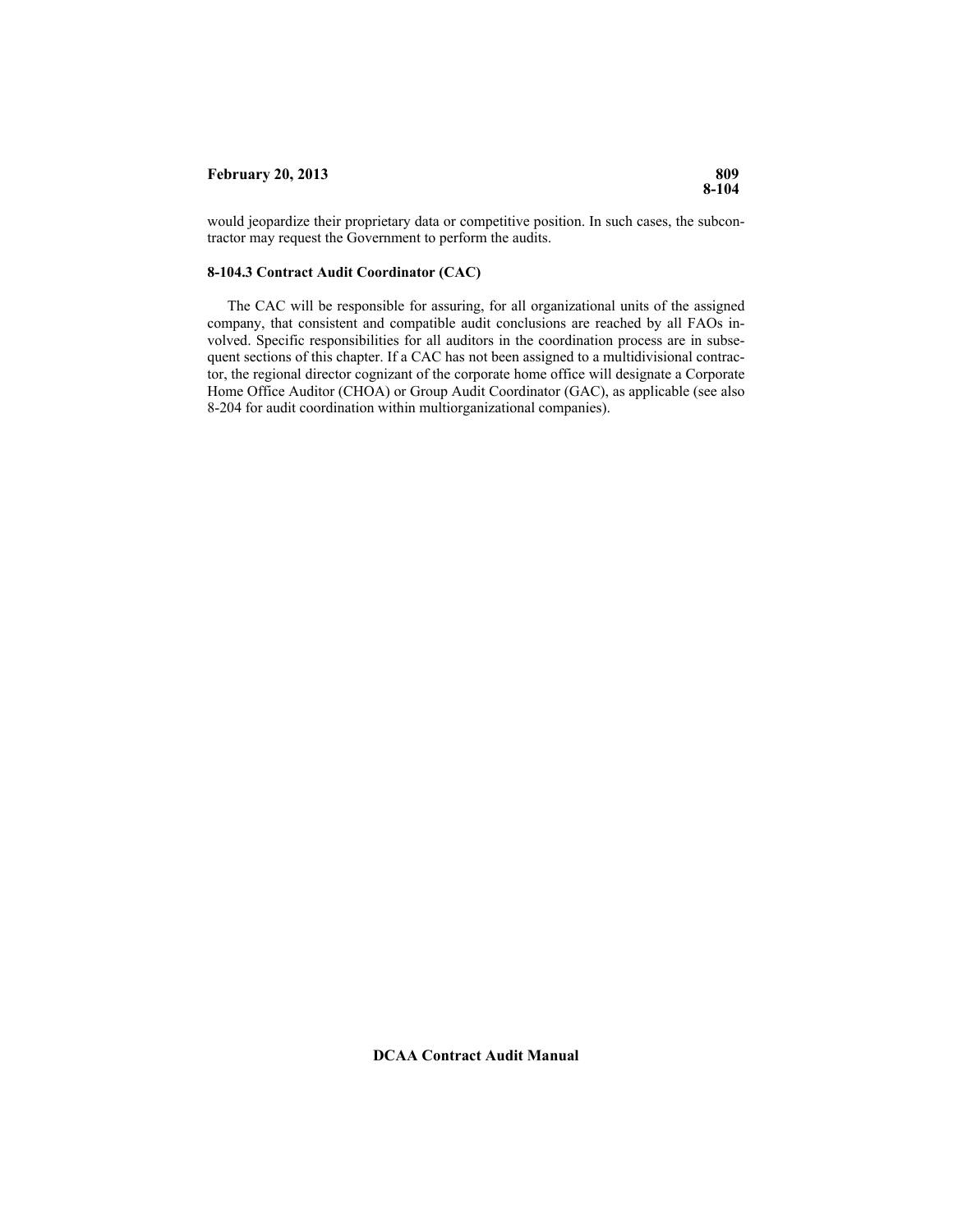

### <span id="page-15-0"></span>**CAS Exemptions – 48 CFR 9903.201-1(b)**



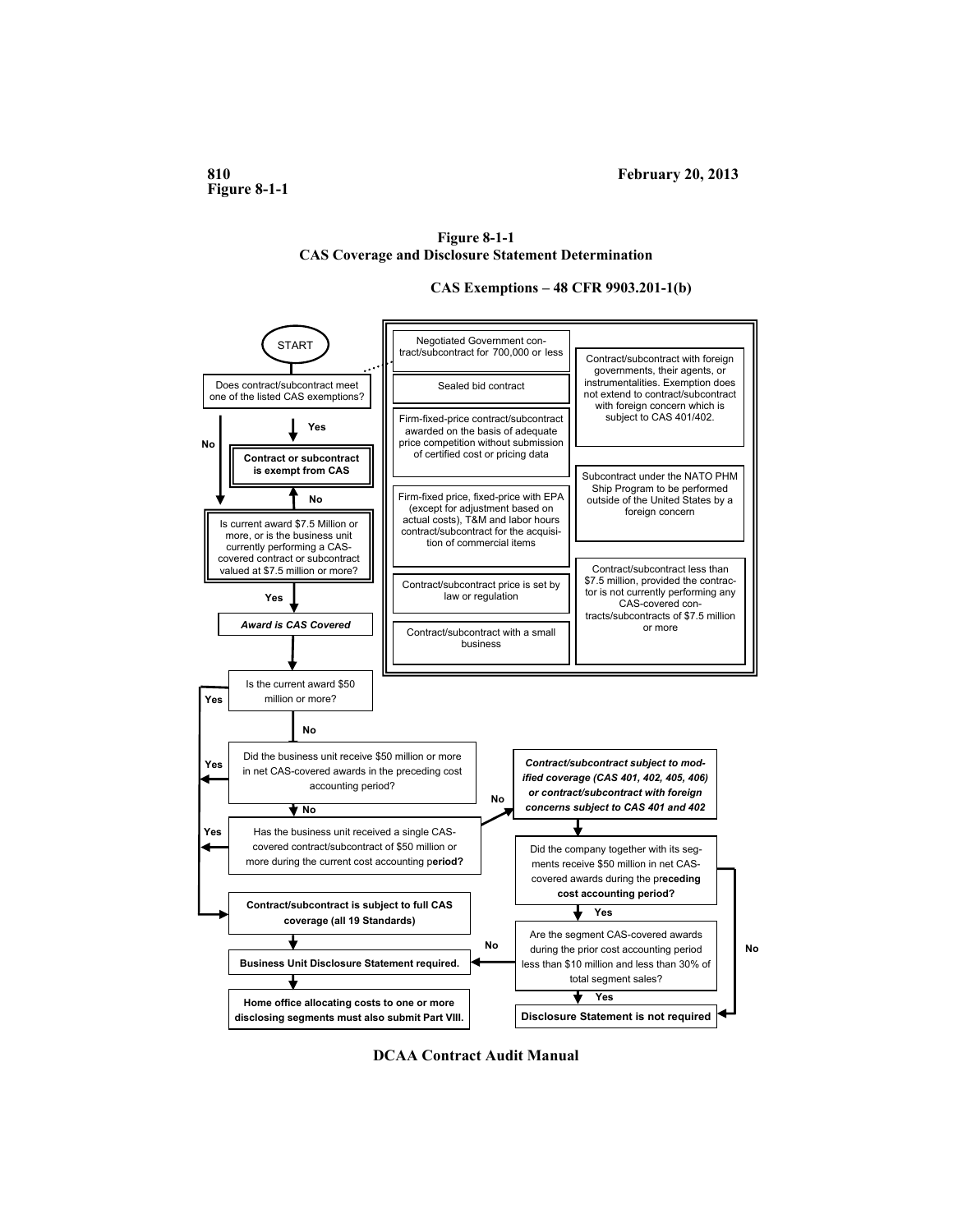#### **8-200 Section 2 --- Audits of Disclosure Statement for Adequacy**

#### <span id="page-16-0"></span>**8-201 Introduction**

This section contains guidance on auditing the adequacy of Disclosure Statements. The audit for adequacy is to ascertain whether a Disclosure Statement adequately describes the cost accounting practices to be used by a contractor for estimating, accumulating and reporting contract costs. Because an adequacy determination by the cognizant CFAO is a condition of contract award, the audit of the initial Disclosure Statement's adequacy should be performed before compliance so that the audit report on adequacy will not be delayed.

#### <span id="page-16-1"></span>**8-202 General**

a. Contractors and subcontractors meeting certain criteria are required, as a condition of contracting, to disclose in writing their cost accounting practices. The Disclosure Statement has been designed to provide an authoritative description of the contractor's cost accounting practices to be used on federal contracts for those contractors required to file. The more important objectives of the disclosure requirement include:

(1) establishing a clear understanding of the cost accounting practices the contractor intends to follow,

(2) defining costs charged directly to contracts and disclosing the methods used to make such charges, and

(3) delineating the contractor's methods of distinguishing direct costs from indirect costs and the basis for allocating indirect costs to contracts.

An adequate Disclosure Statement should minimize future controversies between contracting parties regarding whether the contractor has consistently followed the disclosed practices.

b. FAR 30.202-7 states that the auditor is to advise the cognizant Federal agency official (CFAO) on the adequacy of the contractor's Disclosure Statement. To meet this responsibility, the auditor will audit the Disclosure Statement to ascertain if it adequately describes the cost accounting practices to be used for contracts containing the CAS clause. FAR 30.202 7(a) provides that a Disclosure Statement is adequate if it is current, accurate, and complete.

c. When a CFAO determines that the contractor's Disclosure Statement is adequate, it does not necessarily indicate that the CFAO is certifying that all cost accounting practices have been disclosed. It does indicate that those practices disclosed have been adequately described and the CFAO currently is not aware of any additional practices that should have been disclosed.

Subsequently, it may be discovered that a contractor had a cost accounting practice that was not required to be described in the Disclosure Statement. Such a practice will be considered an "established cost accounting practice," for which appropriate guidance in 48 CFR 9903.302-2 on changes and noncompliances will be followed. In addition, CFAOs do have authority to withdraw an adequacy determination previously given for a Disclosure Statement. Action to withdraw the determination should not be taken unless the issue is material and the contractor will not make the revision. Contractors should be immediately advised in writing when a revision to the Disclosure Statement is necessary. (See 8-208g and CAS Working Group Papers 76-6 and 77-20.)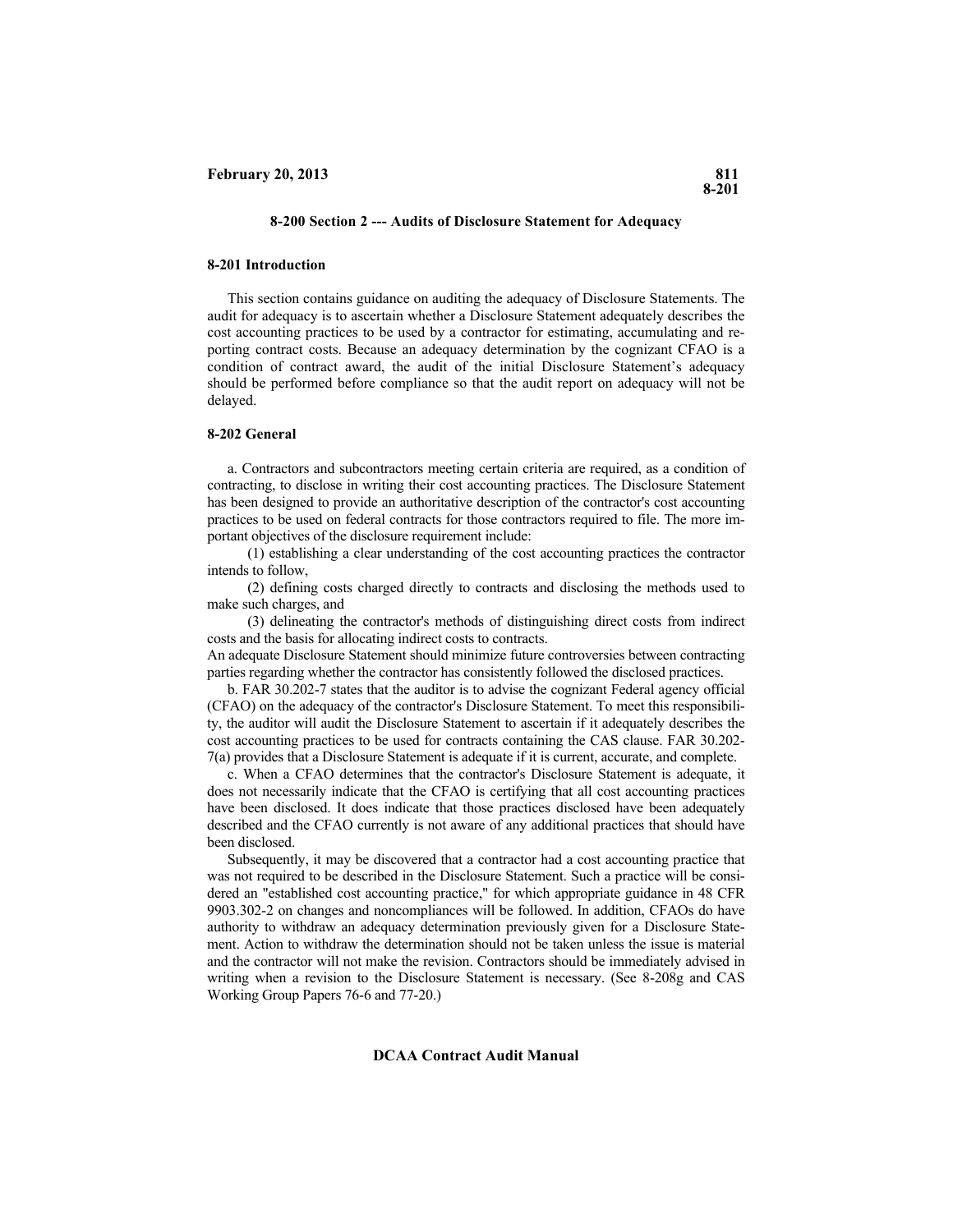d. Unless permission is granted for a postaward submission, FAR 30.202-6(b) requires the CFAO to determine that the offeror has made an adequate disclosure before a covered contract can be awarded to a prime contractor. Consequently, the auditor shall expedite the issuance of the reports citing inadequate conditions. To be responsive to the requirements of the acquisition offices, audit report due dates and other planning considerations should be coordinated with the CFAO in accordance with 4-104. These due dates should allow the CFAO enough time before contract award to:

(1) render a formal determination,

- (2) request a revised Disclosure Statement, if required, and
- (3) obtain audit assistance in evaluating the revised descriptions.

When unforeseen circumstances delay the audit report, the CFAO should be advised immediately and a revised mutually acceptable due date established. 48 CFR 9903.202-8(c)(1) does permit postaward adequacy determinations of subcontractor Disclosure Statements (see 8-104.2).

e. The auditor should expedite the issuance of the audit report even when a contractor submits a Disclosure Statement well in advance of an award of a covered contract. The lack of an imminent procurement action should not be used as the basis for extending the report due date.

f. The submission of a Disclosure Statement is required as a condition of contracting for all contractors meeting certain criteria. 48 CFR 9903.202-1(b) specifies the thresholds that contractors and subcontractors must meet to be required to file a Disclosure Statement. (See 8-103.8) FAR 52.230-1 Part I(c)(3) provides for the submission of a certificate of monetary exemption for those contractors who do not meet the current filing thresholds.

g. Contractors and subcontractors who are required to file Disclosure Statements must submit a separate disclosure statement for each segment that meets the criteria specified in 48 CFR 9903.202-1(c). (See 8-103.8.c.) The previous CAS Board rule allowing the submission of a single Disclosure Statement for segments that have identical cost accounting practices has been deleted. General Instruction No. 3 of the revised CASB DS-1(Rev 2/96) provides that each segment or business unit required to disclose its cost accounting practices should complete the Cover Sheet, the Certification, and Parts I through VII. Each corporate or group office is required to complete Part VIII of the Disclosure Statement if its costs are allocated to one or more disclosing segments performing CAS-covered contracts or subcontracts (48 CFR 9903.202-1(d)).

h. Amendments to Disclosure Statements are required whenever the contractor changes any of its disclosed accounting practices (48 CFR 9903.202-3). For each revision of the Disclosure Statement (addition, change, or deletion), only the pages containing such revision shall be resubmitted. Detailed procedures for submitting amended Disclosure Statements have been provided in the CASB regulations. These regulations also allow agencies to prescribe criteria under which submission of a complete, updated Disclosure Statement will be required. As stipulated in General Instruction No. 11 of the revised CASB DS-1 (Rev 2/96), each amendment, or set of amendments, should be accompanied by an amended cover sheet (indicating revision number and effective date of the change) and a signed certification. For all revised Disclosure Statement submissions, the contractor should mark each page "Revision Number \_" and "Effective Date \_" in the Item Description block; and insert a revision mark  $(e.g., "R")$  in the right hand margin of any line that is revised. It is important to note that the annual revision to Item 1.3.0 and column (3) of Item 8.1.0. are not changes to accounting practices.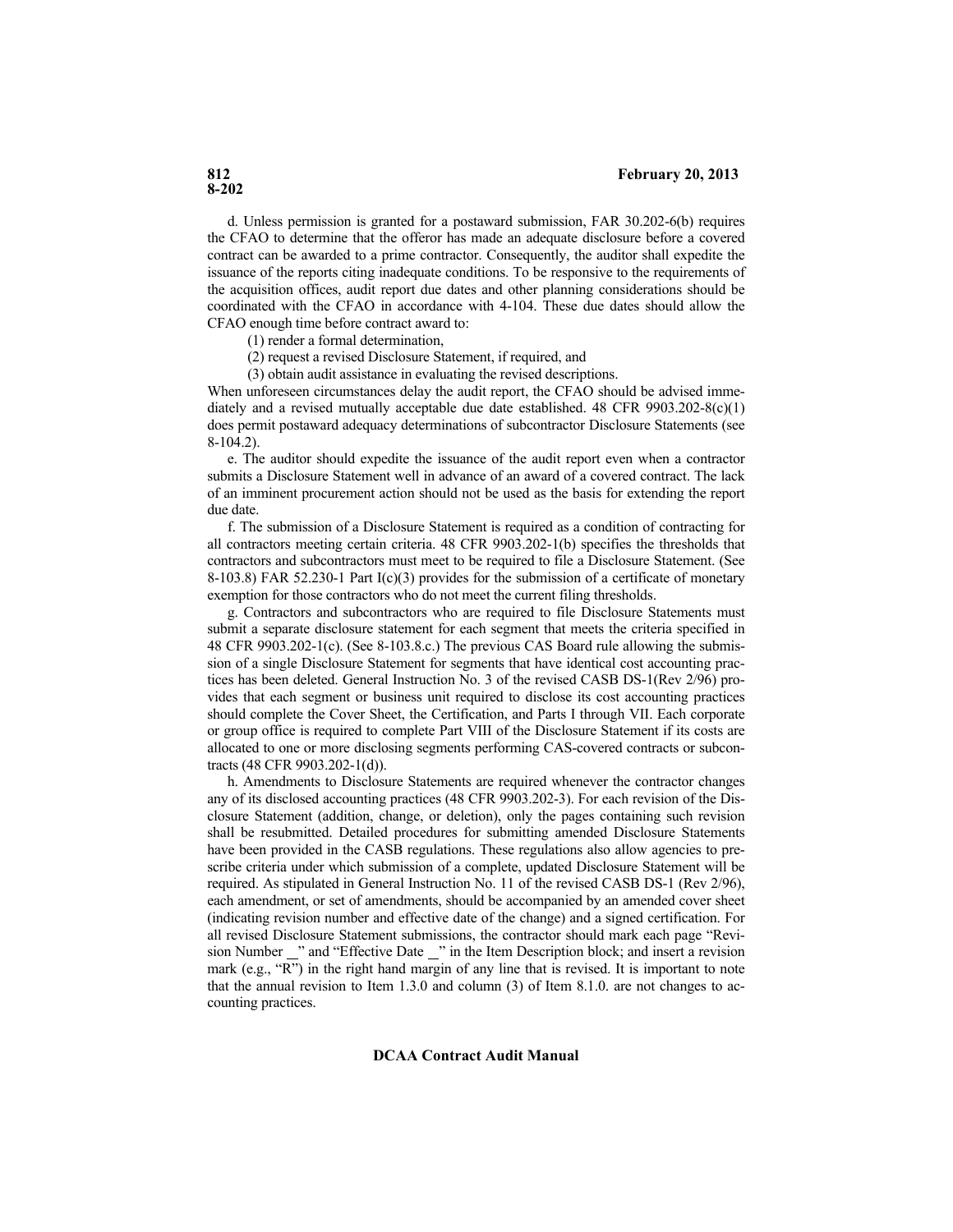i. Contractors are required to submit the Disclosure Statement and any changes directly to the CFAO and the cognizant auditor (48 CFR 9903.202-5). The responsibility of obtaining a proper resubmission rests with the CFAO. The auditor should not consider a statement inadequate solely on questions concerning whether an amended or revised statement has been submitted in accordance with the requirements cited in paragraph h. above. However, the auditor should include in the adequacy report specific recommendations on the proper filing procedure.

j. The auditor will not distribute Disclosure Statements outside DCAA. This prohibition does not apply to external reviewers such as the General Accountability Office (GAO), DoD Inspector General (DoDIG), or Comptroller General of the United States (Comptroller General) (see 1-400). All requests for copies of Disclosure Statements by other components of DoD or other Government agencies should be referred to the CFAO. Strict adherence to this requirement is critical since the CASB regulations provide that a Disclosure Statement will not be made public if the contractor files it specifically conditioned on the Government's agreement to treat its contents as confidential information. Additionally, a subcontractor's Disclosure Statement will not be divulged to its prime contractor if the subcontractor makes a claim of privileged and confidential information and the prime contractor authorizes filing it directly with the Government.

#### <span id="page-18-0"></span>**8-203 Proper Filing**

a. After receiving a Disclosure Statement or an amendment, the auditor should ascertain if the data were filed in accordance with 48 CFR 9903.202. If the contractor has filed incorrectly (e.g., a single Disclosure Statement submitted for more than one segment, the disclosure statement should be considered inadequate (see 8-202g), and the matter should be reported to the CFAO (see 8-208e).

b. On February 28, 1996, the CASB issued a final rule revising the CASB DS-1. Contractors are to use the revised DS-1 for all initial Disclosure Statement submissions or significant revisions dated on or after February 28, 1996. All contractors subject to Disclosure Statement requirements must submit a complete Disclosure Statement using the revised DS-1 form by the beginning of the first fiscal year after December 31, 1998. For example, calendar year contractors with no revisions to their existing Disclosure Statement would have until January 1, 1999 to submit a complete Disclosure Statement using the revised DS-1. Initial or revised submissions made on or after February 28, 1996 that are not submitted using the revised CASB DS-1 should be considered inadequate and reported to the CFAO using the procedures set out in 8-208e. Auditors should follow the guidance in 8-208g for situations in which the contractor failed to provide a complete Disclosure Statement using the revised form by the required due date.

c. Unless specifically requested by the CFAO, no audit effort will be expended verifying the contractor's basis for filing a certificate of monetary exemption. If such a request is received, the CFAO should be asked to obtain the contractor's documentation or working papers supporting the claim for a monetary exemption.

d. Obvious mistakes, such as a subsidiary filing a certificate of monetary exemption when the parent company is required to file a Disclosure Statement, should be reported to the CFAO immediately.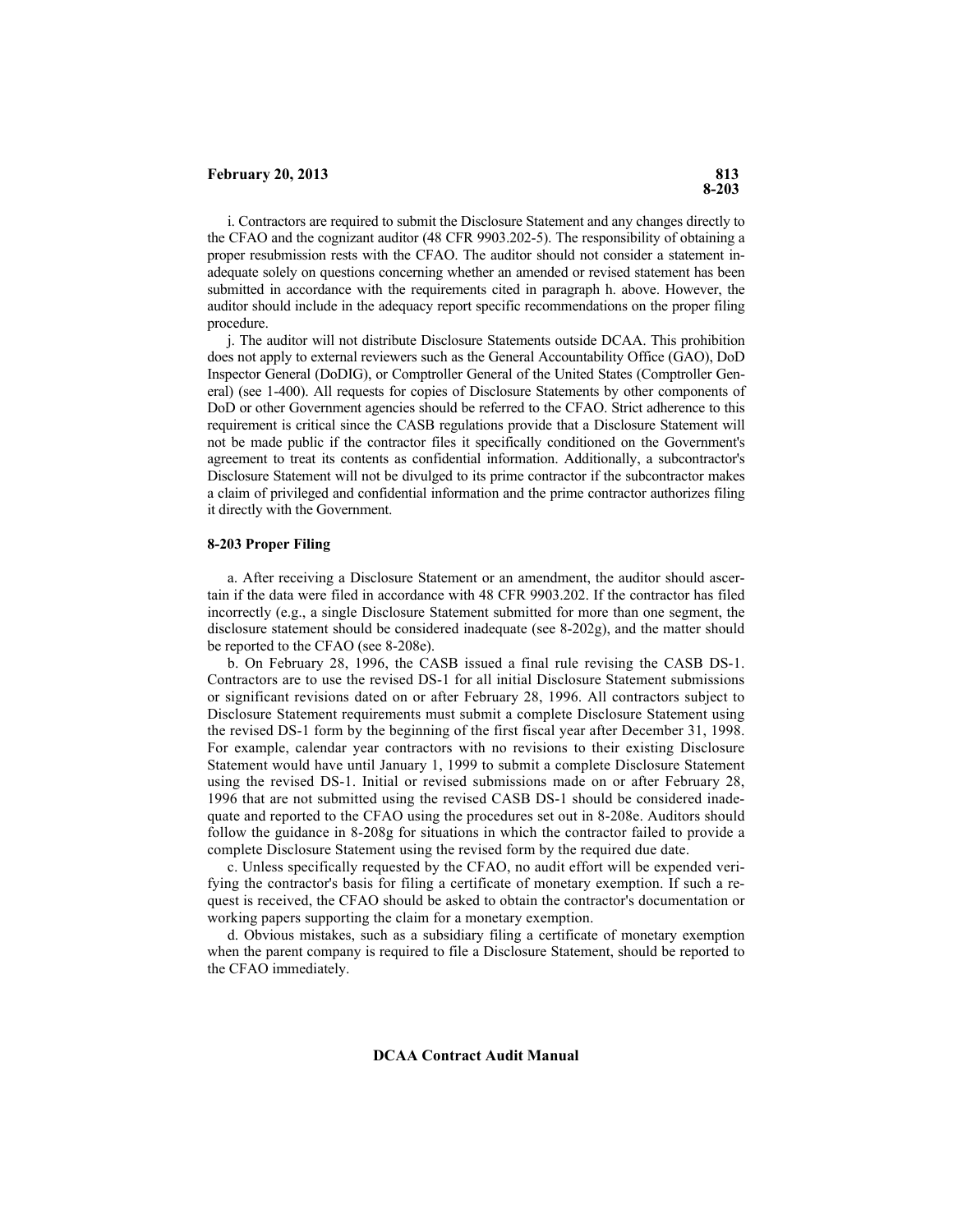#### <span id="page-19-0"></span>**8-204 Audit Coordination within Multiorganizational Companies**

The specific responsibilities of the CAC, CHOA, GAC and the FAOs within multiorganizational companies are as follows:

a. CAC/CHOA/GAC

(1) Determine the extent of the CAC network by obtaining a list from the contractor of all organizational units which will be submitting Disclosure Statements.

(2) For all reporting organizational units, obtain from the contractor a list of the Disclosure Statement items which will be answered by the corporate office. When determining which items are addressed by the corporate office, the CAC/CHOA/GAC should consider the requirements of General Instruction No. 4 of the February 28, 1996 revision to the DS-1. General Instruction No. 4 stipulates:

(a) Each home office is required to disclose its cost accounting practices for measuring, assigning, and allocating its costs to segments performing Federal contracts or similar cost objectives, and shall complete the Cover Sheet, the Certification, Part I and Part VIII of the Disclosure Statement.

(b) If a home office either establishes practices or procedures for the types of cost covered by Parts V, VI, and VII, or incurs and then allocates these types of cost to its segments, then the home office may complete Parts V, VI, and VII to be included in the Disclosure Statement submitted by its segments. Auditors should refer to item 8.2.0. of the home office Disclosure Statement to determine which parts were completed by the home office. Even though the corporate home office may complete Parts V, VI, and VII for the segment, the segment is still responsible for including these parts in its Disclosure Statement submission.

(c) While a home office may have more than one segment submitting a Disclosure Statement, only one statement described in subparagraph (a) above needs to be submitted to cover home office operations.

(3) Notify the auditors in the network of the items that will be prepared by the corporate office.

(4) Notify the auditors in the network of the date on which the corporate office Disclosure Statement is expected and establish the due date of the adequacy report.

(5) Obtain copies of all Disclosure Statements and evaluate and compare the applicable items to assure consistency in the items answered by the home office.

(6) Distribute copies of the corporate and group office Disclosure Statements to the FAOs in the network. Notify the FAOs when changes are made to the corporate Disclosure Statement and establish the due date for the audit report on the revised statement.

(7) Establish a system to receive and distribute information within the network concerning problem areas.

(8) Conduct CAS workshops involving network auditors to assure consistency and uniformity among the various FAOs regarding the audit position for common or similar descriptions.

(9) Obtain copies of reports on all the Disclosure Statements in the network and make comparisons to assure that auditors are consistent in the treatment of common disclosures. This action should be accomplished before reports are issued.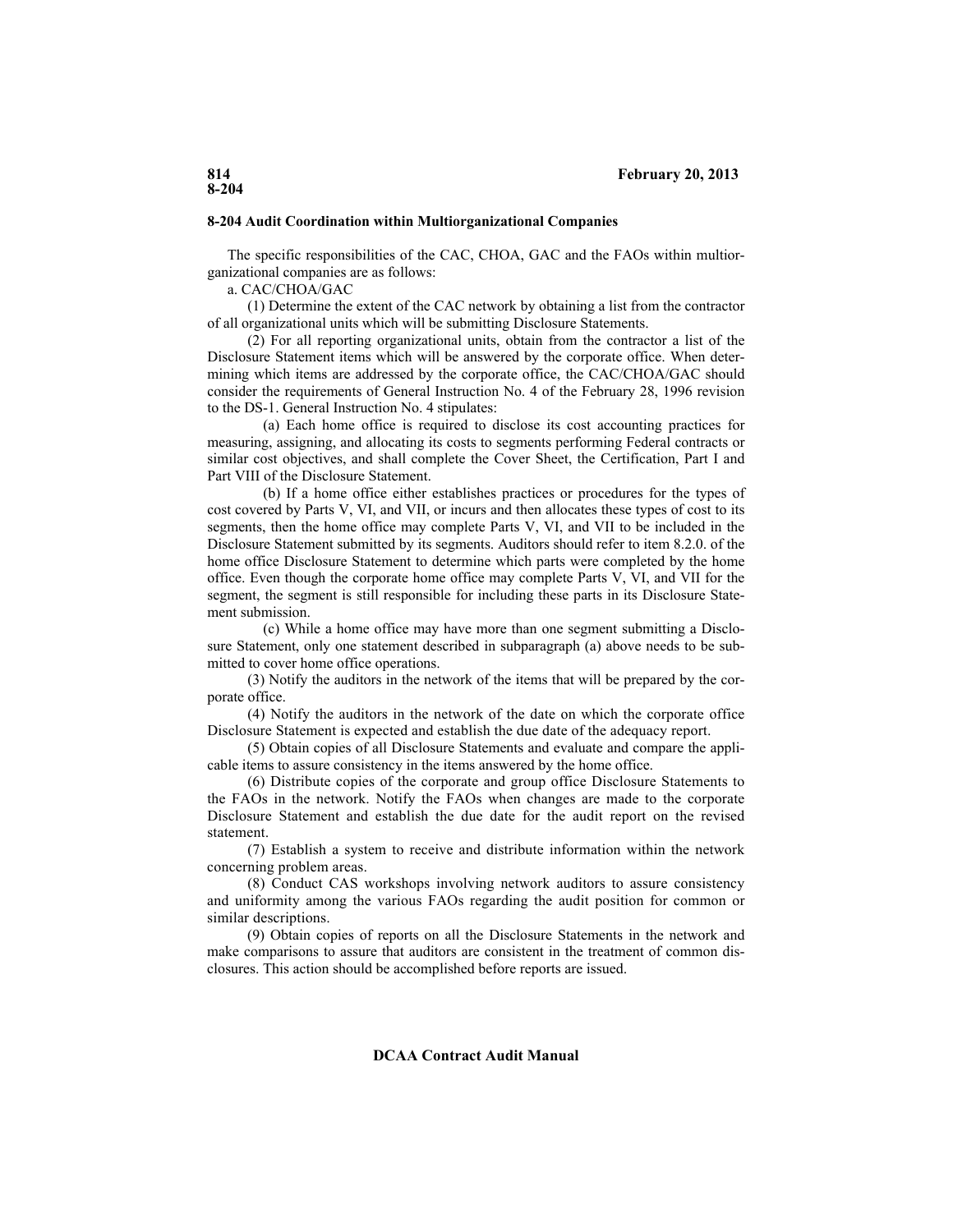b. FAOs

(1) Establish a target date for the issuance of audit report covering the examination of the Disclosure Statements submitted by the organizational units.

(2) Inform the CAC, CHOA, or GAC of the target reporting date established in (1) above. This report due date should provide the CFAO with the time needed to take appropriate action before the award of the first covered contract. The earliest report due date for an organizational unit's Disclosure Statement should become the report due date for the corporate and group office Disclosure Statement reports.

(3) Evaluate the items prepared by the corporate office to ascertain whether the corporate office items are compatible with the described practices of the reporting organizational unit. The cognizant FAO should advise the CAC, CHOA, or GAC of any significant areas of incompatibility between the data reported by the corporate office (Part 8 of the Disclosure Statement) and the data provided by the organizational unit (Parts 1 through 7 of the Disclosure Statement).

(4) Attend the CAS workshops.

(5) Plan the audit so that the audit report can be furnished to the CAC, CHOA, or GAC before it is issued to the CFAO.

(6) Request assist audits of the corporate office and all intermediate organizations that perform home office functions on behalf of the operating segment involved. The assist audits should include a review of the methods used by the home office organization(s) to identify, measure, and allocate costs to segments. In most instances such evaluations will be made on an assist audit basis because the pertinent data are normally unavailable at the reporting segment level.

### <span id="page-20-0"></span>**8-205 Audit Programs and Working Papers for Disclosure Statement Adequacy Audits**

a. The auditor should observe generally accepted government auditing standards in preparing audit programs and working papers. Agency standard audit programs with appropriate modifications should be used where available. The audit program should be in sufficient detail to indicate the purpose of the audit step, the manner in which the work will be done, and the scope of the audit. Audit programs prepared for contractors who are subject to frequent or continuous audits should require an evaluation of data in existing files (e.g., permanent files, system audits, estimating system surveys, price proposal evaluations, indirect cost audits, etc.) as a major step in verifying the described cost accounting practices. For those contractors with whom DCAA has had limited or no audit experience, the potential dollar volume of covered contracts should be a major consideration in establishing the scope of the adequacy audit.

b. Audit working papers should contain, at least:

(1) the basis for accepting a description,

(2) a record of discussions and written communications from the CFAO and contractor, and

(3) the auditor's rationale in resolving questionable items.

The working papers should identify those descriptions accepted without audit verification. This identification is especially important for those described practices which may involve significant cost. In this way, the auditor will have a basis for identifying these practices and evaluating such items for compliance when future audits are performed.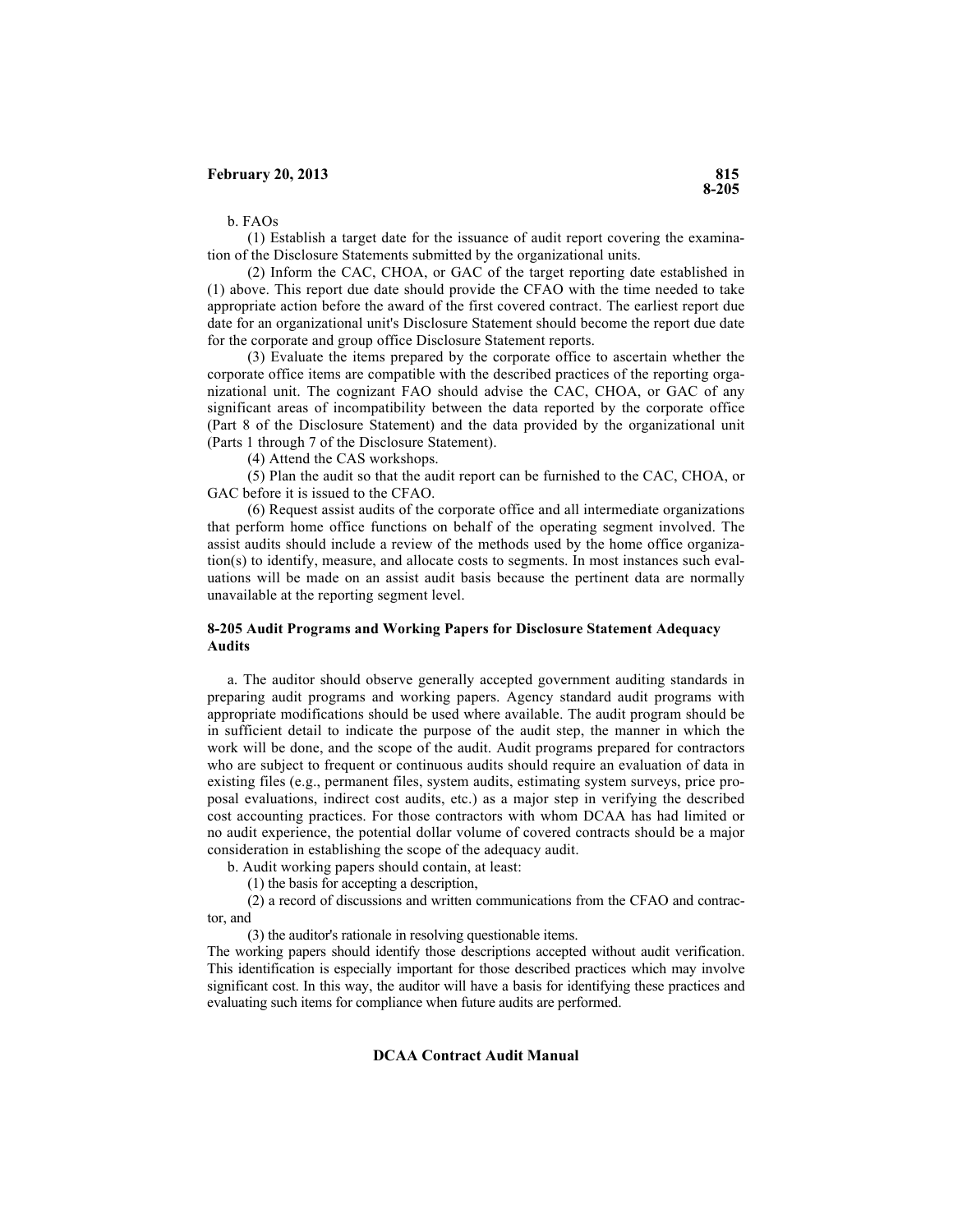#### <span id="page-21-0"></span>**8-206 Criteria for Adequacy Determination**

a. To be considered adequate, a Disclosure Statement must be current, accurate, and complete.

(1) A Disclosure Statement is current if it describes the cost accounting practices which the contractor intends to follow for estimating, accumulating and reporting costs associated with covered contracts. The Disclosure Statement, therefore, could possibly include practices that are currently in use; will be instituted at some future date; will be followed with the incurrence of a new cost; or a combination of these.

(a) Existing audit files should be reviewed to ascertain whether the cost accounting practices identified in the Disclosure Statement are, in fact, the contractor's current practices. For example, data in the permanent file and in recent reports on pricing proposals, system audits, indirect cost rate proposals, and accounting system surveys cover many features of the contractor's cost accounting practices. When the adequacy audit discloses a difference between a described practice and an existing practice, the auditor should discuss it with the contractor to assure that a change is intended. Conversely, if the auditor is aware of an intended change in the contractor's practice and the practice has not been described, she or he should recommend the contractor describe the intended practice as well as the existing practice.

(b) Where the contractor already has covered contracts, but was not previously required to file a Disclosure Statement, the practices subsequently described should be the same as those used to estimate and accumulate costs for the contracts entered into before the Disclosure Statement was required. If there are any known differences, an audit should be scheduled to ascertain if the contractor is consistently following its established cost accounting practices that were effective when the initial covered contract was awarded or has made a change to a cost accounting practice without notifying the CFAO.

(2) A Disclosure Statement is accurate if it correctly, clearly, and distinctly describes the actual method of accounting the prime contractor or subcontractor uses or intends to use on contracts subject to 41 U.S.C. 1501-1506 (formerly 41 U.S.C. 422). Vague, ambiguous, and contradictory descriptions of the contractor's cost accounting practices may hinder subsequent compliance audits, cause disputes and litigation between contracting parties, and ultimately result in additional cost to the Government. Consequently, the auditor should carefully evaluate the described practices for specificity and clarity. Clerical accuracy is also a requirement for the Disclosure Statement. Therefore, the auditor should verify whether the contractor has checked the appropriate boxes, inserted the applicable code letters, omitted any questions, etc.

(3) A Disclosure Statement is complete if it includes all significant cost accounting practices the contractor intends to use and provides enough information for the Government to fully understand the accounting system being described. Accordingly, auditors should be alert for vague, incomplete or ambiguous answers which could lead to alternative accounting interpretations. Where such responses are noted, the auditor should discuss them with the contractor to ascertain the specific meaning. If the item is material and the meaning is not clarified, the auditor should recommend that the CFAO find the statement inadequate.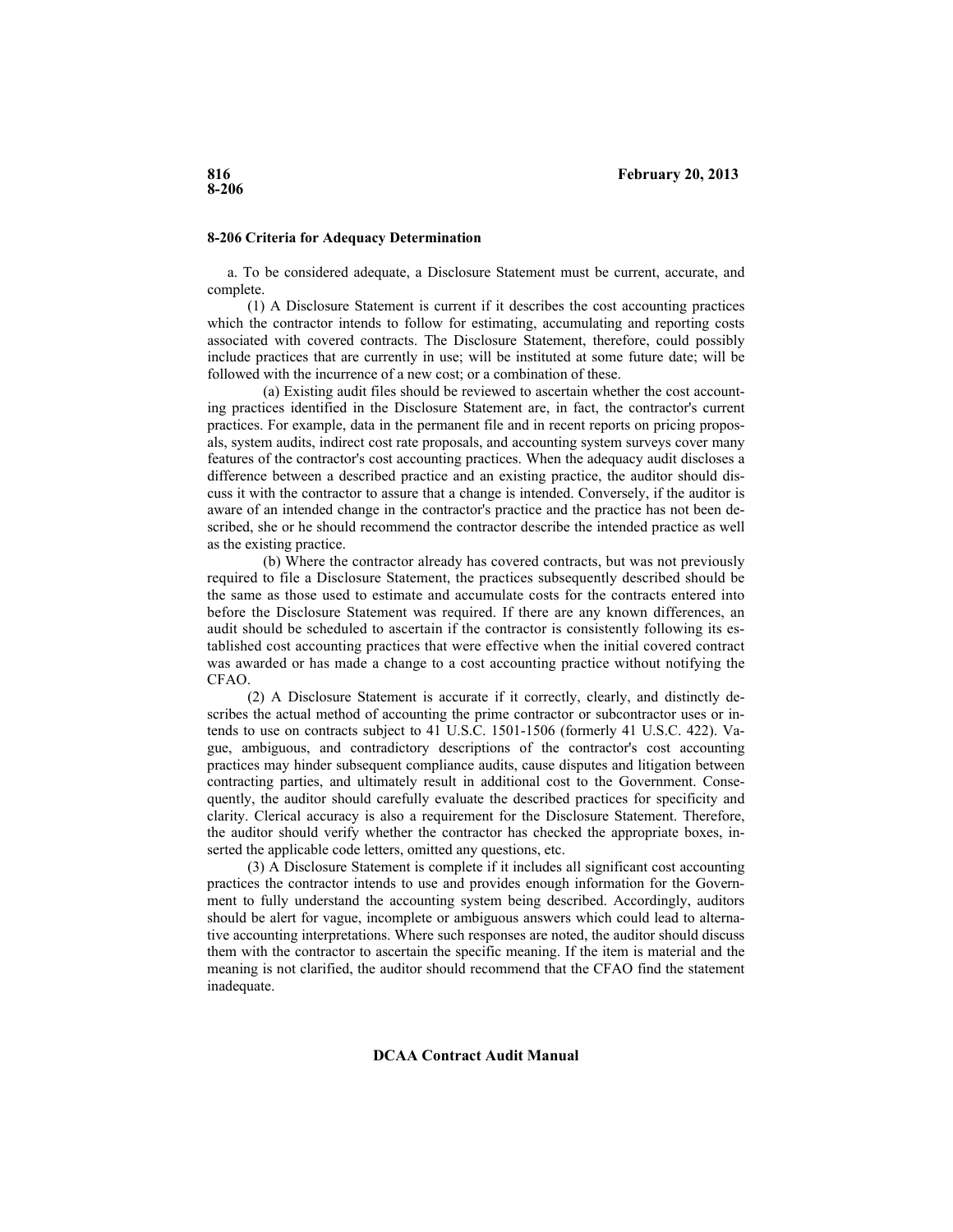b. During the Disclosure Statement adequacy audit, auditors should keep in mind General Instruction No. 8 of the February 28, 1996 revision to the CASB DS-1. General Instruction No. 8 allows contractors to incorporate, by reference, existing written accounting policies and procedures when the cost accounting practice being disclosed is clearly set forth in the policies and procedures. As an alternative, the Instruction allows contractors to attach as appendices to the pertinent part of the Disclosure Statement, copies of the relevant parts of existing written accounting policies and procedures. For instances where either the accounting policies and procedures are incorporated by reference or attached as an appendix, the auditor should treat the description in these documents the same as a description in the Disclosure Statement itself for the purpose of determining whether the Disclosure Statement is current, accurate, and complete.

c. Materiality should be a major factor in deciding the level of detail required to be disclosed. A prime consideration should be whether a change in accounting procedure at the level of detail under consideration would have a material effect on the flow of costs, now or in the near future.

d. The auditor need not audit or report to the ACO the validity of the statistical data submitted annually by the contractor to update sales and regulated information.

#### <span id="page-22-0"></span>**8-207 Discussion with the Contractor**

Before issuing the report to the CFAO, discuss with the contractor all items considered inadequate (see 4-300).

#### <span id="page-22-1"></span>**8-208 Reporting**

a. Since FAR  $30.202-7(a)$  assigns the contract auditor responsibility for ascertaining the adequacy of the Disclosure Statement and its amendments, the required audits will be initiated and audit reports will be issued without the need for a request for audit services.

b. Prepare reports on initial adequacy audits in accordance with 10-800. If the report identifies inadequate descriptions and the CFAO agrees the statement is inadequate, the CFAO will formally notify the contractor, identify the inadequate items, and request that the statement be revised. The auditor will audit the revised statement to ensure that the contractor has taken corrective actions.

c. For each operating segment required to submit a Disclosure Statement, the cognizant auditor will be responsible for reporting the results of the adequacy audit of Parts 1 through 7. Even though data relating to Parts 1 through 7 may have been audited by other auditors who have cognizance over home office organizations, the report covering the operating segment will also include the results of the assist audits.

d. All reports on the adequacy of initial Disclosure Statements will be submitted separately from reports on compliance and other audit reports. When a Disclosure Statement is audited in connection with a pricing proposal, two reports will be required: one on the adequacy audit and the other on the evaluation of the pricing proposal. The report on the adequacy audit will not include recommendations concerning any actual or potential noncompliances. Noncompliance issues will be reported separately (see 10-808). Compliance of the initial disclosure statement will also be reported separately (see 10-805).

e. When a company submits proposed revisions to the Disclosure Statement which has previously been determined to be adequate, the auditor is required to follow reporting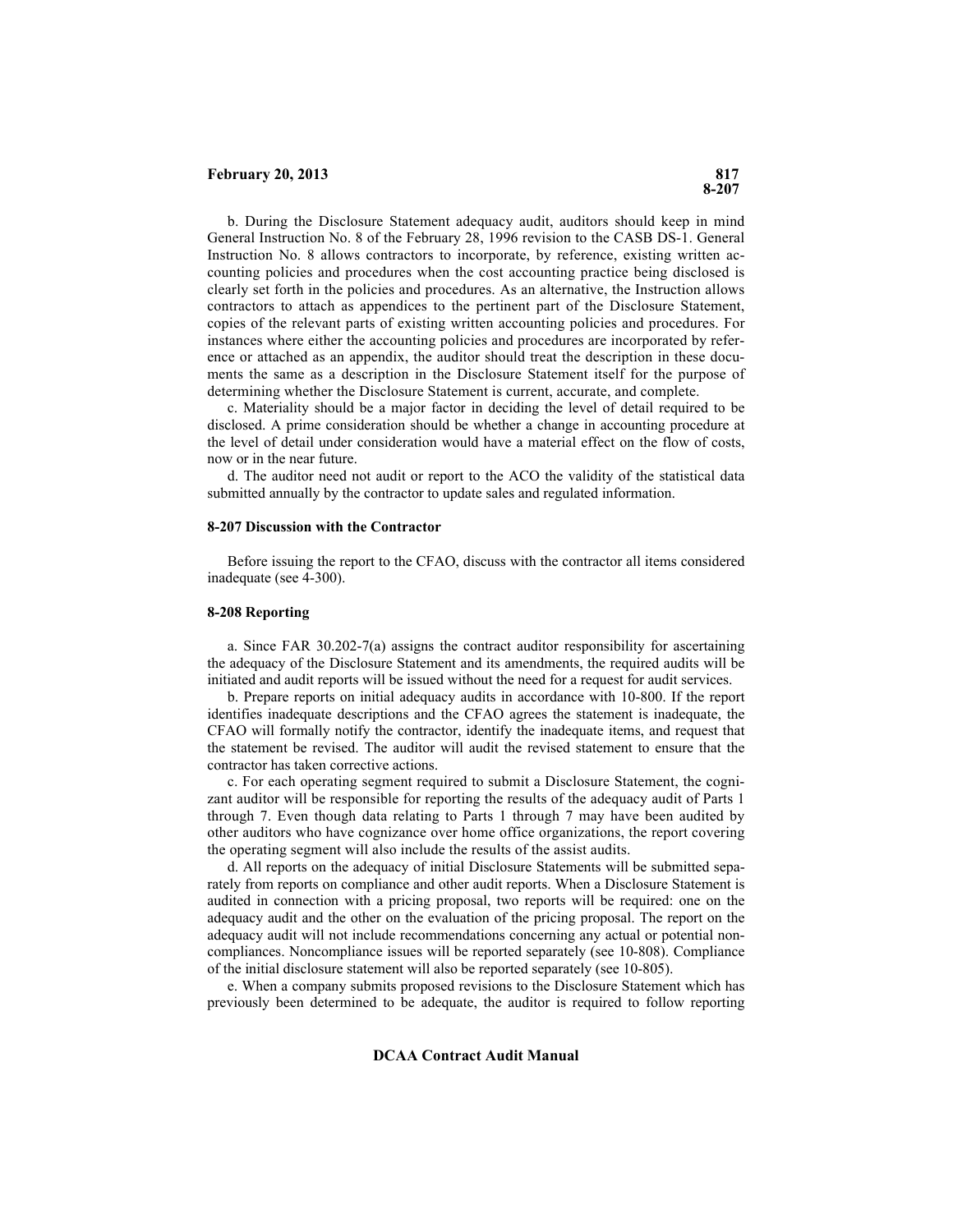procedures that differ from those outlined in d. above. The auditor will audit the revisions for adequacy and compliance with CAS and FAR. The results of this audit will be included in a single report to the CFAO if there are no noncompliance issues. If there are noncompliance issues, there will be two reports because noncompliances found in Disclosure Statement adequacy and compliance audits will be treated in the same manner as noncompliances found in other types of audits. That is, in addition to issuing the report on the adequacy of the Disclosure Statement, a separate noncompliance report will also be issued (see 10-808).

f. The auditor should always be aware of the importance of meeting the established due dates for adequacy reports. When unforeseen circumstances delay the issuance of the report, the CFAO should be notified immediately and arrangements made for a new report due date. The CFAO is responsible for determining the adequacy of the Disclosure Statement and a delay in submitting the audit report will delay the official notice to the contractor concerning the acceptability of the statement.

g. If subsequent audits indicate that a previously accepted disclosure statement is inadequate, the contractor should be immediately advised in writing that a revision to the Disclosure Statement is necessary. For example, the contractor did not describe cost accounting practices related to a cost because it did not have a significant impact on the flow of costs to Government contracts. Subsequently the cost becomes material and significantly affects the flow of costs. The contractor should revise its disclosure statement to adequately describe the practices related to the previously immaterial cost. If the contractor will not make the revision, the auditor should issue an audit report recommending that the CFAO withdraw the adequacy determination and request the contractor to submit a revised disclosure statement (see 8-202c).

#### <span id="page-23-0"></span>**8-209 Maintenance of CFAO Letters of Adequacy Determination**

FAR 30.202-7(a) requires that the CFAO generally notify the contractor, within 30 days after the receipt of the Disclosure Statement, whether or not the statement is adequate, and provide copies of letters of adequacy determination to the auditor and contracting officer. A copy of the most recent CFAO letter of adequacy determination should be included in FAO files. Auditors should follow up with CFAOs if a CFAO letter of adequacy determination has not been received within 60 days after an adequacy report has been issued.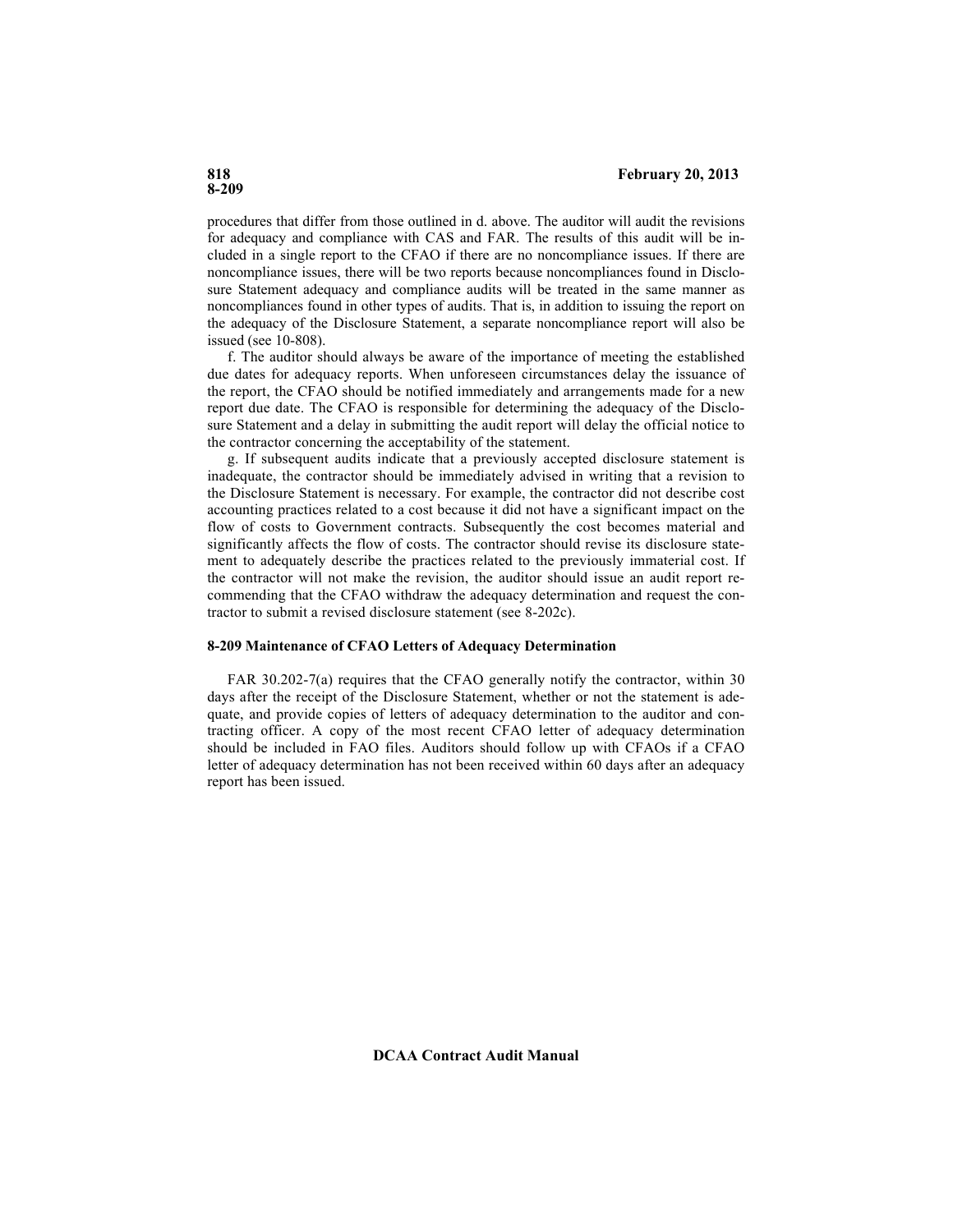#### **8-300 Section 3 --- Audits of Compliance with Cost Accounting Standards Board (CASB) Rules, Regulations, and Standards, and with FAR**

#### <span id="page-24-0"></span>**8-301 Introduction**

a. This section provides audit guidance for the evaluation of the contractor's Disclosure Statement and the practices used for estimating, accumulating and reporting costs on contracts subject to 41 U.S.C. 1501-1506 (formerly 41 U.S.C. 422). The purpose of the audit is to ascertain whether the disclosed or established practices are in compliance with both the CASB rules, regulations, and standards and appropriate acquisition regulations. The initial audit of a Disclosure Statement's compliance should be scheduled for completion within 60 days after the CFAO's determination of adequacy of the Disclosure Statement. The aspects of compliance audits covered in this section are:

(1) General requirements including audit considerations and reporting procedures.

(2) Audit considerations involved in the initial audit of the Disclosure Statement for compliance.

(3) Audit requirements associated with the audit of cost accounting practices for compliance during the proposal evaluation and contract performance.

b. Not only should the audit and subsequent reporting cover those conditions that constitute actual noncompliances but should also include circumstances where the occurrence of a planned or pending action will result in a violation of CASB rules, regulations, or standards. A condition of potential noncompliance exists when:

(1) a contractor with a covered contract proposes a practice that when implemented will violate a cost accounting standard or FAR cost principle (see 8-302.7f), or

(2) a contractor who does not have a covered contract but currently has or proposes to implement a practice which, with the award of the initial covered contract, will result in a violation of the CASB rules, regulations, and standards or appropriate acquisition regulations. It is important to note that in each of the potential noncompliance conditions described above, some future action is required before the contractor is in violation of 41 U.S.C. 1501-1506 (formerly 41 U.S.C. 422). For example, the offeror must be awarded a CAS-covered contract before it becomes subject to the rules and regulations of the CASB. Similarly, a covered contractor must implement an unacceptable practice to be in actual noncompliance.

c. To facilitate the implementation process, each promulgated standard contains in subparagraph .63 an effective date and an applicability date. The CASB defers the applicability date beyond the effective date in order to provide contractors adequate time to prepare for compliance and make any required accounting changes. Under the regulation, a contractor becomes subject to a new standard only after receiving the first CAS-covered contract following the effective date.

(1) The distinction between the effective and applicability dates is important. The effective date designates when the pricing of future CAS-covered contracts must reflect the new standard. It also identifies those CAS-covered contracts eligible for an equitable adjustment, since only contracts in existence on the effective date can be equitably adjusted to reflect the prospective application of a new or revised standard.

(2) The applicability date marks the beginning of the period when the contractor's accounting and reporting systems must comply with a new or revised standard. Proposals for contracts to be awarded after the effective date of a standard should be evaluated care-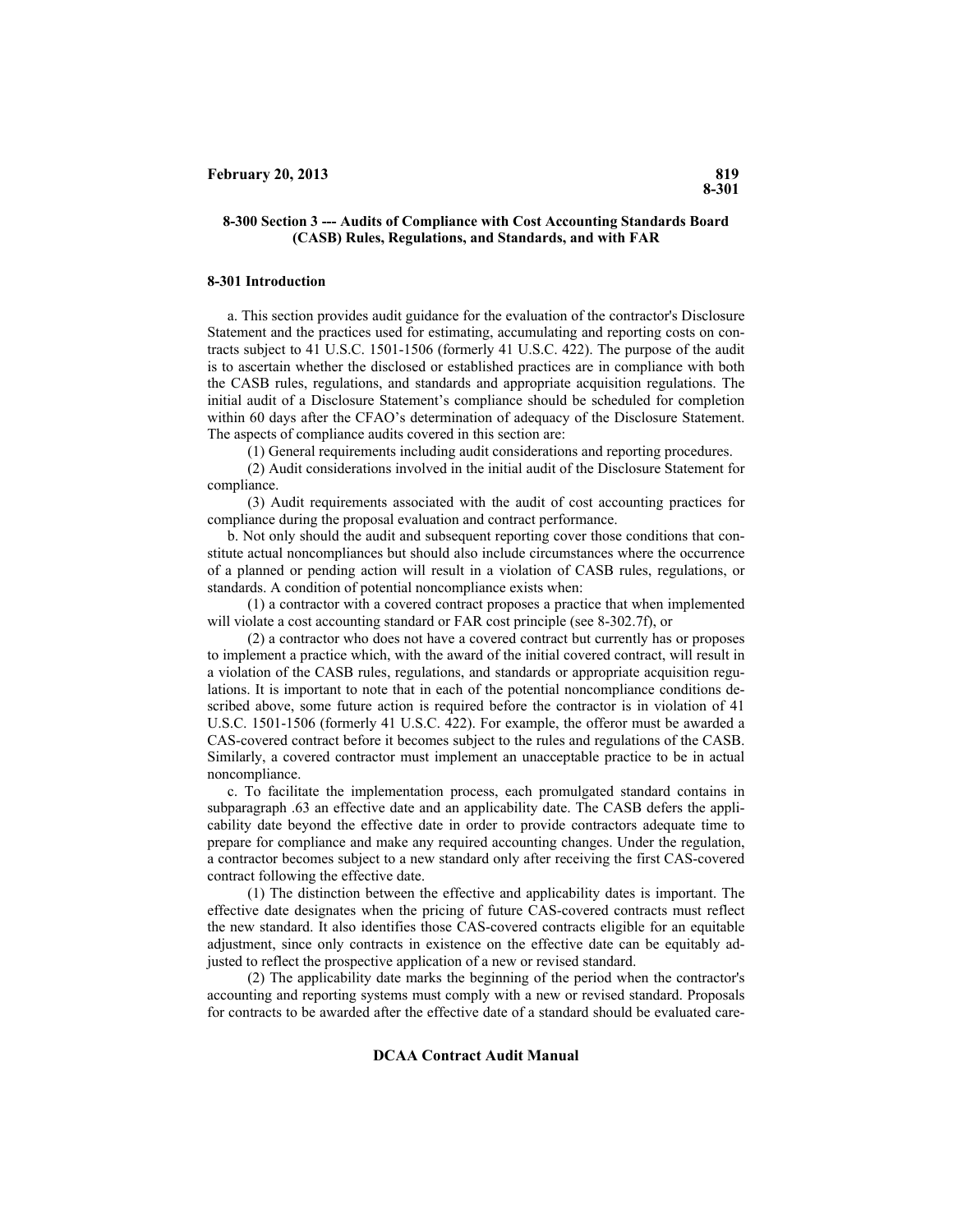fully for compliance with the new or revised standard. The proposal need only reflect compliance with the standard from the applicability date forward. Therefore, it is important that the auditor determine the applicability date of the particular Standard (including any revisions) under audit. Any change resulting from early implementation by the contractor is to be administered as a unilateral change. It will result in an equitable adjustment under FAR  $52.230-2(a)(4)(iii)$  for the period prior to the applicability if the CFAO determines that the unilateral change is a desirable change.

(3) In unusual situations, the short lead time between the effective and applicability dates may create a difficult situation for the contractor. In such a case, the contractor may request the change be retroactive. The CFAO shall determine whether the contractor's request is approved or not; however, the CFAO cannot approve a date for the retroactive change before the beginning of the year in which the request was made. Where a contractor can demonstrate to the CFAO that it would be virtually impossible to comply with the effective or applicability dates of a standard, contracts can be negotiated after the effective date of the standard based on the accounting system used before the standard became effective.

(4) Contract terms should include provisions for price adjustments, retroactive to the applicability date, for significant cost impact resulting from the change in accounting practice to comply with the standard. In addition, the CFAO should establish a specific date for the contractor to complete the changes to its estimating, accounting, and reporting systems and Disclosure Statement to comply with the standard. When this procedure is followed, noncompliances will not be reported. Equitable adjustments computed as of the applicability date will be submitted as provided in FAR 30.604(h)(4). (See CAS Working Group Papers 76-7 and 77-10.)

d. Questions have been raised regarding the CAS compliance of termination claims since:

(1) costs in termination claims may be arranged differently than the cost presentations in the original estimates, and

(2) termination claims often include as direct costs such items as settlement costs or unexpired leases which would have been charged indirect if the contract had been completed. Termination costing procedures as detailed in FAR 31.205-42 are still effective. DoD does not view these procedures as violating either CAS 401 or 402, since terminating a contract creates a situation that is totally unlike completing a contract. Therefore, these costs would not be considered costs incurred for the same purpose in like circumstances. Termination contracting officers should assure themselves that within the context of termination situations, consistency is honored to the extent that the circumstances are similar. To that end, it would be advisable for a contractor to document its termination accounting procedures as part of its disclosed practices. Indirect cost rates used in termination claims must represent full accounting periods as required by CAS 406. (See CAS Working Group Paper 77-15.)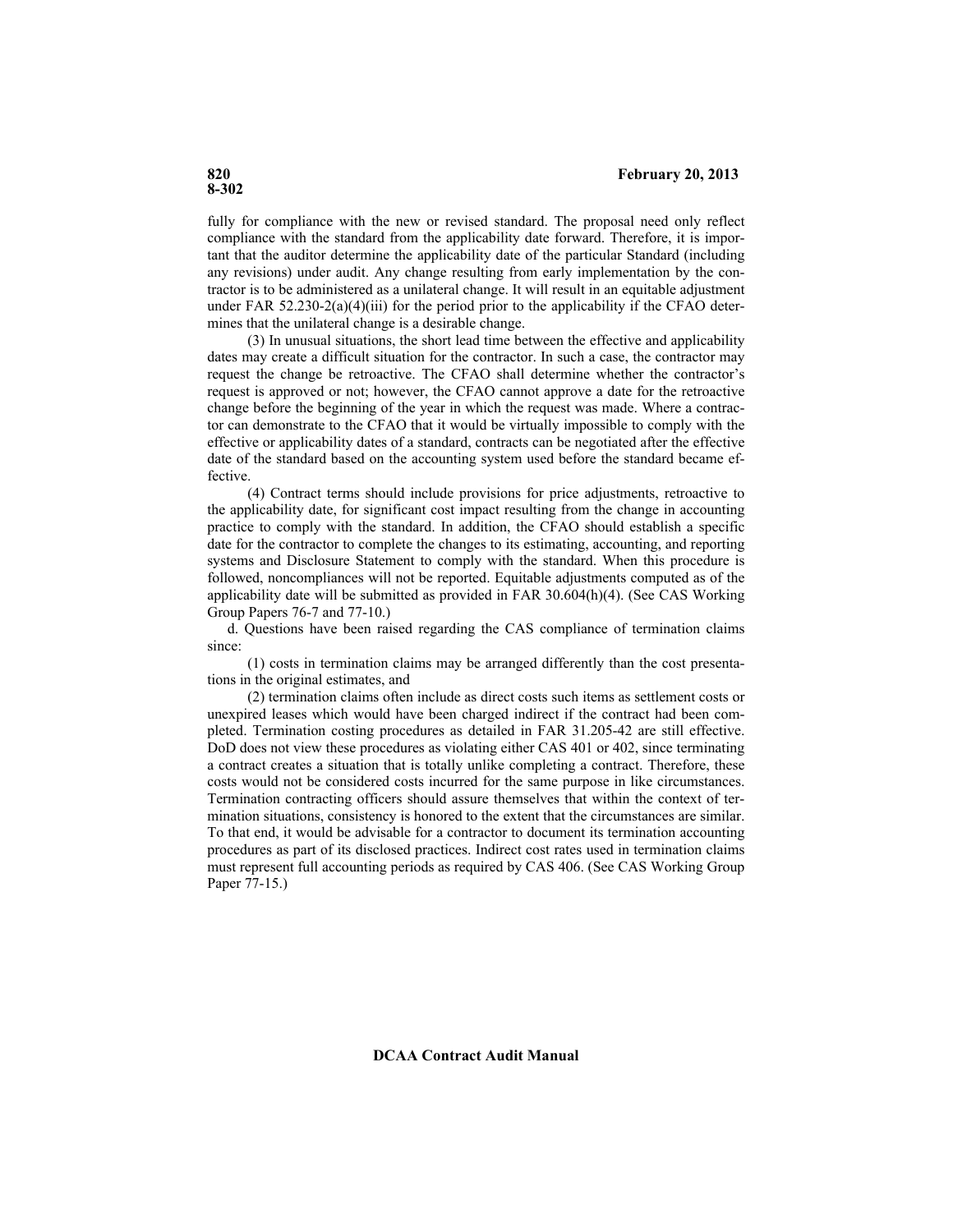#### <span id="page-26-1"></span><span id="page-26-0"></span>**8-302.1 Requirements**

a. In accordance with FAR 30.605(b) when the CFAO determines a disclosed or an established practice is not in compliance, the CFAO shall notify the contractor and provide a copy of the notice to the auditor. The CFAO also makes a determination of materiality.

(1) If the CFAO determines that the noncompliance is immaterial, the contractor must correct the noncompliance and the Government reserves the right to make contract adjustments if the contractor fails to correct the noncompliance and it becomes material.

(2) If the CFAO determines that the noncompliance is material, the contractor is required to submit a description of any accounting practice change needed to bring the practices into compliance, which the auditor will review for adequacy and compliance. If the proposed change is both adequate and compliant, the contractor must submit a general dollar magnitude (GDM) proposal. In addition, adjustment of the prime contract price or cost allowance in accordance with FAR 30.605 may be required. (See 8-500)

b. As in FAR 30.202-6 and 30.202-7, the contract auditor shall be responsible for conducting audits as necessary to advise the CFAO as to whether the contractor's disclosed or established practices comply with CAS and FAR Part 31. Because the audit responsibility is a continuous requirement, instances of noncompliance may be detected and reported at various stages of the procurement action.

#### <span id="page-26-2"></span>**8-302.2 Types of Noncompliance**

a. Eight types of noncompliance can be identified based on CASB rules, regulations, and standards and FAR Part 31:

(1) Disclosed practices not in compliance with CAS.

(2) Disclosed practices not in compliance with FAR.

(3) Actual practices of estimating costs not in compliance with CAS.

(4) Actual practices of estimating costs not in compliance with FAR.

(5) Actual practices of estimating costs not in compliance with Disclosure Statement.

(6) Actual practices of accumulating or reporting costs not in compliance with CAS.

(7) Actual practices of accumulating or reporting costs not in compliance with FAR.

(8) Actual practices of accumulating or reporting costs not in compliance with Disclosure Statement.

b. The first two noncompliance situations may be detected either during the initial Disclosure Statement audit, during normal audits such as price proposal evaluations, or during audits of incurred cost, as discussed in 8-304. Conditions three through five would likely be detected during a proposal evaluation or an estimating system survey. Situations six through eight would generally be detected during normal or routine audits of actual costs.

c. In some cases multiple noncompliance conditions may exist. For example, a contractor normally allocates the costs of preparing initial bid proposals to cost objectives on the basis of total cost input. This practice, which conforms with FAR 31.205-18 and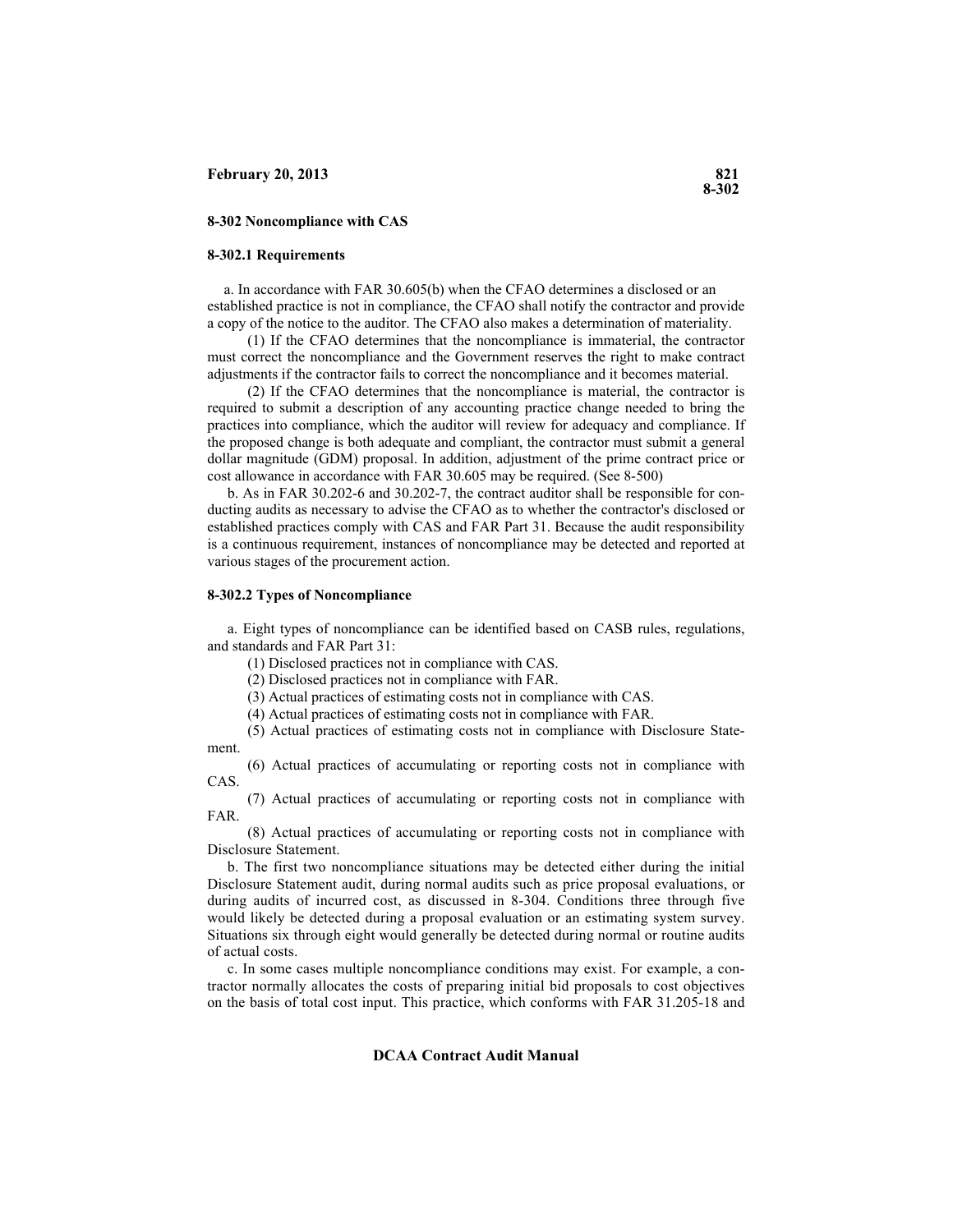CAS 420, was previously disclosed to the Government. For a new proposal, however, the associated B&P expenses were charged to the engineering overhead which was subsequently allocated to the resulting contract on the basis of direct engineering labor dollars. Under the conditions described above, noncompliance types (6), (7), and (8) would apply.

d. A new cost accounting standard could also result in instances of multiple noncompliance. For example, with the issuance of a new standard, a disclosed practice previously considered to be in compliance could be rendered unacceptable in the following areas:

(1) the described practice could be in noncompliance with CAS or FAR, and

(2) the practices used to record costs, although in conformance with the Disclosure Statement, could be in noncompliance with CAS or FAR.

#### <span id="page-27-0"></span>**8-302.3 Compliance Considerations**

In auditing the contractor's cost accounting practices to ascertain whether they are in compliance with the cost accounting standards and FAR Part 31, the auditor should follow the guidelines below:

a. In evaluating price proposals and performing estimating system surveys, the auditor is required to describe inconsistencies between the contractor's estimating and cost accumulating practices. The auditor may, therefore, be in a position, based on past audits, to ascertain whether the contractor complies with the standard requiring consistency in estimating, accumulating, and reporting costs.

b. The standard prohibiting double counting (CAS 402) did not introduce an entirely new ground rule since acquisition regulations contained similar provisions. The prohibition against double counting in the acquisition regulations, however, was narrower in scope since it basically applied to individual contracts. CAS 402 has extended the scope by adding the requirement that each type of cost incurred for the same purpose, in like circumstances, must be either direct or indirect for all final cost objectives. Prior audits of the contractor's incurred costs may provide information on whether the cost accounting practices comply with this standard.

c. With respect to noncompliance with FAR Part 31, if a cost accounting practice has been questioned by the auditor in the past and the CFAO has not made a final determination, the practice should be questioned again. Once the CFAO makes a determination on the issue, the decisions will be followed. If the FAR is subsequently changed or a change in circumstance occurs, a practice should again be evaluated for compliance.

d. If a cost accounting practice has been questioned because of noncompliance with FAR Part 31 and the CFAO supported the auditor's position, but the ASBCA or Court of Claims ruled against the Government, the auditor will not question the practice again unless there is a subsequent change in FAR or the cost accounting standards which would negate the decision. However, if the ASBCA or the Court of Claims ruled in favor of the Government, the practice should be questioned at all other contractor locations where circumstances are substantially the same.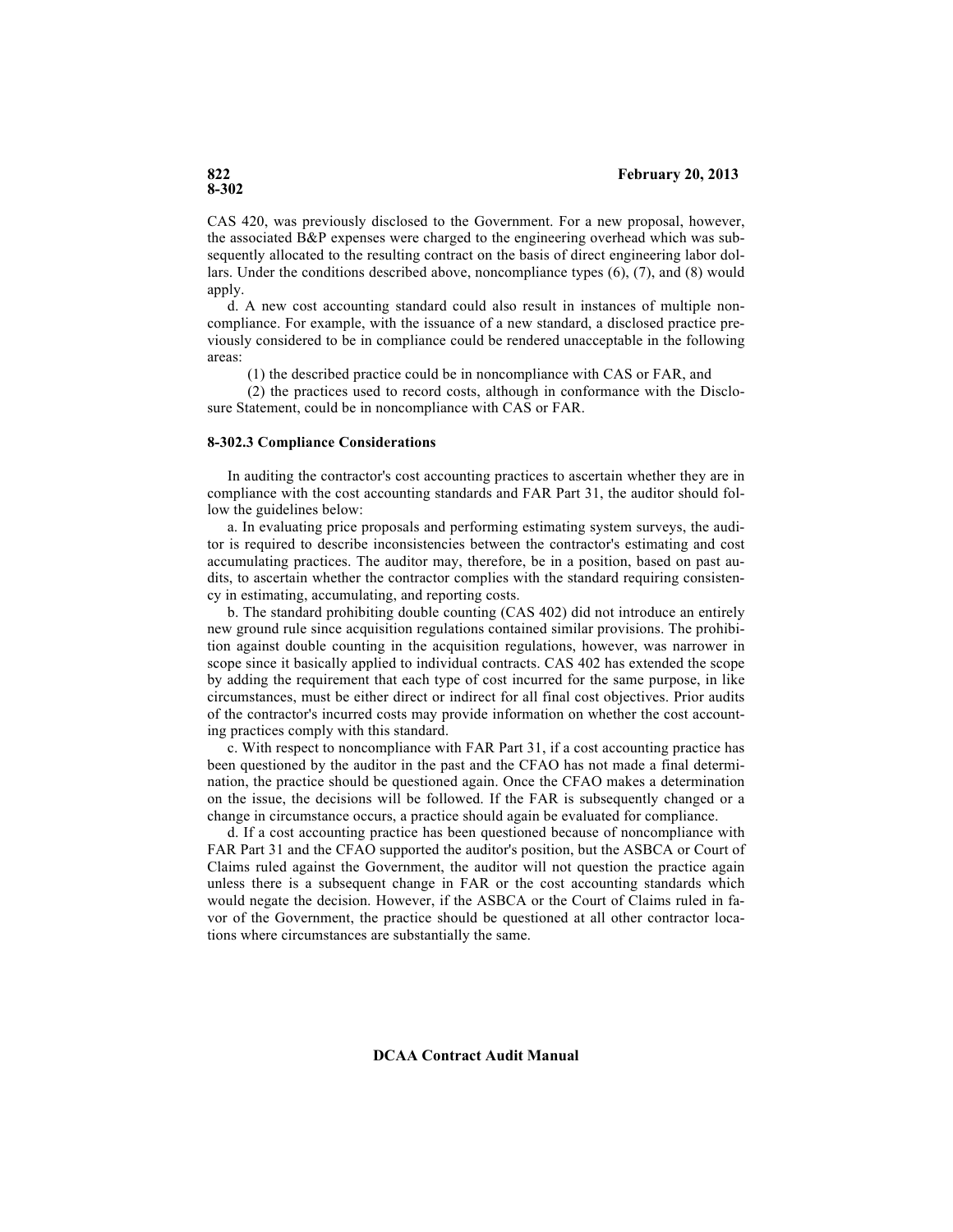#### <span id="page-28-0"></span>**8-302.4 Discussions with the CFAO and the Contractor**

a. The auditor should discuss noncompliance matters with the CFAO at the earliest possible opportunity. It is important to keep the CFAO informed of the auditor's actions and to identify areas where the auditor may need to provide further information regarding his or her recommendations.

b. As an integral part of the audit, discuss the findings with the contractor. (See 4-300.)

#### <span id="page-28-1"></span>**8-302.5 Coordination for Consistent Treatment**

a. Because of the consolidated contract audit function and the relationship of CASB rules, regulations, and standards to the DCAA mission, DCAA is in an advantageous position to ascertain whether the promulgated standards, rules, and regulations are applied consistently. To fulfill this responsibility, DCAA must effectively coordinate all phases of audits involving CAS.

b. Consistency in implementing CASB rules, regulations, and standards should be one of the auditor's primary concerns. Contractors are justifiably sensitive to unwarranted variations in the audit treatment of similar situations. To assure the provisions of 41 U.S.C. 1501-1506 (formerly 41 U.S.C. 422) are applied consistently, audit findings that are significant in amount or nature should ordinarily be coordinated with the region and CAC before the reports are issued.

c. When coordination involves other DCAA regional offices, the cognizant auditor should refer to his or her region those matters that cannot be resolved by the FAOs involved. The region may forward the matter to Headquarters, Attention PAC, if agreement is not achievable at the regional level. (See 4-900.)

d. Information on other significant problems or controversial situations will also be provided to Headquarters, Attention PAC. (See 4-900.) This information will assist in developing guidance to improve auditing and reporting techniques or in referring matters to the Office of the Secretary of Defense (OSD) when DoD-wide guidance is needed to achieve uniform and consistent implementation of CAS.

#### <span id="page-28-2"></span>**8-302.6 CAS Coordination in CAC/CHOA/GAC Complexes**

a. The DCAA CAC program, for major multi-segment contractors and other specific groups of contractors, is described in 15-200. For multi-segment contractors outside a CAC complex, a CHOA or GAC will be designated in accordance with 8-104.3. The CAC, CHOA, and GAC complexes play a significant part in promoting consistent treatment of CAS compliance issues among related or similar contractor segments.

b. Each CAC/CHOA/GAC will:

(1) Obtain from the cognizant FAOs the necessary data to compile a listing of all known noncompliance issues at each of the segments that comprise the complex. The listing, along with information on resolution of the issues, should be distributed to all FAOs that have cognizance of any segment within the complex.

(2) Review and update the listing for new instances of noncompliance and include information regarding noncompliance issues resolved. Circulate this data to the cognizant FAOs to keep them informed about current developments.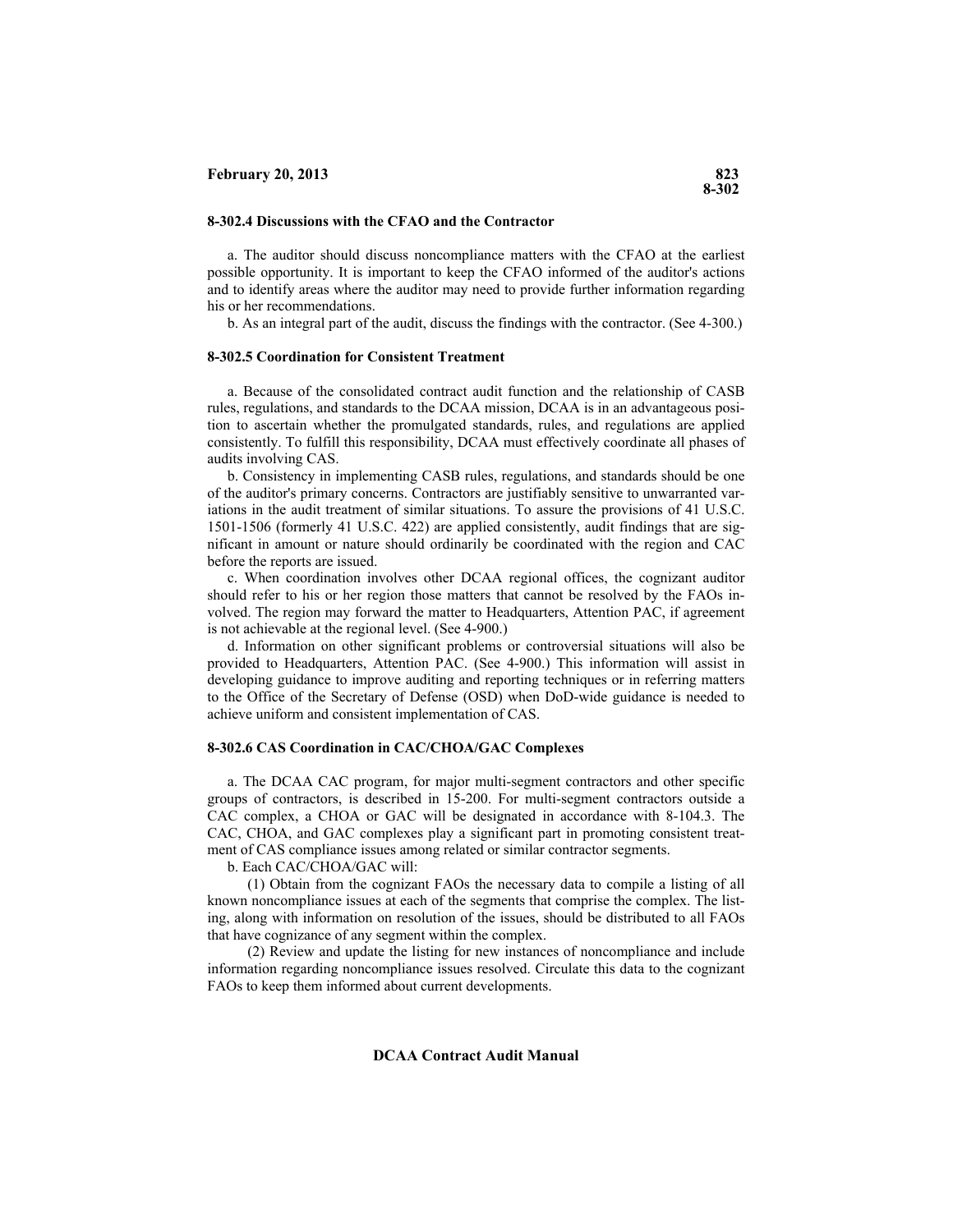(3) Before issuing a noncompliance report, discuss the recommendations with the FAO. This should be done to assure consistent treatment of similar conditions at the various segments of the complex.

(4) Recommend workshops if needed to evaluate mutual CAS problems, in accordance with 15-200.

c. FAOs in the complex will:

(1) Inform the CAC/CHOA/GAC of known problem areas.

(2) Inform the CAC/CHOA/GAC immediately when new problem areas are encountered.

(3) Evaluate problem areas of other organizational units to determine if similar problems exist or could exist at your location.

(4) Plan audits so findings can be coordinated before reports are issued.

### <span id="page-29-0"></span>**8-302.7 Reporting CAS Noncompliance**

a. In assigning responsibilities to the CFAO and the contract auditor, the regulations  $(FAR 42.302(a)(11))$ ,  $FAR 30.601$ , and  $FAR 30.202-6$ ), require the auditor to conduct audits of Disclosure Statements for adequacy and compliance and report practices that do not comply with CASB rules, regulations, and standards. The CFAO is to determine whether the reported practices actually do not comply with the CASB promulgations or FAR Part 31. Noncompliance reports should include only CAS violations that the auditor considers significant. The auditor should report:

(1) Violations of major requirements of CAS regardless of their effect on contract costs.

(2) Noncompliances having a significant cost effect on CAS-covered contracts.

(3) Noncompliances that currently have no significant effect on contract costs but could eventually result in a significant adjustment because of changed circumstances. However, a noncompliance report will not be issued when the auditor determines the noncompliance will never result in a significant adjustment.

(4) Noncompliances that are an inherent part of the contractor's cost accounting system and that are of such a nature that the cost effect on CAS-covered contracts would be difficult or impossible to determine. (In ASBCA Case No. 20998, the Board upheld the Government's right to determine a contractor to be in noncompliance even though the Government was unable to determine that increased costs resulted from the noncompliance. This ASBCA decision should be referenced in all audit reports recommending noncompliance where the cost impact cannot be determined.)

b. The following are examples of practices that deviate from CAS. Even if such practices have not resulted in increased cost or no increased cost can be determined, the conditions described are reportable as noncompliances.

(1) A contractor allocates home office expenses to divisions as fixed management charges. The charges are less than the amounts which would have been allocated had the contractor followed CAS 403. The auditor should recommend that the CFAO advise the contractor that costs will be disapproved when the method used by the contractor results in an amount exceeding that which would have been allocated under the standard.

(2) Another contractor estimates labor cost by category, i.e., fabrication assembly, inspection, etc. The actual costs are accumulated in one undifferentiated account. Under these circumstances, the auditor would not be able to determine if there is any cost effect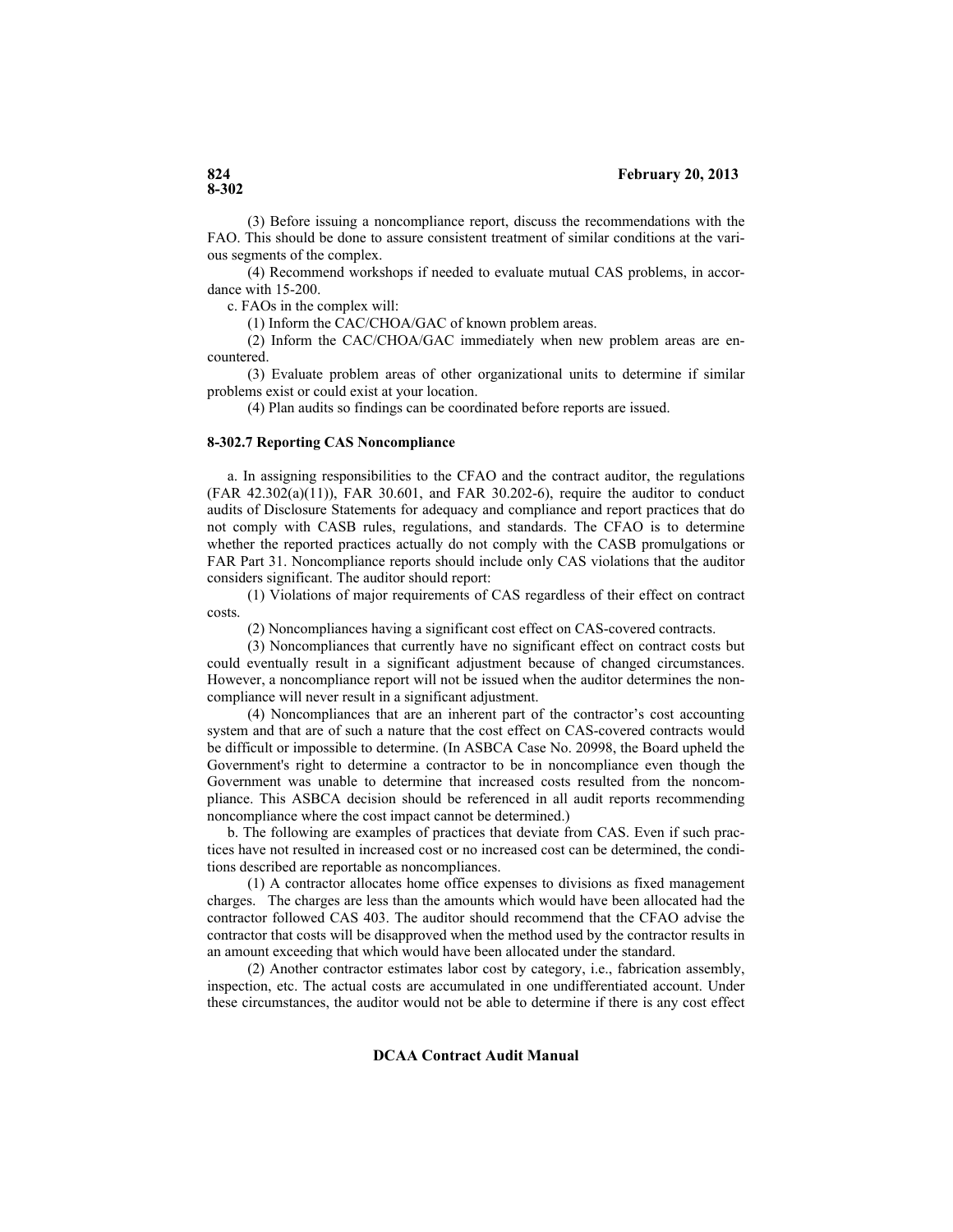since there are no records to compare. The auditor should report the noncompliance and recommend that the contractor be required to follow consistent practices in estimating and accumulating labor costs.

c. The following guidance should be followed in reporting instances of noncompliance with CAS.

(1) The auditor may discover instances of noncompliance while performing any of his or her other audit functions, i.e., price evaluations, audit of incurred costs, Disclosure Statement adequacy and CAS compliance audits, and system audits.Regardless of the circumstances under which noncompliance items are found, the auditor will include noncompliance issues in a separate report (activity code 19200). To avoid unnecessary and duplicative reporting, the CAS noncompliance will be fully described in the noncompliance report and other reports may merely cross-reference that report.

(2) Generally, when the audit discloses noncompliances with more than one cost accounting standard, a separate noncompliance audit report should be issued for each standard. However, noncompliances with two or more standards should be issued in the same report when the noncompliances are related or inseparable. Noncompliances are related or inseparable if the resolution of one resolves the other. Usually, auditors should not issue multiple audit reports for noncompliances with a single CAS.

(3) Reports will be issued as the auditor discovers instances of noncompliance during normal audit functions. There is no requirement for contract audit closing statements and audit reports on final pricing to include a "clearance" statement with respect to compliance with 41 U.S.C. 1501-1506 (formerly 41 U.S.C. 422).

d. The auditor is responsible for conducting audits as necessary to ascertain that contractors are complying with CAS. Therefore, a general request by a CFAO for reports and/or comments on contractor compliance is not needed. If such a request is received, inform the CFAO that although DCAA does perform compliance audits of specific Cost Accounting Standards, we do not issue reports on contractor overall compliance. (However, see 8-304.2 regarding scheduled annual compliance audits.) Offer to audit and report on any specific area that the CFAO may suspect is noncompliant. If a CAS compliance audit is already planned in the area of concern specified by the CFAO, the audit should be rescheduled to coincide with the CFAO request. When an audit relating to a particular identified practice is requested, the auditor and the CFAO will establish a mutually acceptable date for submitting the audit results. The auditor will then include the required audit steps to cover the questioned practice in the next scheduled audit or, if necessary, will schedule a special audit. The CFAO's request to audit a specific practice should be given prompt consideration but should not receive higher priority than proposal evaluations. Acknowledge the audit request or notify the CFAO of the planned audit in accordance with 4-104. After the audit, issue either a report on noncompliance or a brief report to inform the CFAO that the audit disclosed no noncompliance in the specific area cited by the CFAO.

e. Reports on noncompliance will be prepared and distributed per 10-808.

f. Outstanding noncompliance issues (issues included in a previous noncompliance report) may affect evaluations and reports related to other audits. If a noncompliance report has been issued, the evaluation of a price proposal must comment on and should question the impact of the noncompliance item on the proposal being evaluated. If a CAS noncompliance is found during a proposal evaluation or other audit, the report for that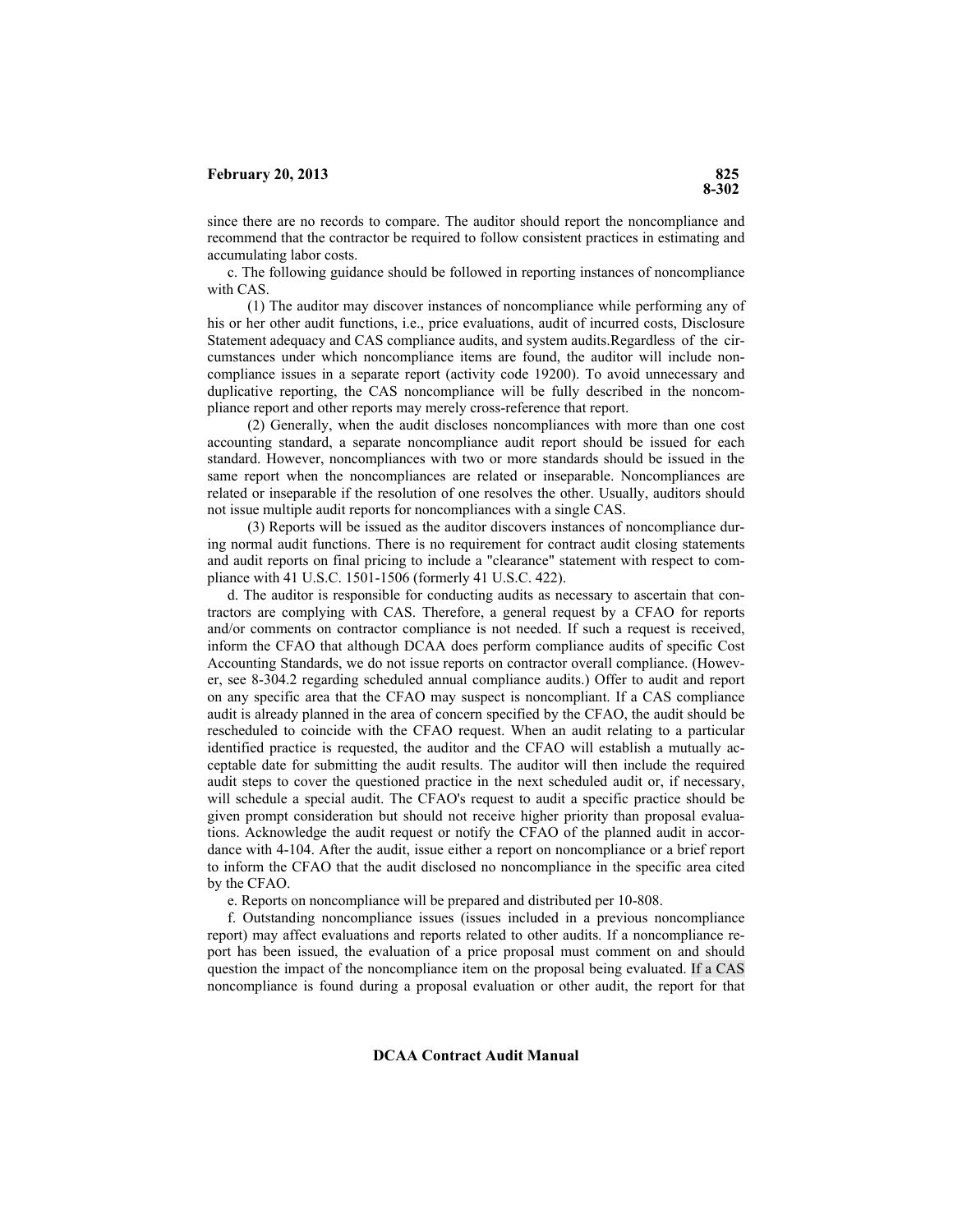audit can be issued prior to the issuance of the CAS noncompliance report. However, a CAS noncompliance report is still required so that the CFAO can take action.

#### <span id="page-31-0"></span>**8-302.8 Reporting FAR Noncompliance**

A noncompliance that violates both FAR and similar provisions in CAS should be reported in one report and processed as required under FAR 52.230-2(a)(5) to correct the noncompliance and recover any cost impact due the Government (see 8-302.7 above). A noncompliance with FAR that does not also violate CAS (or the contractor has no CAS-covered contracts) is normally reported and the impact recovered as part of other audits (e.g., incurred cost, forward pricing).

#### <span id="page-31-1"></span>**8-303 Audit of Disclosure Statement and/or Established Practices to Ascertain Compliance with CAS and FAR**

### <span id="page-31-2"></span>**8-303.1 Requirements**

a. FAR 52.230-2 (full CAS coverage) require the contractor to adequately disclose its cost accounting practices for all covered contracts. FAR 52.230-3 (modified CAS coverage) also requires a contractor to adequately disclose its cost accounting practices under certain circumstances (see 8-103.8.c). An audit of the initial Disclosure Statement will be made to ascertain compliance with Public Law 100-679 (41 U.S.C. 1501-1506, formerly 41 U.S.C 422). While this audit may be performed concurrently with the adequacy audit, separate audit reports should be issued for the adequacy and compliance of the initial Disclosure Statement. However, the report on the Disclosure Statement adequacy should not be deferred until the audit for compliance is completed.

b. A noncompliance disclosed during an evaluation of a price proposal should be included in a separate report and submitted to the CFAO with the evaluation report.

c. Audit files may contain sufficient information to determine whether the Disclosure Statement complies with 41 U.S.C. 1501-1506 (formerly 41 U.S.C. 422), related regulatory provisions, and FAR. The auditor should identify all significant areas where the contractor's disclosed practices are not in compliance. Audit working papers should sufficiently document the auditor's opinion regarding whether the contractor's disclosed practices comply with CAS and FAR.

d. FAR 30.202-7(b) provides that the contractor's cost accounting practices should comply with FAR Part 31 as well as CAS. However, the auditor should report as noncompliances only those FAR violations that involve the direct and indirect allocation or classification of costs. Essentially, this limitation excludes reporting as noncompliance those FAR violations based solely on reasonableness or allowability.

#### <span id="page-31-3"></span>**8-303.2 Initial Audits of Compliance**

a. An initial compliance audit of a contractor's Disclosure Statement, as a rule, should be scheduled for completion within 60 days after the CFAO has made a determination of adequacy of the Disclosure Statement. Notify the CFAO of the audit in accordance with 4-104. To avoid unnecessary effort at contractors having limited Government business, the auditor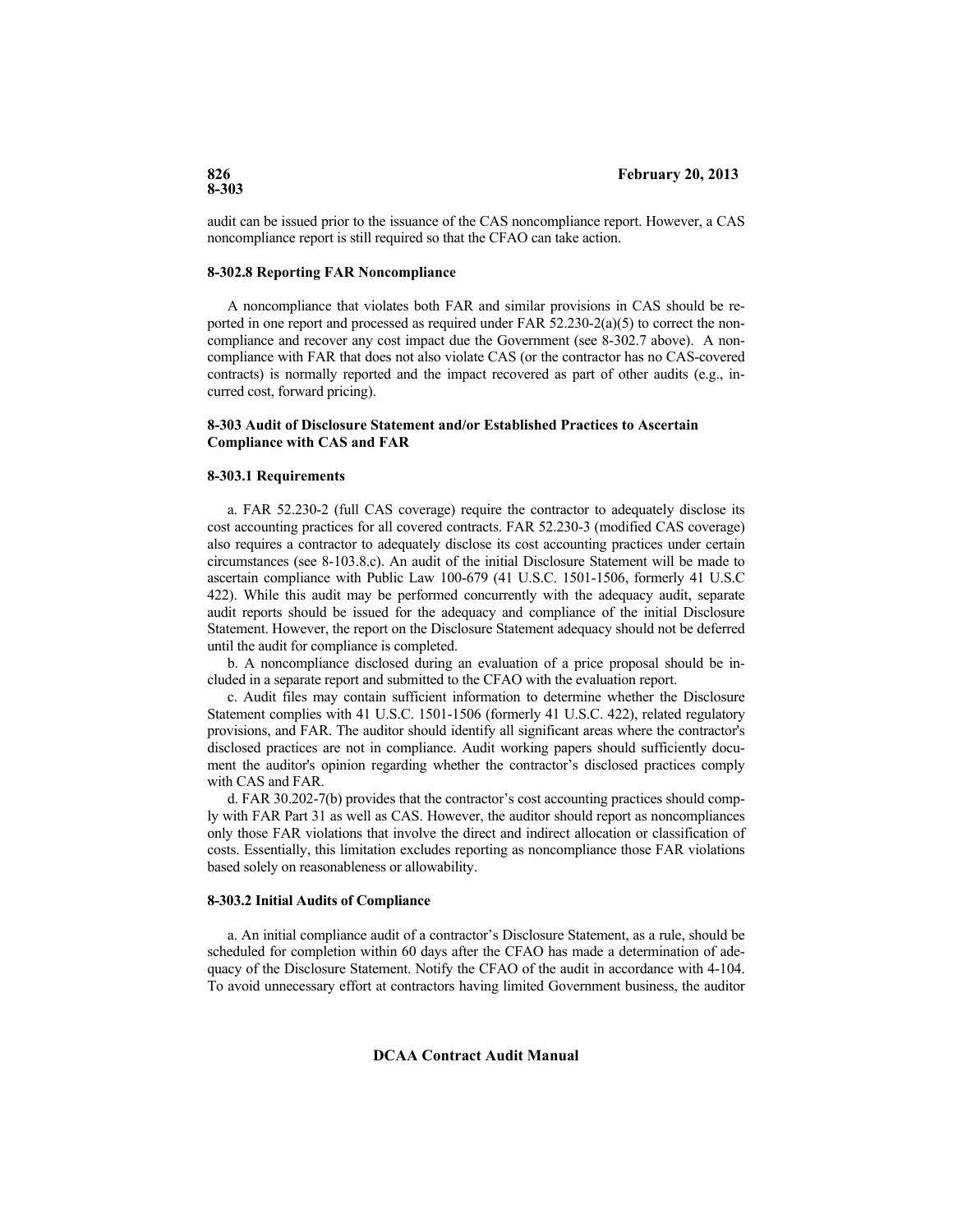should find out whether a covered contract has been awarded before engaging in extensive audit effort to ascertain compliance.

b. The scope of compliance audits of initial Disclosure Statements should be limited to determining whether the described practices comply with CAS and FAR Part 31. The auditor should not conduct transaction testing to determine if the contractor's actual practices comply with the described practices. Testing of actual compliance will be tested later in accordance with the routine audit planning cycle. However, the auditor may be aware through other audit work that an actual practice is noncompliant with the disclosed practice. In this case, the auditor will report the noncompliance in accordance with 10-808.

c. Upon completion of the compliance audit of the initial Disclosure Statement, the auditor should issue an audit report in accordance with 10-805.

#### <span id="page-32-0"></span>**8-303.3 Changes to Disclosure Statements and/or Established Practices**

a. In accordance with FAR 52.230-6, the contractor must submit proposed accounting changes to the CFAO. The time frames for submission of the proposed changes are referenced in FAR 52.230-6(b). CFR 9903.302 provides definitions of "cost accounting practice", "change to a cost accounting practice" and contains illustrations of changes. CAS Working Group Guidance 81-25 concluded that a change from a percentage of completion to a completed contract method of computing state taxes was an accounting change. A change from a completed contract to a percentage of completion or a percentage of completion capitalized cost method as required by the Tax Reform Act of 1986 is also to be considered an accounting change.

b. An important CAS audit responsibility is to ascertain whether accounting changes made by a contractor require a revision to the Disclosure Statement. Therefore, auditors should request contractors to establish procedures to promptly notify the Government of all proposed accounting changes. The auditor will evaluate the acceptability of the contractor's proposed accounting changes. When a Disclosure Statement revision is required but is not made, a noncompliance report should be issued (e.g., practices used to record costs are not in compliance with Disclosure Statement). A condition of noncompliance could also result from the contractor's failure to follow the administrative procedures prescribed by FAR 52.230-6 in making an accounting change. When the CFAO determines that the description of the change is adequate and compliant and that the cost impact is material, the CFAO will request submission of a cost impact proposal in accordance with FAR 30.604.

c. A condition of noncompliance exists if, for example, a contractor estimates a contract using a cost accounting practice consistent with its Disclosure Statement and, at some point during the performance, changes the methods for computing and accumulating a labor class, whether or not it was listed as a principal class of labor in the Disclosure Statement. Costs are being accumulated in a manner inconsistent with estimating practices and not in accordance with the Disclosure Statement. The report to the CFAO should recommend that:

(1) determination of noncompliance (CAS 401) be made,

(2) a general dollar magnitude submission be requested from the contractor to evaluate the effect of the changed practice, and

(3) a revised Disclosure Statement be requested from the contractor describing all principal classes of labor.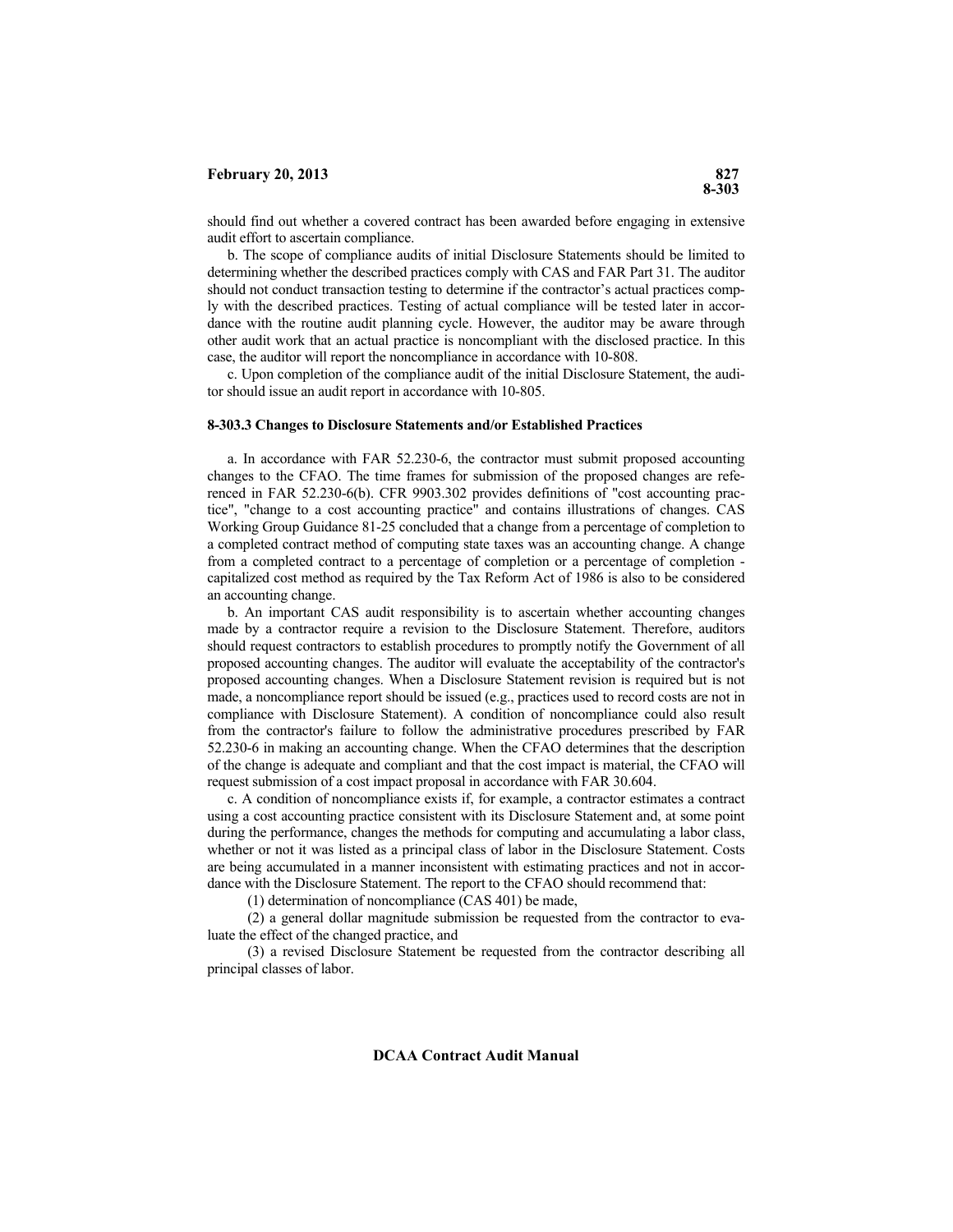d. Preamble J of the CASB's rules, regulations, and standards (see Appendix B to FAR) contains a discussion by the CASB on organizational changes. The preamble states in part that,

". . . business changes by themselves are not changes in cost accounting practices." However, it also states that "The decision as to whether there is a change in cost accounting practice is made through an analysis of the circumstances of each individual situation being promulgated in these regulations." Organizational changes which result in a change in the measurement of costs, the assignment of costs to cost accounting periods, or the allocation of costs to cost objectives should be considered to be changes in cost accounting practice requiring an adjustment to CAS-covered contracts for any increased costs. As a result of U.S. Court of Appeals for the Federal Circuit No. 93-1164, a corporate reorganization that involves a change in the grouping of segments for home office expense allocation purposes should not be considered a change in accounting practice unless the method or technique used to allocate the costs changes. For all other circumstances, auditors need to evaluate the specifics of each situation on a case-by-case basis to determine whether a change in accounting practice has resulted from a change in the measurement, allocation, and assignment of costs.

e. When a Disclosure Statement change is submitted, the auditor should ascertain its adequacy and compliance before the effective date. The time frame for completing these audits should be coordinated with the CFAO (see 4-104). The auditor will issue a single report including his or her opinions on both adequacy and compliance. (See 8-208e and 10-806.)

#### <span id="page-33-0"></span>**8-304 Audit of Estimated, Accumulated, and Reported Costs to Ascertain Compliance with CAS and FAR**

#### <span id="page-33-1"></span>**8-304.1 Requirements**

a. The cognizant contract auditor is responsible for conducting audits to ascertain whether a contractor's actual cost accounting practices comply with CAS and FAR Part 31. Compliance with CAS is required for all contractors that have contracts containing the CAS clause without regard to whether a Disclosure Statement has been submitted.

b. FAR Part 31 has incorporated many of the same CAS requirements for contracts which do not contain the CAS clause. Therefore the auditor is responsible for assuring compliance with these FAR provisions as well; however, non-compliance with Part 31 shall be reported separately from CAS non-compliances.

#### <span id="page-33-2"></span>**8-304.2 Compliance Audits**

a. Compliance with FAR Part 31 and CAS is an inherent part of every contract audit. Auditors are expected to be knowledgeable of compliance requirements and consider them as applicable in examination of contract proposals and incurred cost. In addition a comprehensive audit of a contractor's compliance with each applicable cost accounting standard, except for CAS 401, 402, 405, and 406, shall be conducted once every three years, unless circumstances at the contractor warrant conducting the audit sooner. The comprehensive compliance audits will cover the incurred cost in the last completed contractor fiscal year and serve to provide added assurance to the overall consideration of all applicable CAS requirements in audit work performed during the intervening years.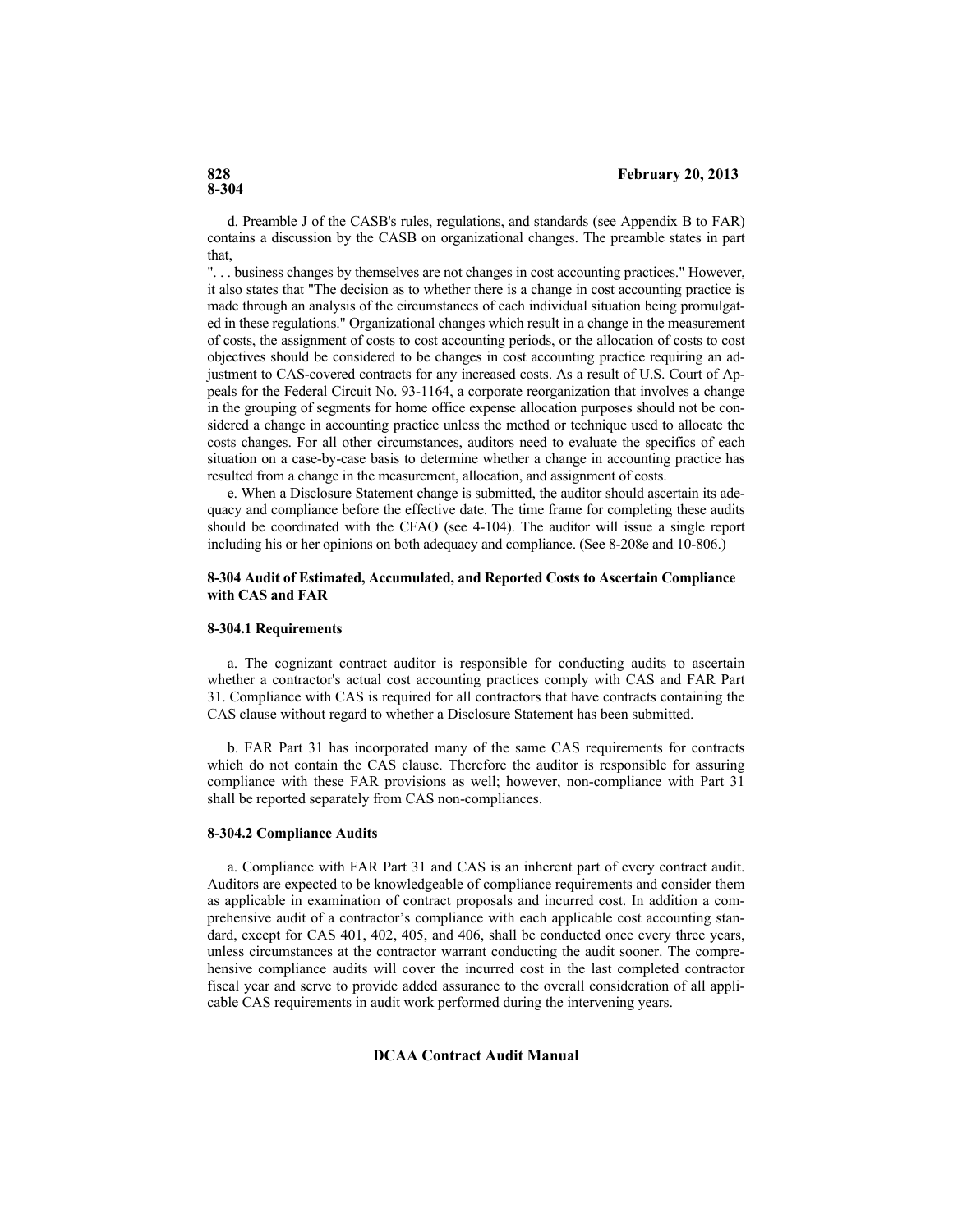b. During annual audit planning (see Chapter 3 and the Planning section of the DMIS User Guide), identify those standards for which tests of CAS compliance are necessary. Establish separate audit assignments for each standard to be tested. The auditor's assessment of risk for each standard should identify those provisions of a standard which are significant to the particular contractor. The materiality criteria provided in 48 CFR 9903.305 must be considered in developing the nature and extent of CAS compliance tests.

c. The initial Disclosure Statement adequacy and compliance audit for a new standard should be scheduled as soon as possible after the effective date of the new standard. The timeliness of the audit is especially important for those practices which may involve significant costs. If the audit is performed soon after a new standard's effective date, the auditor will have a basis for determining whether the accounting practices reflected in pricing proposals comply with the new standard.

#### <span id="page-34-0"></span>**8-304.3 Reporting of Compliance Audit Results**

a. An audit report should be issued whether the audit disclosed instances of noncompliance or not. The audit report should inform the CFAO of the specific area being audited even if the audit disclosed no instances of noncompliance. If noncompliance is disclosed, the audit report should explain in detail the issues involved.

b. The auditor may detect noncompliance at any stage of a procurement action. Noncompliance should be reported whenever detected. Special care is necessary to ensure that proposal evaluation reports that reveal instances of noncompliance are accompanied by a noncompliance report.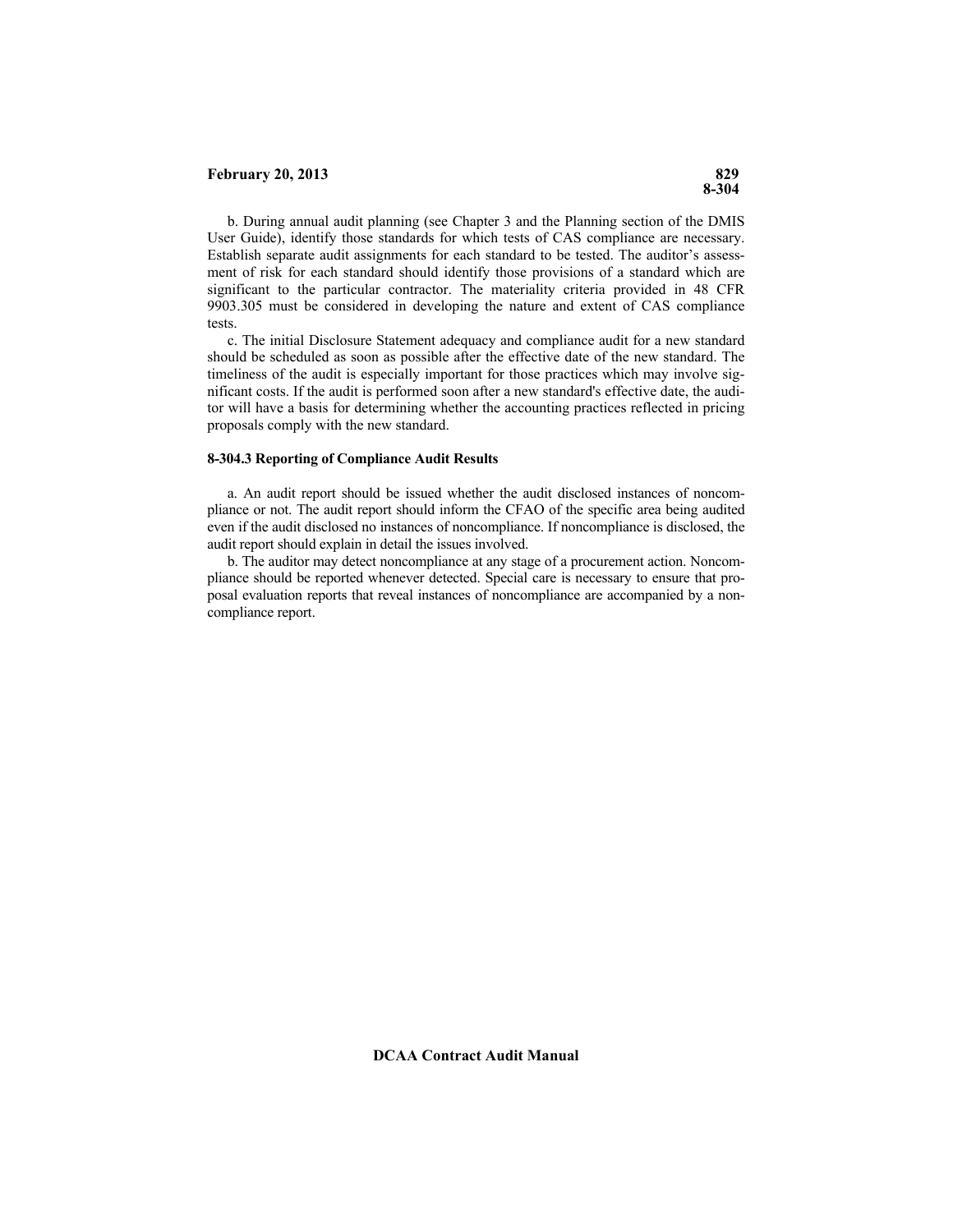#### **8-400 Section 4 --- Cost Accounting Standards**

#### <span id="page-35-0"></span>**8-400 Introduction**

This section contains guidance on implementing specific cost accounting standards (CAS). Additional illustrations are included in an attempt to provide auditors with a common understanding of the standards. This section will be amended to include specific audit guidance for the standards promulgated in the future. The cost accounting standards (48 CFR Chapter 99) are included in the FAR as Appendix, Cost Accounting Preambles and Regulations, and are available on the Defense Acquisition Portal web site at https://dap.dau.mil.

#### <span id="page-35-1"></span>**8-401 Cost Accounting Standard 401 --- Consistency in Estimating, Accumulating and Reporting Costs**

a. The purposes of this standard are:

(1) to achieve consistency in the cost accounting practices used by a contractor in estimating costs for its proposals with those practices used in accumulating and reporting costs during contract performance, and

(2) to provide a basis for comparing such costs. The standard was effective and applicable to all CAS-covered contracts awarded after July 1, 1972.

b. Cost accounting practices should be applied consistently so that comparable transactions are treated alike. The consistent application of cost accounting practices will facilitate the preparation of reliable cost estimates used in pricing a proposal and the comparison of those cost estimates with the actual costs of contract performance. Such comparisons of estimated and incurred costs provide:

(1) an important basis for financial control over costs during contract performance,

(2) means for establishing accountability for costs in the manner agreed to by both parties at the time of contracting, and

(3) an improved basis for evaluating estimating capabilities.

#### <span id="page-35-2"></span>**8-401.1 Consistency between Estimating and Accumulating Costs**

a. The consistency requirement between estimating and accumulating costs is a twopart requirement. First, the contractor's practices used to estimate costs in pricing proposals must be consistent with practices used in accumulating actual costs. Second, the contractor's practices used in accumulating costs must be consistent with practices used to estimate costs in pricing the related proposal. Thus, noncompliance with the standard can exist because a contractor has failed to estimate its cost in accordance with its established or disclosed accounting practices; noncompliance can also occur when a contractor estimates in accordance with its disclosed or established practices but accumulates on a different basis without obtaining the prior agreement of the Government.

b. One of the primary problems involved in the implementation of this standard relates to the consistency in the level of detail provided in estimating contract costs and accumulating contract costs. Greater detail in the accumulating and reporting of contract costs than in the pricing of proposals is permitted by CAS 401.40(c) which states that, "The grouping of homogeneous costs in estimates prepared for proposal purposes shall not per se be deemed an inconsistent application of cost accounting practices. . . ." Although the grouping of homogeneous costs for estimating purposes is permitted, the auditor should be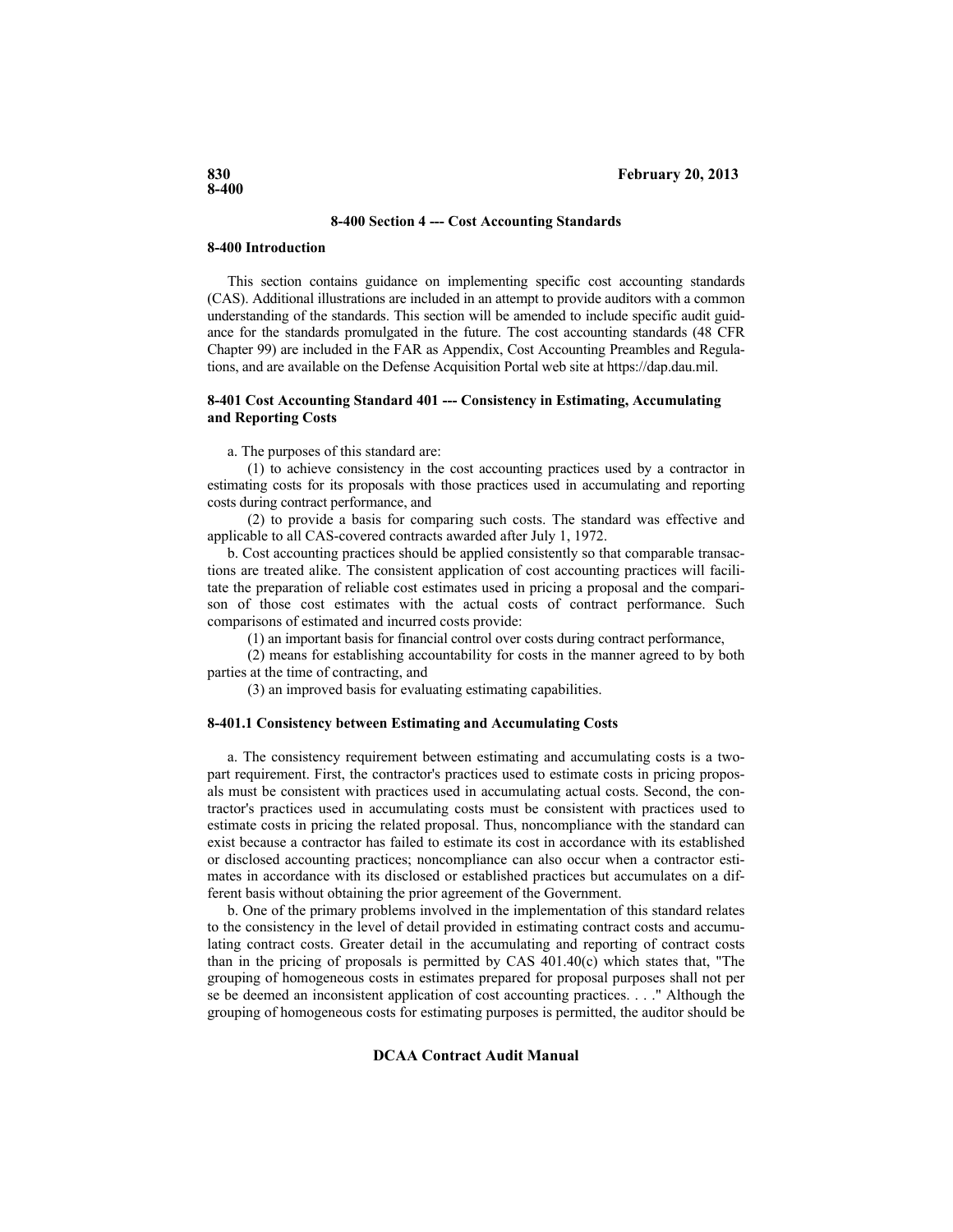aware that CAS 401.50(a) requires that ". . . . costs estimated for proposal purposes shall be presented in such a manner and in such detail that any significant cost can be compared with the actual cost accumulated and reported therefore." In other words, the grouping of costs for proposal purposes does not result in noncompliance as long as the costs are homogeneous and if comparisons between actual costs and proposed costs are possible. The following are examples of permissible grouping of costs as presented in CAS 401.60(a)1 and 3.

". . . 1. Contractor estimates an average direct labor rate for manufacturing direct labor by labor category or function. Contractor records manufacturing direct labor based on actual cost for each individual and collects such costs by labor category or function."

". . . 3. Contractor uses an estimated rate for manufacturing overhead to be applied to an estimated direct labor base. It identifies the items included in its estimate of manufacturing overhead and provides supporting data for the estimated direct labor base. The contractor accounts for manufacturing overhead by individual items of cost which are accumulated in a cost pool allocated to final cost objectives on a direct labor base."

c. Noncompliance can occur when there is greater detail in the estimating of contract costs than in the accumulating and reporting of costs as indicated by the following example in CAS 401.60(b):

". . . 5. Contractor estimates engineering labor by cost function, i.e., drafting, production engineering, etc. Contractor accumulates total engineering labor in one undifferentiated account."

(1) In the above circumstances, should the potential noncompliance with CAS 401 be rectified by providing less detail in estimating or more detail in accumulating costs? If the contractor revises its price proposal and shows the estimate for engineering labor as one amount, it achieves consistency with its method of accumulating these costs and technically corrects the noncompliance. However, an agreement to eliminate all details in the estimate would deprive the Government of information needed to effectively evaluate the pricing proposal. This extreme approach should be rejected and cited as an estimating system deficiency.

(2) FAR 15.403, DFARS 215.403, and Contract Pricing Resource Guides contain guidance as to the level of detail required for certified cost or pricing data submitted in connection with negotiated noncompetitive contracts. FAR 15.408, Table 15-2, constitutes an appropriate baseline for establishing the detail to be furnished. If the contractor's estimates are in accordance with this baseline, and are in greater detail than costs in the records, the auditor should normally recommend that costs be accumulated in a manner consistent with the estimate. A reduction in the estimating details would be acceptable only if the contractor's submission satisfies the FAR/DFARS provisions cited above and the requirements of acquisition officials.

(3) In determining the appropriate level of detail for consistent use in estimating and accumulating costs, the auditor should bear in mind that in many instances procuring contracting officers (PCOs) may request contractors to furnish estimates in a special manner. Such a request may require more information than needed for cost accumulation purposes or cause information to be arranged in a way that is not consistent with the manner in which the contractor intends to accumulate the actual costs.

(4) If the auditor finds estimates of significant items of costs in a pricing proposal which will not be comparable with the actual cost accumulated, he or she should discuss the inconsistency with the contractor. The auditor should point out the areas of potential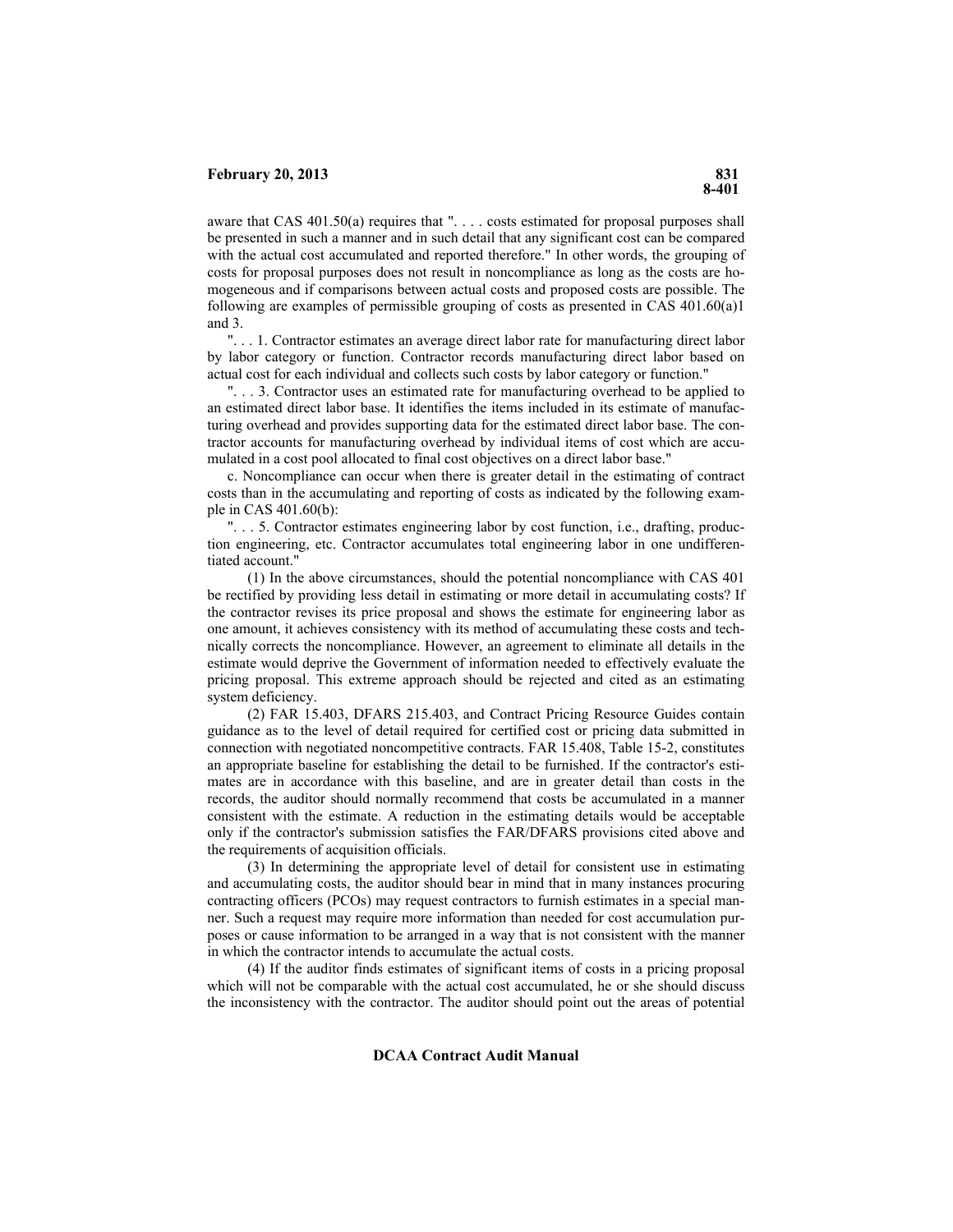noncompliance and advise the contractor of the audit recommendations she or he proposes to make to the cognizant Federal agency official (CFAO). If the contractor contends that it presented the information in the price proposal for negotiation purposes only and did not intend to accumulate costs in such a manner, the auditor should inform the contractor that she or he will recommend the contracting officer request a cost estimate that summarizes the cost data in a manner compatible with the cost accumulation plan. The auditor should evaluate the cost summaries to determine if sufficient data are presented to meet the requirement of the Request for Proposal. The auditor's opinion on whether the summaries contain an acceptable level of detail for accumulation purposes should be included in the report to the CFAO.

d. The promulgation of CAS 401 raised a question among auditors as to whether applying a percentage factor to proposed material costs to cover expected losses would comply with the standard if the contractor maintained no separate historical loss records. The CASB issued Interpretation No. 1 to CAS 401 in 1976 to deal with that particular issue. The interpretation provides that contractors who estimate material losses by applying a percentage factor to a base, such as total material requirements, must support the factor with historical experience. The interpretation does not prescribe the type or level of detail necessary to comply with the standard. Government contracting authorities should decide the amount of statistical or accounting data required based on the individual circumstances. It should be emphasized that the contractor should be cited for noncompliance whenever factors are applied to totals or subtotals of material requirements, and during contract performance the contractor does not maintain a separate record of the costs represented by the proposed factor. Adding a uniform percentage to each line item in the bill of material is the same as adding a single percentage to the total basic material cost. In the two examples above, the contractor would have to maintain a separate accounting record for the additional material purchased during contract performance to be in compliance with the CAS 401. However, when the contractor adjusts the quantities of individual line items in the bill of material, either by applying a factor or by adding a specific quantity of additional units, the contractor is deemed to have complied with the standard. This is because the estimate is a representation of the total cost of individual parts. In most situations, the cost and quantity of individual parts used can be determined from the accounting records. Nothing in the Interpretation No. 1 to CAS 401 should be construed to alter or modify the requirements that the contractor submit adequate certified cost or pricing data. Refer to 9-200 for evaluating the adequacy of certified cost or pricing data in proposals.

# **8-401.2 Consistency in Reporting Costs**

a. As used in the standard, "Reporting of Costs" refers to:

(1) data presented in reports required by the contract such as budget and management reports for cost control purposes and

(2) the data contained on public vouchers or any other request for payment.

b. The primary interest is to ascertain whether the accounting practices used to determine the costs presented in these reports are consistent with the accounting practices used to estimate and accumulate the costs. It would not be expected that a public voucher will contain the same level of detail as a pricing proposal or that the details in a budget or management report will be limited to that in the proposal. The auditor will ascertain whether the account-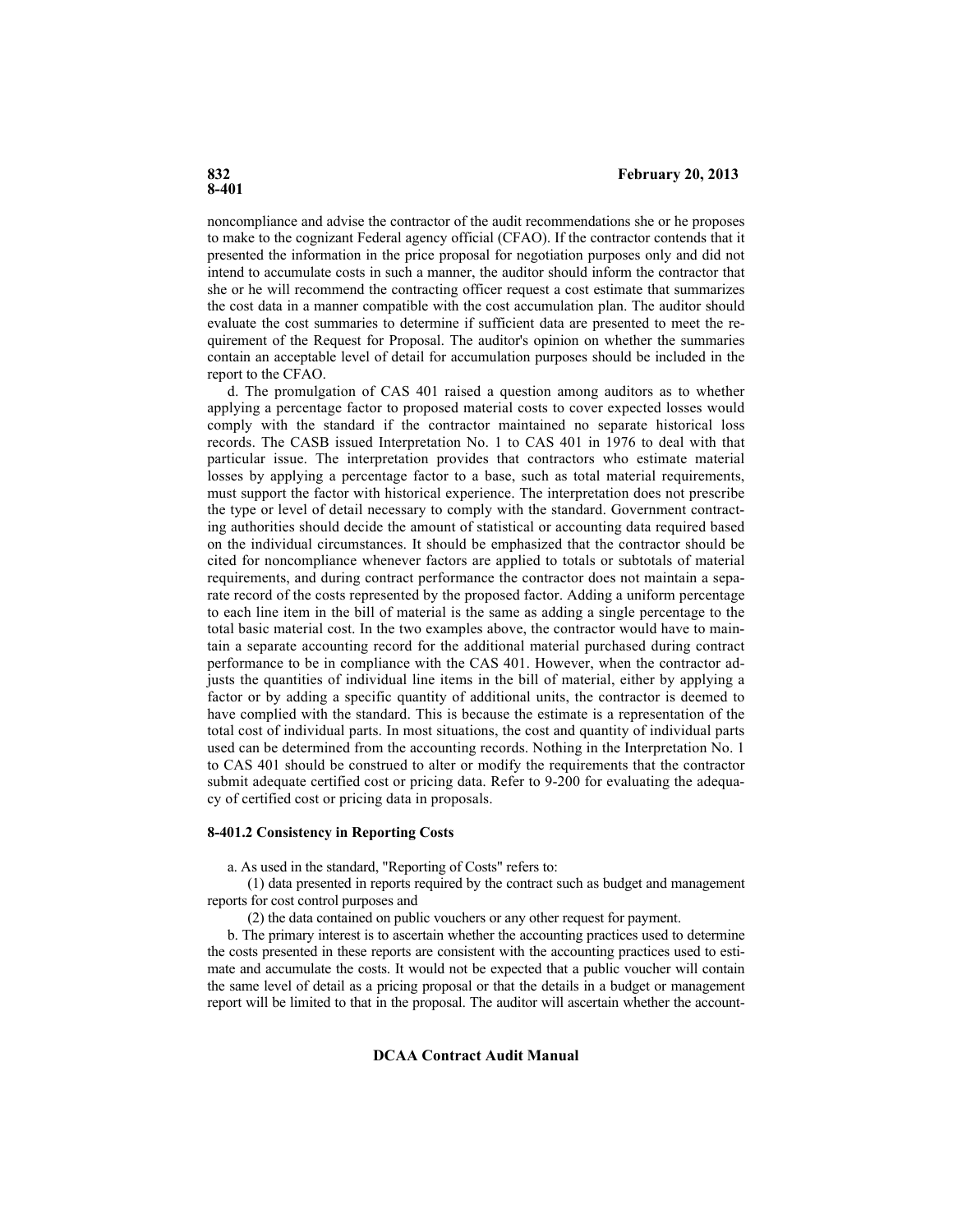ing practices for selecting indirect cost pools and methods of distributing the indirect costs used to determine the amounts on those reports are consistent with those used for estimating and accumulating. In addition, the standard does not prohibit the use of reporting systems with unique requirements such as the applied cost concept used for EVMS purposes and certain estimating techniques used to project contract estimates at completion under EVMS contracts. Further, the standard does not prevent the use of forecasted indirect cost rates for billing as long as the pools and allocation bases used to develop those rates are consistent with those used for estimating and accumulating costs.

c. If noncompliances are found, the auditor must ascertain their significance and make the appropriate recommendation as outlined in 8-302.7.

#### **8-401.3 Illustrations**

The following illustrations are intended to supplement those in paragraph 401.60 of the standard. They are to be used as a guide in determining the contractor's compliance with the standard.

a. **Problem.** A contractor's proposal shows the cost of engineering labor by class, i.e., Engineer I, Engineer II, etc. However, it is the contractor's practice to accumulate engineering labor by type, i.e., Electrical Engineer, Design Engineer, etc. Such practices would violate CAS 401.

**Solution.** If the contractor submits a summary of the proposal by type of engineer which:

(1) reconciles with the proposed cost by class of engineer,

(2) meets the requirements of the solicitation (for example, the format provided in FAR 15.408, Table 15-2,) and

(3) further explains that this is the manner in which cost will be accumulated, then consistency with CAS 401 will have been achieved.

The auditor should be careful to determine whether the PCO intended to buy a specific number of hours by class of engineers. In such a case, the contracting officer should require the contractor to estimate and accumulate by the same classes of engineers. By this requirement, consistency with the cost accumulation records will be achieved without diminishing the level of detail in the estimate. In this regard, it should be remembered that any special breakdown required by the contracting officer is a matter for discussion between the contracting parties and is not dealt with by CAS 401.

b. **Problem.** A contractor estimates cost by line item, i.e., data, first article test, and hardware, and then submits a single proposal for all three items. The contractor does not intend to accumulate the cost of each item separately but rather, in accordance with its established accounting practice, accumulate labor, material, and indirect costs for the contract as a whole. In this instance, the contractor's accumulation records are in lesser detail than its estimating constituting a noncompliance with CAS 401.

**Solution.** (1) An acceptable approach to correcting the apparent inconsistency between the estimating and accumulating practices is to require the contractor to develop an estimate in accordance with the requirements of the solicitation, for example, FAR 15.408, Table 15-2. Where the contractor elects to estimate and accumulate the combined costs of the three line items by cost elements (direct labor, material, indirect costs, etc.), such a practice does not necessarily constitute a violation of CAS 401. This is true because the level of detail required by FAR 15.408, Table 15-2, has been authoritatively established as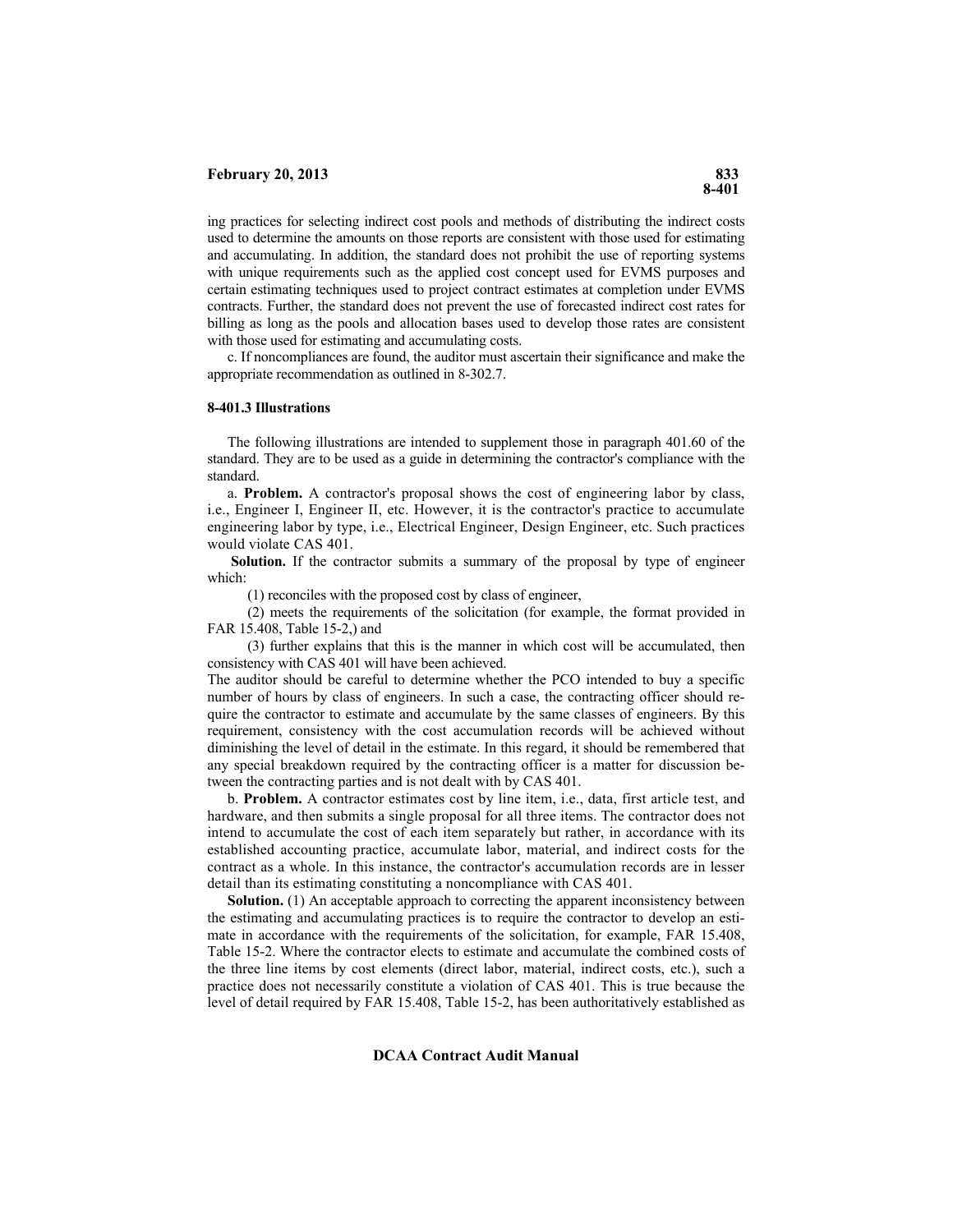an acceptable baseline for compliance with the standard. However, when the contractor chooses this alternative, the contracting officer should be promptly advised in the event that a level of detail of costs incurred that go beyond the essential requirements of CAS 401 is needed for proper contract administration.

(2) On the other hand, if the contractor is required to submit a separate proposal for individual contract line items and the cost of each item is material in amount and inherently distinct from other items for which costs are separately accumulated, the contractor probably should be required to accumulate cost by line items. In effect, where required by the contracting officer, the cost of each line item should be estimated and accumulated as if each were a separate contract. Examples of contracts whose costs should be estimated and accumulated in such a way are those which provide for:

(a) design, prototype development, and production or

(b) distinct and disparate end items of production.

c. **Problem.** A contractor prepares separate estimates for the cost of raw material, subcontracts, purchased parts, and interdivisional transfers. The costs of these items are not separately identified in the accounting records.

**Solution.** The practice is in noncompliance with the standard and the contractor should be required to accumulate costs consistent with its estimates. However, the standard permits supplemental records if they are reconcilable to the formal accounting records.

d. **Problem.** During the audit of a price proposal, an auditor finds that a contractor uses a material additive factor to cover the cost of small common-usage items. In preparing the price proposal, the cost of this factor is estimated as an historical percentage of direct material requirements. In accumulating costs, these items are computed as a percentage of direct productive labor hours.

**Solution.** The condition described above contravenes the provisions of CAS 401. The auditor should recommend a determination of noncompliance and that the contractor change its actual practices to conform with the practices disclosed or established. For example, if the contractor's disclosed or established practice is to accumulate the cost of small common-usage items as a percentage of direct productive labor hours, then the estimating practice should be changed to be compatible with the method of accumulating such costs. In the price evaluation report, the excess cost estimated as a direct result of using a practice that is inconsistent with the contractor's disclosed or established practices will be quantified and questioned. The validity of alternative methods of estimating and costing will be determined in accordance with guidelines included in 6-300 and 9-400.

# **8-402 Cost Accounting Standard 402 --- Consistency in Allocating Costs Incurred for the Same Purpose**

a. The purpose of this standard is to ensure that each type of cost is allocated only once and on only one basis to any contract or other cost objective. The fundamental requirement is that all costs incurred for the same purpose, in like circumstances, are either direct costs only or indirect costs only with respect to final cost objectives. The standard was effective and applicable to all CAS-covered contracts awarded after July 1, 1972.

b. The key words in applying this standard are "costs incurred for the same purpose in like circumstances." The illustrations in CAS 402.60 show the need for a thorough examination of the facts before concluding whether or not an accounting practice is resulting in noncompliance with the standard. For example, CAS 402.60(b)(2) demonstrates how a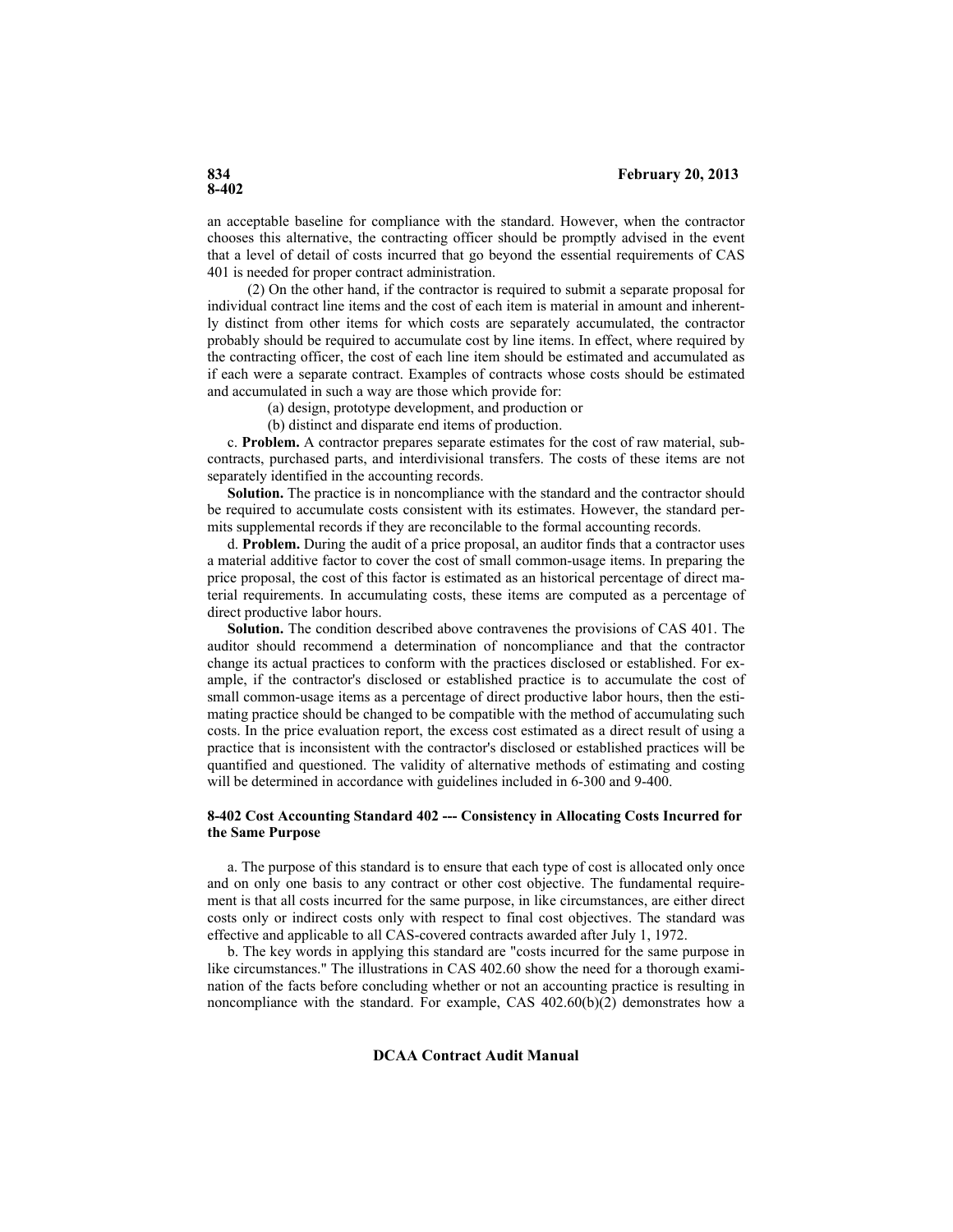cost, although incurred for the same general purpose, (i.e., fire fighting) should be viewed in terms of its more specific purposes (i.e., protection of the entire plant versus protection of a special area) which permits the costs to be allocated to final costs objectives in a different manner. It is essential to examine all of the facts and to avoid making determinations on the basis of general information or nomenclature.

c. CAS 400.1(a) defines a proposal as: "any offer or other submission used as a basis for pricing a contract, contract modification or determination settlement or for securing payments thereunder." Interpretation No. 1 to CAS 402 was promulgated in 1976 to clarify the circumstances under which a contractor could charge proposal costs both direct and indirect without violating the standard. The interpretation concludes that not all proposal costs are incurred in like circumstances. Proposal costs incurred pursuant to the specific requirement of an existing contract, such as proposal cost incurred in connection with the definitization of letter contracts and with orders issued under basic ordering agreements, are considered to have been incurred in a different circumstance than other proposal costs and may be charged direct to the specific contract. Costs of preparing proposals will be treated as indirect costs except where such effort is specifically required by contract provision.

d. If noncompliances are found, the auditor must ascertain their significance and make the appropriate recommendations as outlined in 8-302.7.

#### **8-402.1 Illustrations**

The following illustrations are intended to supplement those in section 402.60. They are to be used as a guide in determining whether the contractor complies with the standard.

a. **Problem.** A contractor has a Government contract which requires extra effort for planning and cost management. It hired extra people to accomplish this effort and accounted for all their labor cost as a direct charge to the contract. The contractor has other people performing the same functions for more than one contract and their labor is charged to indirect costs.

**Solution.** Since the work being performed is the same and the only difference is in the amount of effort required to accomplish the function, this practice would not comply with the standard. The contractor could correct the situation by:

(1) charging all of these costs to indirect costs and developing an equitable distribution base or

(2) direct charging all of these costs.

b. **Problem.** A contractor charges engineering consultant costs incurred on IR&D projects to engineering overhead; the same costs incurred for research and development contracts are charged direct to the contracts.

**Solution.** This practice does not comply with the standard because the same type of costs incurred in similar circumstances are charged to cost objectives on different bases. Also, the practice does not comply with FAR 31.205-18, and CAS 420 which requires that direct and indirect costs for IR&D projects be determined on the same basis as if the IR&D projects were under contract. Since the benefiting projects can be specifically identified, the consultant costs should be charged directly to those projects.

c. **Problem.** A contractor has hundreds of cranes located throughout a shipyard. Their maintenance, taxes, and depreciation costs are recorded in a general account and then allocated to departmental overhead pools for distribution to contracts. The Dry Dock has the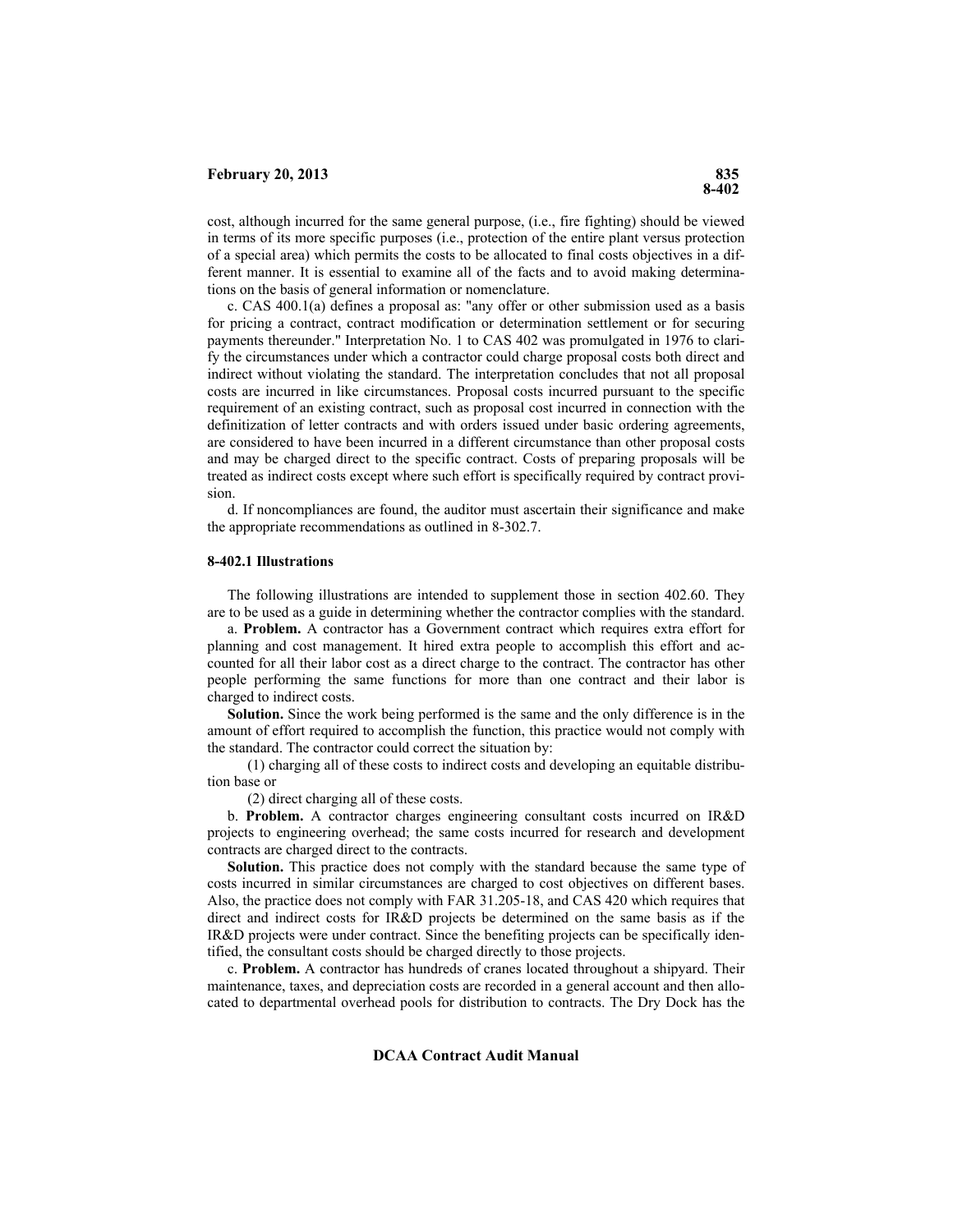cost of eight cranes charged directly to its departmental overhead pool because their use is unique to the Dry Dock operations.

**Solution.** Since the Dry Dock cranes are used for a special purpose and the Yard cranes for general purposes, this practice would not result in double counting. However, if any of the Yard cranes are also used for a special purpose, such as new ship construction, the practice would result in double counting and noncompliance with the standard. Under those conditions all of the special purpose cranes should be eliminated from the general account and charged directly to the using department to correct the problem.

# **8-403 Cost Accounting Standard 403 --- Allocation of Home Office Expenses to Segments**

a. The purpose of this standard is to establish criteria for allocation of home office expenses to the segments of the organization on the basis of a beneficial or causal relationship. The appropriate implementation of this standard will limit the amount of home office expenses classified as residual to the expenses of managing the organization as a whole.

b. The standard was effective July 1, 1973 and, after receipt of a CAS-covered contract, is to be followed by each contractor as of the beginning of its next fiscal year. The standard exempts contractors who are subject to the provisions of 2 CFR, Part 220 and 2 CFR, Part 225 (Formerly Office of Management and Budget Circular Nos. A-21and A-87) (Principles for Determining Costs Applicable to Research and Development under Grants and Contracts with Educational Institutions and Principles for Determining Costs Applicable to Training and Other Educational Services under Grants and Contracts with State and Local Governments).

# **8-403.1 General**

a. With the adoption of this standard, contractor and Government personnel have a specific, authoritative accounting rule prescribing criteria for allocating home office and group office expenses to segments of an organization. For purposes of the standard, the term "home office" is defined in CAS  $403.30(a)(2)$  as an "office responsible for directing or managing two or more but not necessarily all segments of an organization." The definition expressly includes intermediate levels, such as group organizations which report to a common home office. An intermediate level may be both a segment and a home office.

b. The basic concept of the standard recognizes that some home office expenses incurred for specific segments can be assigned directly. Other expenses, not incurred for specific segments, have a clear relationship (i.e., measurable with reasonable objectivity) to two or more segments. Lastly, the standard recognizes a third type of home office expense (i.e., residual) which possesses no readily measurable relationship to segments. Consistent with this concept of home office expenses the standard requires that:

(1) Those expenses incurred for specific segments are to be allocated directly to those segments to the maximum extent practical.

(2) Those expenses not directly allocable, but possessing an objective measurable relationship to segments, should be grouped in logical and homogeneous expense pools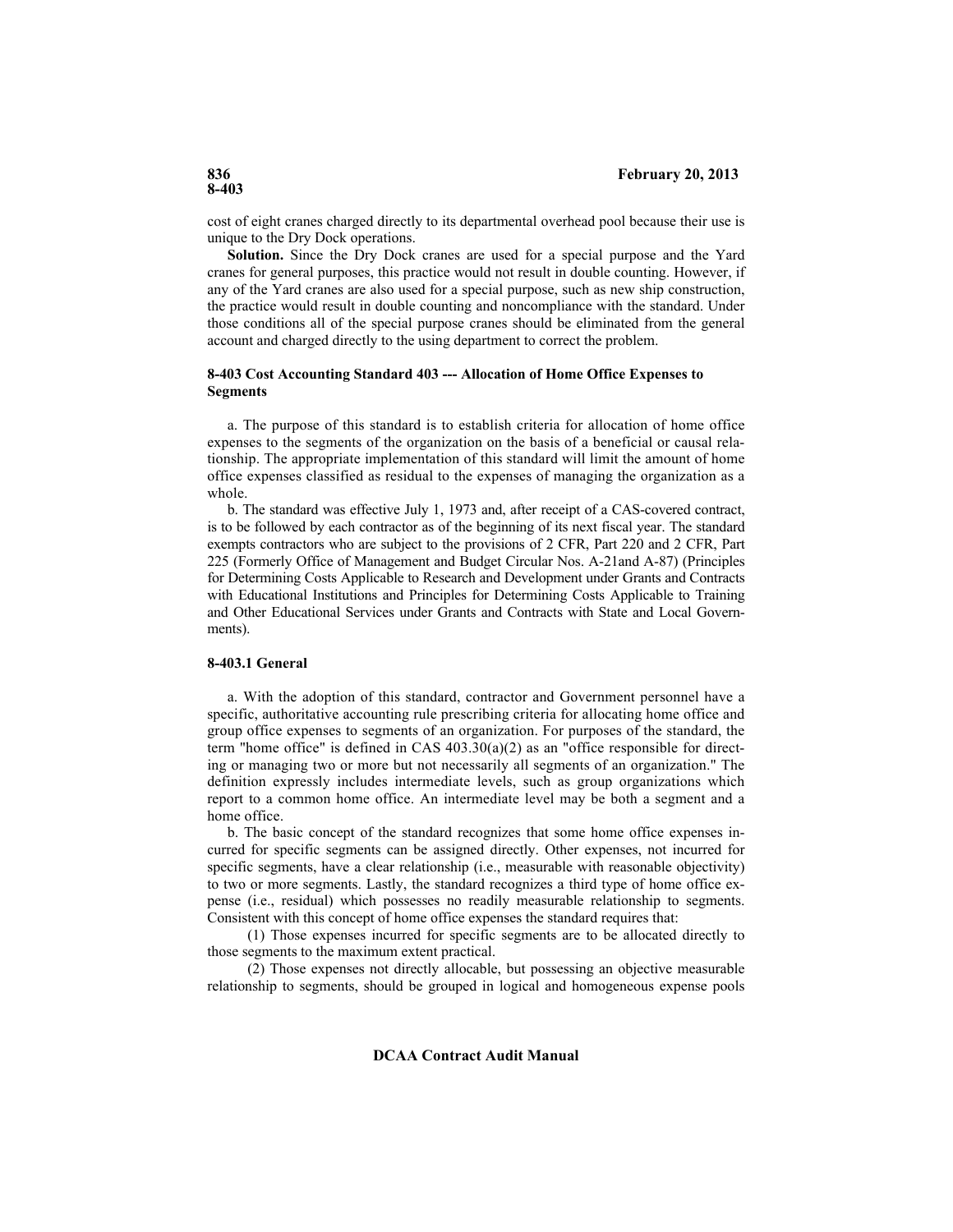and distributed on allocation bases reflecting the relationship of the expenses to the segments concerned.

(3) When the residual expenses are considered material because they exceed a specified percentage of total company operating revenue (as defined in CAS  $403.40(c)(2)$ ), a three-factor formula must be used to allocate these expenses. The three-factor formula consists of payroll dollars, operating revenue (net of interdivisional purchases), and average net book values of tangible capital assets and inventories (net of progress payment billings). If the residual expenses do not exceed this threshold, they may be allocated to all segments by means of any allocation base representing the total activity of such segments. Regardless of the method, there may be instances where a particular segment receives significantly more or less benefit from residual expenses than would be reflected by the allocation of such expenses pursuant to the standard. In these cases, a special allocation may be agreed to by the parties provided such special allocation is commensurate with the benefits received (CAS  $403.40(c)(3)$ ). When a special allocation under CAS  $403.40(c)(3)$  is used, it must be described in the contractor's Disclosure Statement. Otherwise, the contractor would be in noncompliance for failure to follow its disclosed practices.

c. A requirement of the standard is that home office expenses shall be allocated on the basis of the beneficial or causal relationship between supporting and receiving segments. In establishing this requirement, the CASB stated that materiality is an important consideration in determining whether an expense should be allocated directly or accumulated in a homogeneous expense pool and allocated on a basis reflecting the causal or beneficial relationship of the pooled expenses to the receiving segments. In addition, CAS 403.40(b) provides criteria for allocating six groupings of home office expenses. Residual expenses are defined in CAS 403.40(c) as all home office expenses which are not otherwise allocable pursuant to the standard.

d. The standard provides for an annual test to ascertain whether the residual expenses must be allocated on the basis of the prescribed three-factor formula or if the contractor may use any appropriate base. For the first year the contractor is subject to this standard the determination "shall be based on the pro forma application of this standard to the home office expenses and aggregate operating revenue for the contractor's previous fiscal year"  $(CAS 403.40(c)(2))$ . The contractor is responsible for determining whether or not the company should propose the use of any base representative of the total activity of the segments or if the three-factor formula must be used. The pro forma submission must comply with the standard.

#### **8-403.2 Guidance**

a. Contractors becoming subject to this standard must:

(1) Revise their home office expense pool structure and methods of distributing the expenses where necessary to comply with CAS 403.40.

(2) Amend Disclosure Statements to describe the new pool structures and methods of distribution.

(3) Estimate the cost of the first and all subsequent contracts subject to this standard using the new pool structures and methods of distribution. Failure to do so would result in noncompliance with CAS 401 when costs are subsequently recorded in accordance with CAS 403.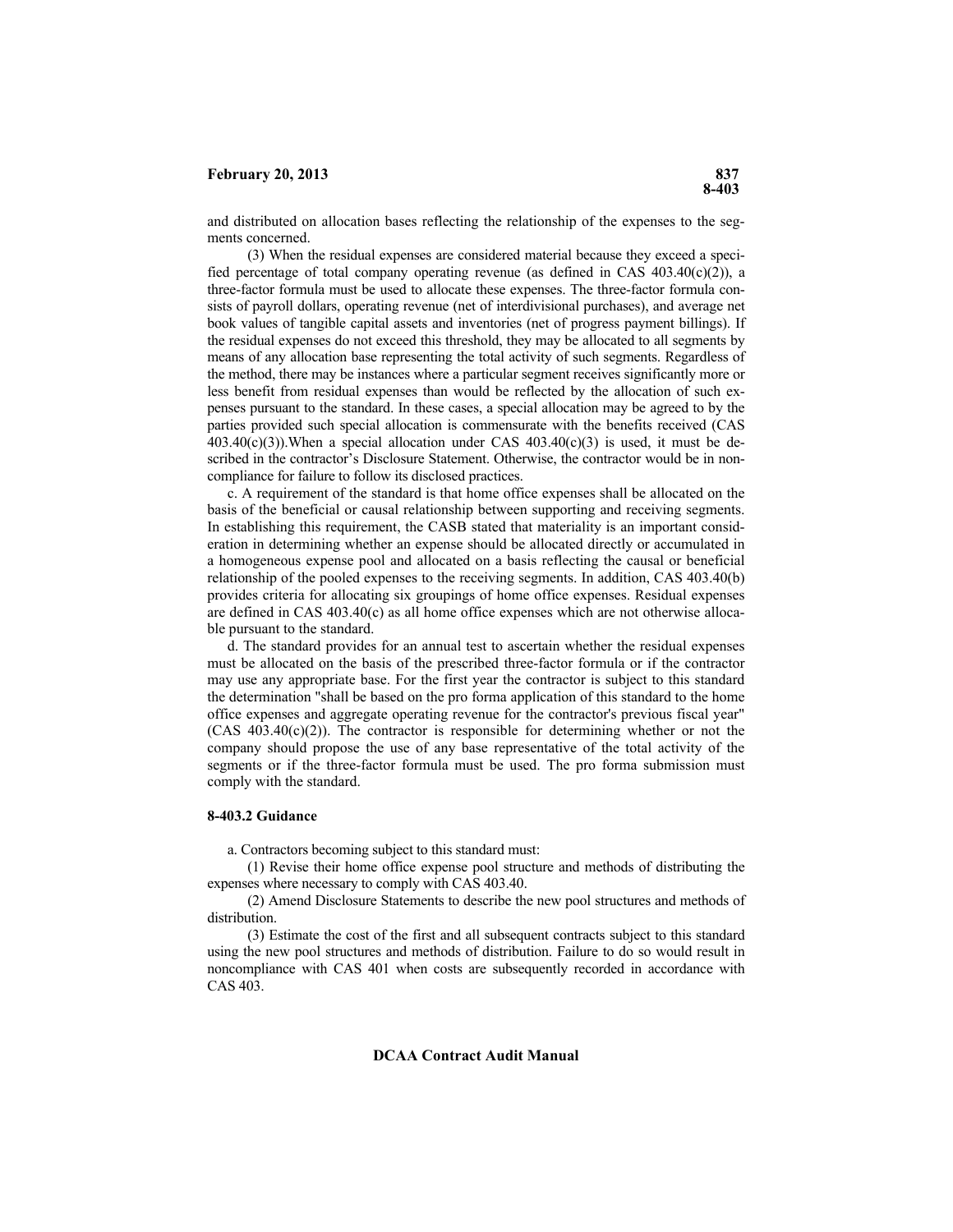(4) Submit a proposal for the equitable adjustment of all CAS-covered contracts that were negotiated before the effective date of the standard and are affected by the change in cost accounting practices.

b. Amendments to a Disclosure Statement are subject to the same audit and reporting requirements as the original Disclosure Statement. Auditors should be especially careful in evaluating the adequacy of responses to Item 8.3.2 of the Disclosure Statement concerning the composition of the allocation base. The description should provide enough information to determine that the contractor is treating all of the elements in the base in the same manner at all divisions.

c. To ascertain that the accounting practices comply with the standard, the auditor should determine that:

(1) expenses have been properly classified as directly allocable, indirectly allocable, or residual;

(2) the "logical and relatively homogeneous pools" are "allocated on bases reflecting the relationship of the expenses to the segments concerned;" and

(3) residual expenses are allocated on a base "representative of the total activity" of the company or the prescribed three-factor formula.

d. Appropriate steps must be included in all audits, i.e., price proposals, forward pricing rate proposals, defective pricing, etc., to assure that adjustments were made for the changes in the accounting practices.

e. Because changes in the home office accounting practices will normally affect more than one organizational unit of the company, arrangements should be made by the CAC, CHOA, or GAC as soon as possible to coordinate the audits of the price adjustment proposal.

f. Auditors should encourage contractors becoming subject to the standard to submit their Disclosure Statement revisions and a pro forma submission of their revised home office expense structure as soon as possible. The early submission and audit of this data could permit the contractor and auditor to resolve any significant problems before the contract award due dates and thereby preclude delays in the awarding of contracts.

g. This standard requires contractors to use a base representative of the total activity of the segments for distributing residual expenses, unless the criteria for special allocation or for the three-factor formula method are met. If the residual expenses exceed the levels in  $CAS 403.40(c)(2)$ , the contractor must distribute them on the basis of the three-factor formula beginning with the next fiscal year. In addition, the contractor may also choose to use the three-factor formula even though not required by the standard. The first time the contractor must use the three-factor formula, it may submit a proposal for an equitable adjustment. After the contractor uses the three-factor formula for the first time, any change to the base for distribution of the residual expenses, is subject to not only the provisions of this standard but also the provisions of CAS 401 and FAR 52.230-2(a)(4)(ii), (a)(4)(iii), or (a)(5). The prefatory comments to CAS 420 state that the amount of IR&D and B&P costs at a home office is not to be added to the residual pool to determine whether use of the three-factor formula is required. Where the three-factor formula is not required to be used, selection of an appropriate base should consider the effect of CAS  $420.50(e)(2)$  which, in certain circumstances, ties the allocation of IR&D and B&P costs to the home office residual expense allocation base.

h. If noncompliances are found, the auditor must ascertain their significance and make the appropriate recommendations as outlined in 8-302.7.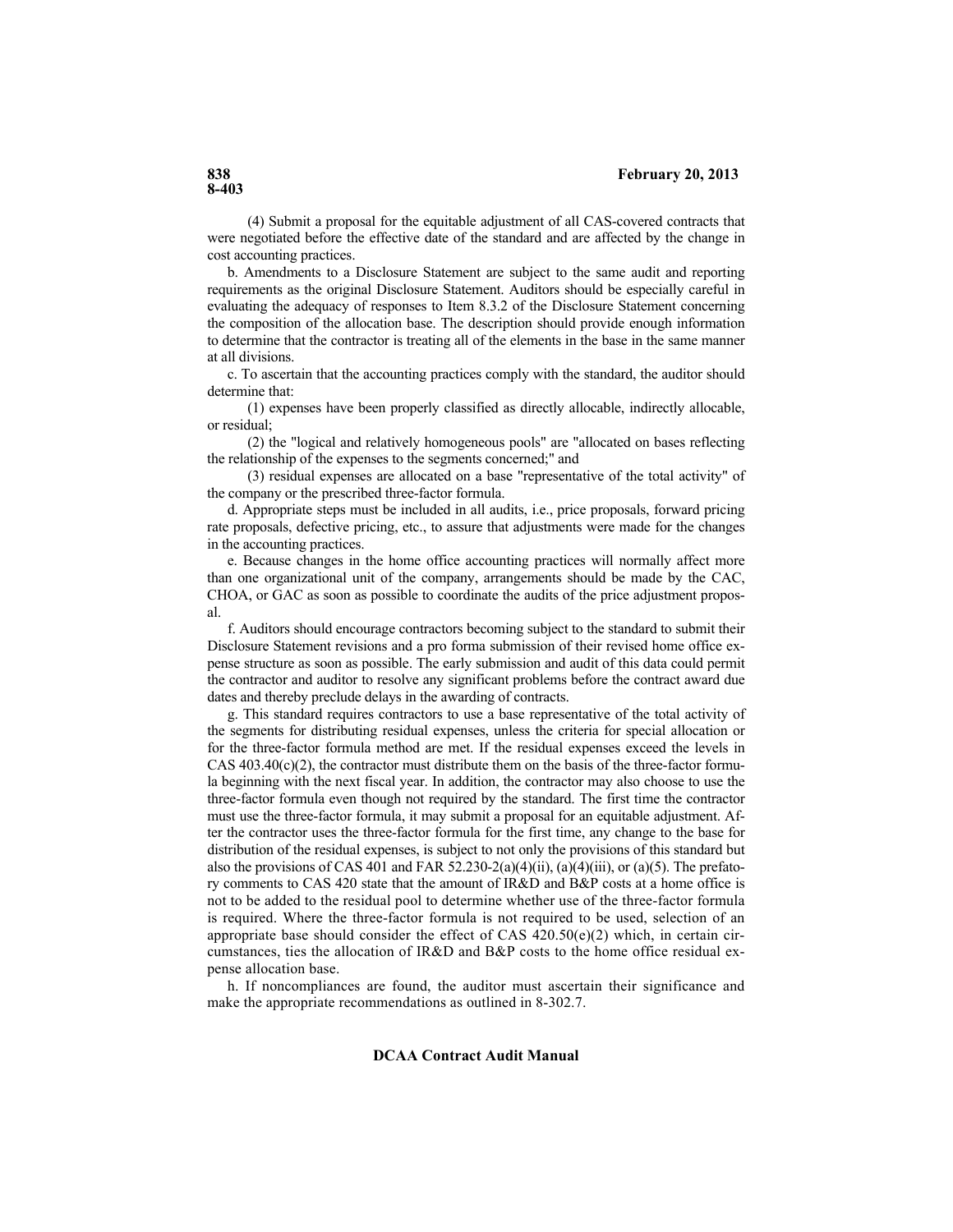### **8-404 Cost Accounting Standard 404 --- Capitalization of Tangible Assets**

a. This standard establishes criteria for determining the acquisition costs of tangible assets which are to be capitalized. It does not cover depreciation or disposition of fixed assets, which is covered by CAS 409.

b. The initial standard was effective July 1, 1973 and, after the receipt of a CAScovered contract, must be applied to all tangible capital assets acquired during the contractor's next fiscal year. On February 13, 1996, the CAS Board amended CAS  $404.50(d)(1)$  relating to the measurement of assets acquired through mergers or business combinations. The CAS Board also amended CAS  $404.40(b)(1)$  to increase the minimum acquisition cost for capitalization of tangible capital assets from \$1,500 to \$5,000. The effective date of these amendments is April 15, 1996. The amendments are applicable to contracts in the next cost accounting period beginning after receipt of a contract that incorporates the revised standard. Amendments to CAS 409, also effective April 15, 1996, are discussed in 8-409.

c. The amended CAS 404, effective April 15, 1996, applies to tangible capital assets acquired in a business combination that takes place after the applicability date (see 8 404.4 for illustrations of the amended CAS 404/409 applicability date).

## **8-404.1 General**

a. The standard requires contractors to capitalize the acquisition cost of tangible assets in accordance with a written policy that is reasonable and consistently applied. The policy shall include the following:

(1) A minimum service life criterion which shall not exceed two years but which may be a shorter period.

(2) A minimum acquisition cost criterion which shall not exceed \$5,000 but which may be a smaller amount.

(3) Identification of asset accountability units to the maximum extent practical. The standard defines these units as "A tangible capital asset which is a component of plant and equipment that is capitalized when acquired or whose replacement is capitalized when the unit is removed, transferred, sold, abandoned, demolished, or otherwise disposed of." These units should be identified and separately capitalized upon acquisition. Even though they may not have been separately capitalized, the units should be removed from the asset accounts at disposition.

(4) Establishment of minimum dollar amounts for the capitalization of original complements of low cost equipment and for betterments and improvements. These minimum amounts may exceed the \$5,000 limitation provided the higher limitations are reasonable in the contractor's circumstances. The primary purpose in requiring the capitalization of original complements is to assure allocation of incurred cost to applicable current and future periods. The total original complement should be treated as a tangible capital asset. Therefore, the CASB expected that a contractor will identify and control the original complement as an entity rather than account separately for each individual item which comprises the total complement.

b. The acquisition cost of tangible assets includes the purchase price adjustment to the extent practical for premiums paid or discounts received and the costs necessary to prepare the asset for use.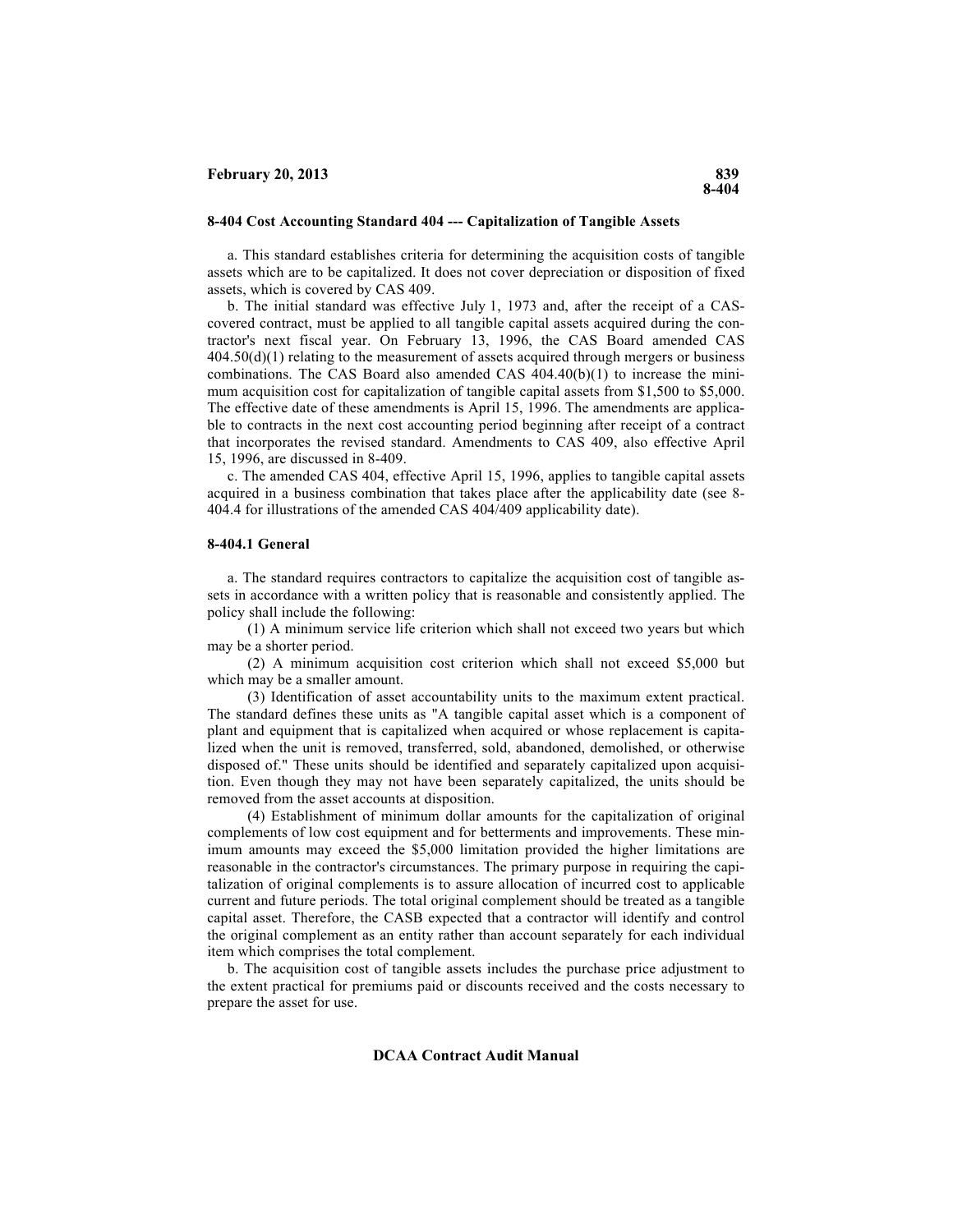(1) CAS  $404.50(a)(1)(i)$  states that the purchase price is the consideration given in exchange for an asset and is determined by cash paid or to the extent payment is not paid in cash, in an amount equivalent to what would be the cash basis. This provision requires the gain or loss realized on assets traded-in to be included as part of the purchase price of the acquired asset. CAS 404 does not permit alternative treatment.

(2) Costs necessary to prepare the asset for use include the cost of placing the asset in location and bringing the asset to a condition necessary for normal or expected use. Where material in amount, such costs including initial inspection and testing, installation, and similar expenses shall be capitalized.

(3) Donated assets which meet the contractor's criteria for capitalization shall be capitalized at their fair value. This requirement also includes those assets donated by the Federal Government.

c. Tangible capital assets constructed or fabricated by a contractor for its own use shall be capitalized at amounts which include all indirect costs properly allocable to such assets. This requires the capitalization of G&A expenses and the cost of money when such expenses are identifiable with the constructed asset and are material in amount. Application of the full costing techniques to Government contract costing requires that full consideration be given to the applicability of fixed overhead including G&A expenses and the cost of money to constructed assets. Therefore, constructed tangible capital assets which are identical with or similar to the contractor's normal product should receive an appropriate share of all indirect cost including G&A expenses and the cost of money. In addition, other constructed tangible capital assets requiring significant indirect support also should be burdened with their allocable share of these supporting indirect costs including supporting G&A expenditures, where such costs are material.

d. The provisions of the standard do not apply to special tooling and special test equipment which are properly chargeable against the contracts for which the acquisition is authorized.

e. In connection with lease agreements, contractors must determine whether they consider the acquisition to be a capital lease under FASB Statement No. 13 and subject to the standard or an operating lease under FASB Statement No. 13 and subject to the requirements of FAR 31.205-36. In either case, the CASB has stated that the reasonableness of the lease costs remains the responsibility of the acquisition agencies.

f. The standard does not extend to the specific type of records to be maintained. Therefore, contractors may continue to account for their assets on a unit basis or in logical groups in accordance with other appropriate regulations.

g. If noncompliances are found, the auditor must ascertain their significance and make the appropriate recommendations as outlined in 8-302.7.

### **8-404.2 Assets Acquired in a Business Combination Using the Purchase Method of Accounting.**

a. Pre - April 15, 1996 Requirements. Fully CAS-covered contractors would measure the assets acquired in a business combination using the purchase method of accounting required by the original CAS 404.50(d) (i.e., step-up or step-down of asset bases), but depreciation expense would be subject to the allowability ceiling of FAR 31.205-52 (7-1705.3). The FAR 31.205-52 ceiling amount is the amount that would have been al-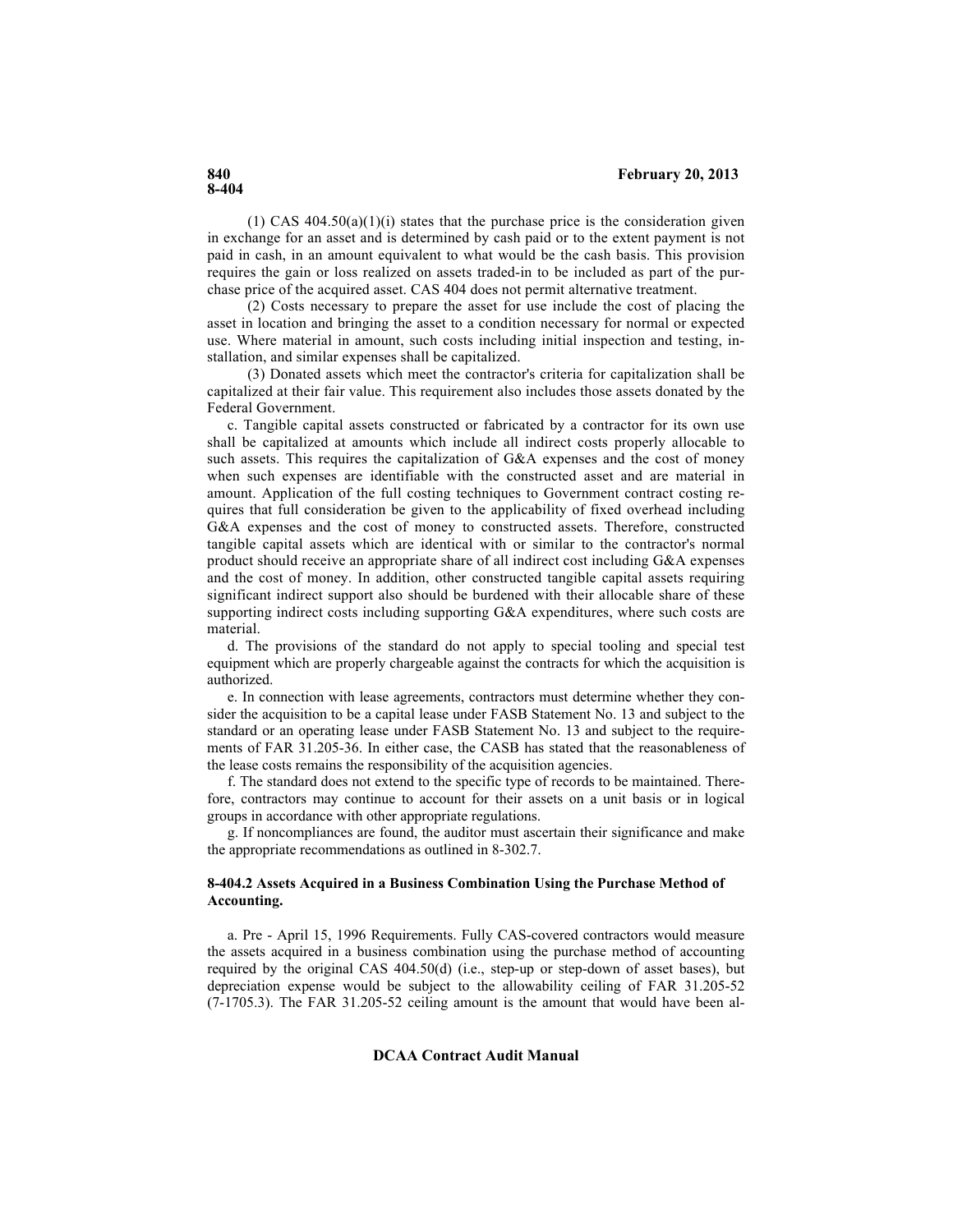lowable had the business combination not taken place (i.e., no step-up of asset values). Accordingly, the unallowable depreciation expense (i.e., excess depreciation based on a stepped-up asset value over depreciation based on no stepped-up asset value) should be included in any allocation base which normally includes such costs, e.g., the total cost input G&A base. See 8-410.1a(2) for further guidance.

b. Requirements Effective April 15, 1996. The prior CAS 404.50(d) was deleted and replaced by an amended CAS  $404.50(d)(1)$  and  $(2)$ .

(1) CAS 404.50(d)(1):

(a) CAS  $404.50(d)(1)$  provides that all tangible capital assets of the acquired company that during the most recent cost accounting period prior to a business combination generated either depreciation expense or cost of money charges that were allocated to Federal Government contracts or subcontracts negotiated on the basis of cost, to be capitalized by the buyer at the net book value(s) of the asset(s) as reported by the seller at the time of the transaction.

(b) The requirements of CAS 404.50(d)(1) deviate from the purchase method of accounting required by GAAP, and instead, provide "no step-up, no step-down" of asset values for Government contract cost accounting purposes. Consequently, the buyer will use the net book value of the tangible capital asset in the seller's accounting records as the capitalized value of the asset and for all contract costing purposes. For instance, depreciation expense will be based on the seller's net book value. Likewise, cost of money will be calculated using the seller's net book value. Further, the asset values used in the CAS 403 three-factor formula for distributing the home office costs will be based on the seller's net book value.

(2) CAS 404.50(d)(2):

(a) The provisions of CAS  $404.50(d)(2)$  apply to tangible capital assets acquired in a business combination that did not generate either depreciation expense or cost of money charges during the most recent cost accounting period. CAS 404.50(d)(2) provides that all tangible capital assets of the acquired company that during the most recent cost accounting period prior to a business combination did not generate either depreciation expense or cost of money charges that were allocated to Federal Government contracts or subcontracts negotiated on the basis of cost, are to be assigned a portion of the cost of the acquired company not to exceed their fair values at the date of acquisition. When the fair value of identifiable acquired assets less liabilities assumed exceeds the purchase price of the acquired company in an acquisition under the "purchase method," the value otherwise assignable to tangible capital assets shall be reduced by a proportionate part of the excess.

(b) The requirements of CAS 404.50(d)(2) are similar to the purchase method of accounting required by GAAP. Consequently, tangible capital asset values would be writtenup or written-down depending on the circumstances of the transaction. However, tangible capital assets meeting the requirements of CAS  $404.50(d)(2)$  must still comply with the requirements of FAR 31.205-52 (7-1705.3). Therefore, although the asset values may be measured based on the "step-up" or "step-down" rule, allowable depreciation and cost of money will be limited to the total of the amounts that would have been allowed had the combination not taken place (i.e., costs resulting from asset write-ups are unallowable). This limitation was removed by FAC 97-04, effective April 24, 1998, which revised FAR 31.205 52 and  $31.205-10(a)(5)$  to conform to the revised CAS 404 and 409. Therefore, allowable depreciation and cost of money would be measured in accordance with CAS 404.50(d).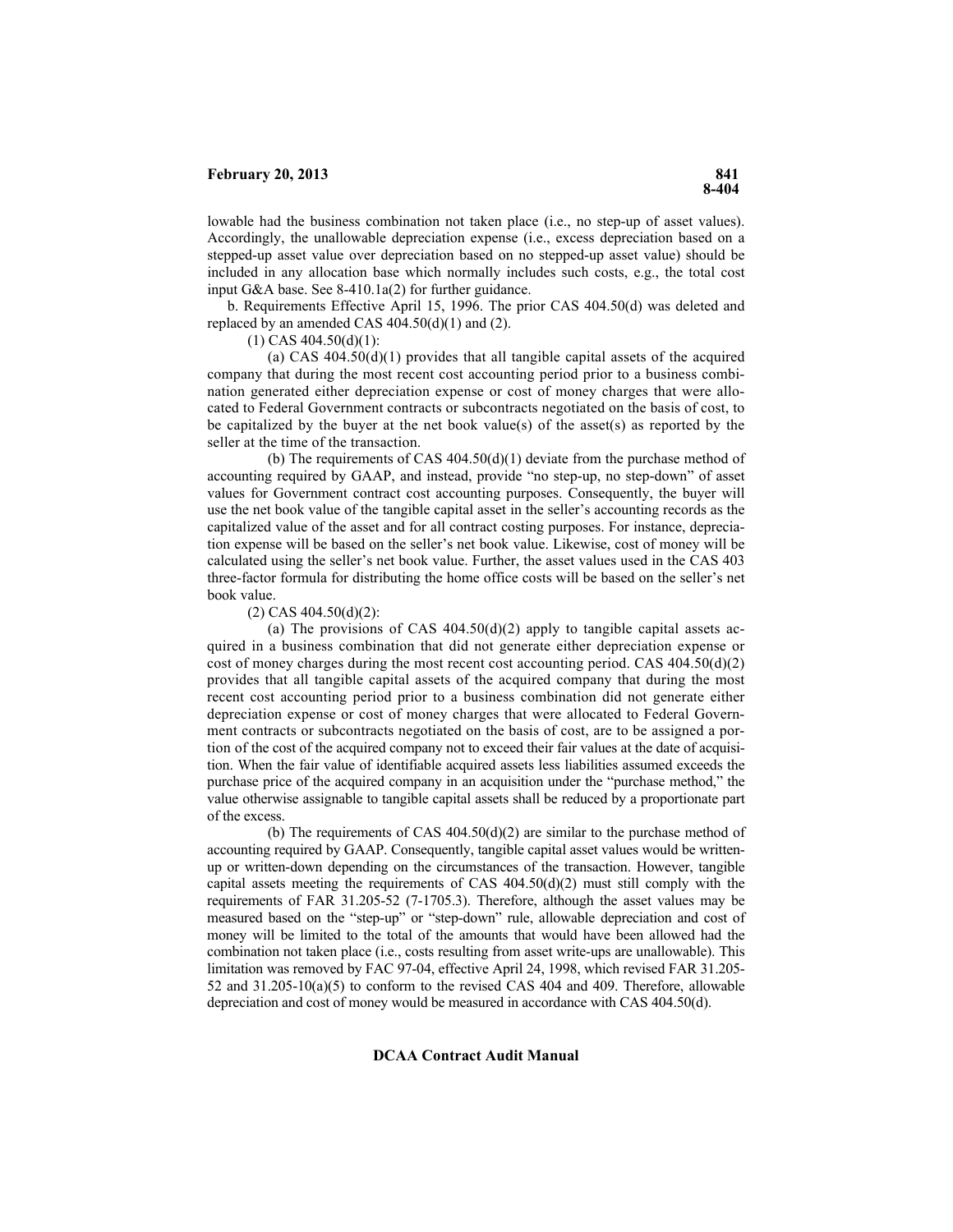# **8-404.3 Illustrations - Compliance with the Standard**

The following illustrations are intended to supplement the illustrations in paragraph 404.60 of the Standard. They are to be used as a guide in determining if noncompliance exists.

a. **Problem**. A contractor has an established policy of capitalizing tangible assets which have a service life in excess of two years and a cost of more than \$6,500. It enters into a contract which makes it subject to this standard.

**Solution**. The contractor must change its policy to conform to the maximum limitations of not more than two years and \$5,000. If costs are affected on CAS-covered contracts in existence before the requirement for the contractor to follow this standard, they are subject to the equitable adjustment provision of FAR  $52.230-2(a)(4)(i)$ .

b. **Problem**. A contractor has an existing policy of capitalizing tangible assets which have a service life of more than one year and a cost of more than \$3000. It enters into a contract which makes it subject to the standard and suggests that the capitalization policy should be changed to two years and \$5,000.

**Solution**. The contractor's existing policy is in conformance with the provisions of the standard. Therefore, it is not required to make any changes to the policy. However, if it should choose to do so, the change must be made in accordance with the provisions of FAR  $52.230-2(a)(4)(ii)$ . Under that paragraph the change may not result in any increased cost to the Government.

c. **Problem**. A contractor has a policy of capitalizing betterments and improvements when the expenditures exceed five percent of the current replacement value of buildings or 25 percent of the current replacement value of machinery and equipment. The policy does not contain any dollar limitations.

**Solution**. CAS 404.40(b)(4) of the standard provides that "The contractor's policy may designate higher minimum dollar limitations . . . for betterments and improvements than the limitation established in accordance with paragraph (b)(1) of this section, provided such higher limitations are reasonable in the contractor's circumstances." Since the contractor's policy does not contain specific dollar limits, it does not comply with the standard. To correct the situation, the contractor could add specific not-to-exceed dollar limitations. Betterments and improvements whose values are in excess of the established limitations would be capitalized without regard to the percentage relationship. However, the dollar limitations established by the contractor must be reasonable in its circumstances.

d. **Problem**. An asset having a net book value of \$1.5 million and cash of \$1 million is given in exchange for the acquisition of a new asset commonly sold for \$2 million. The contractor's policy is to capitalize the replacement as the sum of the cash paid and the net book value of the old asset.

**Solution**. The contractor's policy does not comply with the standard. CAS  $404.50(a)(1)(i)$  requires the contractor to determine the amount equivalent to the cash price. The acquisition cost in this instance would be \$2 million. The contractor is required to remove the undepreciated value of the traded asset from the asset accounts and capitalize the replacement asset for \$2 million.

e. **Problem**. A contractor proposes to construct a facility and install equipment for the Government. The proposed price does not include an allocation of G&A expenses or cost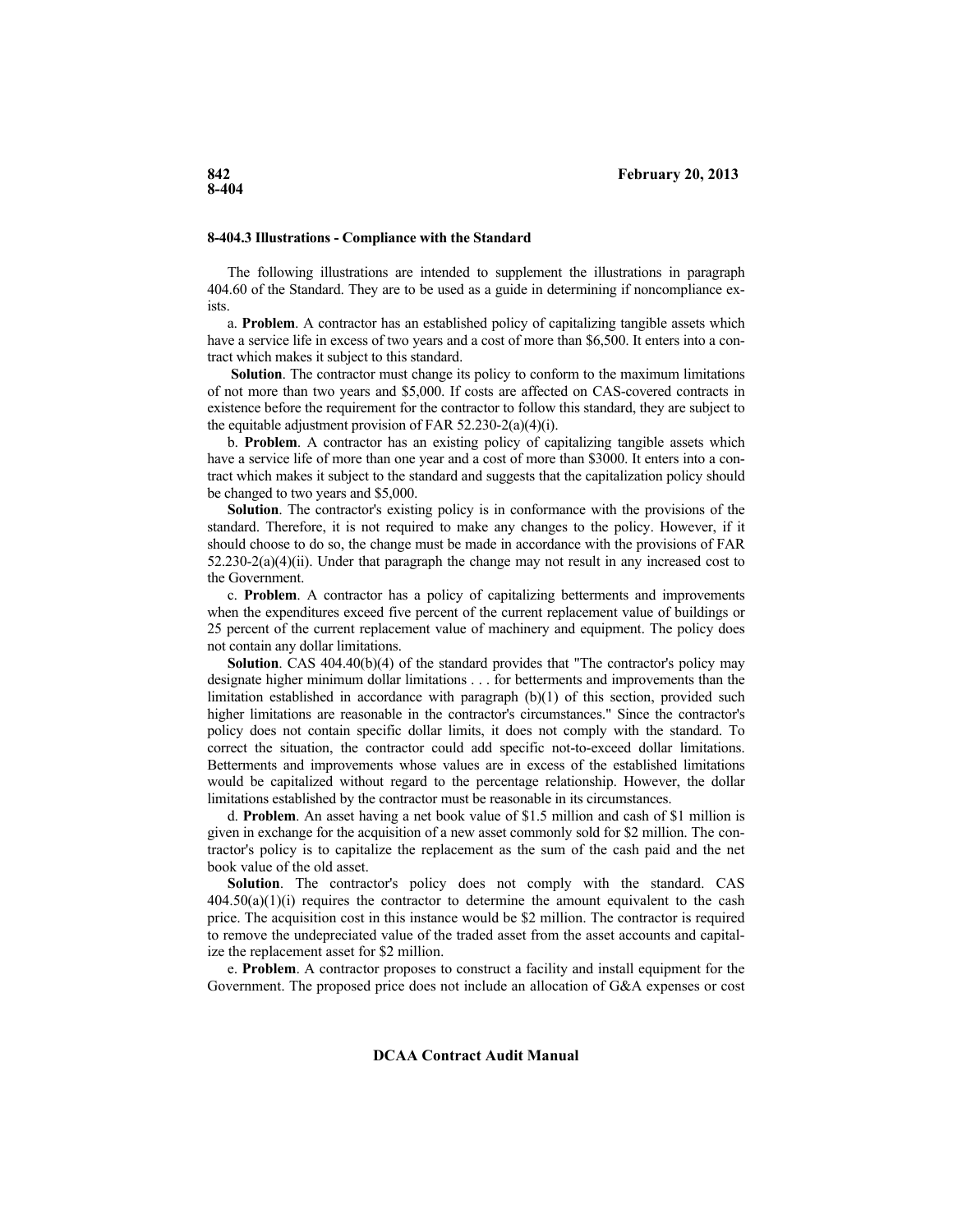of money. However, G&A expenses are allocated to similar facilities constructed or fabricated by the contractor for its own use.

**Solution**. CAS 404 applies only to tangible capital assets acquired or constructed for the contractor's own account. Assets provided by a contractor in fulfilling contract terms are not covered by this standard. However, even though facilities contracts are not subject to CAS 404, they should be allocated G&A expense under CAS 410. In addition, cost of money should be considered an allowable cost under FAR 31.205-10.

f. **Problem**. The contractor manufactures Model X for the Government. The contractor produces one unit of Model X for its own use. The contractor capitalized the asset at \$37,500 (\$25,000 material, \$5,000 production labor and \$7,500 overhead, reflecting the 150 percent annual overhead rate).

**Solution**. Model X was not capitalized in accordance with CAS 404.50(b). When constructed assets are identical with the contractor's regular product, such assets must be allocated their full share of indirect costs, including G&A expenses and cost of money. Assuming that G&A expenses, production overhead cost of money, and G&A expense cost of money rate for the year are 10%, 10% and 1% respectively, the asset should have been capitalized at \$42,180, computed as follows:

| Production Labor                             |           | 5,000  |
|----------------------------------------------|-----------|--------|
| Production Overhead                          | $(150\%)$ | 7,500  |
| Cost of Money related to Production Overhead | $(10\%)$  | 500    |
| Materials                                    |           | 25,000 |
| Subtotal                                     |           | 38,000 |
| G&A Expense                                  | $(10\%)$  | 3,800  |
| Cost of Money related                        |           |        |
| to G&A Expense                               | (1%)      | 380    |
|                                              |           |        |

g. **Problem**. Contractor A acquires Contractor B and accounts for the business combination using the purchase method of accounting. Prior to the business combination, the net book value of Contractor B's assets was \$10.5 million. Contractor B's assets generated depreciation expense and cost of money charges that were allocated to Government contracts negotiated on the basis of cost in its most recent cost accounting period. For GAAP purposes, Contractor A recorded the assets at their fair market value of \$18 million. The revised CAS 404 applies to the business combination.

**Solution**. The provisions of the amended CAS 404.50(d)(1) would apply to the business combination because the seller's (Contractor B's) assets generated depreciation or cost of money charges that were allocated to Government contracts negotiated on the basis of cost in its most recent cost accounting period. For CAS purposes, Contractor A would capitalize the acquired assets at \$10.5 million, the net book value of the assets in Contractor B's accounting records. The \$10.5 million would be used as the basis of Contractor A's depreciation expense, cost of money, and asset values used in the CAS 403 three-factor formula. The \$7.5 million difference between the net book value and fair market value would not be questioned because the costs were not "measured" for CAS purposes. Consequently, any depreciation related to the \$7.5 million would not be included in Contractor A's total cost input G&A base.

h. **Problem**. Same facts as Problem g. above, except that Contractor B has not performed Government contracts for several years and consequently, its assets did not gen-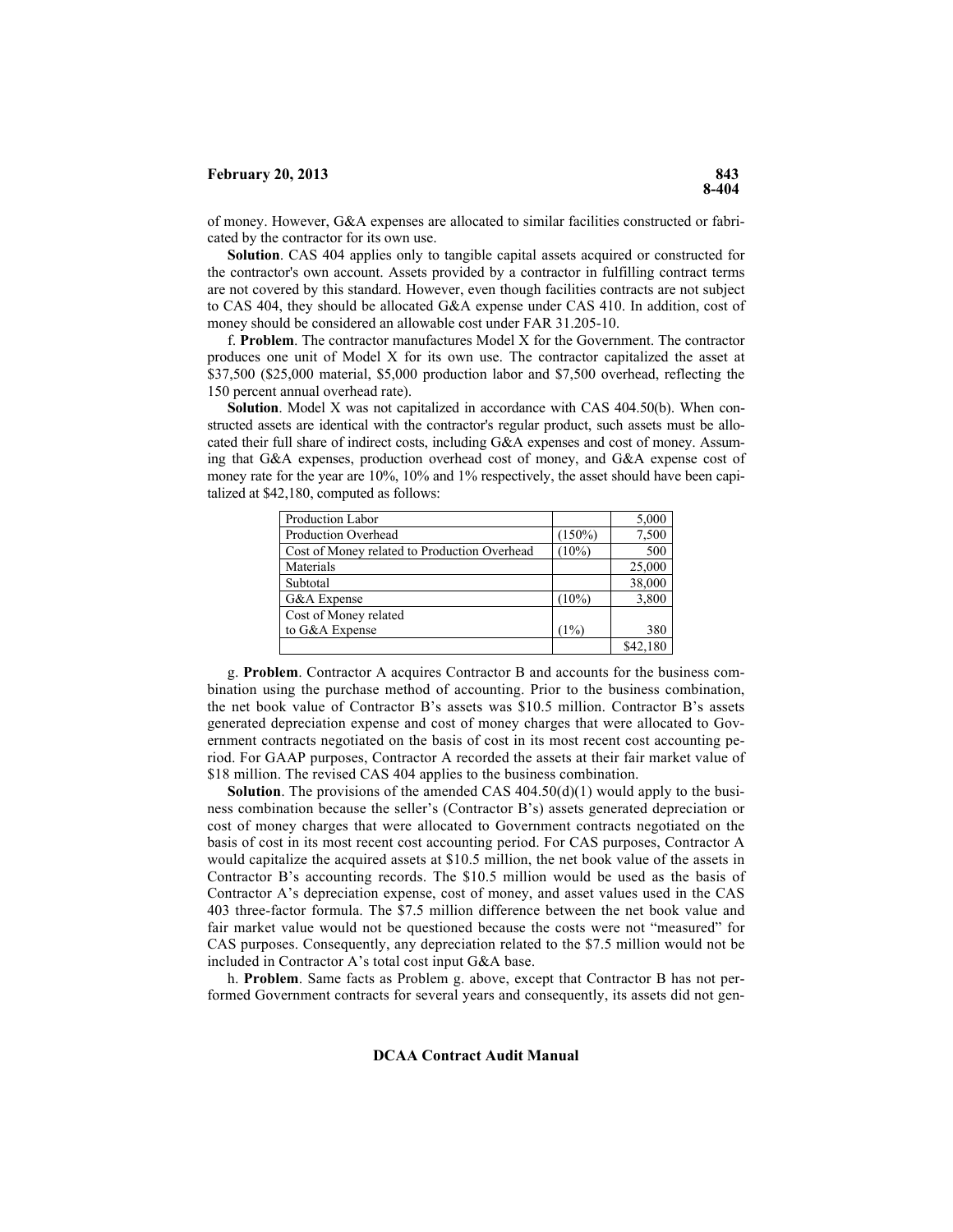# **8-404**

erate depreciation expense or cost of money charges that were allocated to Government contracts negotiated on the basis of cost, in its most recent cost accounting period.

**Solution**. The provisions of the amended CAS 404.50(d)(2) would apply to the business combination because the seller's (Contractor B's) assets did not generate depreciation expense or cost of money charges on Government contracts in its most recent cost accounting period. For CAS purposes, Contractor A would capitalize the acquired assets at \$18 million, the fair market value of Contractor B's assets. However, for contracts awarded prior to April 24, 1998, costs resulting from the \$7.5 million fair market value in excess of the net book value are unallowable in accordance with the provisions of FAR 31.205-52. Consequently, the allowable depreciation and cost of money charges would be based on the \$10.5 million. The asset values used for the CAS 403 threefactor formula would be the CAS 404 measured amount of \$18 million. The unallowable \$7.5 million would be included in any of Contractor A's allocation bases which normally include such costs, e.g., the total cost input G&A base, because the CAS  $404$ measured cost is the fair market value of \$18 million, even though the FAR 31.205-52 allowable ceiling amount is based on the asset value of \$10.5 million. For contracts awarded on or after April 24, 1998, the allowable depreciation and cost of money would be based on \$18 million in accordance with the revised FAR 31.205-52.

## **8-404.4 Illustrations - Applicability Date of Amended CAS 404/409, Effective April 15, 1996**

The following illustrations are intended to demonstrate the applicability date of the amended CAS 404/409, effective April 15, 1996.

a. **Situation**. Contractor A uses a calendar year as its accounting period and receives its "first" CAS-covered contract on May 20, 1996, after the April 15, 1996 effective date of the revised CAS 404/409. Contractor A completes a business combination using the "purchase method" of accounting on February 15, 1997.

**Applicability Date**. The applicability date of the revised CAS 404/409 would be January 1, 1997, the beginning of Contractor A's next full cost accounting period beginning after receipt of a contract to which the revised CAS 404/409 is applicable. Assets acquired in the business combination would be subject to the revised CAS 404/409 because the combination takes place after the applicability date of the revised CAS 404/409.

b. **Situation**. Same facts as a. above, but Contractor A completes the business combination on June 15, 1996.

**Applicability Date**. As explained in a. above, the applicability date of the revised CAS 404/409 is January 1, 1997. Accordingly, the business combination would not be subject to the revised CAS 404/409 because the combination was completed prior to the applicability date.

c. **Situation**. Contractor B uses a cost accounting period of July 1 - June 30 and receives its "first" CAS-covered contract on December 10, 1996, after the April 15, 1996 effective date of the revised CAS 404/409. Contractor B completes a business combination using the "purchase method" of accounting on January 30, 1997.

**Applicability Date**. The applicability date of the revised CAS 404/409 would be July 1, 1997, the beginning of Contractor B's next full cost accounting period after receipt of a contract (December 10, 1996) to which the revised CAS 404/409 is applica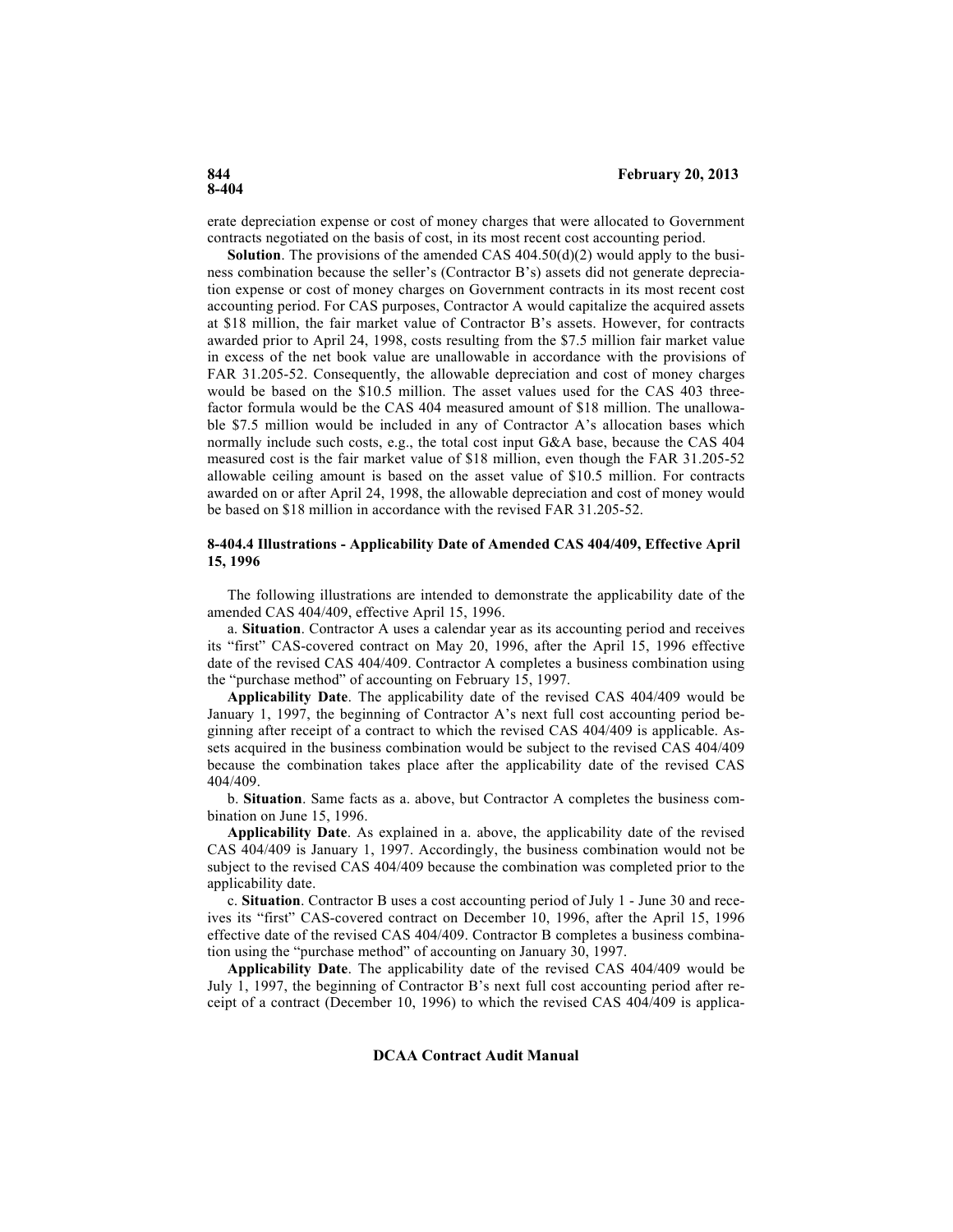ble. The business combination would not be subject to the revised CAS 404/409 because the combination was completed prior to the July 1, 1997 applicability date.

d. **Situation**. Contractor C uses a calendar year as its cost accounting period. Prior to 1996, Contractor C was awarded contracts subject to full CAS coverage. During 1996, Contractor C became subject to only modified CAS coverage and received a modified CAS-covered contract on May 15, 1996. Contract C completes a business combination on February 15, 1997.

**Applicability Date**. Contractor C would not be subject to the revised CAS 404/409 because it did not receive a contract subject to full CAS coverage after the April 15, 1996 effective date of the revised CAS 404/409. Although Contractor C may continue to perform contracts awarded in prior accounting periods that are subject to full CAS coverage, these contracts would not be subject to the revised CAS 404/409.

## **8-405 Cost Accounting Standard 405 --- Accounting for Unallowable Costs**

The purpose of this standard is to facilitate the negotiation, audit, administration, and settlement of contracts. It contains guidelines on:

(1) identification of costs specifically described as unallowable, at the time such costs first become defined or authoritatively designated as unallowable and

(2) the cost accounting treatment to be accorded such identified unallowable costs to promote the consistent application of sound cost accounting principles covering all incurred costs.

The standard does not govern the allowability of costs which is a function of the appropriate acquisition or reviewing authority. The standard was effective April 1, 1974, and is applicable to all CAS-covered contracts awarded after that date.

#### **8-405.1 General**

a. Costs expressly unallowable or mutually agreed to be unallowable, including costs mutually agreed to be unallowable directly associated costs, shall be identified and excluded from any billing, claim, or proposal applicable to a Government contract. An expressly unallowable cost is that which is specifically named and stated to be unallowable by law, regulation, or contract.

b. Costs specifically designated as unallowable or as directly associated unallowable costs in a written decision of a contracting officer pursuant to contract disputes procedures shall be identified if included or used in computing any billing, claim, or proposal applicable to a Government contract.

c. Costs which are stated to be unallowable in a written decision issued by a contracting officer pursuant to disputes clause procedures are required to be identified by the contractor. This includes costs claimed by a contractor to be allowable but stated by a contracting officer in a written decision to be unallowable because the costs are not allocable costs of the contract under which they are being claimed. Therefore if the contractor fails to identify claimed costs determined by the contracting officer to be unallowable because they are not allocable, the contractor is in noncompliance and the procedures in CAS 405 should be followed. (See CAS Working Group Paper 77-13.)

d. A directly associated cost is any cost which is generated solely as a result of another incurred cost and which would not have been incurred otherwise.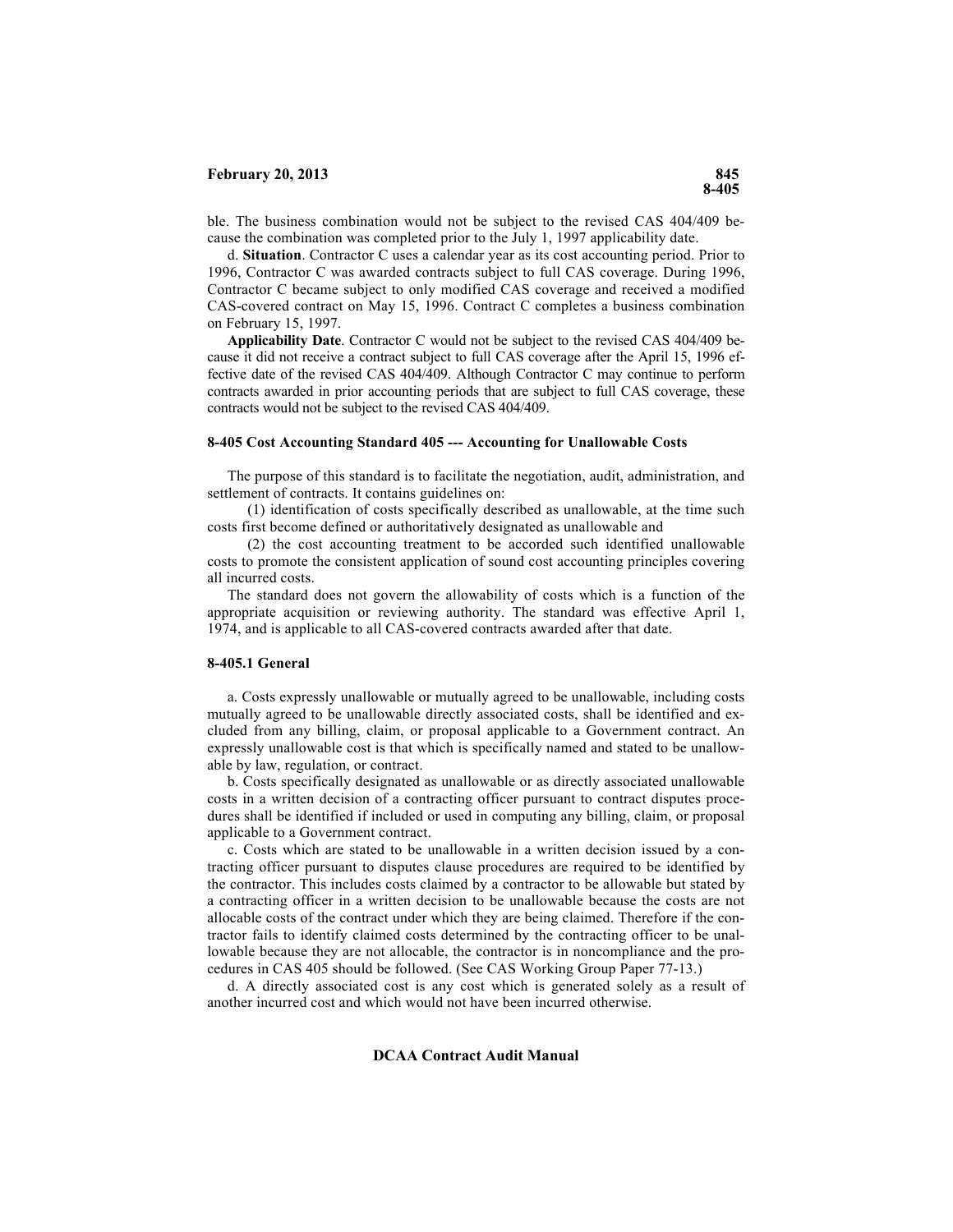e. Guidance concerning accounting for unallowable costs and directly associated costs is set forth in FAR 31.201-6.

f. The costs of any work project not contractually authorized, whether or not related to a proposed or existing contract, shall be accounted for separately from costs of authorized work projects.

g. All unallowable costs shall be subject to the same cost accounting principles governing cost allocability as allowable costs.

(1) In circumstances where these unallowable costs normally would be part of a regular indirect cost allocation base or bases, they shall remain in such base or bases. This provision is based on the concept that ". . . the issues concerning cost allocation and those relating to cost allowance are distinct and separate. Allowability should not be a factor in the selection or in the determination of the content of an allocation base used to distribute a pool of indirect costs. The appropriateness of a particular allocation base should be determined primarily in terms of its distributive characteristics. Any selective fragmentation of that base which eliminates given base elements for only some of the relevant cost objectives would produce a distortion in the resulting allocations." (see 8 410.1a(2))

(2) Where directly associated costs are part of an indirect cost pool that will be allocated over a base containing the unallowable cost with which it is associated, they shall remain in the pool and be allocated through the regular allocation process. According to the CASB, to do otherwise under these circumstances, could result in double counting.

h. The standard does not specify the nature of records required except that they be adequate to establish and maintain visibility of identified unallowable costs (including directly associated costs), their accounting status in terms of their allocability to contract cost objectives, and their cost accounting treatment. Unallowable costs do not have to be identified when, based upon considerations of materiality, the Government and the contractor agree on an alternate method that satisfies the purpose of the standard.

i. If noncompliances are found, the auditor must ascertain the significance of the problem and make recommendations as outlined in 8-302.7.

#### **8-405.2 Illustrations**

The following illustrations are intended to supplement those in paragraph 405.60 of the standard. They will help auditors determine if the contractor is complying with the standard.

a. **Problem.** For the past several years, an auditor has questioned the allowability of part of the costs in a contractor's business luncheon account as entertainment expenses. The final cost questioned as negotiated by the contracting officer for those years has always included a large portion of the amount the auditor recommended for disapproval. In estimating the new forward pricing and provisional billing rates, the contractor reduced the estimated rates in anticipation of similar cost questioned. The contractor rates are based on a projection of cost incurred in prior years.

**Solution.** CAS 405.50(c) permits the Government and the contractor to agree on a method, other than specific identification, as long as that method satisfies the standard. If applicable, the Disclosure Statement should be amended to reflect this.

b. **Problem.** Another contractor under circumstances similar to those above declines to adjust the estimated forward pricing and provisional billing rates.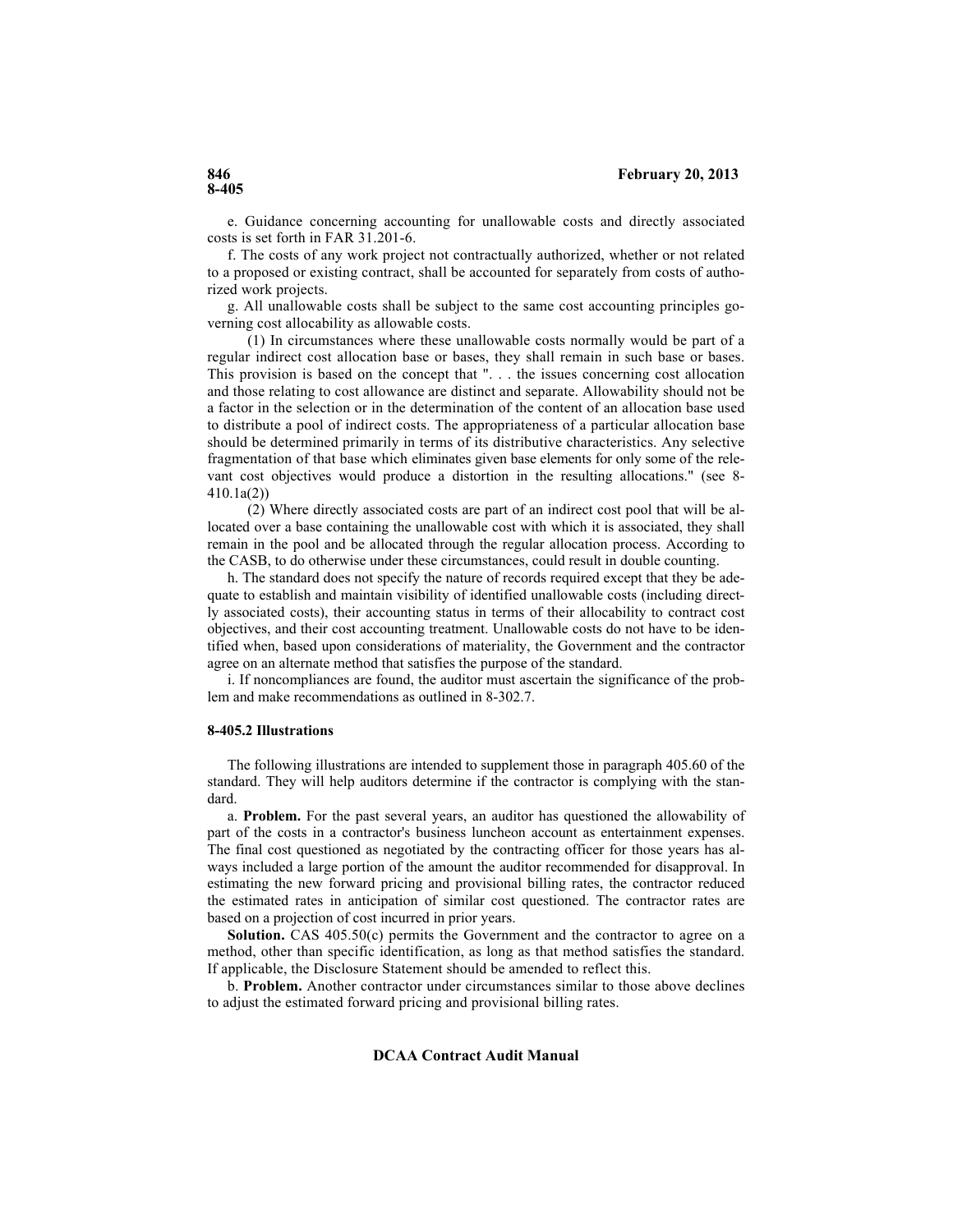**Solution.** The auditor should report this noncompliance with the standard as described in 8-302.7.

c. **Problem.** A contractor performed some unauthorized work under a cost type prime contract. The contracting officer decided to disallow the cost (direct and indirect cost) specifically related to the unauthorized work. The contractor adjusted the accounting records and the billings to identify the unallowable production costs. However, in calculating the G&A total cost input base, the contractor excluded the unallowable contract cost. It stated that the incurred cost for unauthorized work did not affect the amount of G&A expenses incurred; consequently, the contractor should be permitted to recover its total G&A expense pool.

**Solution.** The auditor should report this to the contracting officer as noncompliance with CAS 405.40(d) and (e).

d. **Problem.** The contractor's established practice is to include overtime premium applicable to direct and indirect labor in overhead. The contractor allocates total overhead to total direct labor. The contractor performs and separately accounts for certain direct labor associated with a work project which a Government contract specifically does not authorize. Both the unauthorized and authorized projects under the contract required overtime work. The contractor computes the overhead rate applicable to final billing under the contract by including overtime premium applicable to all work projects in the overhead pool and direct labor applicable to all work projects in the base.

**Solution.** The contractor complies with CAS 405.40(e) since it separately accounts for costs of unauthorized and authorized work projects. Also, the contractor's overhead rate computation complies with CAS 405.40(e) which states, "Where a directly associated cost (overtime premium, in this illustration) is part of a category of costs normally included in an indirect cost pool that will be allocated over a base containing the unallowable cost with which it is associated, such a directly associated cost shall be retained in the indirect cost pool and be allocated through the regular allocation process."

# **8-406 Cost Accounting Standard 406 --- Cost Accounting Period**

The purpose of this standard is to provide criteria for selecting the time periods to be used as cost accounting periods for contract cost estimating, accumulating, and reporting. It will reduce the effects of variations in the flow of costs within each cost accounting period. It will also enhance objectivity, consistency, and verifiability and promote uniformity and comparability in contract cost measurements. The standard was effective July 1, 1974 and must be applied in the next fiscal year after receipt of a CAS-covered contract.

#### **8-406.1 General**

a. The cost accounting period used by a contractor must be either  $(1)$  its fiscal year or  $(2)$ a fixed annual period other than its fiscal year if agreed to by the Government. Where a contractor's cost accounting period is different from the reporting period used for Federal income tax reporting purposes, the latter may be used for such reporting. All rates used for estimating, accumulating, and reporting (including public vouchers and progress payment billings) must be based on the contractor cost accounting period.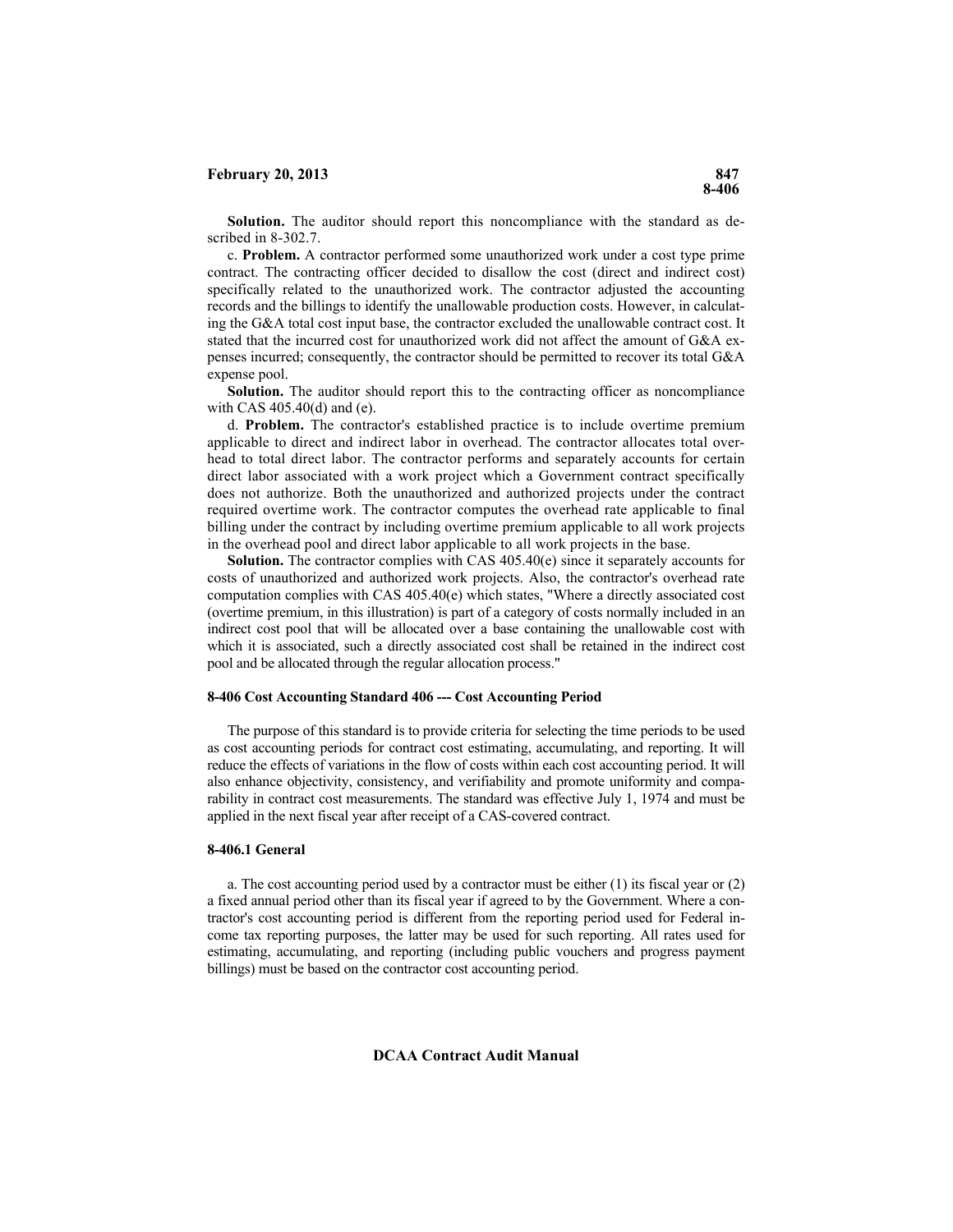b. A transitional cost accounting period other than a year shall be used whenever a change of fiscal year occurs. It may be a period more or less than a year, but not more than 15 months.

c. Costs of an indirect function which exist for only a part of a cost accounting period may be allocated to cost objectives of that same part of the period. However, such cost must be material, accumulated in a separate indirect cost pool, and allocated on the basis of an appropriate direct measure of the activity or output of the function during that part of the period.

d. The same cost accounting period shall be used for accumulating costs in an indirect cost pool as for establishing its allocation base. However, in the prefatory comments the Cost Accounting Standards Board stated that although as a matter of principle it does not agree that mismatched periods are proper, it recognizes the value of appropriate expedients where cost allocations are not expected to be materially affected. Therefore, the standard provides for the use of a different period for establishing an allocation base when agreed to by the parties if:

(1) the practice is necessary to obtain significant administrative convenience,

(2) the practice is consistently followed by the contractor,

(3) the annual period used is representative of the activity of the cost accounting period for which the indirect costs to be allocated are accumulated, and

(4) the practice can reasonably be expected to provide a distribution to cost objectives of the cost accounting period not materially different from that which otherwise would be obtained.

e. Contractors shall follow consistent practices in selecting the cost accounting period or periods in which any types of expense and any types of adjustment to expense (including prior period adjustments) are accumulated and allocated.

f. Indirect cost allocation rates, based on estimates, which are used for the purpose of expediting the closing of contracts which are terminated or completed prior to the end of a cost accounting period need not be those finally determined or negotiated for that cost accounting period (see 6-711.1 and 6-711.2). They shall, however, be developed to represent a full cost accounting period, except as provided in c. above.

g. If noncompliances are found, the auditor must ascertain their significance and make the appropriate recommendations as outlined in 8-302.7.

# **8-406.2 Restructuring Costs**

a. The Cost Accounting Standards Board promulgated an interpretation at CAS 406.61 that addresses the assignment of restructuring costs to accounting periods. According to the interpretation, it clarifies whether restructuring costs are to be treated as an expense of the current period or as a deferred charge that is subsequently amortized over future periods. CAS 406.61, which was issued on June 6, 1997, is applicable to contractor restructuring costs paid or approved on or after August 15, 1994.

b. CAS 406.61(e) provides that restructuring costs should be accounted for as a deferred charge unless the contractor proposes, and the contracting officer agrees, to expense the costs for a specific event in a current accounting period. Deferred restructuring costs should be amortized over the same period of time that benefits of restructuring are expected to accrue. However, CAS 406.61(h) limits the amortization period to no more than 5 years. See 7-1909 for further guidance.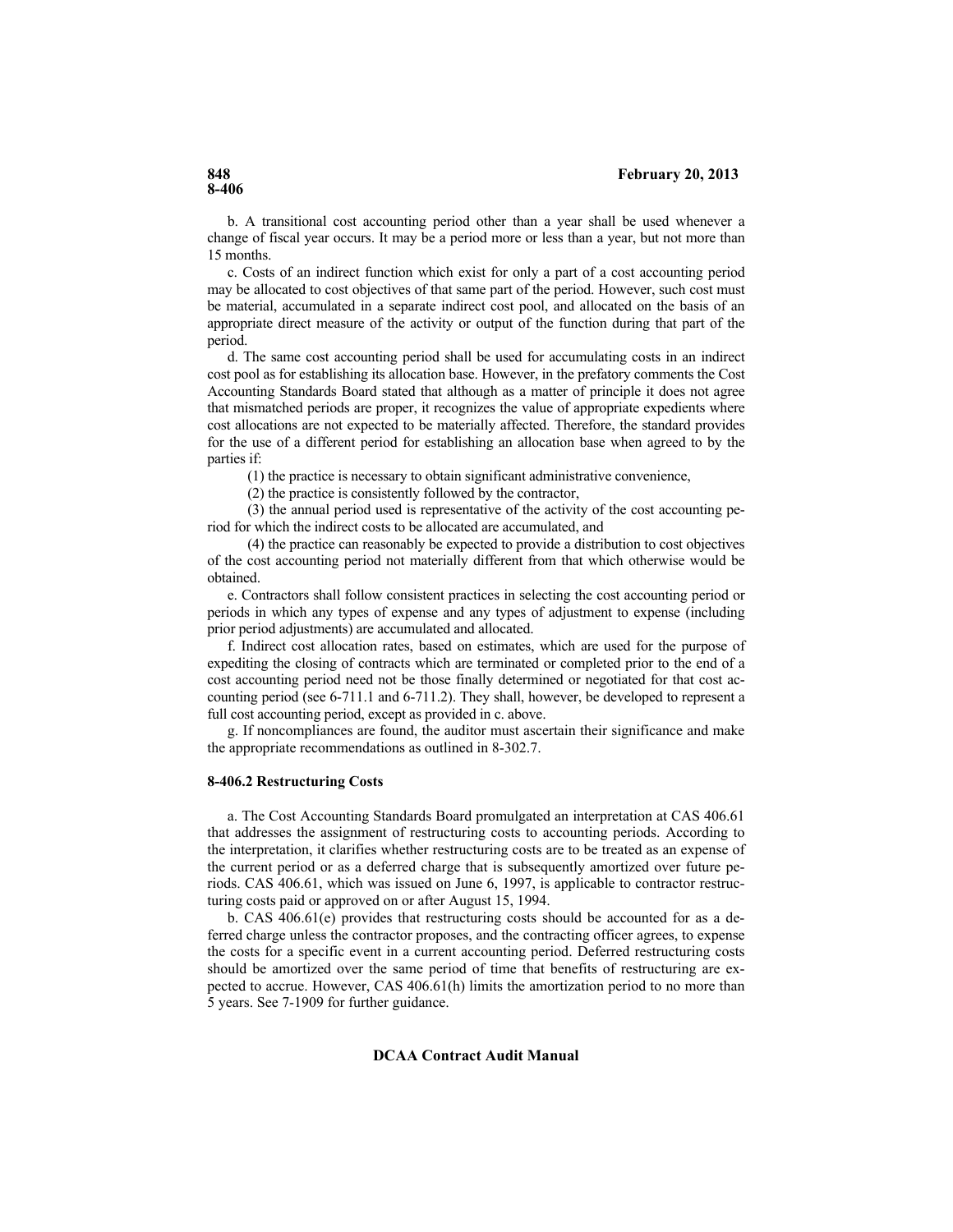# **8-407 Cost Accounting Standard 407 --- Use of Standard Costs for Direct Material and Direct Labor**

a. The purpose of this standard is to provide criteria:

(1) under which standard costs may be used for estimating accumulating, and reporting costs of direct material and direct labor and

(2) relating to the establishment of standards, accumulation of standard costs, and accumulation and disposition of variances from standard costs.

The standard was effective October 1, 1974 and must be followed in the next fiscal year after the award of a CAS-covered contract.

b. The standard does not cover standards used for overhead, service centers, nor preestablished measures used solely for estimating.

c. Using the standard for Government contract costing is the contractor's option. Contractors are not required to establish standard cost accounting systems or use established standard cost accounting systems, intended for management purposes, for costing Government work. However, they are required to follow the provisions of the standard if they choose to cost Government contracts through a standard cost accounting system.

#### **8-407.1 General**

Use of a standard cost accounting system to cost Government contracts is permitted only when it meets the following criteria:

a. The standard costs must be entered into the books of account. However, properly computed variances may be allocated by memorandum worksheet adjustments rather than entered in the books of account.

b. The standard costs and related variances must be appropriately accounted for at the level of the production unit. A production unit is defined as "A grouping of activities which either uses homogeneous inputs of direct material and direct labor or yields homogeneous outputs such that the costs or statistics related to these homogeneous inputs or outputs are appropriate as bases for allocating variances." This concept of homogeneity should permit contractors a degree of flexibility in setting and revising standards on the basis of individual needs and circumstances and still provide for the proper cost assignment of variances. Under this concept a single product manufacturer would be permitted to have one labor variance account for the entire plant, while a multiproduct manufacturer would be required to have a variance account for each product line and/or for the various common part subproduct lines.

c. The practices with respect to the setting and revising of standards, use of standard costs, and disposition of variances must be stated in writing and consistently followed. The written statement of practices shall include bases and criteria used in setting and revising standards; the period during which standards are to remain effective; the level, such as ideal or realistic, at which material-quantity standards and labor-time standards are set; and conditions, such as those expected to prevail at the beginning of a period, which material-price standards and labor-rate standards are designed to reflect.

d. If noncompliances are found, the auditor must ascertain their significance and make the appropriate recommendations as outlined in 8-302.7.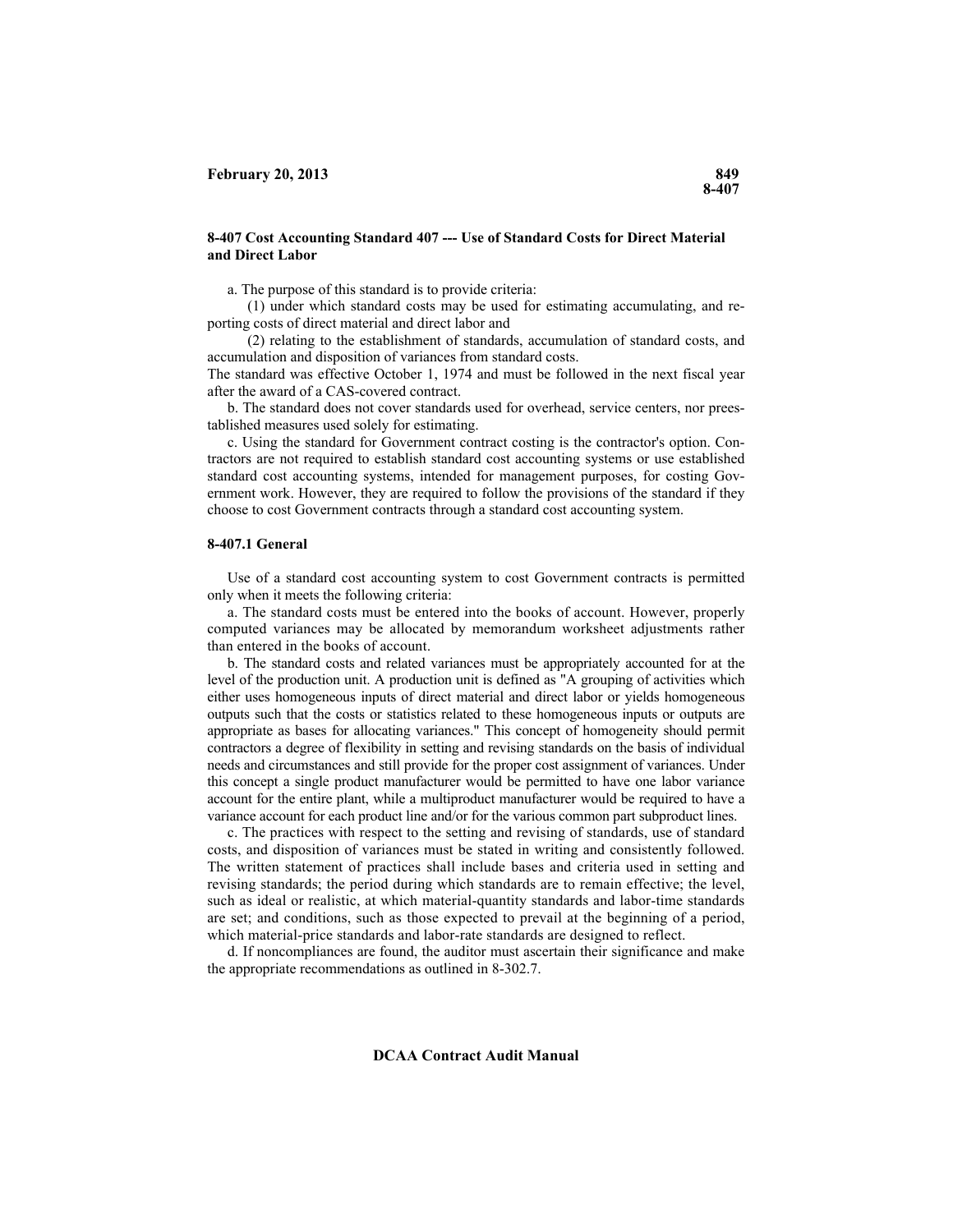#### **8-407.2 Illustrations**

The following illustrations are intended to supplement those in paragraph 407.60 of the standard. They are to be used as a guide in determining whether a contractor's practices comply with the provisions of the standard.

a. **Problem.** A contractor who manufactures radios of various configurations has established labor-rate standards and variance accounts by department; i.e., fabrication, minor assembly, final assembly, and test. The functions performed within each department are similar, the employees involved are interchangeable, and the inputs of direct material are homogeneous. Each variance account is distributed annually on the basis of the department's labor dollars. The contractor's practices are stated in writing, consistently followed, and the standard costs are entered into the books of account.

**Solution.** The contractor's practice complies with the standard because it meets the following requirements.

(1) The practices are written, entered into the books, and consistently followed  $(CAS 407.40(a)$  and  $(c)$ ).

(2) The labor-rate standards cover employees performing similar functions within each category, and the employees are interchangeable with respect to the functions performed (CAS 407.50(a)(3)).

(3) Each department qualifies as a production unit because:

(a) each is a grouping of activities which use homogeneous inputs of direct material and direct labor, in this case labor with similar skills and efforts, and

(b) the direct labor costs (homogeneous inputs) are an appropriate basis for allocating variances (CAS 407.30(a)(7)).

NOTE: Since the employees are interchangeable and efforts performed on the radios are similar, the allocation on the basis of direct labor dollars will result in a reasonably valid assignment of the labor rate variances (differences between actual and standard rates) among the radio configurations (units of output).

(4) Standard cost and related variances are appropriately accounted for at the level of the production unit (CAS 407.40(b) and 407.50(c)).

(5) The variances are allocated to cost objectives annually on the basis of labor cost at standard  $(CAS 407.50(d)(1))$ .

NOTE: CAS  $407.50(a)(2)$  states, "... where only either the labor rate or labor time is set at standard, with the other component stated at actual, the result of the multiplication shall be treated as labor cost at standard."

b. **Problem.** Another contractor who manufactures the same general types of radios having various configurations has established labor-time standards by department; i.e., fabrication, assembly, final assembly, and test. The functions performed within each department are not materially disparate except for the fabrication and testing of A and D radio configurations. The functions required for the A and D configurations differ significantly from the others in terms of operations and complexity (complicated circuitry, finer tolerances, more detailed wiring, etc.). The employees involved are interchangeable, and the inputs of direct material are homogeneous. The labor hours required for efforts performed within the departments for each configuration of the radios differ; however, this has been recognized in establishing the standards for each configuration. The labor-time variances (difference between total department standard hours and total department actual hours) are accumulated by department and distributed annually to each configuration within each department on the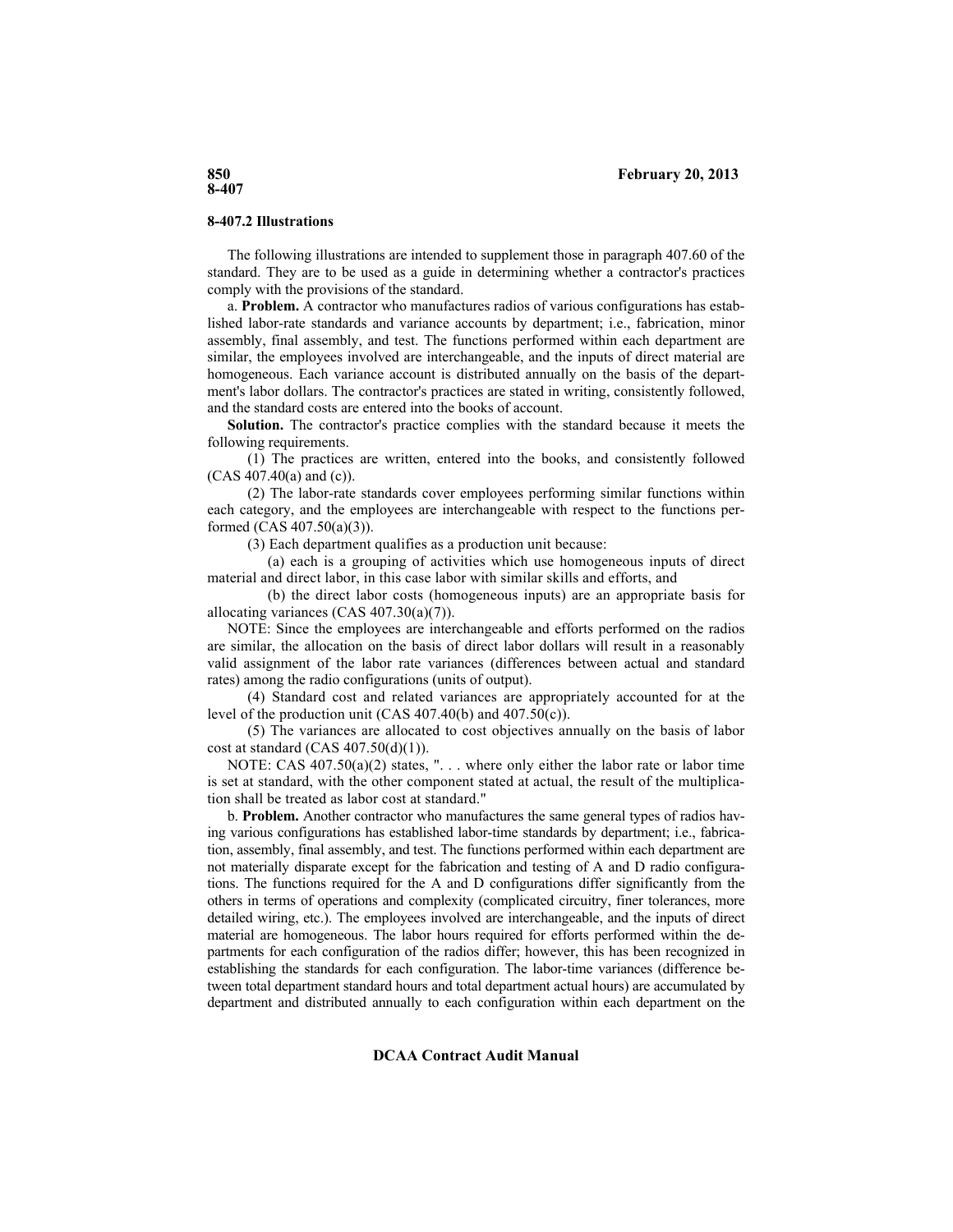basis of the department's direct labor dollars (standard labor hours at actual rates). The contractor's practices are stated in writing and consistently followed and standard cost is entered into the books of account.

**Solution.** The contractor's practice as applicable to the fabrication and testing departments does not comply with the standard. These departments do not qualify as production units because direct labor dollars are not an appropriate base for allocating the labor-time variance to all radios on a pro rata basis since functions performed on the A and D radios are significantly disparate from the functions performed on the other radios. The standard's definition of production unit includes the requirement that, ". . . the costs or statistics relating to these homogeneous inputs or outputs are appropriate as basis for allocating variances" (CAS 407.30(b)(7)). One course of corrective action would be to subdivide the fabrication and testing departments in a manner which would permit separate accounting for the labor cost variances applicable to A and D configurations separate from the other configurations. This correction would result in establishing separate bases and would then be appropriate for allocating the separate variance accounts.

c. **Problem.** In a current proposal, a contractor with a standard cost system prices the bill of materials with quotations rather than with its material price standards. The contractor's written statement of practices, prepared to comply with paragraph  $407.50(a)(1)$ , states that material price standards are revised effective 1 January each year and remain in effect until the end of the calendar year. The proposed contract will be performed in the current calendar year.

**Solution.** The use of quotations to price the bill of materials violates CAS 401. It is inconsistent with the practice of measuring direct material cost by standards and variances. The bill of materials should be priced with the material price standards currently in effect. The amount of material price variances that will be allocated to the contract from production units should be estimated separately. [Note: There could be significant difference between the amount of material cost estimated with quotations and the amount estimated by standards and variances. A difference would result, for example, if quotations are for the quantities required for the proposed contract and standards are based on economic order quantities for all of the contractor's business.]

d. **Problem.** Same as c., with the exception that the proposed contract will be performed in the next calendar year. Material price standards have not been established for that year.

**Solution.** The use of quotations would be acceptable provided they are the basis for estimates of next year's material price standards.

## **8-408 Cost Accounting Standard 408 --- Accounting for Costs of Compensated Personal Absence**

The purpose of this standard is to establish criteria for measuring and allocating the costs of compensated personal absences to final cost objectives. These costs include compensation paid by contractors to their employees for such benefits as vacation, sick leave, holiday, military leave, etc. The standard was effective July 1, 1975. It must be followed in the next fiscal year after receiving a CAS-covered contract.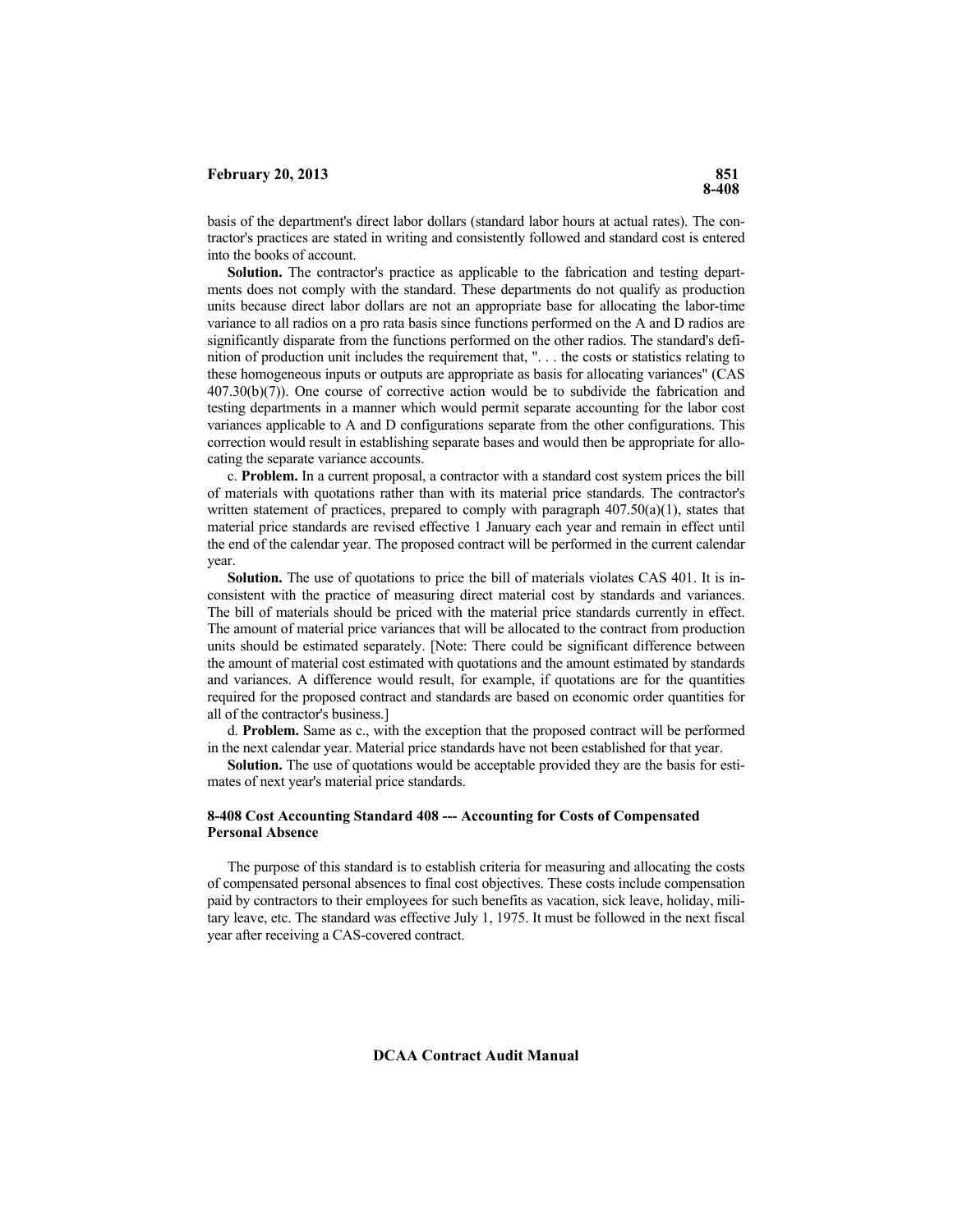### **8-408.1 General**

a. The provisions of the standard require that the costs of compensated personal absence be assigned to the cost accounting period in which entitlement is earned in accordance with the contractor's plan or custom. The standard defines compensated personal absence as "any absence from work for reasons such as illness, vacation, holidays, jury duty, military training, or personal activities, for which an employer pays compensation directly to an employee." Additionally it defines entitlement as "an employee's right, whether conditional or unconditional to receive a determinable amount of compensated personal absence, or pay in lieu thereof." These conditions required many contractors which had previously recorded such costs when paid to revise their accounting practices to accrue the costs over the period during which the qualifying service was performed.

b. Entitlement is recognized on the accrual basis only in the cost accounting period in which there arises a liability to pay compensation in the event of layoff or other nondisciplinary termination of employment.

c. The standard supplements these requirements with the following clarifying comments:

(1) If the employer's plan or custom provides that a new employee must complete a probationary period before the employer is liable to pay the employee for compensated personal absence, such service may be treated as creating entitlement, provided the contractor does so consistently.

(2) If the employer's plan or custom provides that entitlement is to be determined on the first calendar day or the first business day of a cost accounting period, entitlement will be considered earned in the preceding cost accounting period.

d. When there is no liability for payment of unused entitlement on layoff, such costs will be considered to be earned in the period in which paid. In this case, the accrual method is not permitted.

e. Each plan or custom must be evaluated individually to determine when entitlement is earned. If a plan or custom is changed, a new determination of entitlement must also be made. In evaluating each individual plan, the auditor will make use of the contractor's written policies and procedures and any prior examinations included in the FAO permanent files. However, there may be instances, particularly at smaller contractor locations, where written policies and procedures do not exist. In these circumstances, the auditor will evaluate the "custom" of the employer for paying compensation for personal absences.

f. Various contractor sources may provide the needed information for determining entitlement. Examples include personnel records and memoranda, corporate minutes relating to costs of personal absences, financial statements and accounts relating to compensation for personal absence, and the appropriate journal entries supporting the books of account.

g. The liability to be accrued is the total amount the contractor is obligated to pay for each plan in the event of layoff, notwithstanding that the employee may forfeit some or all of the entitlement if she or he were to resign voluntarily. The liability will be adjusted for anticipated nonutilization, if it is expected to be material.

(1) The use of either current wage rates or anticipated wage rates at the time of payment is permitted provided such rates are applied consistently.

(2) The standard also permits the option of calculating the accrued liability either on an individual employee basis or on a total plan basis. A contractor choosing to estimate the total cost of all employees in the plan may use sample data, experience, etc. The audi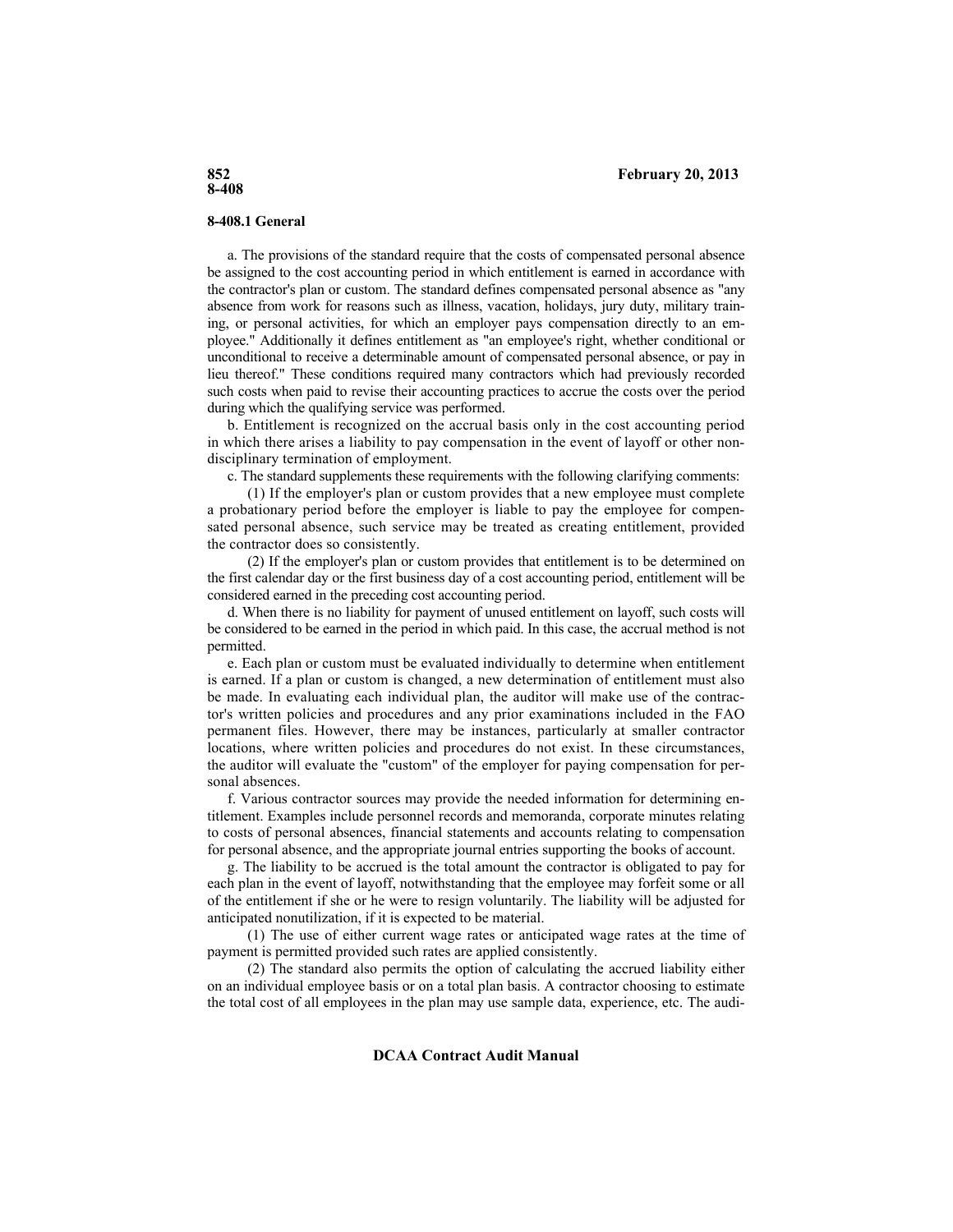tor should evaluate the data used to assure that the classes and types of employees included are representative of the employee group during the period for which the liability is being accrued.

h. As noted previously, many contractors record costs of personal absences only when paid, but under the standard they will now be required to accrue such costs. Therefore, in the year of conversion, two years' expenses are recorded - the costs paid during the year and the accrual for costs earned during the year but to be paid in a future year. To prevent a double charge to Government contracts, the standard requires contractors to defer the initial accrual through the use of a suspense account. Whenever the balance in the suspense account at the beginning of the cost accounting period exceeds the contractor's corresponding liability for compensated absence at the end of the same cost accounting period, the contractor is permitted to reduce the suspense account until it is equal to the liability. The amount by which the suspense account is so reduced becomes an additional cost of compensated personal absence for that cost accounting period.

i. There may also be instances where the contractor's practice is to accrue only a portion of the estimated liability required by the standard. In such cases, the contractor must revise its accounting practices to accrue the balance of the liability, as required by the standard. The amount of the additional accrual must be placed in a suspense account, as described above. In such cases, it should also be noted that, in comparing the amount in suspense to the year end liability, only that part of the liability which corresponds to the suspense account, i.e., the liability for benefits not recognized under the previous accounting practice, should be used.

j. If a plan or custom is changed or a new plan or custom is adopted by the employer, an initial or additional accrual may also be required. This accrual is also to be placed in suspense. The suspense amount to be charged in each cost accounting period will be computed as described above.

k. The costs of personal absence must be allocated among cost objectives on an annualized basis, except as permitted by the provisions of CAS 406 - Cost Accounting Period. However, the allocation rate may be revised during a cost accounting period based on revised estimates of period totals.

l. If noncompliances are found, the auditor must ascertain their significance and make appropriate recommendations as outlined in 8-302.7.

### **8-408.2 Illustrations**

The following illustrations are intended to supplement those in paragraph 408.60 of the standard. They are to be used as a guide in determining whether a contractor's practices comply with the provisions of the standard.

a. **Problem.** A contractor has a program whereby an employee on reaching a certain level within the management structure becomes entitled to a 3-month sabbatical vacation with pay on completion of five years of service. No entitlement to the sabbatical vests in the employee until it is actually taken. If the employee were to be terminated prior to the completion of five years, she or he would not be paid. The contractor becomes subject to CAS 408 and wishes to accrue the cost of the sabbatical vacation ratably over the 5-year eligibility period.

**Solution.** This contractor may not accrue the cost of the sabbatical vacation since its present policy does not meet the criteria for accrual required by CAS 408.50(b)(1). Under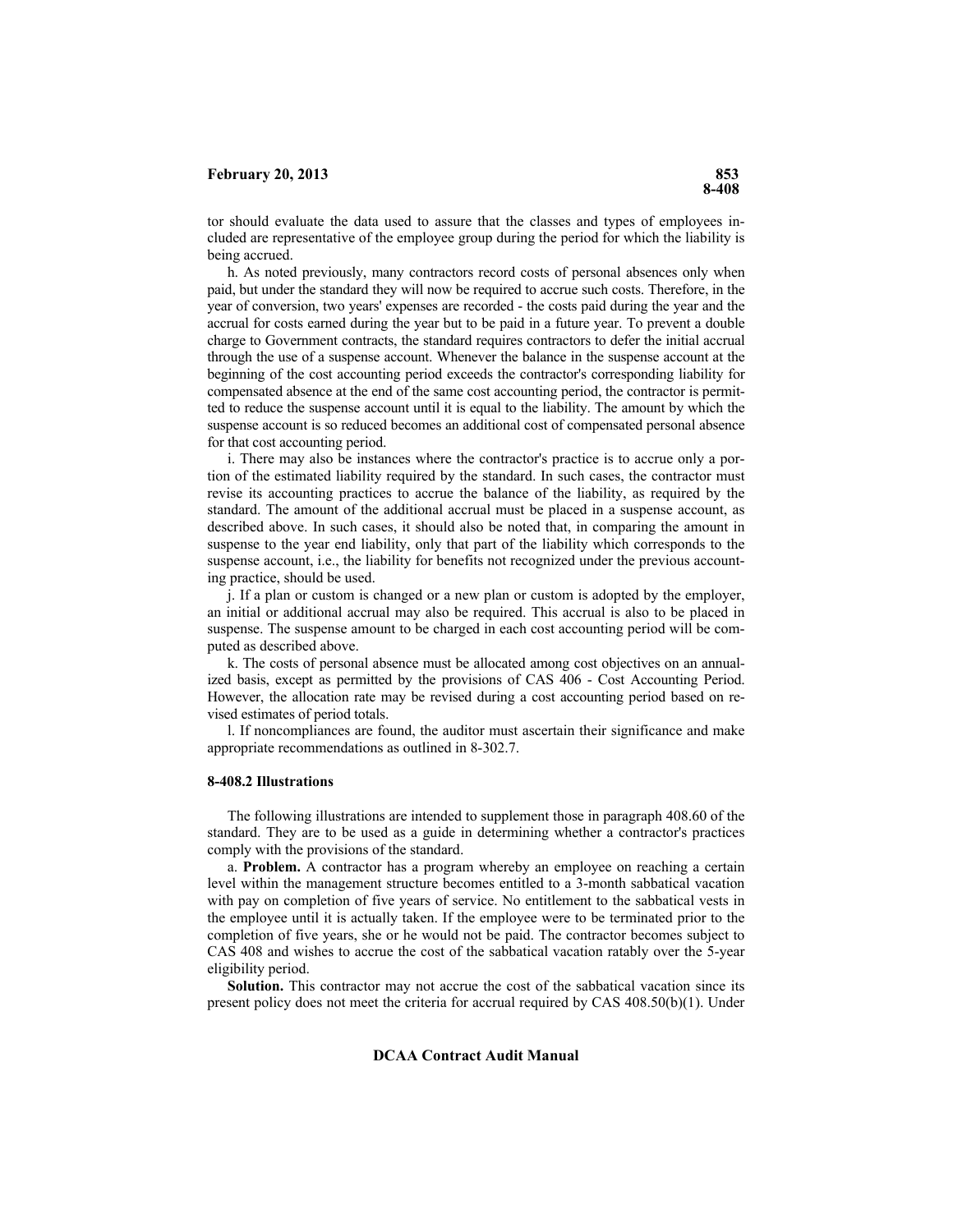this provision, entitlement is recognized on the accrual basis in the same cost accounting period in which the employer becomes liable to pay compensation in the event of layoff (vested). However, under this contractor's policy, the employee would not be paid if terminated prior to the completion of 5 years. In this case, the contractor would be subject to the provisions of CAS 408.50(b)(3) which require that when no liability exists for the payment of unused entitlement on layoff, the cost of the compensated personal absence is to be recorded in the cost accounting period in which the leave is taken and/or paid. If the contractor changed its present policy to provide for a pro rata vesting (that is, payment on a pro rata basis in the event of termination) over the 5-year eligibility period, then the accrual for the sabbatical vacation would be acceptable.

b. **Problem.** The contractor has a vacation plan which provides that an employee who has been employed at least one year at December 31<sup>st</sup> becomes entitled to 80 hours of vacation, starting no earlier than the following May  $1<sup>st</sup>$ , provided the individual is still employed at that time. If the employee were to be laid off prior to May 1, 1988, he or she would be paid on May 1, 1988 for the vacation earned as of December 31, 1987. If the employee were still in layoff status as of May 1, 1989, she or he would then be paid for any vacation earned between January 1, 1988 and the date of layoff. However, if the employee were to quit voluntarily before May 1, 1988, he or she would forfeit the right to vacation pay. The contractor's fiscal year ends March 31, 1988 under CAS 408 to reflect its liability for vacation pay.

**Solution.** CAS 408-40(a) requires that the cost of vacation pay be assigned to the cost accounting period or periods in which the entitlement was earned. In this case, vacation was earned during the annual period ending on December 31, 1987. Although retention on the payroll or reemployment status is required to actually receive the vacation at May 1, 1988, the estimated vacation liability amount has already been determined by the preceding December 31. In addition, CAS 408.50(b)(1) establishes the liability to be recognized as that amount of vacation pay which would be payable on layoff, even though some employees may voluntarily terminate and forfeit their entitlement. Therefore, the contractor, in determining its liability at March 31, 1988, should include both the amount earned for service between April 1, 1987 and December 31, 1987, and the amount earned for service between January 1, 1988 and March 31, 1988. This liability should be reduced for anticipated for feitures, if material, as required by  $CAS\ 408.50(c)(2)$ . It should be noted that in fiscal year ended March 31, 1987, if this is the contractor's initial compliance with the standard, the contractor would have been required under CAS  $408.50(d)(1)$  and (3) to place in suspense the excess of any accrual required by the standard as of March 31, 1987 over the amount it would have accrued under the previous accounting method and amortize such suspense account in accordance with the terms of the standard.

c. **Problem.** The following is an example of how to use the suspense account in a partial accrual situation: Company A has a union agreement which requires it to pay hourly employees for unused vacation on layoff. The company follows a similar custom with salaried employees, although, it is not required to do so by any written agreement. Company A's practice has been to accrue the cost of the vested vacation for the hourly employees but to recognize the cost of salaried vacations only at the time of payment. Company A must comply with CAS 408 beginning on January 1, 1986 and must revise its accounting practice accordingly.

**Solution.** The total vacation cost determination is shown below in the form illustrated in the standard, followed by the same calculation in columnar form, as follows: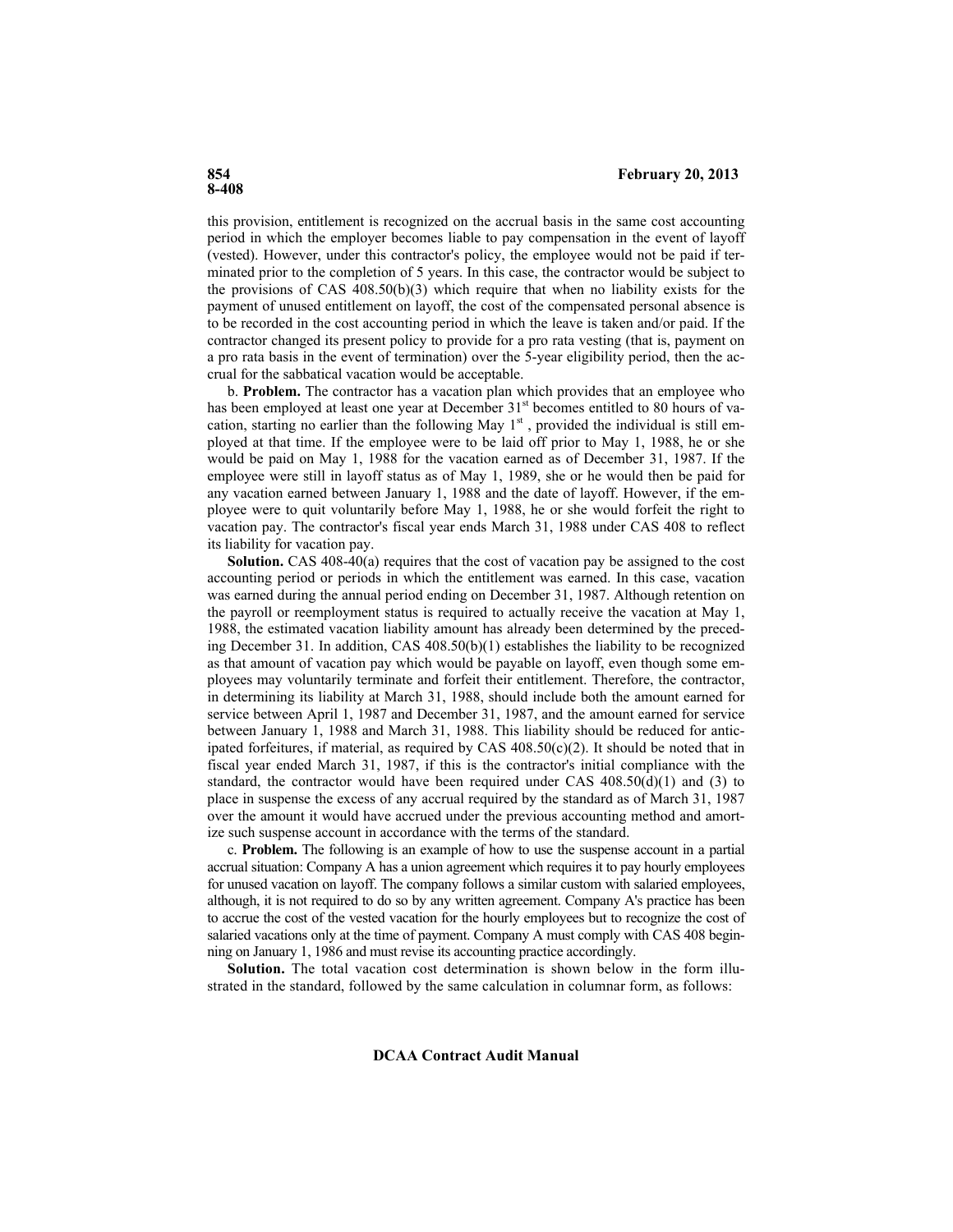|                                                      | Hourly           | Salaried                 | Total      |
|------------------------------------------------------|------------------|--------------------------|------------|
|                                                      | Employees        | Employees                | Employees  |
|                                                      | (000)            | (000)                    | (000)      |
| 1986 beginning liability:                            |                  |                          |            |
| With standard                                        | \$500            | \$100                    | \$600      |
| Without standard                                     | 500              |                          | 500        |
| Amount to be held in suspense                        | $\overline{0}$   | <u>100</u>               | 100        |
| (CAS 408.50(d) (1))                                  |                  |                          |            |
| 1986 ending liability                                | 400              | 80                       | 480        |
| Plus paid in 1986                                    | 475              | 95                       | 570        |
| Subtotal                                             | 875              | 175                      | 1,050      |
| Less 1986 beginning liability                        | 500              | <b>100</b>               | 600        |
| 1986 vacation cost, basic amount                     | <u>375</u>       | $\overline{\mathbf{25}}$ | <u>450</u> |
| Amount in suspense at beginning of 1986              | $\theta$         | 100                      | 100        |
| Less 1986 ending liability                           | $\boldsymbol{0}$ | 80                       | 80         |
| Suspense to be written off in 1986:                  |                  |                          |            |
| additional 1986 vacation cost<br>(CAS 408, 50(d)(3)) | $\overline{0}$   | 20                       | 20         |
| 1986 basic vacation cost                             | 375              | 75                       | 450        |
| Plus 1986 writeoff of suspense                       | $\boldsymbol{0}$ | 20                       | 20         |
| (CAS 408.50(d)(3))                                   |                  |                          |            |
| 1986 total vacation cost                             | \$375            | <u>s 95</u>              | \$470      |

# Format Used in CAS 408.60

Columnar Format

|                            | Vacation     | Vacation |       | Suspense  | Vacation Ref. |
|----------------------------|--------------|----------|-------|-----------|---------------|
|                            | Liability    | Cost     | Cash  | Account   | Note          |
|                            | (000)        | (000)    | (000) | (000)     |               |
| <b>Beginning Liability</b> |              |          |       |           |               |
| without standard           | \$500        |          |       |           | a             |
| Suspense account           | 100          |          |       | \$100     | $\mathbf c$   |
| Beginning liability with   |              |          |       |           |               |
| standard                   | 600          |          |       | 100       | b             |
| 1986 earned vacation       | 450          | \$450    |       |           | d             |
| 1986 vacation pay          | 570          |          | \$570 |           | e             |
| Subtotal                   | 480          | 450      | 570   | 100       | b             |
| Adjust suspense account    |              | 20       |       | <u>20</u> | g             |
| Balances, 12/31/86         | <u>\$480</u> | \$470    | \$570 | \$80      | £             |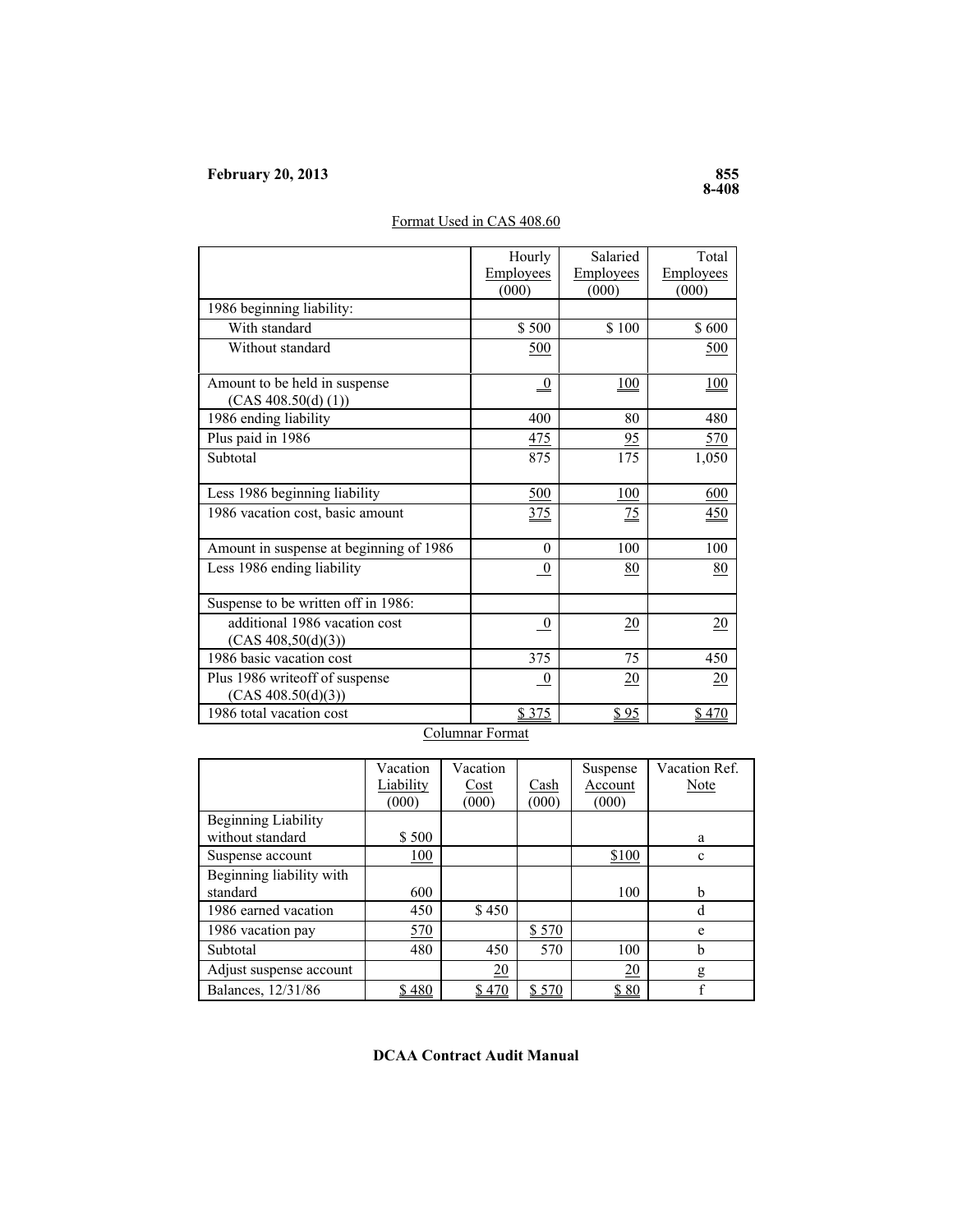# **8-409**

#### **Notes to Columnar Format**

(1) Represents the beginning liability amount accrued for the hourly employees under the contractor's previous method.

(2) Represents the beginning liability amount accrued for both the hourly and salaried employees as required by the standard.

(3) Represents the setup of the suspense amount for the increase in vacation liability for salaried vacations as required by the standard.

(4) Represents the increase in liability for the total vacation cost earned by employees during the cost accounting period.

(5) Represents the reduction in liability for the amount paid to employees during the cost accounting period.

(6) Represents the ending liability amount for the cost accounting period as well as other account balances resulting from the transactions discussed above. The total ending liability of \$480 thousand is composed of \$400 thousand for hourly vacations and \$80 thousand for salaried vacations.

(7) The amount in suspense (\$100 thousand as discussed in c. above) should be compared with that portion of the vacation liability at the end of the year, which represents the same type of expense charged to suspense account (\$80 thousand for salaried vacations as discussed in f. above). As the amount in suspense exceeds the ending liability, the excess (\$20 thousand) will be charged to the vacation cost earned during the year and the suspense account balance will be reduced by the amount of the excess.

This illustration presented one acceptable method for comparing the amount in suspense with the liability at the end of the year. Other methods, such as specific employee identification, may also provide a reasonable satisfaction of the standard's requirements. The method used should achieve a comparison of like items for authorization of the amount held in suspense.

d. **Problem.** A contractor has a fiscal year ending December 31. Under this existing practice, the contractor begins to accrue for each holiday one year in advance. For example, the anticipated cost of holiday pay for July 4, 1987 would be accrued in 12 monthly increments beginning July 1986 and extending through June 1987. However, under the contractor's policy, entitlement for holiday pay occurs only in the cost accounting period when the holiday is taken.

**Solution.** The contractor's practice does not comply with CAS 408. CAS 408.40(a) requires that holiday pay be assigned to the cost accounting period in which it is earned. Under the contractor's policy, entitlement occurs when the holiday is taken. Therefore, the contractor may recognize in 1986 only the costs of holidays which occurred in 1986. It should be noted that a contractor whose fiscal year ends on December 31 may elect to recognize the costs of the January 1 holiday either in the year in which it occurs or in the preceding year, provided whichever policy is adopted, it is followed consistently.

#### **8-409 Cost Accounting Standard 409 --- Depreciation of Tangible Capital Assets**

a. This standard provides criteria for assigning costs of tangible capital assets to cost accounting periods and should enhance objectivity and consistency in their allocation.

b. The initial standard was effective July 1, 1975 and must be followed for all tangible assets acquired in the next fiscal year after receipt of a CAS-covered contract. On February 13, 1996, the CAS Board amended CAS 409.50(j) relating to the recapture of gains and losses on disposition of tangible capital assets that are transferred subsequent to a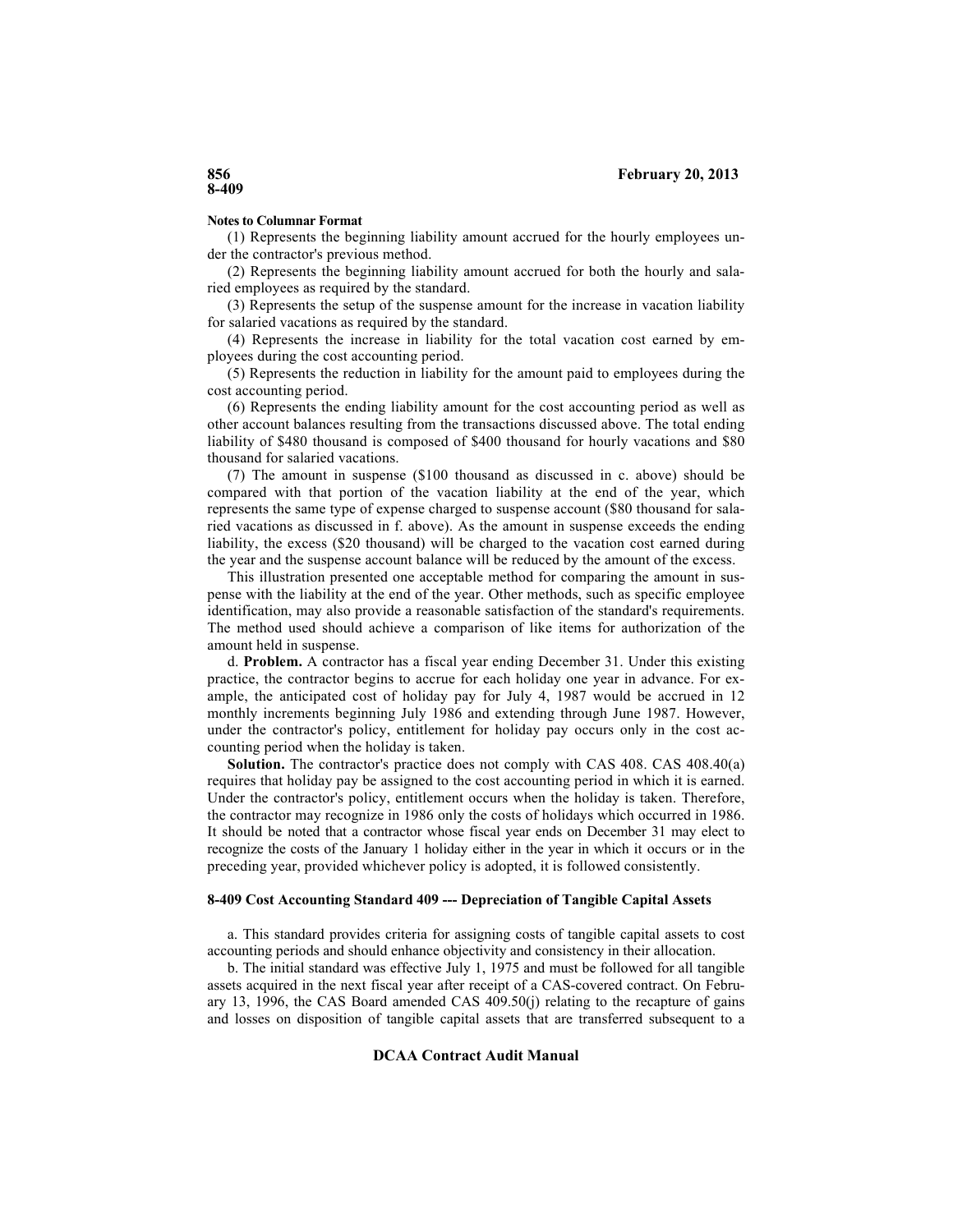business combination. The effective date of this amendment is April 15, 1996. The amendment is applicable to contracts in the next cost accounting period beginning after receipt of a contract that incorporates the revised standard. Amendments to CAS 404, also effective April 15, 1996, are discussed in 8-404.

c. The amended CAS 409, effective April 15, 1996, applies to tangible capital assets transferred in a business combination that takes place after the applicability date (see 8-404.4 for illustrations of the amended CAS 404/409 applicability date).

d. The standard does not apply where compensation for tangible capital asset usage is based on use allowances as provided in 2 CFR, Part 220 and 2 CFR, Part 225 (formerly Office of Management and Budget Circular Nos. A-21 and A-87) or other appropriate acquisition regulations.

#### **8-409.1 General**

a. Estimated residual values must be determined for all tangible capital assets or groups of assets. The residual values must be deducted from the capitalized value in computing the depreciable cost base, except where; (1) the estimated residual value of tangible personal property does not exceed 10 percent of the capitalized cost or (2) either the declining balance method or class-life-asset-range system is used.

b. The standard prohibits the depreciation of assets or asset groups below their residual value, if the residual value is greater than ten percent of the capitalized cost of the asset, or if the asset is real property. For personal property that has a residual value less than or equal to ten percent of the capitalized cost of the asset, the asset or asset group may be depreciated below residual value if the residual value is immaterial. Materiality should be determined based on the general criteria contained in 48 CFR 9903.305, Materiality. The auditor should test asset values identified on contractor depreciation schedules or tax returns to ensure that residual values are properly deducted from capitalized costs.

c. The estimated service life of the tangible capital asset, over which the depreciated cost is assigned, must reasonably approximate the actual period of usefulness to its current owner, considering such factors as obsolescence and required quality and quantity of output. The estimated service life can exclude standby or incidental use periods, provided adequate records substantiate the withdrawal of such assets from active use. Expected periods of useful life must be based on recorded past experience, as modified for expected changes in operating practices, obsolescence, or quantity of products produced. However, the contractor must justify estimated service lives which deviate from the previously experienced lives. (See CAS Working Group Paper 78-22.)

(1) The standard requires the contractor to maintain adequate records which identify the age of the asset or asset group at retirement or withdrawal from active use. The record should contain such information as asset acquisition/disposition dates, date asset was withdrawn from active service, and any other factors that directly influence asset lives. The record need not be maintained solely for fixed asset accounting; it may be a record used for such other purposes as property insurance, income/property taxes, property control, or maintenance.

(2) If supporting records are not available on the date the contractor must first comply with the standard, the estimated service lives should be those used for financial accounting. However, the required supporting records must be developed by the end of the second fiscal year after that date and used as a basis for estimated service lives on assets subsequently acquired.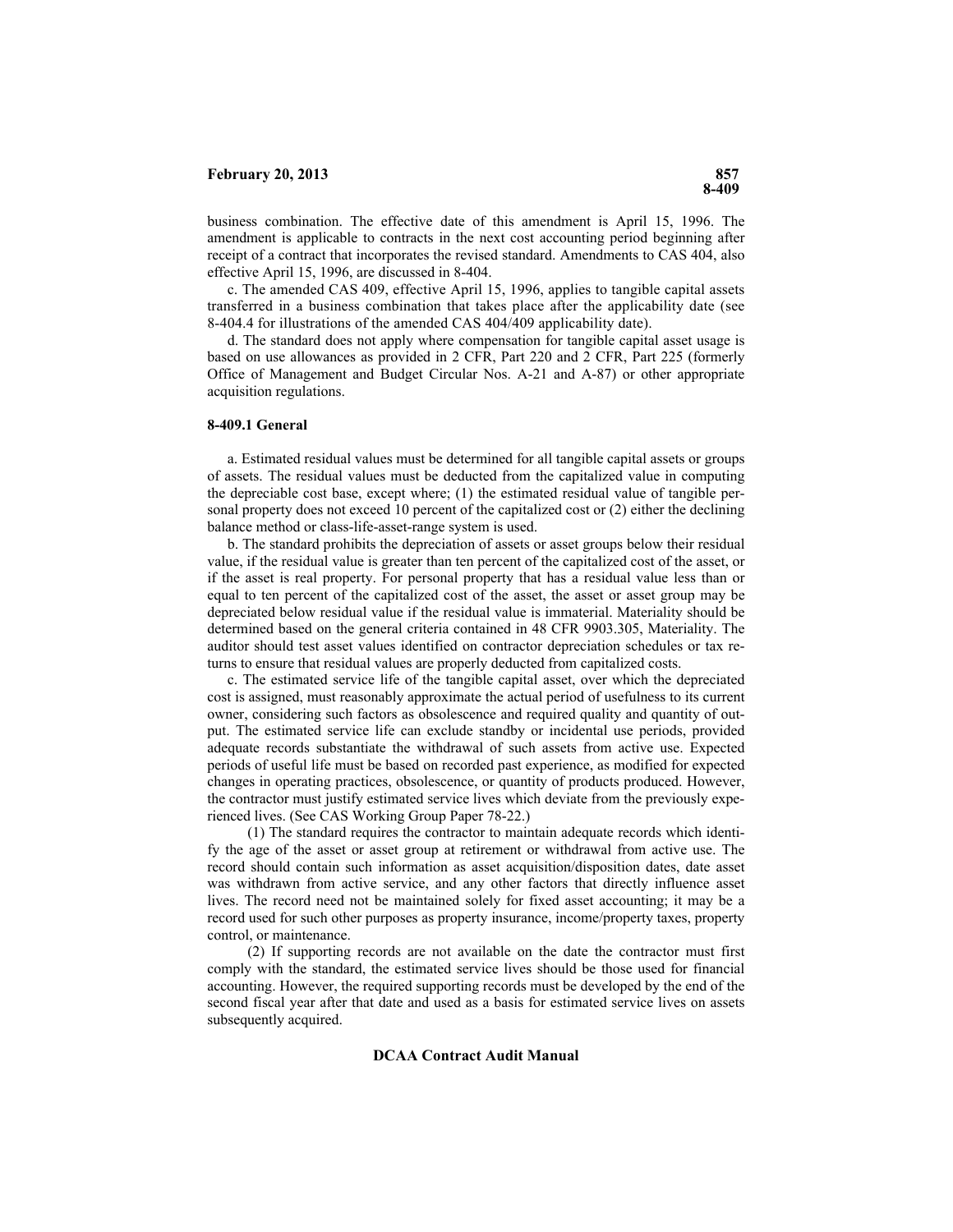**8-409** 

(3) When a new asset is acquired for which the contractor has no available data or prior experience, the estimated service life must be based on projection of the expected useful life. CAS 409.50(e)(4) states the projection cannot be less than the mid-range established for asset guideline classes under the IRS Revenue Procedure in effect the year the asset is acquired. For property placed in service after 1986, IRS Revenue Procedure 87-56, as modified by Revenue Procedure 88-22, does not provide a depreciation range for asset guideline classes, it provides the applicable class lives and specific recovery periods. The recovery period used will depend on the depreciation system (General Depreciation System (GDS) or Alternate Depreciation System (ADS)) selected. The depreciation method (e.g., declining balance or straight line) selected by the contractor will determine the depreciation system used and the resulting recovery period. Information in IRS Revenue Procedure 87-56, as modified by Revenue Procedure 88-22 is available in IRS Publication 946, How to Depreciate Property, which is available at <http://www.irs.gov/>. IRS Publication 946 will identify the depreciation method(s) that may be used for each depreciation system. For example, declining balance method can only be used over a GDS recovery period, while the straight line method may be used over a GDS or ADS recovery period. The estimated service lives provided in these IRS documents will be used only until the required records are available.

(4) In special circumstances, contracting parties may negotiate a shorter estimated service life if it can be reasonably projected.

d. The contractor may select any appropriate method of depreciation which reflects the pattern of consumption of services over the life of the asset. For example, an accelerated method is appropriate where the expected consumption of services is greatest in the early years of the asset life. The method used for financial accounting must be used for contract costing unless it does not reasonably reflect expected consumption or is unacceptable for Federal income tax purposes.

(1) Financial accounting methods are expected to approximate the pattern of consumption of services. Therefore, if the contractor continues to use previous methods found to be acceptable to the Government on similar assets for financial accounting, no additional support of existing method will ordinarily be required. The auditor, however, is responsible for ensuring that the depreciation methods generally reflect the pattern of consumption of services. Consequently, the auditor's compliance audit should include limited tests of existing usage records to determine that no gross distortions in depreciation costs result from these depreciation methods. If a gross distortion is indicated as a result of that limited test, the testing should be expanded to determine whether the distortion is material enough to warrant a change in the contractor's depreciation method.

(2) A depreciation method selected for newly acquired assets which differs from the depreciation method currently used for like assets in similar circumstances must be supported by the contractor's projection of expected consumption of services.

e. Depreciation costs are generally allocated as indirect costs to the cost objectives for which the assets provide service. They may be charged directly to cost objectives at average rates only if the charges are based on usage and the costs of all like assets used for similar purposes are also charged directly. Depreciation costs for assets included in service centers, where significant, must be charged to the service center.

f. Changes to estimated service lives, residual values, or consumption of services may be required as a result of significantly changed circumstances. Any resulting adjustment to the undepreciated cost will be assigned only to the cost accounting period in which the change occurs and to subsequent periods. No retroactive adjustments will be made.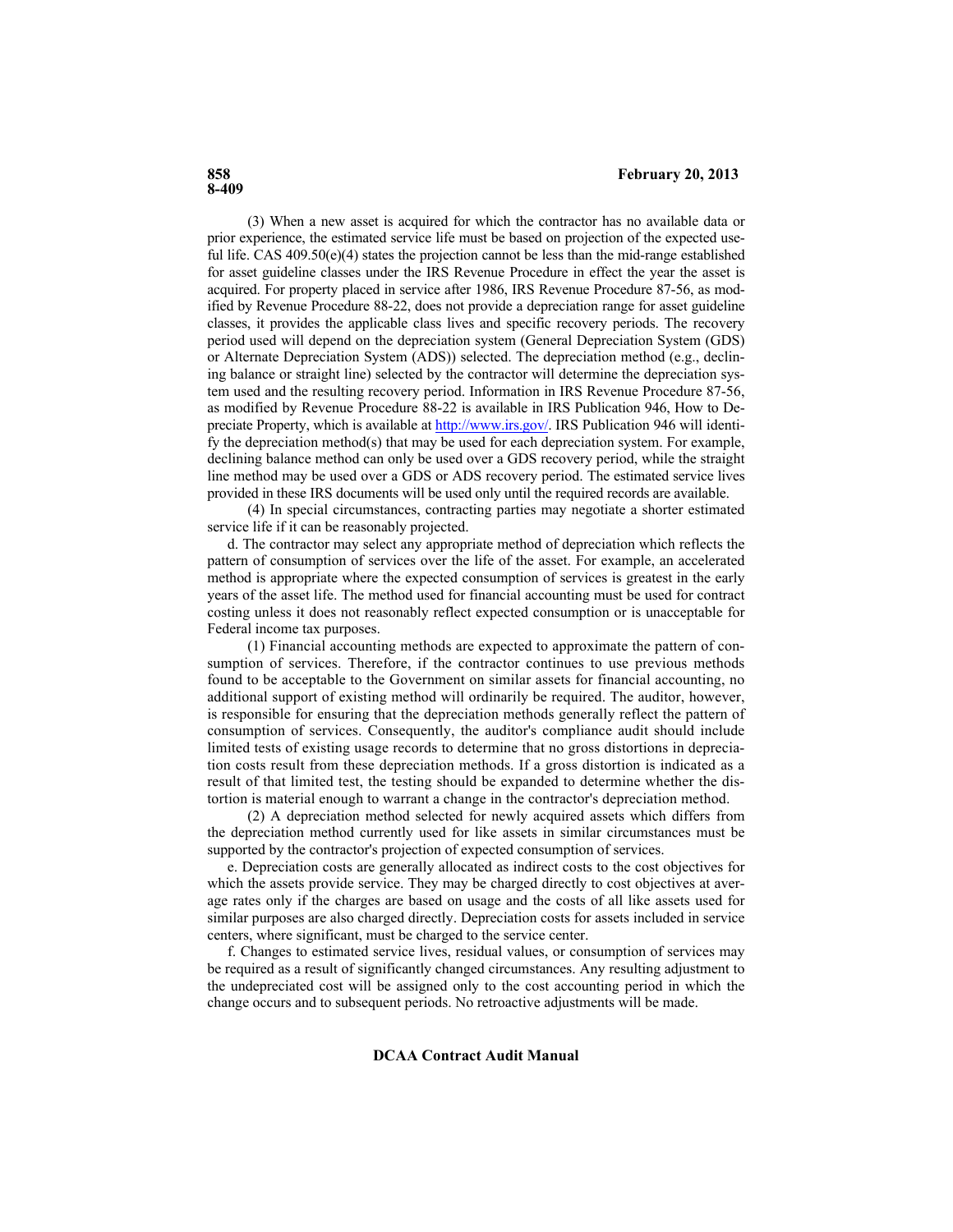g. The standard outlines the following accounting treatment for gains or losses associated with the disposition of tangible capital assets. Note that an impairment loss under FASB Statement No. 144 (formerly no. 121) is recognized only upon disposal of the impaired asset (see 7-412b).

(1) Where the asset is disposed of without an exchange, the gain or loss is generally treated as an adjustment to the appropriate indirect expense pool in the cost accounting period in which the disposition occurs. However, the auditor should be aware that, in such circumstances, the standard limits the gain to be recognized for contract costing purposes to the difference between the asset's original acquisition cost and its net book value.

(2) Where an asset is exchanged for like property, two options are available to the contractor: either the gain or loss can be recognized as discussed above, or the depreciable cost base of the new asset may be adjusted for the entire gain or loss.

(3) Where an asset disposition results from an involuntary conversion and the asset is replaced by a similar asset, the same two options as described above for exchanges of like property are available to the contractor.

(4) Where assets are grouped, gains or losses are not recognized. Instead they are processed through the accumulated depreciation account.

(5) Assets dispositioned in a business combination meeting the criteria in CAS 404.50(d)(1). The revised CAS 409, effective April 15, 1996, added a new subparagraph CAS  $409.50(i)(5)$  to make it clear that the CAS  $409.50(i)$  provision dealing with the recapture of gains and losses on disposition of tangible capital assets should not apply when assets are transferred subsequent to a business combination meeting the criteria in CAS  $404.50(d)(1)$ . The revised CAS  $409.50(i)(5)$  stipulates that the provisions of CAS 409.50(j) do not apply to business combinations and that the carrying values of tangible capital assets acquired subsequent to a business combination are to be established by the acquiring company in accordance with the provisions of CAS  $404.50(d)(1)$ . Consequently, since CAS  $404.50(d)(1)$  does not recognize an increase or decrease in the asset values as a result of a business combination, any gain or loss realized by the seller on disposition of assets as a result of the business combination is also not recognized. Auditors at the seller location should be alert for contractors claiming a loss on disposition of assets as a result of a business combination meeting the provisions of CAS  $404.50(d)(1)$  and question it, if claimed. See 8-404.2b.(1) for additional guidance regarding the measurement of assets acquired in a business combination using the purchase method of accounting.

(6) Assets dispositioned in a business combination meeting the criteria in CAS  $404.50(d)(2)$ . The April 15, 1996 revision to CAS  $409.50(i)(5)$  does not apply to assets dispositioned in a business combination meeting the criteria in CAS  $404.50(d)(2)$ , i.e., the tangible capital assets acquired in the business combination did not generate either depreciation expense or cost of money charges during the most recent cost accounting period. Therefore, the provision on the recapture of gains and losses would apply to the dispositioned assets. However, for contracts awarded prior to April 24, 1998, tangible capital assets meeting the requirements of CAS  $404.50(d)(2)$  must still comply with the requirements of FAR 31.205-16 and 52. Consequently, although the gain or loss may be recognized for CAS purposes, no gain or loss would be allowed per FAR. Effective April 24, 1998 (FAC 97-04), FAR 31.205-52 was revised to conform to the revised CAS 404 and 409. Therefore, gain or loss would be allowed for assets dispositioned in a business combination meeting the criteria in CAS 404.50(d)(2).

h. If noncompliances are found, the auditor must ascertain their significance and make appropriate recommendations as outlined in 8-302.7.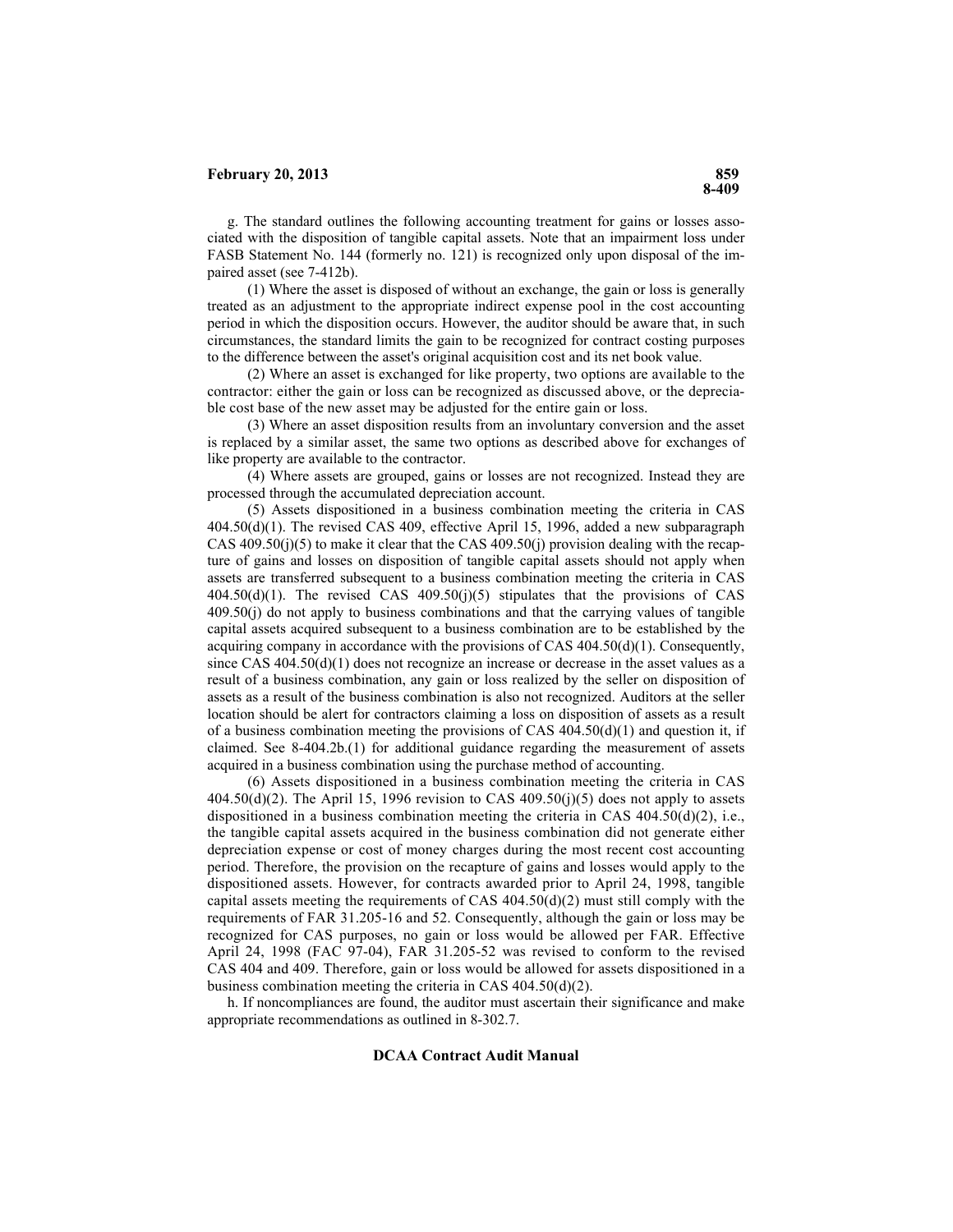#### **8-409.2 Illustrations**

The following illustrations are intended to supplement those in paragraph 409.60 of the standard. They are to be used as a guide in determining whether a contractor's practices comply with the standard.

a. **Problem**. Based on a sample of asset dispositions/withdrawals for the last three years, the contractor now estimates 10 years service life for lathes. The records in the sample supporting the 10-year life classified several machines as "withdrawn from active use" although the machines are still on hand, in good working condition, and physically located in the plant machine shop. Neither the property records nor any other records reflected any change in the assets from active to inactive status. Records reflect a comparatively low usage of these specific machines for the past year due to a slack period.

**Solution**. The machines should not be classified as "Withdrawn from active use" unless the contractor provides adequate documentation substantiating the change in status. Machines temporarily idled for lack of work are not "withdrawn from active service." The contractor's written policies and procedures should define (1) the conditions under which capital assets may be withdrawn from active use and (2) the property records which must be prepared for processing the asset from active to inactive status. The records should clearly support that assets "withdrawn from active service" are in actuality intended only for standby or incidental use.

b. **Problem**. Contractor purchases various tangible capital assets in FY 19XX and sells them seven years later. Information pertinent to the acquisition and sale is as follows:

| Capital Equipment | <b>Acquisition Cost</b> | Capitalized Current Net Book Value | Sales Price |
|-------------------|-------------------------|------------------------------------|-------------|
| Lathe             | \$30,000                | \$10,000                           | \$32,000    |
| Truck             | \$5,000                 | $S - 0 -$                          | \$100       |
| Fork Lift         | \$10,000                | \$3.000                            | \$2,000     |

Depreciation expense over the seven years was allocated to manufacturing overhead.

**Solution**. The contractor will allocate gains and losses to manufacturing overhead in the year of sale as follows:

| Capital Equipment | $(Gain)*$ or Loss |
|-------------------|-------------------|
| Lathe             | $(\$20,000)$      |
| Truck             | 68100)            |
| Fork Lift         | \$1.000           |

\*Gain or loss is the difference between amount realized on disposition and its undepreciated balance (\$32,000 -  $$10,000 = $22,000$ ); however, per CAS 409.50(j)(1), for contract costing purposes, the gain must be limited to the difference between the original acquisition cost of the asset and its undepreciated balance  $(\$30,000 - \$10,000 = \$20,000)$ .

c. **Problem**. The capitalized cost of a lathe is \$50,000. The lathe is projected to have a residual value of \$4,500, which is determined to be immaterial in amount based on the criteria in 48 CFR 9903.305, and an estimated service life of 10 years. The contractor utilizes a straight-line depreciation method. The asset is sold in Year 11 for \$5,000.

**Solution**. Because the \$4,500 residual value is less than 10 percent of the capitalized cost, the annual depreciation charges may be based on a depreciable cost base of \$50,000.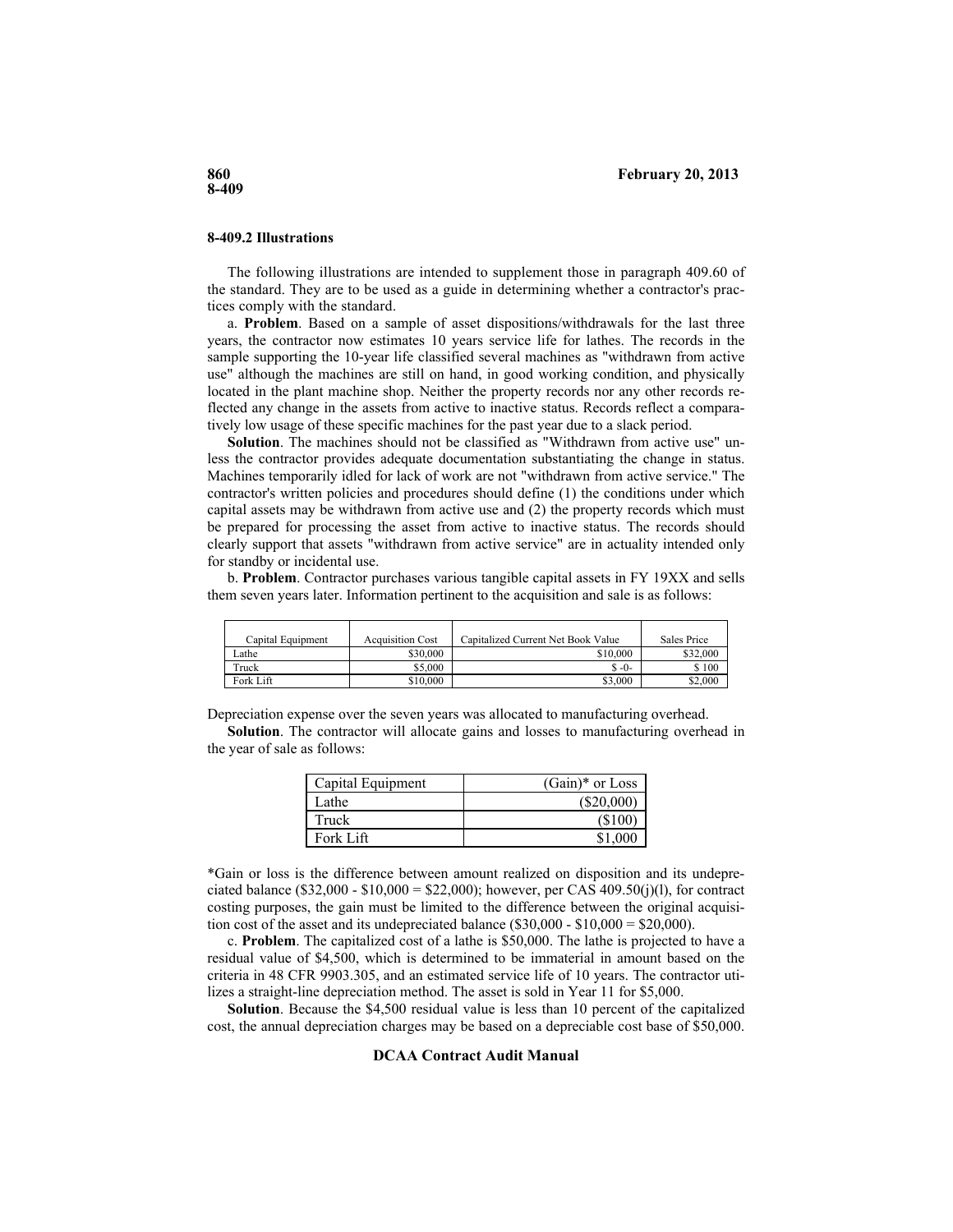In addition, since the \$4,500 is immaterial, the asset is depreciated to zero. However, since the contractor is required to provide a credit for the difference between the sales price and the book value, a credit of \$5,000 is recognized in Year 11, as shown below:

| Depreciable cost base                                                       | \$50,000 |
|-----------------------------------------------------------------------------|----------|
| Accumulated depreciation: 10 years $(a)$ \$5,000 per year                   | 50,000   |
| Net book value at end of 10th year                                          | $$ -0-$  |
| Year 11: Credit for Gain on Sale of Asset (Sales price of \$5,000 less book |          |
| value of zero)                                                              | \$5,000  |

d. **Problem**. Contractor A acquires Contractor B and accounts for the business combination using the purchase method of accounting. Prior to the business combination, the net book value of Contractor B's assets was \$10.5 million. Contractor B's assets generated depreciation expense and cost of money charges that were allocated to Government contracts negotiated on the basis of cost in its most recent cost accounting period. The difference between the original acquisition cost of Contractor B's assets and its undepreciated balance is \$3.0 million. For GAAP purposes, the difference between the sales price and net book value of assets results in a gain of \$4.0 million. The revised CAS 409 applies to the business combination.

**Solution**. The provisions of the amended CAS 404.50(d)(1), effective April 15, 1996, would apply to the business combination because the seller's (Contractor B's) assets generated depreciation or cost of money charges that were allocated to Government contracts negotiated on the basis of cost in its most recent cost accounting period. Therefore, the provisions of CAS 409.50(j) dealing with the recapture of gains and losses on disposition of capital assets would not apply to the business combination. For CAS purposes, Contractor B would not recognize the gain. Consequently, the gain would not be reflected in Contractor B's total cost input G&A base because the gain was not measured for CAS purposes.

e. **Problem**. Same facts as Problem d. above, except that Contractor B has not performed Government contracts for several years and consequently, its assets did not generate depreciation expense or cost of money changes that were allocated Government contracts negotiated on the basis of cost, in its most recent cost accounting period.

**Solution**. The provisions of the amended CAS 404.50(d)(2), effective April 15, 1996, would apply to the business combination because the seller's (Contractor B's) assets did not generate depreciation expense or cost of money charges on Government contracts in its most recent cost accounting period. Therefore, the provisions of CAS 409.50(j) dealing with the recapture of gains and losses on disposition of capital assets would apply to the business combination. For CAS purposes, Contractor B would recognize the \$3.0 million difference between the original acquisition cost and the undepreciated balance and credit the appropriate indirect cost pool(s). For contracts awarded prior to April 24, 1998, the gain would not be recognized under FAR 31.205-16 and 31.205-52. However, for contracts awarded on or after April 24, 1998, the gain would be recognized.

# **8-410 Cost Accounting Standard 410 --- Allocation of Business Unit General and Administrative Expenses to Final Cost Objectives**

a. This standard provides criteria for the allocation of general and administrative (G&A) expenses to final cost objectives and furnishes guidelines for the type of expense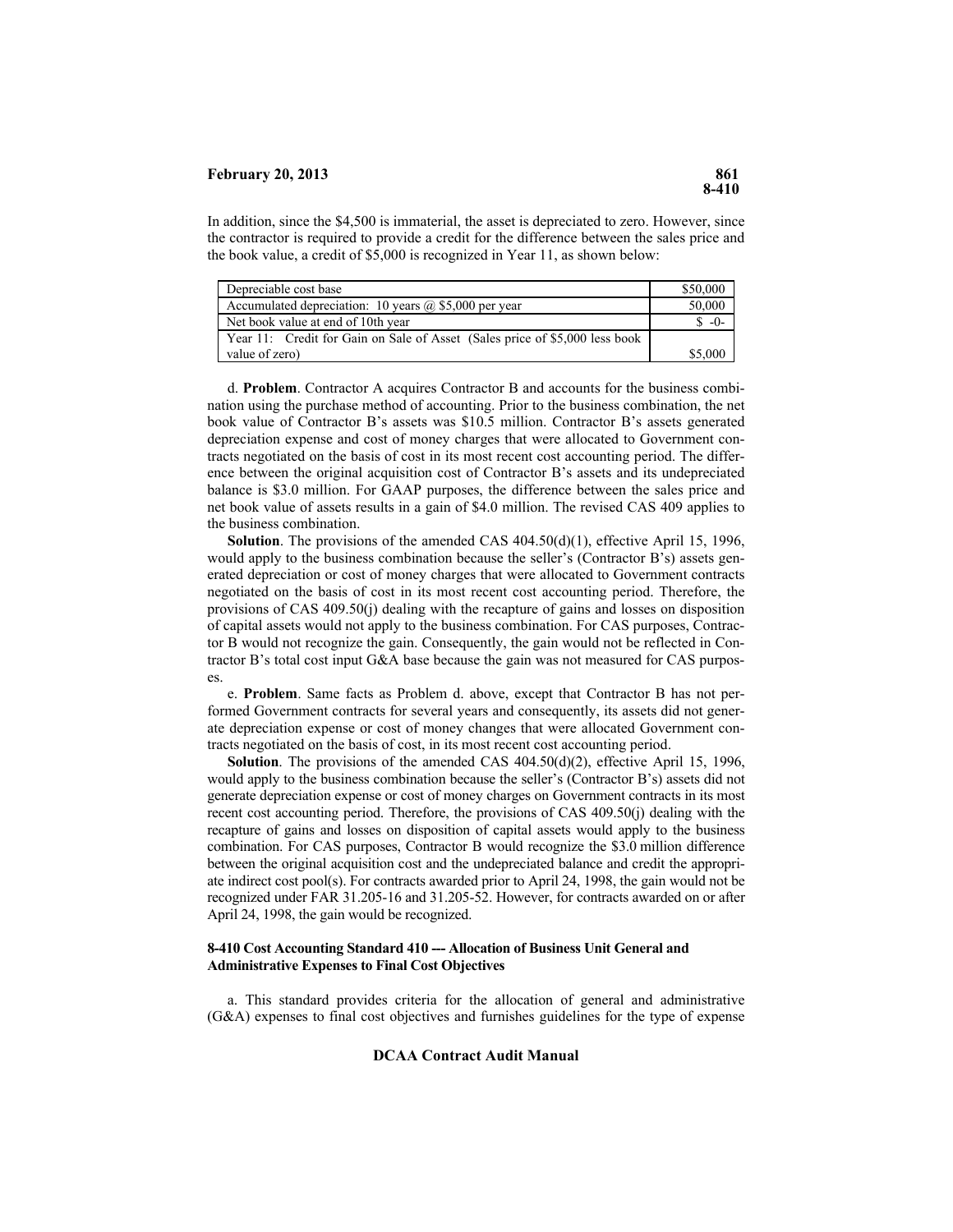that should be included in the G&A expense pool. It also establishes that G&A expense shall be allocated on a cost input base which represents total activity. Contractors presently using the sales or cost of sales allocation base have the option of changing to the cost input allocation base as soon as they become subject to the standard or selecting the special transition method described in Appendix A of the standard. Notably, the special transition method permits the continued use of the sales or cost of sales base to cost those CAS-covered contracts existing on the date the contractor is required to comply with this standard. The standard will increase the likelihood of achieving objectivity in the allocation of expenses to final cost objectives and comparability of cost data among contractors in similar circumstances.

b. The standard was effective October 1, 1976 and must be followed in the next fiscal year after receipt of a CAS-covered contract to which the standard is applicable.

c. See CAS Working Group Papers 78-21 and 79-24 for guidance issued by the CAS Working Group on CAS 410.

### **8-410.1 General**

a. Business Unit G&A Expense Pool

(1) The G&A expenses must be grouped in a separate indirect cost pool and allocated only to final cost objectives. For an expense to be classified as G&A, it must be incurred for managing and administering the whole business unit. Therefore, those management expenses that can be more directly measured by a base other than cost input should be removed from the G&A expense pool. For example, expenses such as program management, procurement, subcontract administration, G&A-type expenses incurred for another segment, etc. should not be identified as G&A expenses. They should be the subject of a separate distribution in reasonable proportion to the benefits received. However, immaterial expenses which are not G&A may be included in the G&A expense pool. The G&A expense pool may be combined with other expenses allocated to final cost objectives if (a) the base for the combined pool is appropriate for allocating both the G&A expense pool and the other expenses, and (b) the individual and total expenses of the G&A expense pool can be identified separately from the other expenses.

(2) FAR 31.203(d) requires that G&A expenses be allocated to final cost objectives through a base that contains unallowable costs. FAR 31.203(d) states that "all items properly includable in an indirect cost base should bear a pro rata share of indirect costs irrespective of their acceptance as Government contract costs." The CASB has also recognized this principle in the prefatory comments to CAS 405 (last paragraph of comment no. 4) stating "the allowance or disallowance of these costs is subject to the cognizant agency's cost principles." In ASBCA Case No. 35895, Martin Marietta Corp. challenged the Government's position that a portion of G&A expense allocated to contracts is unallowable in the same ratio as unallowable base costs are to total base costs allocated to a contract. The issue was resolved on December 28, 1993 by the U.S. Court of Appeals for the Federal Circuit (No. 93-1025). The Court upheld the Government position, stating that FAR 31.203(d) is primarily an allowability provision which does not conflict with the CAS 410 requirement that G&A be allocated only to final cost objectives.

(3) Selling costs may be accounted for in the G&A expense pool or in a separate pool. CAS 410 takes a permissive position. CAS 410.40(d) requires a separate allocation of costs, if the costs can be allocated to business unit cost objectives on a beneficial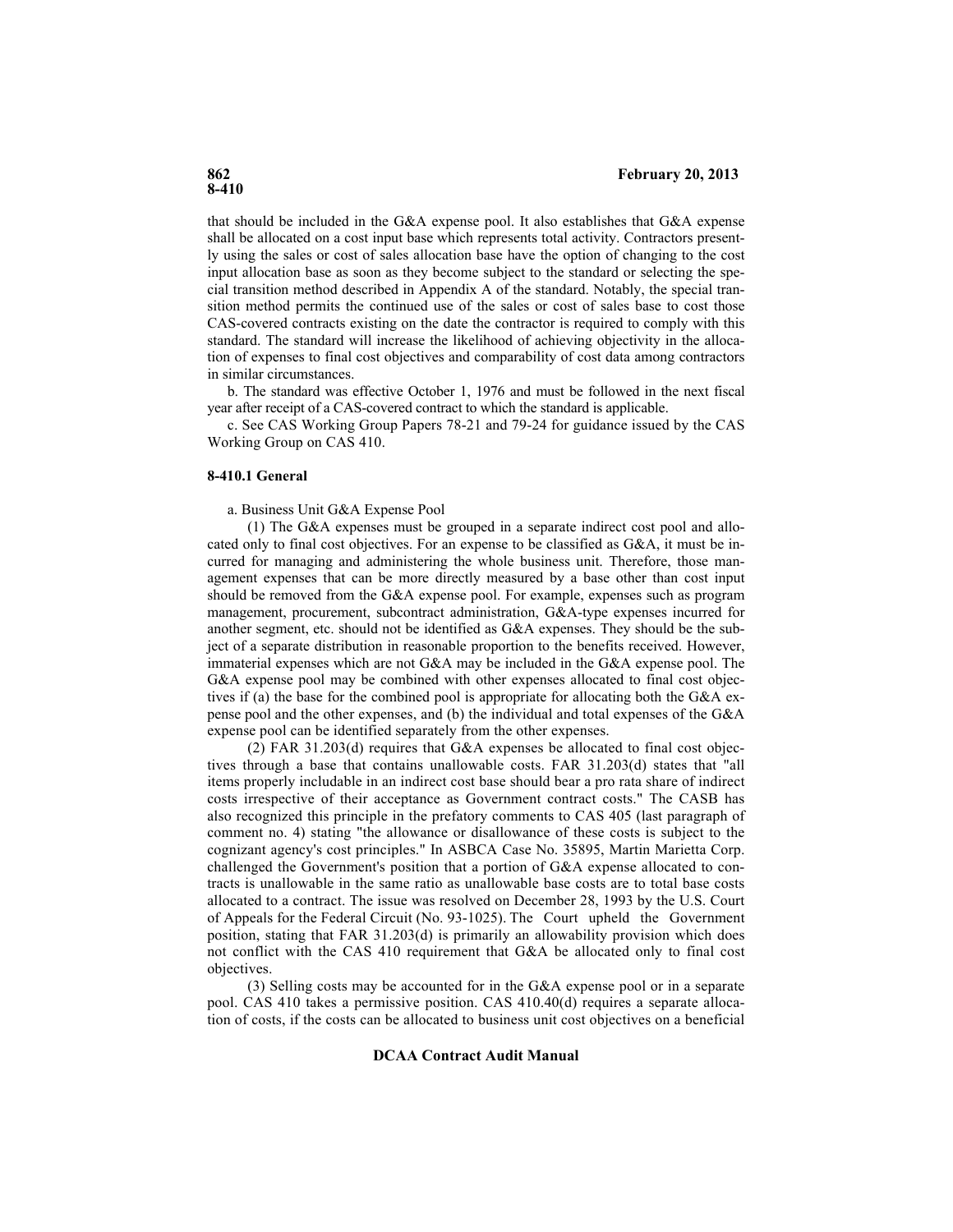or causal relationship which is best measured by a base other than a cost input base. Therefore, if the inclusion of selling costs in the G&A pool results in an inequitable allocation, auditors should carefully evaluate the selling activities to determine whether selling costs should be separately allocated on a beneficial or causal relationship by a different base. The Court in Aydin Corporation (West) (U.S. Court of Appeals for the Federal Circuit, No. 94-1441, dated August 10, 1995) decided, reversing the ASBCA decision (ASBCA No. 42760, dated April 18, 1994) that the foreign sales commission need not be excluded from the G&A pool based solely on its disproportionately large dollar amount. Accordingly, although the disproportionate allocation to Government contracts may be an indication that the G&A base is not the best measure of the beneficial or causal relationship, the disproportionate allocation itself does not result in a noncompliance with CAS 410. If it is determined that selling costs should be allocated over a base other than the G&A base, CAS 418 governs the proper allocation of such costs. See 7-1304 for additional discussion on the allocability of selling costs.

(4) Home office expenses allocated to a segment may or may not be included in the segment's G&A expense pool. The standard states that allocations of line management expenses, residual expenses, and directly allocated expenses related to managing and administering the receiving segments are to be included in the G&A expense pool. Separate allocations of home office centralized service functions, staff management of specific activities of segments, and significant central payments or accruals must be allocated to the benefiting cost objective. However, when there is no discernible causal or beneficial relationship with any of the cost objectives, these expenses may be included in the segment's G&A expense pool. When separate allocations are reflected in home office cost accounting, they must be identified in the cost transfers to the segments under CAS 403. To support that home office expenses were allocated to the segment in compliance with CAS 403, the contractor must identify the allocation base and components of the expense pool. Segments that perform both home office and operating segment functions must segregate the expenses of the home office function. These expenses must be allocated to the benefiting segments, including the segment performing the home office function. G&A expenses incurred by a segment for another segment will be removed from the incurring segment's G&A expense pool and transferred to the other segment.

(5) Any other costs which do not satisfy the definition of G&A expenses may be included in the G&A expense pool if they were previously a part of G&A and cannot be allocated to final cost objectives on a beneficial or causal relationship best measured by a base other than a cost input base.

b. Business Unit G&A Allocation Base

(1) The standard requires that the cost input base used to allocate the G&A expense pool include all significant elements of that cost input which represent the total activity of the business unit. The cost input base selected may be total cost input, value-added cost input, or single-element cost input. Modified bases are not permitted unless the item is an insignificant element of the selected cost input base and its exclusion does not invalidate the chosen base's representation of total activity. The "insignificant element" should not be automatically equated to insignificant amounts. An insignificant element is one that, when excluded from the base, does not alter the base's representation of the total activity. In the prefatory comments the term "total activity" refers to the production of goods and services during a cost accounting period. What is being pursued for the base is a flow of costs bearing a reasonable relationship with the production of goods and services.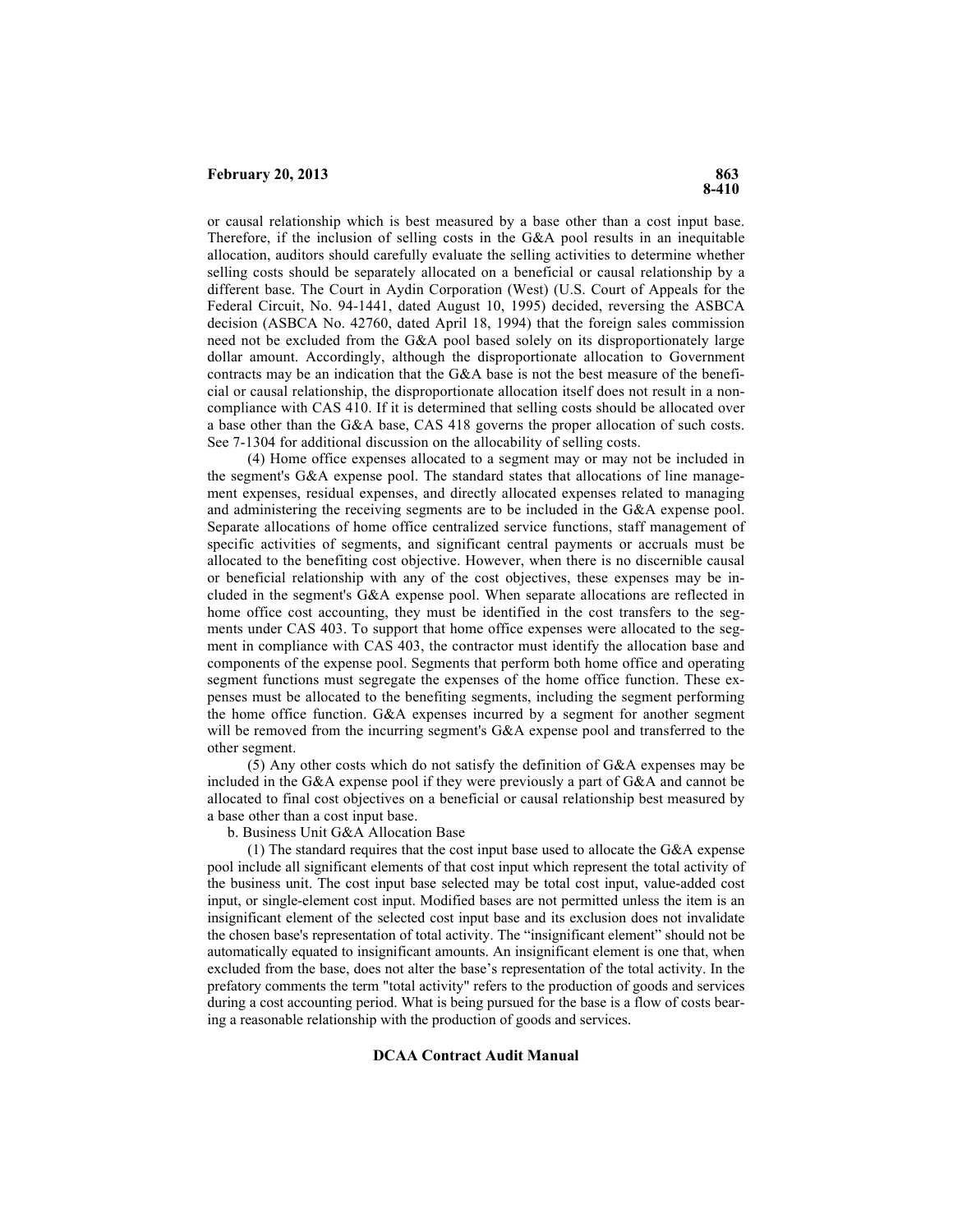(a) While the standard says that, "A total cost input base is generally acceptable as an appropriate measure of total activity of a business unit," two other bases may be used when they best represent "the total activity" of the business unit. The selection of the best base involves judgments on whether inclusion of certain base costs cause "distortions" in allocating G&A to some contracts. The specific circumstances of the business unit shall be considered in determining which base best represents total activity. The ASBCA, in essence, ruled that there is no preferred allocation base to distribute G&A expenses other than the one which best represents total activity (Ford Aerospace and Communications Corporation, Aeronutronic Division, ASBCA No. 23833). The following are some examples where the value-added or single-element base may be appropriate:

- Large subcontracts of the type that clearly contrast with arrangements which require close supervision and participation on the part of the prime contractor, for example, drop shipments. These subcontracts generally do not bear the same relationship to G&A as other cost elements. The existence of these types of contracts as a stable part of the business may be evidence that total cost input may not be an appropriate measure of total activity as it may cause an inequitable amount of G&A to be allocated to the contract with the large subcontracts. Consideration should be given to changing to a value-added base.
- Large amounts of Government-furnished material on some contracts with the same type of material purchased on other contracts. This may cause an inequitable shift of G&A to the contract with purchased materials. Consideration should be given to changing to a value-added base.
- Contractors whose business activity is clearly labor intensive, but have contracts that include major purchasing and subcontracting responsibility on a "passthrough" basis which causes significant distortions in allocated G&A. Consideration should be given to a value-added or single element base.
- When a contractor has demonstrated by a detailed analysis of the G&A pool elements to individual base elements, that a certain base element does not have significant causal or beneficial relationships to that G&A expense. When this is found, an analysis must be done to decide which of the three bases best measures total activity of that business unit. There may not exist one perfect base. Purifying the G&A expense pool is the best way to minimize any potential inequities which may surface in implementing a cost input base which does not perfectly eliminate distortions.

(b) Interdivisional transfers may be excluded from the receiving division's G&A base only when:

- circumstances warrant the use of a base whose constituent parts do not include material such as a value-added or a single-element base, or
- the interdivisional receipts are not significant. Facilities contracts as defined in FAR 45.301 should also be included in the total cost input base unless the provisions of CAS 410.50(i) apply.

(c) The costs deducted from total costs to determine the value-added base should be limited to direct material and subcontract costs. FAR 15.408, Table 15-2, II. Cost Elements, under the heading of Materials, states "Include raw materials, parts, components, assemblies, and services to be produced or performed by others." FAR 44.101 provides an authoritative definition of subcontract costs which states 'Subcontract,' as used in this part, means any contract as defined in Subpart 2.1 entered into by a subcontractor to furnish supplies or services for performance of a prime contract or a subcontract.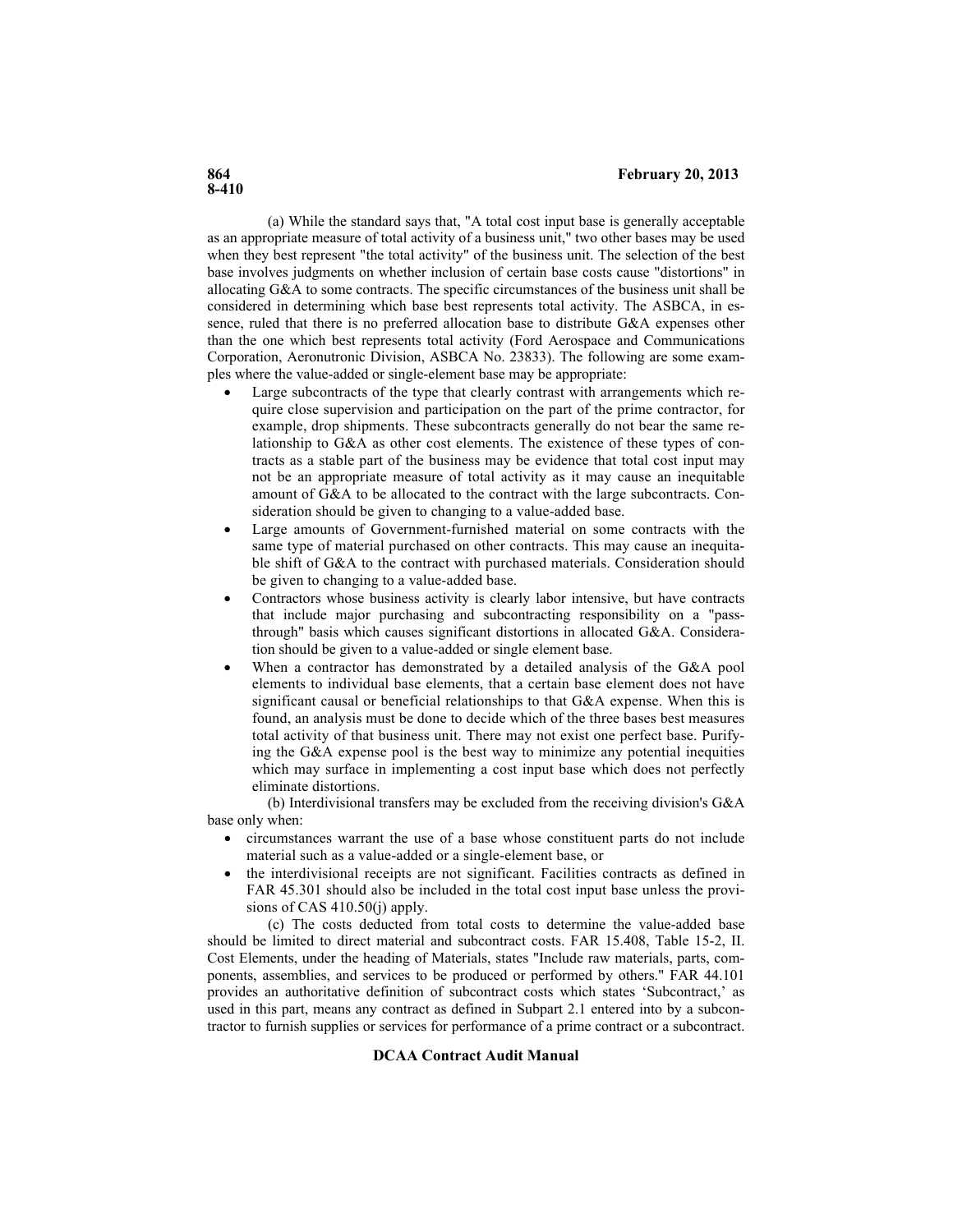It includes but is not limited to purchase orders, and changes and modifications to purchase orders." In applying this definition take care to avoid inappropriate inclusions or exclusions from the value-added base resulting from broad application of terminology or individual contractor account classifications. For example, subcontract labor of the "body shop" type often supplements the normal work force and is used interchangeably with the regular employees under the same supervisors. This work does not fit the definition of services to be performed by other than the contractor. Thus, it would be inappropriate to deduct these amounts from the total costs. On the other hand, it would be appropriate to deduct the cost of subcontracts for items such as interior decoration of aircraft even though a contractor accounts for them as part of other direct costs.

(d) The criteria for use of a single-element cost input base are very specific. A single-element cost input base may be used when a contractor can demonstrate that it best represents the total activity of a business unit and produces equitable results. Thus, a single-element base, such as direct labor dollars, may be used when the direct labor dollars are significant and the other measures of activity are less significant related to total activity. The contractor should periodically analyze the single-element base to assure that it best represents total activity and produces equitable results. When other measures of activity become significant, a single-element base may not produce equitable results. A singleelement base is inappropriate when it is an insignificant part of the total cost of some of the final cost objectives.

(2) Initial changes from one type of input base to another which are required to comply with the standard would be subject to equitable adjustment. For example, a contractor previously used a direct labor hour base for allocating G&A expense. On the applicability date of CAS 410, the contractor changes its G&A allocation base to total cost input because other measures of activity besides direct labor are significant in relation to total activity. Since the base change is required in order to comply with section  $410.50(d)$ , the contractor is entitled to an equitable adjustment. Once a G&A base has been selected, it should not be changed unless the underlying business activity changes. When a base change is elected, adequate notice must be given to the CFAO.

(3) A special allocation of G&A expenses is permitted if a particular final cost objective (e.g., contract) would receive a disproportionate allocation of G&A expenses by using the cost input base. However, the allocation from the G&A expense pool to the particular final cost objective must be commensurate with the benefits received. The amount of the special allocation must also be removed from the existing G&A expense pool and the particular final cost objective's base costs must be removed from the base used to allocate the G&A pool. The CAS  $410.50(i)$  provision is applicable to a particular final cost objective which is an exception to the contractor's normal operation, rather than to classes of contracts or final cost objectives. It appears that the intent is to use the special allocation provision in exceptional cases to resolve situations where equitable allocation cannot be achieved by normal methods. The use of a special allocation to a particular contract or other final cost objective is the only alternative to the uniform allocation requirements of the standard. The standard does not permit the use of an abated or reduced rate for certain costs (e.g., a lesser rate for subcontract costs). Before approving a special allocation, the G&A expense pool should be carefully evaluated to purify it of any expenses which may be allocated to cost objectives more directly than by a cost input base. When a special allocation under CAS 410.50(j) is used, it must be described in the contractor's Disclosure Statement. Otherwise, the contractor would be in noncompliance for failure to follow its disclosed practices.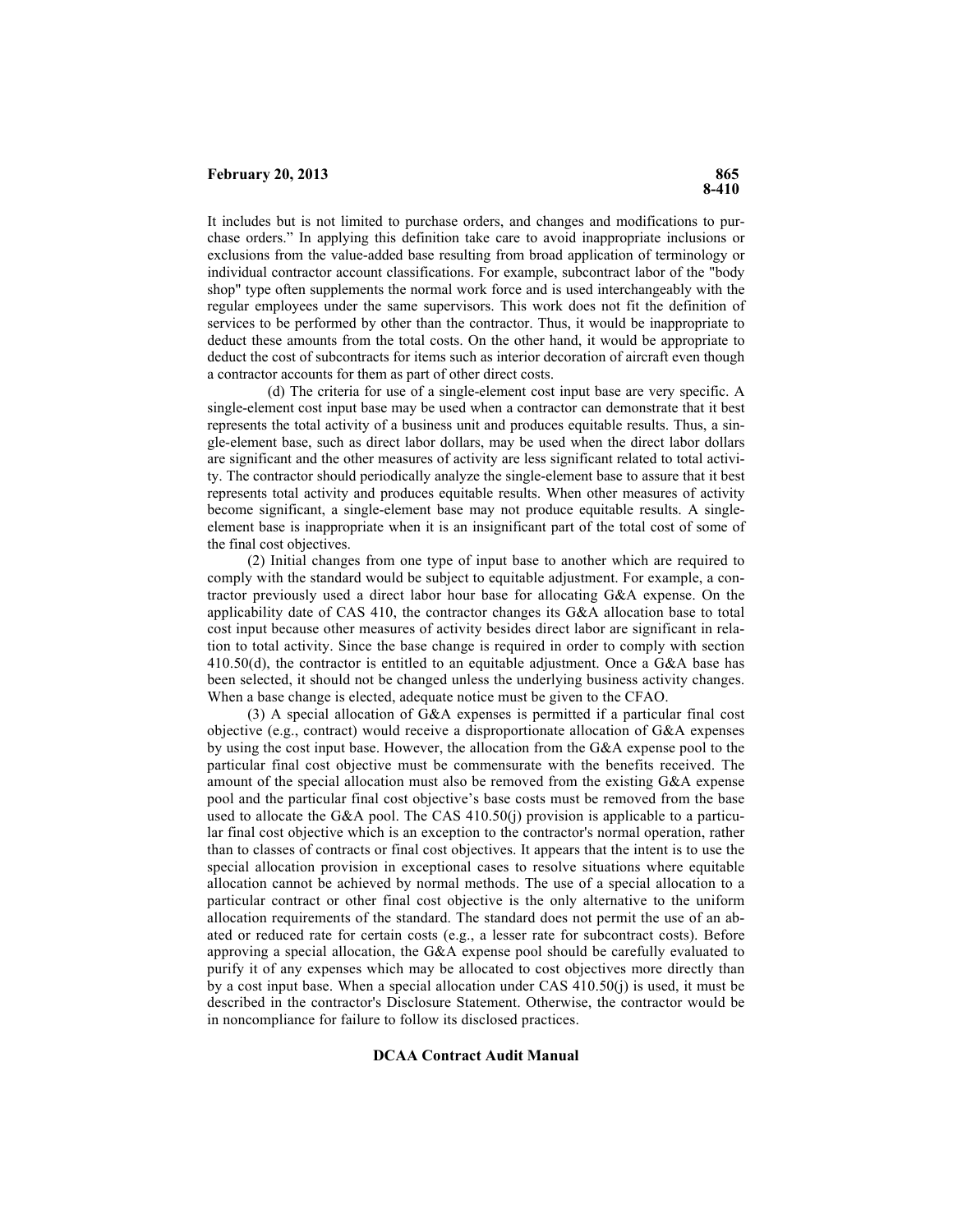(4) The standard provides that work on stock or product inventory items represents part of the productive activity of the business unit for a cost accounting period, and therefore should receive an allocation of G&A expense. The costs of such items must be included in the G&A allocation base for the period in which the items are produced or worked on rather than the period in which they are issued to final cost objectives. The cost must be included only once in computing the allocation base and rate. The time these items are issued from inventory to final cost objective is irrelevant for computing the G&A base and for calculating the G&A expense rate.

(a) Where it was the previous practice of the business unit to include G&A expense as part of the product inventory, the cost of all units produced in a period should include the G&A expenses of the cost accounting period in which the items are produced, including those remaining in inventory at the end of the year. Since G&A has already been applied to items in inventory, no additional G&A will be applied when those items are issued.

(b) If the previous practice was not to include G&A expense as part of the cost of product inventory, the business unit must consistently use one of two methods to cost G&A expenses to the cost of product inventory. The first method permits the business unit to allocate G&A to the costs of items produced for stock, including those remaining in inventory at the end of the period, using the G&A rate of the period the items were worked on. This is the same method as allowed for business units that costed G&A expense as part of the costs of product inventory. The second method permits a business unit to allocate  $G\&A$  to such costs using the rate of the period the items were issued. For example, if a business unit produces 100 items for stock and issues 50 items in period 1 and 50 items in period 2, the cost of 100 items produced would be included in the allocation base of period 1. No costs for these items would be included in the allocation base of period 2. However, for purposes of allocating G&A expense to the inventory, the G&A rate of period 1 would be applied to the 50 items issued in that period, and the G&A rate of period 2 would be applied to the 50 items issued during that period. The CASB believed that the differences in the G&A rates applied to the final cost objectives by using the G&A rate of the year the items are issued rather than produced will not be material.

(c) The auditor should note that the standard only covers the treatment of items produced for stock after the applicability date. It does not cover the treatment of items held in inventory on the first date the contractor must apply the standard. Therefore, items produced for stock and included in inventory on the date the standard becomes applicable should be included in the G&A allocation base of the period in which the items are assigned to final cost objectives.

(5) Questions have been raised as to the relationship between CAS 410 and the methods used by contractors with parts cost accounting systems to transfer Work-in-Process (WIP) to cost of sales. CAS 410 addresses the application of G&A expense to WIP cost input but does not prescribe the cost methods for relieving WIP and charging cost of sales. To comply with CAS 410, a contractor with a parts cost accounting system must compute a fiscal year cost input G&A expense rate to allocate G&A expenses to WIP cost input. However, the contractor may use any inventory valuation method recognized under generally accepted accounting principles, such as FIFO or average, to transfer costs including G&A expense from WIP to cost of sales.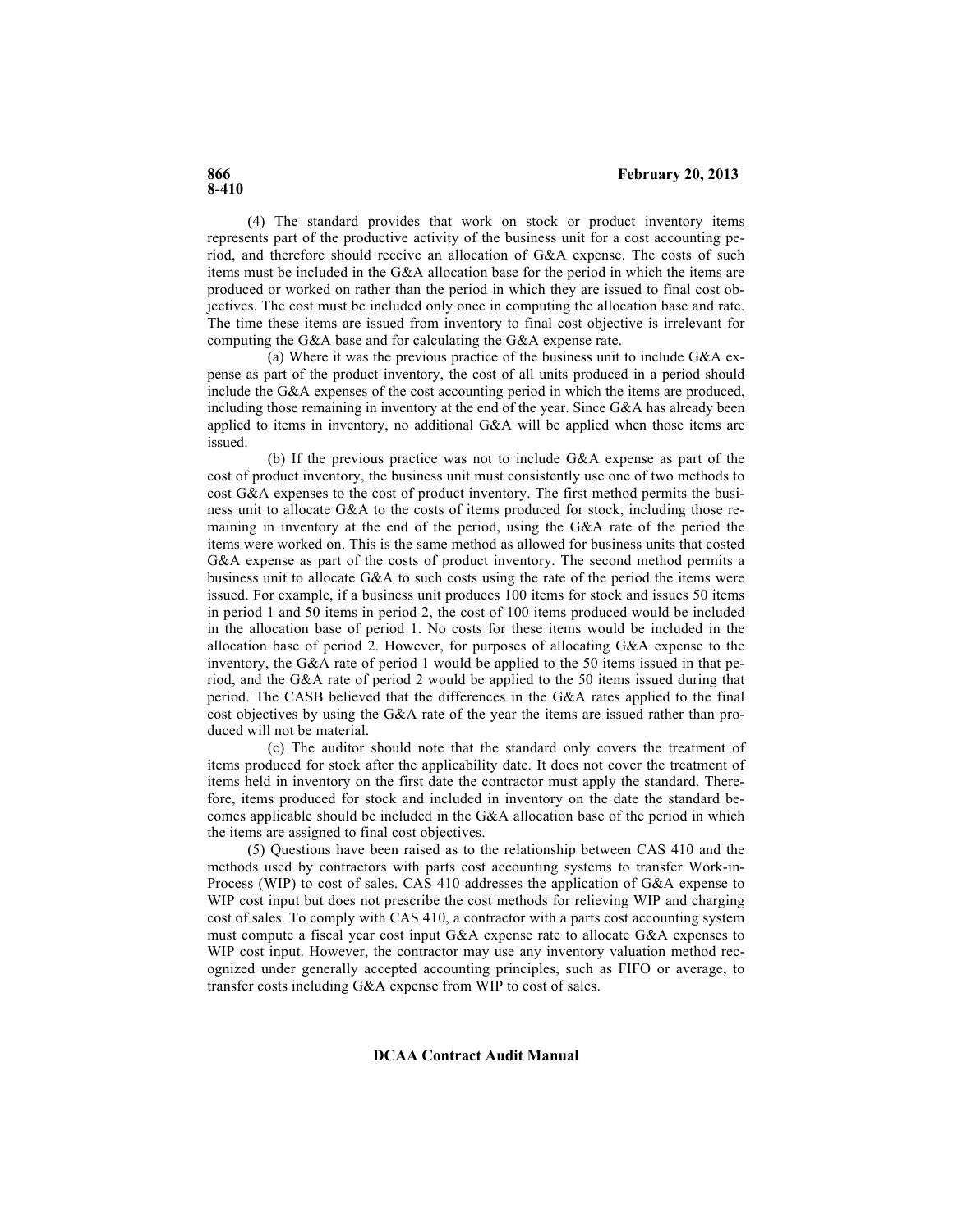c. If noncompliances are found regarding either the G&A expense pool or the allocation base, the auditor should ascertain their significance and make appropriate recommendations as outlined in 8-302.7.

#### **8-410.2 Illustrations**

The following illustrations supplement those in paragraph 410.60 of the standard. They are to be used as a guide in determining whether a contractor's practices comply with the standard.

a. **Problem.** Division X excludes from its total cost input base, the cost of intercompany transfers from Division Y.

**Solution.** The intent of the standard is that all actions which represent the total productive activity of the segment should be included in total cost input. The costs of the intercompany transfers should, therefore, be included in the total cost input base used to allocate G&A expenses. Division X's exclusion of the intracompany transfers from the base does not comply with the standard.

b. **Problem.** Division X uses a total cost input base. In making its product there is extensive amount of costs for ODC, material, subcontracts, consultants, and special tooling. As these costs are all represented in approximate proportions on all of Division X's contracts, total cost input has been considered the best measure of the division's total business activity. The contractor is now contemplating entering a new business area. New contracts are planned to be bid in 20X2 and may have up to 60 percent of their value in subcontracting of the type that clearly contrasts with arrangements which require close supervision and participation on the part of the prime contractor, for example, drop shipments. Because of the dollar value of these contracts (\$50 million) and anticipated follow-on effort compared to Division X's normal contracts (\$150 million), the G&A allocated to the new contracts on a total cost input base would far exceed the beneficial relationships to these contracts. Division X notifies the CFAO and the auditor at the beginning of 20X1 that they intend to change their base to value-added. They subsequently change their Disclosure Statement to show the prospective G&A allocation base.

**Solution.** Division X's criteria for base selection complies with that contained in CAS 410, and the choice of the value-added base complies with the standard. However, this example is only hypothetical. Auditors must exercise professional judgment in assessing each situation individually. No two circumstances are the same.

c. **Problem.** Contractor Z has a number of contracts with large amounts of subcontract costs. The contractor does not believe that the use of the regular G&A rate for the subcontract costs is equitable because the subcontracts do not benefit from all of the G&A pool costs in the same relationship as the other base costs. It is therefore proposing a reduced G&A rate for the subcontract costs.

**Solution.** The contractor's proposal of a reduced G&A rate for the subcontract costs is in noncompliance with the standard. The only alternative to the uniform allocation requirements of the standard is the special allocation procedures which pertain to particular contracts or other final cost objectives. Special allocations to classes of contracts or to specific cost elements or types of expenses are not permitted by the standard.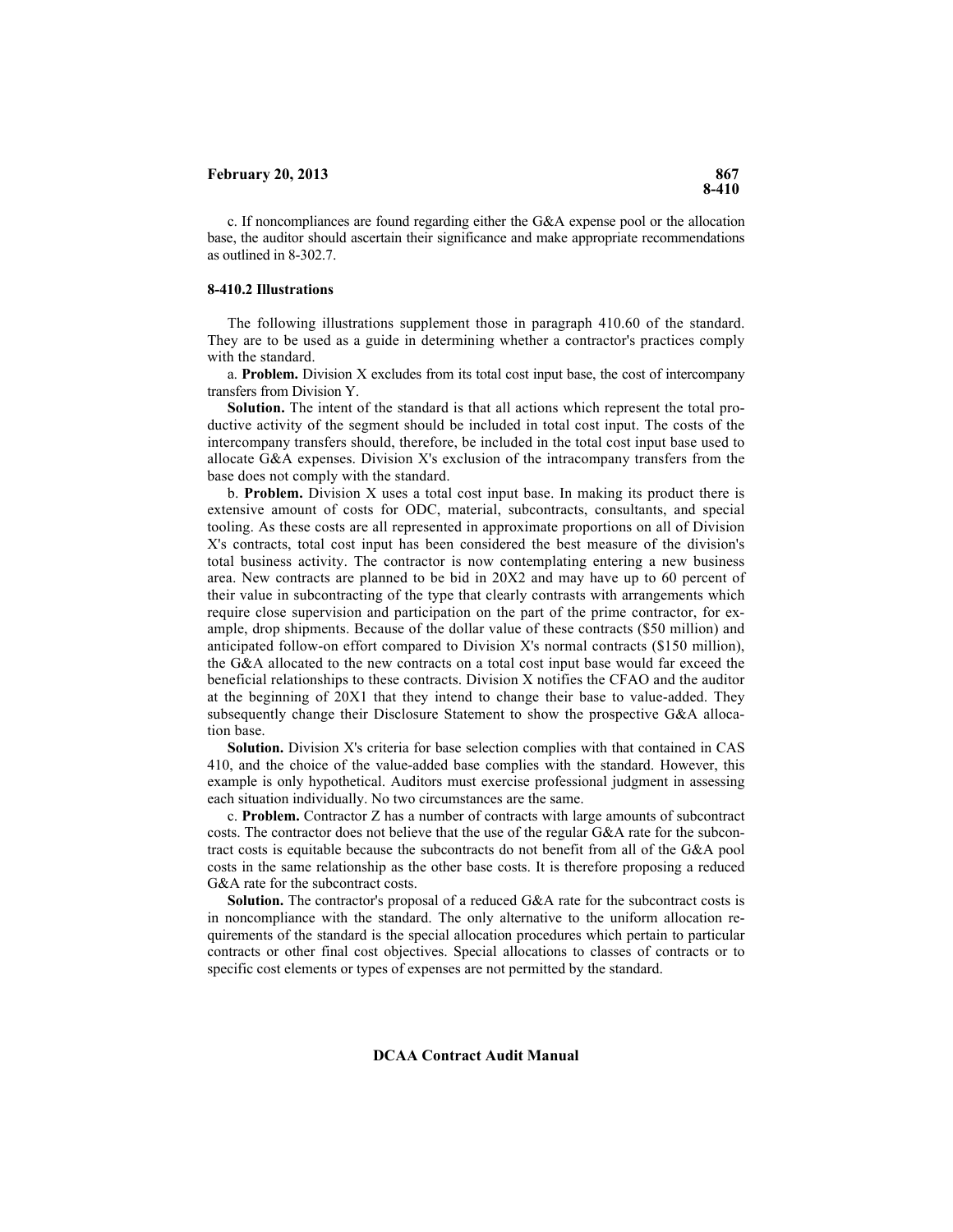#### **8-411 Cost Accounting Standard 411 --- Accounting for Acquisition Costs of Material**

a. This standard provides criteria for the accounting of acquisition costs of material, provides guidance on using inventory costing methods, and improves the measurement and assignment of costs to cost objectives.

b. This standard does not cover accounting for the acquisition costs of tangible capital assets nor accountability for Government-furnished materials.

c. The standard was effective January 1, 1976, and must be applied to all materials purchased or produced in the next fiscal year after receipt of the CAS-covered contract to which the standard is applicable.

#### **8-411.1 General**

a. The standard requires contractors to accumulate the cost of material and allocate it to cost objectives according to written statements of accounting policies and practices.

b. The end use of a category of material must be identified at the time of purchase or production if the cost is to be allocated directly to a cost objective. A category of material may be allocated directly even though the company maintains an inventory of this material, as long as the cost objective was specifically identified and the cost allocated at the time of purchase or production. Thus, units of a category of material could be allocated at different costs to the same cost objective, that is by direct allocation and issuance from inventory. The auditor should assure that the contractor's written statements of accounting policies and practices for accumulating and allocating costs of materials clearly set out (1) the specific conditions under which these costs may be directly allocated to cost objectives and (2) the inventory costing method to be used for allocating material costs issued from inventory. During regular audits of material, following the procedures in 5-710.1, these written statements will enable the auditor to determine that the contractor's practices comply with the standard and that deviations from the standard (which may arise as a result of contractor actions) are reported.

c. Materials used solely in performing indirect functions or which are not a significant element of production cost may be allocated to an indirect cost pool. However, when the ending inventory significantly exceeds the beginning inventory of such material in an indirect cost pool in relating to the total cost included in the indirect cost pool, the pool should be credited for the unused portion and an asset account established for a like amount. The standard does not require the contractor to take a physical count of the ending inventories for these indirect materials. However, in the absence of a physical inventory, the auditor should make certain that a reasonable method for estimating the cost of unconsumed indirect materials at year end has been used.

d. All materials, except those directly allocated to final cost objectives (CAS  $411.40(b)$ ) and those allocated to an indirect cost pool (CAS  $411.40(c)$ ), must be accounted for in material inventory records. "Material inventory record" means any record for accumulating the cost of material for issue to one or more cost objectives. Such records need not be general or subsidiary ledger accounts but may be card files, computer data, bin tags, or any other such informal record. The written statement of accounting policies and practices should describe a material inventory record and explain how it is used.

e. When issuing material from a company-owned inventory, any of the following inventory costing methods are acceptable, provided the same costing method is consistently used for similar categories of material within the same business unit: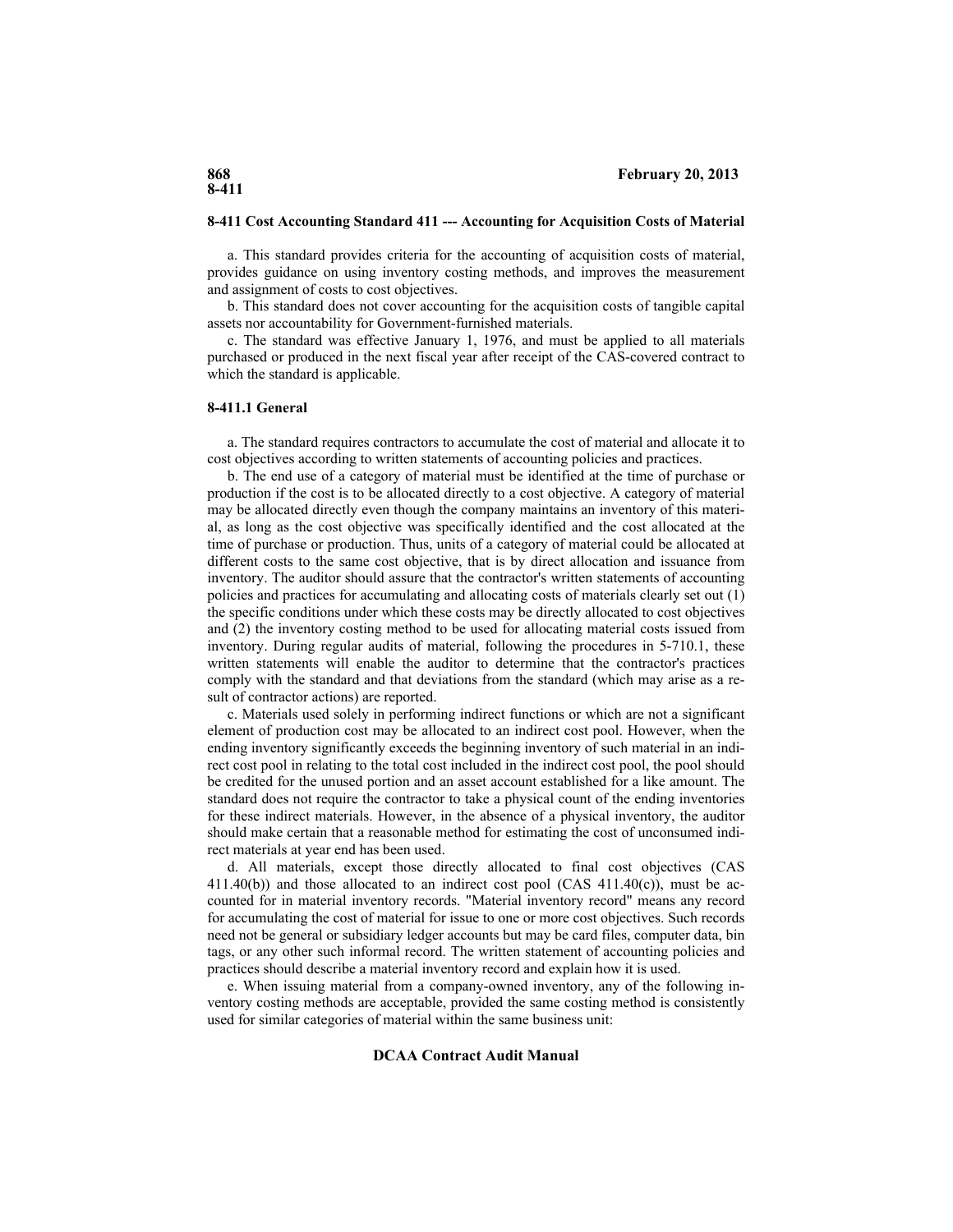- (1) The first-in, first-out (FIFO) method.
- (2) The moving average cost method.
- (3) The weighted average cost method.
- (4) The standard cost method.
- (5) The last-in, first-out (LIFO) method.

f. Material cost is the acquisition cost of a category of material. The purchase price must be adjusted by extra charges incurred or discounts and credits earned. These adjustments must be charged or credited to the same cost objective as the material price; when this is not practical, charges or credits may be included in an appropriate indirect cost pool, provided this practice is consistent.

g. If noncompliances are found, the auditor must ascertain their significance and make the appropriate recommendations as outlined in 8-302.7.

#### **8-411.2 Illustration**

The following illustration is intended to supplement those in paragraph 411.60 of the standard. It should assist as a guide in determining whether a contractor's practices comply with the standard.

**Problem.** A contractor's written statements of accounting policies and practices provide that the cost of a category of material used solely in performing an indirect function will be allocated to an indirect cost pool when the material is received. The contractor does not estimate the cost of unconsumed indirect materials at year end, nor does it compare this ending inventory cost with the cost of the beginning inventory of indirect materials to determine if the excess is significant in relation to the total cost included in the indirect cost pool. All costs of indirect material allocated to the indirect cost pool during the cost accounting period remain in the indirect cost pool at year end.

**Solution.** The practice does not comply with CAS 411.40(c). The contractor must determine the significance of the excess of the ending inventory over the beginning inventory of such materials in relation to the total cost included in the indirect cost pool. If significant, the indirect expense pool must be credited and an asset account established in a corresponding amount.

#### **8-412 Cost Accounting Standard 412 --- Composition and Measurement of Pension Costs**

a. This standard establishes the composition of pension costs, the basis of measurement, and the criteria for assigning pension costs to cost accounting periods. CAS 413 addresses the accounting treatment of actuarial gains and losses and the allocation of pension costs to segments of an organization.

b. The standard is basically compatible with the Employee Retirement Income Security Act of 1974 (ERISA), although some of its provisions may be more restrictive than ERISA funding requirements. The fundamental objectives of CAS 412 differ from the objectives of ERISA. ERISA is primarily a funding law; it is designed to ensure financial integrity of pension plans through minimum funding standards. CAS 412 was promulgated to ensure that pension costs are properly measured and allocated to cost objectives.

c. CAS 412 was effective January 1, 1976 and must be followed in the next fiscal year after receiving a CAS-covered contract to which the standard is applicable. This standard was revised effective March 30, 1995. The revisions are applicable to contracts in the next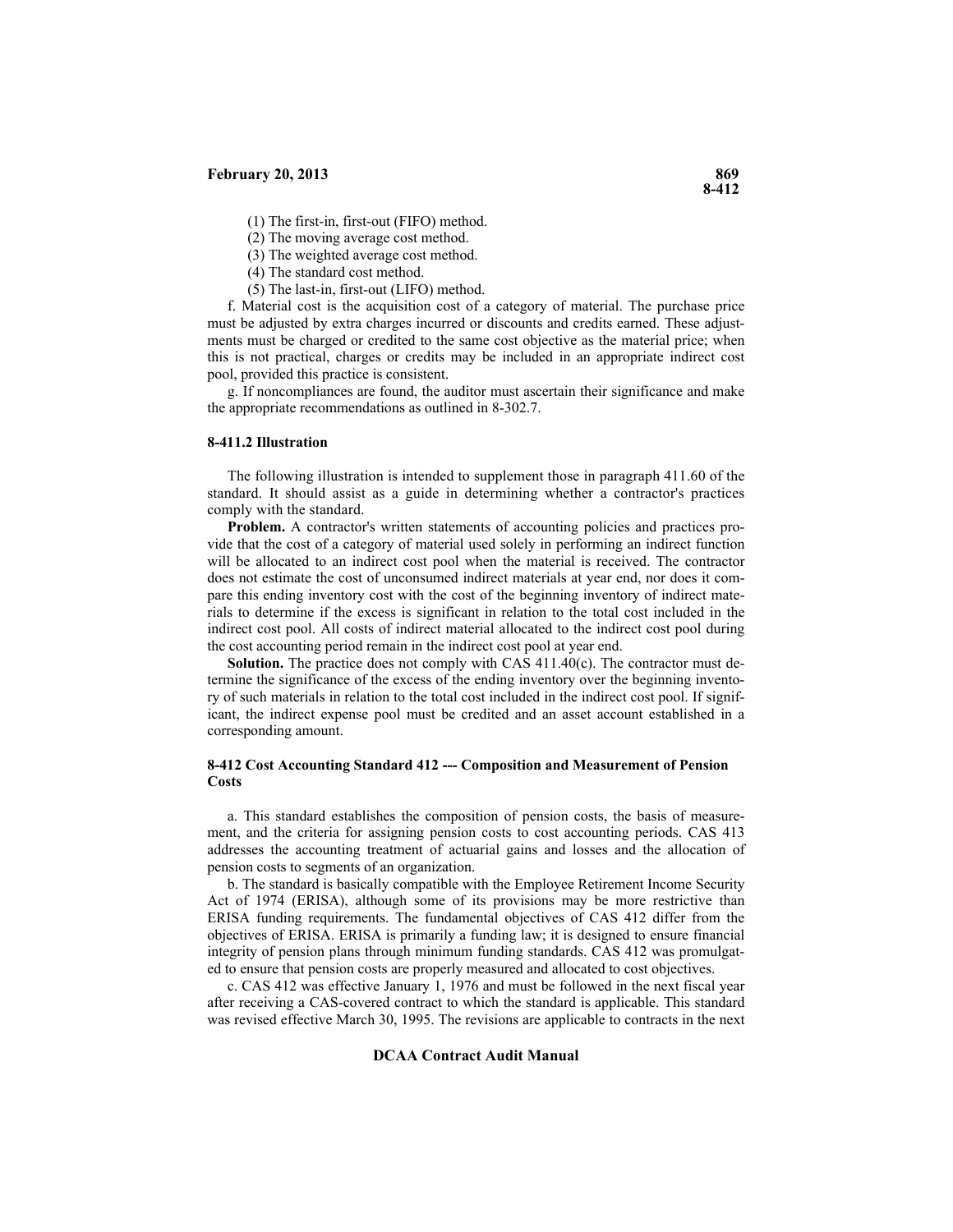# **8-412**

cost accounting period beginning after receipt of a contract that incorporates the revised standard.

d. FAR  $31.205-6(j)(1)$  makes CAS 412 applicable to all contracts, even contracts which are not CAS-covered or subject only to modified CAS-coverage. Auditors should ensure that proposed or claimed pension costs, where significant, are in compliance with the provisions of CAS 412.

# **8-412.1 General**

a. The CASB defines a pension plan as a deferred compensation plan, established and maintained by one or more employers, to provide for systematic payment of benefits for life (or life at the option of the employees) to participants after their retirement. There are basically two kinds of pension plans: defined contribution plans and defined benefit plans. A defined contribution plan provides benefits to retirees according to the amount of the fixed contribution to be made by a contractor. The standard provides that the following types of plans shall be treated as defined contribution plans:

(1) plans which are funded through permanent insurance or annuity contracts,

(2) multi-employer plans established under collective bargaining agreements, and

(3) state pension plans applicable to Federally Funded Research and Development Centers (FFRDCs).

In a defined benefit plan, the contributions to be made by the contractor are calculated actuarially to provide preestablished benefits. The cost of benefits under a pay-as-yougo plan must be measured in the same manner as the costs under a defined benefit plan. During the compliance audit, the auditor should identify the types of all pension plans in effect at the contractor locations.

b. Under the defined contribution plan, the pension cost of a cost accounting period is the net contribution required to be made, after adjustment for dividends and other credits. For a defined benefit plan the pension cost for a period may consist of four elements:

(1) Normal cost (annual cost attributable to years after a particular valuation date).

(2) Amortization of any unfunded actuarial liability (excess of the actuarial liability over the value of the pension fund assets).

(3) Interest equivalent on the unfunded actuarial liability and actuarial gains or losses being amortized.

(4) Adjustment for actuarial gains and losses (differences between forecasted assumptions and actual experience).

c. All portions of unfunded actuarial liability resulting from various events or circumstances (e.g., plan improvements or assumption changes) are to be included as separately identified parts of pension cost. In general, an unfunded actuarial liability will be amortized in equal installments over a period of not less than 10 and not more than 30 years (40 years if the plan predates January 1, 1974). CAS  $412.50(a)(1)$  specifies a maximum and minimum amortization period for each portion of unfunded actuarial liability. If amortization has begun before the applicability date of the standard, the amortization period need not be changed. An interest equivalent on the unpaid balance of the liability must be included with each installment. Contractors must establish and consistently follow a policy for selecting specific amortization periods for unfunded actuarial liabilities. When selecting the specific amortization period with the above limits, the contractor's amortization policy may give consideration to the size and nature of the unfunded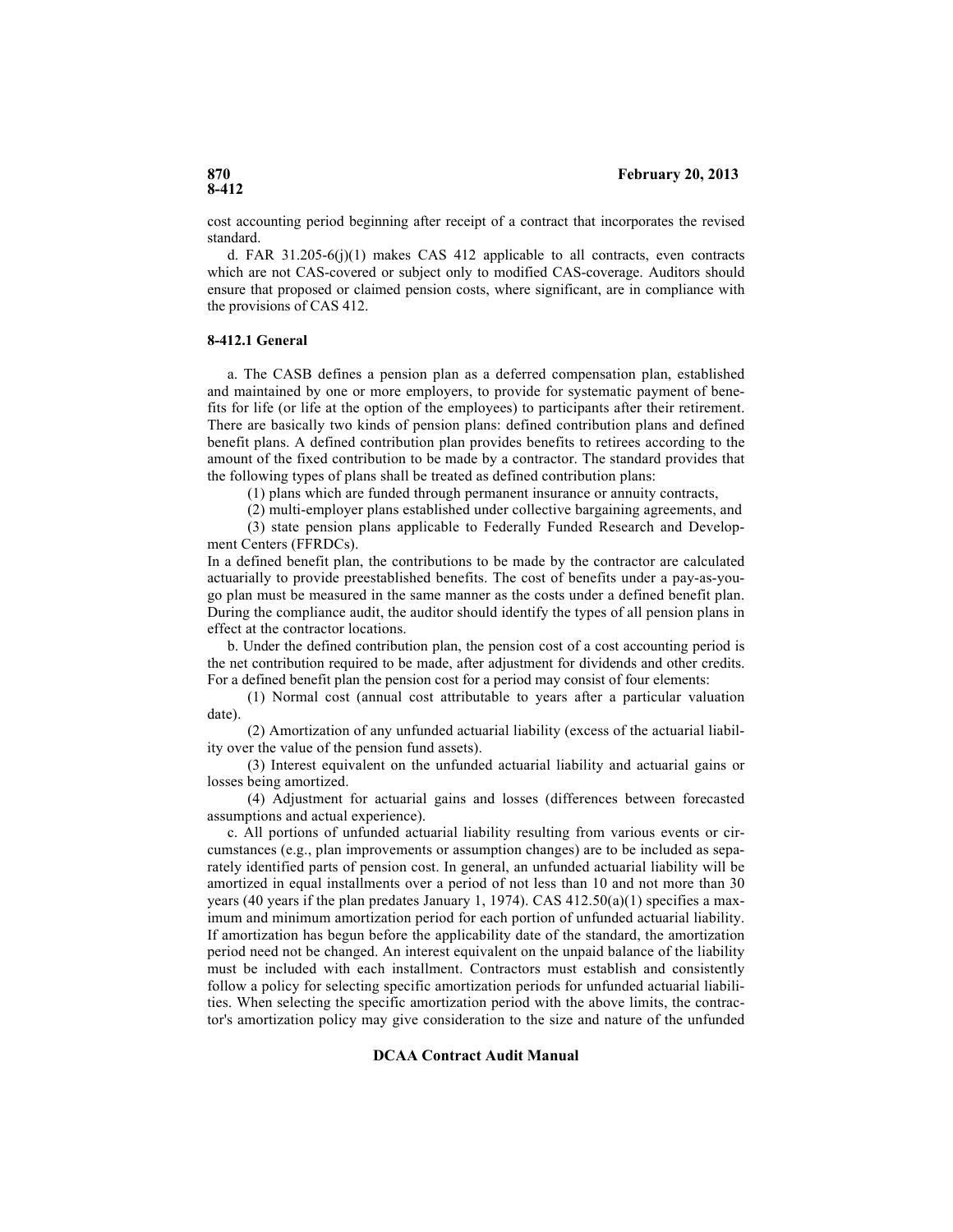actuarial liability as a component of pension costs. Once the amortization period for a portion of unfunded actuarial liability is selected, the amortization process must continue to completion.

d. Pension costs applicable to prior periods which were specifically unallowable under then-existing contractual provisions should be separately identified and excluded from an amortization of unfunded liability or from future normal costs if the unfunded liability is not identified. Also excludable from pension costs are excise taxes and interest costs incurred as a result of inadequate or delayed funding.

e. Actuarial methods used by contractors may be classified as either the accrued benefit cost method or one of the acceptable projected benefit cost methods. A major difference between methods is that, under the accrued benefit cost method, costs are based on units of future benefits which have been accrued to employees to the present date; whereas under the various projected benefit methods, costs are based on benefits which will accrue over the entire expected period of credited service of the individuals involved. The accrued and projected benefit cost methods are also grouped as either spread-gain or immediate-gain cost methods. Under the spread-gain method actuarial gains and losses are included as part of the normal cost for current and future years. Under the immediate-gain method actuarial gains and losses are separately identified and amortized over a period of years. The standard does not require the use of a specific actuarial cost method; however, the method selected by the contractor must provide for separate measurement of the pension cost elements listed in paragraph b. above. The cost elements are identified under the immediate-gain cost methods. They are not identified under spread-gain methods, which neither disclose actuarial gains and losses nor develop the amount of unfunded liability. Consequently, CAS 412 does not permit the use of spread-gain methods in calculation of pension cost for contract costing purposes

f. During the compliance audit, the auditor should identify the actuarial method used by the contractor for each plan in effect. The auditor should evaluate actuarial reports and statements, as well as accounting records.

g. The normal costs computed under the accrued benefit cost method are the present value of future benefits earned by employees during the year. For defined benefit pension plans other than those accounted for under the pay-as-you-go cost method where the pension benefit is a function of salaries and wages, the normal cost shall be computed using a projected benefit cost method. The normal cost for the projected benefit shall be expressed either as a percentage of payroll or as annual accrual based on the service attribution of the benefit formula. Where the pension benefit is not a function of salaries and wages; the normal cost shall be based on employee service.

h. While pension costs must be based on the provisions of existing plans, contractors may consider (1) salary projections for plans whose benefits are based on salaries and wages and (2) improved benefit projections for plans specifically providing for such improvements.

i. Actuarial assumptions are related to (1) interest or return on funds invested and (2) other projected factors such as future compensation levels, inflation, mortality, retirement age, turnover, and projected social security benefits. Each actuarial assumption used by the contractor in calculating pension costs must be identified separately. The assumptions should represent the contractor's estimated future experience based on long-term trends to avoid short-term fluctuations. Pursuant to CAS 412 in effect prior to March 30, 1995, the validity or the reasonableness of the actuarial assumptions can be measured in the aggregate of gains and losses rather than by a separate gain or loss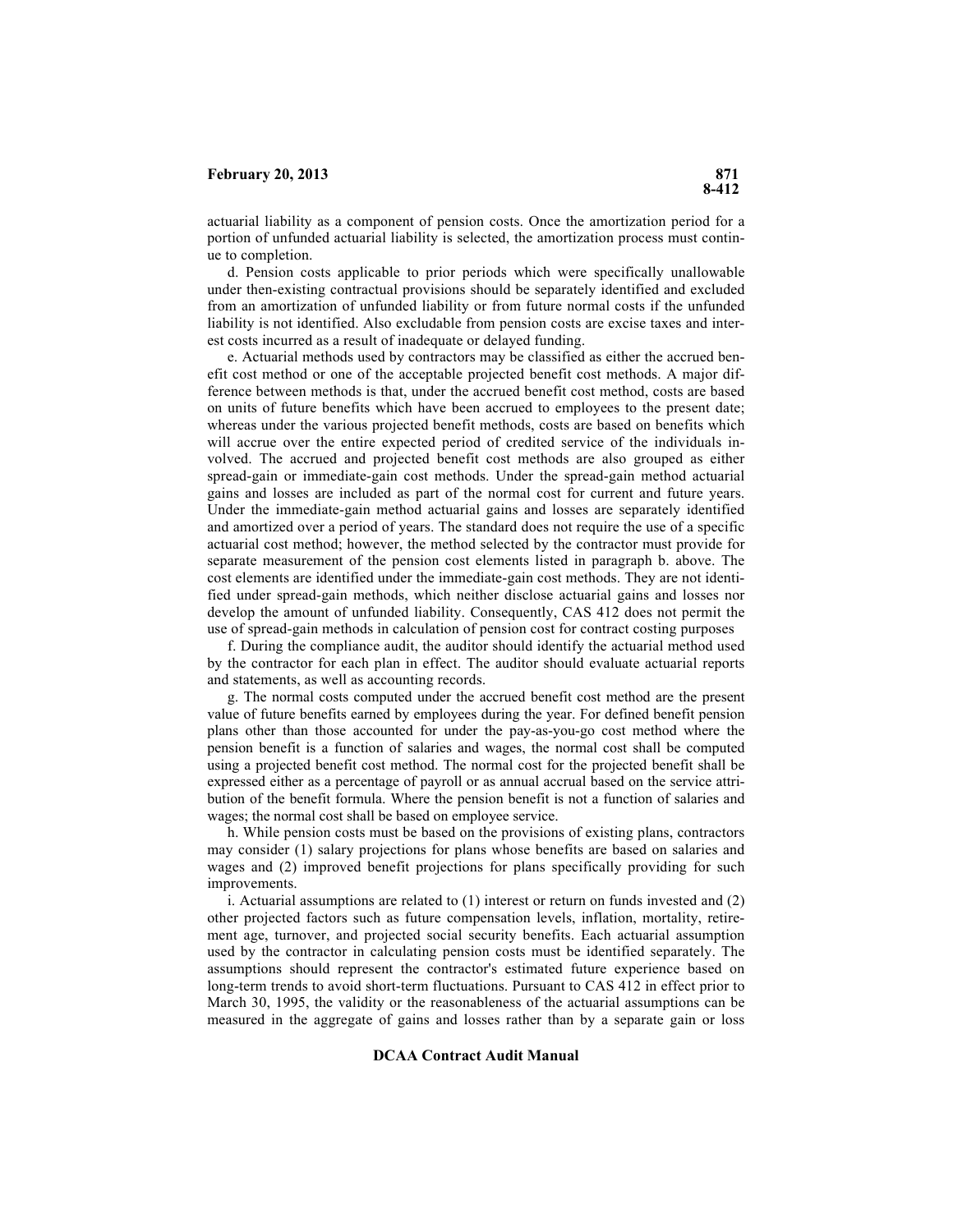analysis for each assumption. However, if the assumptions prove to be unreasonable in total; that is, the total gain or loss is significant, the contractor must be able to identify the major causes and give reasons for either retaining or revising the assumptions. Under the revised CAS 412, the validity of each assumption used shall be evaluated solely with respect to that assumption. If the actuarial assumptions are revised, any resulting increase or decrease in the unfunded actuarial liability will be amortized over not less than 10 or more than 30 years. Support for each actuarial assumption used by the contractor should be critically examined by the auditor. The compliance audit should include steps to identify and evaluate the reasonableness of the assumptions and to monitor actuarial gains and losses to assure that the assumptions remain valid.

j. FAR has retained the requirement that pension contributions be funded in order to be allowable. Therefore, even though the standard provides criteria for measurement and assignment of pension costs, the auditor will continue to establish the allowability of pension costs in accordance with FAR requirements.

k. In accordance with FAR 52.230-6, a contractor is required to describe to the CFAO the kind of changes made in order to comply with a new or modified cost accounting standard. This includes the modifications to CAS 412 effective March 30, 1995. The description should be submitted within 60 days after the award of a contract to which the standard or a modification to the standard is applicable. This should be done whether or not the contractor has filed a Disclosure Statement. If it appears that accounting changes will be required as a result of CAS 412, or the March 30, 1995 modifications thereto, and the contractor has not submitted the description on time, the auditor should advise the CFAO.

l. If noncompliances are found, the auditor must ascertain their significance and make appropriate recommendations as outlined in 8-302.7.

#### **8-412.2 Assignment of Pension Cost**

a. Pre - March 30, 1995 Requirements:

(1) Pension costs computed for a cost accounting period are assignable to that period only, except when a payment deferral has been granted under the provisions of ERISA. ERISA permits a contractor which has received a funding deficiency waiver for a particular year to amortize related pension costs over the immediately succeeding 15 years. Pension costs deferred to future periods under this provision must be assigned to the periods in which the funding actually takes place. However, in accordance with the first sentence of FAR 31.205-6(j)(3)(iii) (FAR 31.205-6(j) was revised January 12, 2004; therefore, that provision is currently at FAR 31.205-6(j)(2)(iii)) and CAS 412.50(a)(7), the interest equivalent on the unfunded actuarial liability which results from this delayed funding would be unallowable.

(2) Except for pay-as-you-go plans, the cost assignable to a period is allocable to cost objectives of that period if (a) costs are funded in the period or (b) funding can be compelled. Costs will be considered funded for a period if payment is made by the Federal income tax return due date, including any extension. Funding provisions in ERISA, contractual funding agreements, or existence of third-party rights to required funding would constitute evidence that funding can be compelled. Excess funding is considered applicable to future periods.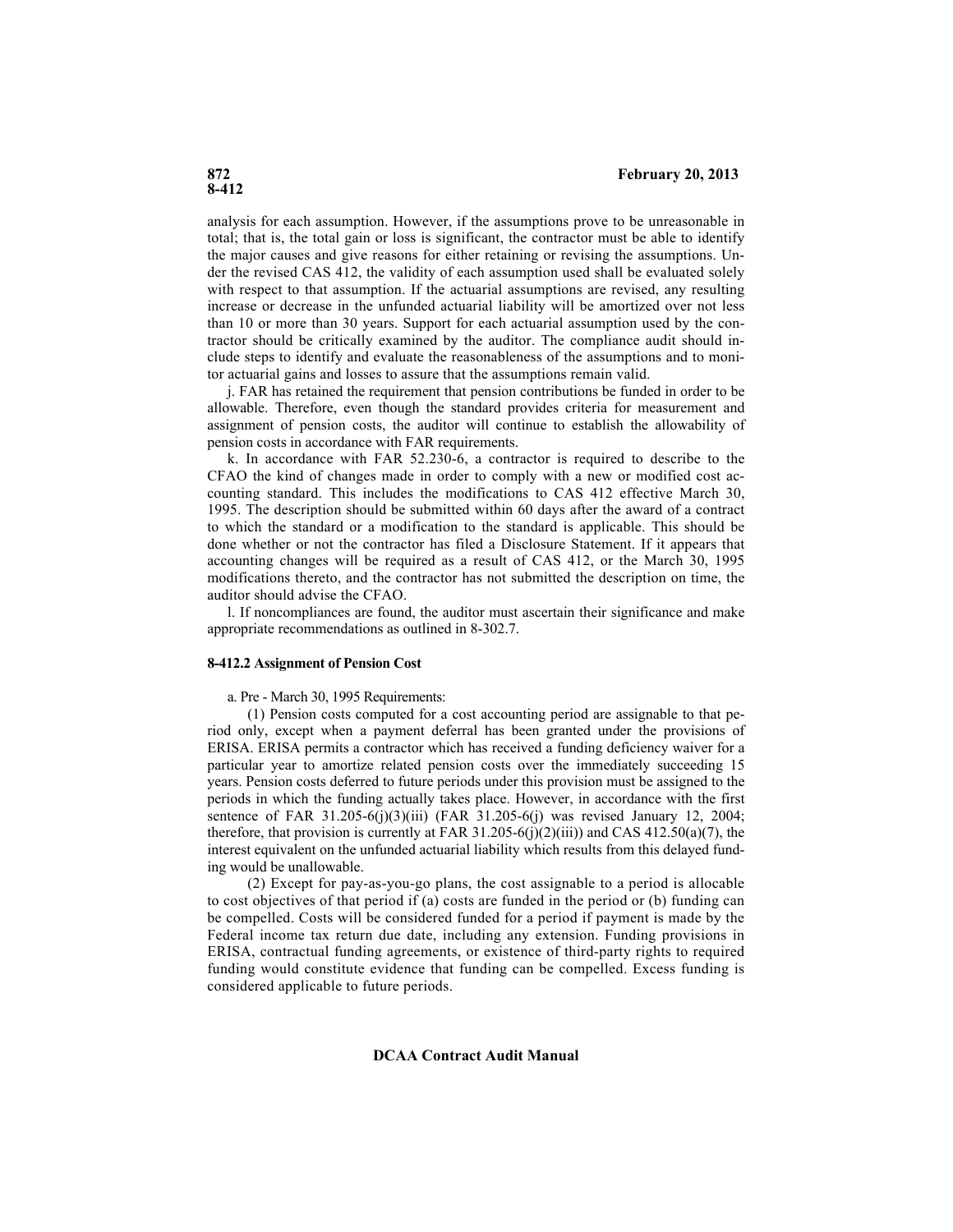b. Requirements Effective March 30, 1995:

(1) Pension cost computed for a cost accounting period is assignable only to that period, except for costs assigned to future periods pursuant to CAS  $412.50(c)(2)$  and (5). The provisions at CAS  $412.50(c)(2)$  establish a ceiling and floor (assignable cost corridor) on the amount of pension cost assignable to a period. According to the new rules, the pension cost assignable to a cost accounting period may not be less than zero (floor) nor exceed the ERISA maximum tax-deductible (ceiling) amount. The pension costs initially computed for a cost accounting period are adjusted for amounts that fall outside the assignable cost corridor. The adjustments (amounts falling outside the corridor) are reassigned to future periods as an assignable cost credit (amount less than zero), or assignable cost deficit (amount over ceiling). The credit or deficit amounts are amortized over a 10 year period in accordance with provisions prescribed at CAS  $412.50(a)(1)(vi)$ . Also, in accordance with CAS  $412.50(c)(5)$ , pension cost not funded pursuant to an ERISA funding waiver is reassigned to future periods as an assignable cost deficit subject to amortization using the same amortization period as used for ERISA purposes.

(2) Under the pre - March 30, 1995 rule, pension costs assigned to a cost accounting period were allocable to cost objectives of that period if liquidation of the liability could be compelled. However, pursuant to the revised standard, except for nonqualified defined benefit plans, the entire pension cost assigned to a cost accounting period must be funded in order to be allocable to cost objectives (CAS 412.50(d)(1)).

#### **8-412.3 Full Funding Limitation**

a. Requirements Effective March 30, 1995: The revised standard at CAS 412-30(a)(9) defines the CAS full funding limit (Assignable Cost Limitation) as the excess, if any, of the actuarial liability plus the current normal cost over the actuarial value of the pension plan assets. The amount of pension cost assigned to a cost accounting period cannot exceed the CAS full funding limit. Thus, when the Assignable Cost Limitation applies all prior year amortization bases are considered fully amortized (Fresh Start). The revised standard also eliminates the conflict between the CAS and ERISA/IRC full funding limitation by limiting the amount of pension cost assignable to a cost accounting period to the maximum tax-deductible amount. The amount of pension cost computed for a period in excess of the tax-deductible limit is reassigned to future periods as an assignable cost deficit which is amortized over a ten year period.

#### **8-412.4 Nonqualified Plans**

a. Pre - March 30, 1995 Requirements: Pay-as-you-go plans are different from trusteed or insured plans in that they are not funded. Therefore, the cost of benefits under a pay-asyou-go plan shall be measured the same as costs of defined benefit plans whose benefits are funded. Costs assignable to a period under a pay-as-you-go plan are allocable to the cost objectives of the period only if the payment of benefits is made in that period or can be compelled. If payment is optional with the contractor, costs allocable to cost objectives of the period are the lesser of the amount of benefits actually paid to beneficiaries in that period or the amount computed as assignable to that period.

b. Requirements Effective March 30, 1995: The pre - March 30, 1995 provision at CAS 412.40(c) which allowed contractors to accrue pension cost for nonqualified plans if benefits could be compelled has been deleted. The revised standard permits contractors to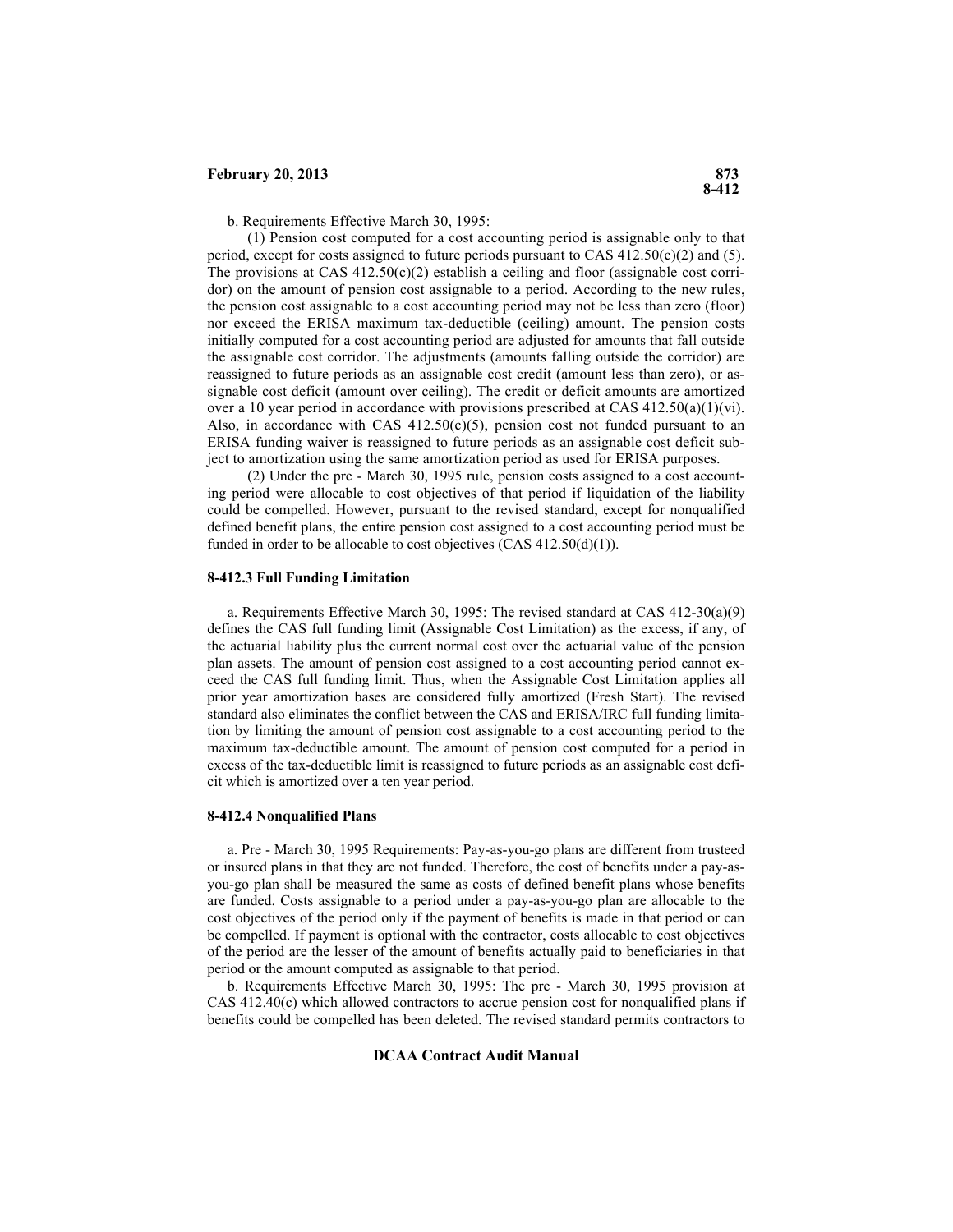# **8-413**

accrue pension cost for nonqualified plans only if the requirements set forth in CAS  $412.50(c)(3)$  are satisfied. The three requirements specified in this provision are (1) the contractor elects to use accrual accounting, (2) the plan is funded through a funding agency, and (3) the benefits are nonforfeitable. The costs of nonqualified plans which do not meet these requirements shall be assigned to cost accounting periods using the pay-as-yougo cost method. With regard to the funding requirement for nonqualified plans, the standard requires partial funding at the tax rate complement (i.e., 100% - tax rate %).

# **8-412.5 Illustrations**

The following illustrations are intended to supplement those in paragraph 412.60 of the standard. They are to be used as a guide in determining whether a contractor's practices comply with the standard.

a. **Problem.** A contractor uses an immediate-gain actuarial cost method in computing pension cost for contract costing purposes. The contractor has proposed \$2.3 million pension costs for the current cost accounting period. The auditor's analysis of the actuarial valuation report disclosed that:

- (1) the value of the pension fund assets was \$12.6 million,
- (2) the actuarial liability was \$10 million, and
- (3) the experienced actuarial gain for the previous period was \$1 million.

**Solution.** The pension cost assignable to the cost accounting period is \$-0-, because the value of the pension assets exceeds the actuarial liability plus the normal cost for the period. In other words, there is no valid liability and therefore no basis for recognition of pension accruals on Government contracts. Furthermore, the significance of the experienced actuarial gain would indicate that the actuarial assumptions may not be reasonable. The contractor should be required to identify the actuarial assumptions which were responsible for the gain and to provide rationale for either retaining or revising those assumptions.

b. **Problem.** As a result of a temporary cash shortage, a contractor's payments into the pension fund were not adequate to meet the ERISA funding requirements for the period. A 5-percent excise tax on the accumulated funding deficiency was therefore assessed against the contractor. In computing the pension cost for the fiscal year, the contractor included the assessment of the 5-percent tax plus an interest equivalent on the unpaid amount.

**Solution.** Both the excise tax, which was assessed as a penalty for the delayed payment, and the interest equivalent on the delayed payment should be excluded from the pension costs allocated to Government contracts. The CASB, in its prefatory comments to the standard, acknowledged that an interest equivalent should be recognized to determine whether a pension plan is properly funded. However, since interest resulting from delayed funding is caused by a management decision to use funds for other purposes, the interest should be considered as investment cost rather than a component of pension cost.

# **8-413 Cost Accounting Standard 413 --- Adjustment and Allocation of Pension Cost**

a. This standard establishes criteria for:

- (1) assigning actuarial gains and losses to cost accounting periods,
- (2) valuing pension fund assets, and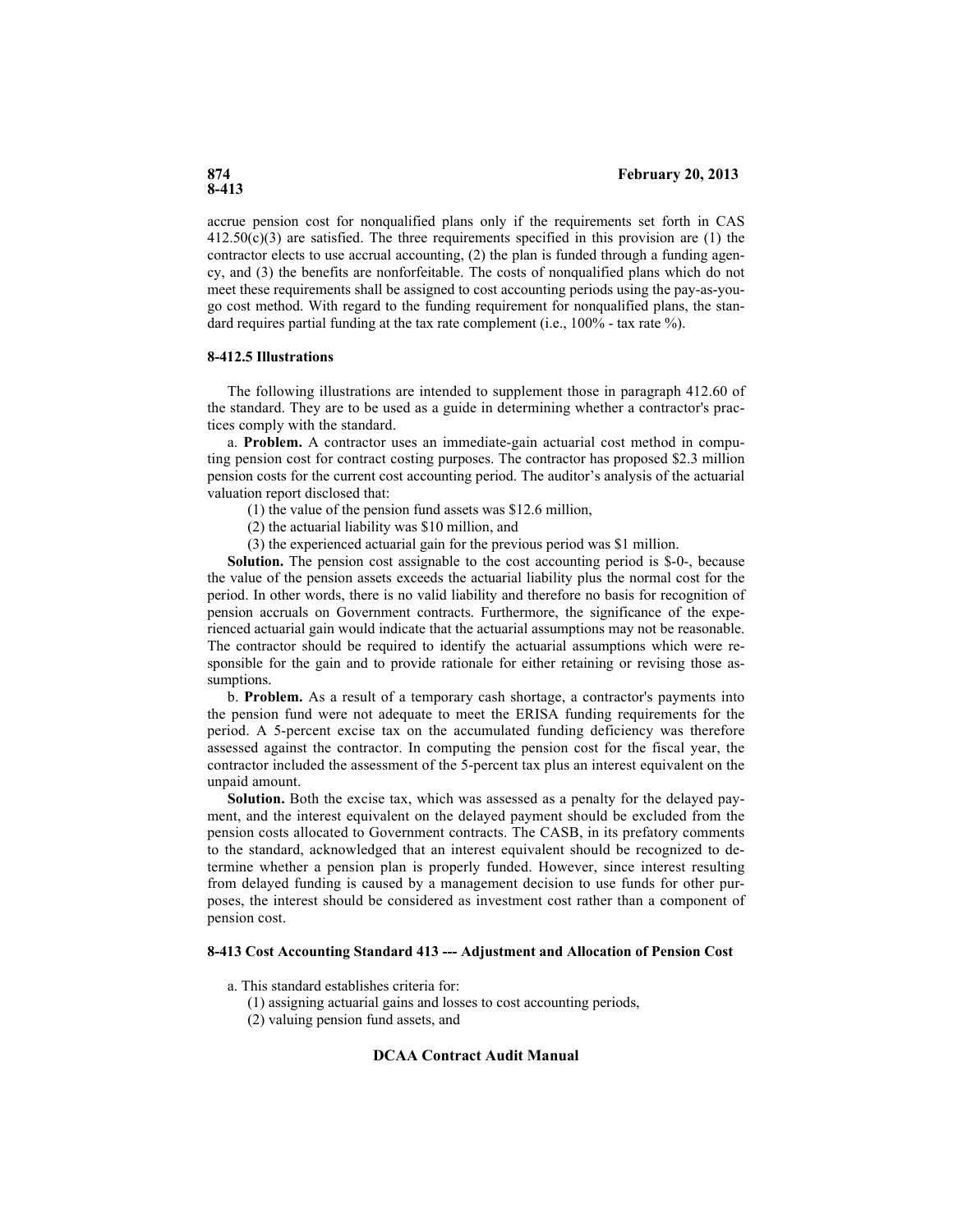(3) allocating pension costs to segments.

b. Provisions in the standard are somewhat more stringent than ERISA requirements, concerning frequency of actuarial valuations and methods of valuing pension fund assets. Consequently, some accounting changes may be required for compliance with the standard in addition to those which were previously made to comply with ERISA.

c. FAR  $31.205-6(j)(1)$  makes CAS 413 applicable to all contracts, even contracts which are not CAS-covered or are subject only to modified CAS-coverage. Auditors should ensure that proposed or claimed pension costs, where significant, are in compliance with the provisions of CAS 413.

d. CAS 413 was effective March 10, 1978 and must be followed in the next fiscal year after award of a CAS covered contract to which it is applicable. CAS 413 was revised effective March 30, 1995 and the revised CAS 413 must be followed in the next fiscal year after award of a CAS covered contract to which it is applicable. However, a significant feature of the revised CAS 413 is the CAS Board's clarification on application of CAS  $413.50(c)(12)$  with respect to adjustments to previously determined pension costs in the event of segment closing, pension plan termination or curtailment of pension plan benefits. The revisions to CAS  $413.50(c)(12)$  clarify and specify techniques for determining such adjustments. According to CAS 413 transition coverage, these clarifications should be used to resolve outstanding issues on existing CAS covered contracts.

# **8-413.1 General**

a. Actuarial gains and losses represent differences between actuarial assumptions and actual experience. As previously noted in 8-412.1i., actuarial assumptions are related to:

(1) interest or return on funds invested and

(2) other projected factors such as future compensation levels, inflation, mortality, retirement age, turnover, and projected social security benefits.

CAS 413 requires that actuarial gains and losses for defined benefit plans be calculated annually and assigned to current and subsequent cost accounting periods. Under pension plans whose costs are determined by an immediate gain actuarial cost method, gains and losses that are material will be amortized equally over 15 years beginning with the current period. The annual installment will include an interest equivalent on the unamortized balance at the beginning of the period. Immaterial gains or losses may be assigned to the current period. An immediate gain method is one in which actuarial gains and losses are determined separately as an adjustment to the unfunded actuarial liability. Included in this category are the accrued benefit and entry age normal (sometimes referred to as the individual level premium with supplemental liability) actuarial cost methods.

b. The original and revised standard permits use of any recognized method for valuing pension fund assets used in measuring pension cost components provided it reflects appreciation and depreciation of pension fund assets and is used consistently from year to year. The illustration in CAS 413.60(b) identifies some commonly used asset valuation methods:

| Type of Asset                                         | Basis for Valuation         |
|-------------------------------------------------------|-----------------------------|
| Equity securities and debt securities not expected to | 5-year moving average of    |
| be held to maturity                                   | market values               |
| Debt securities expected to be held to maturity       | Amortization of differences |
|                                                       | between cost at purchase    |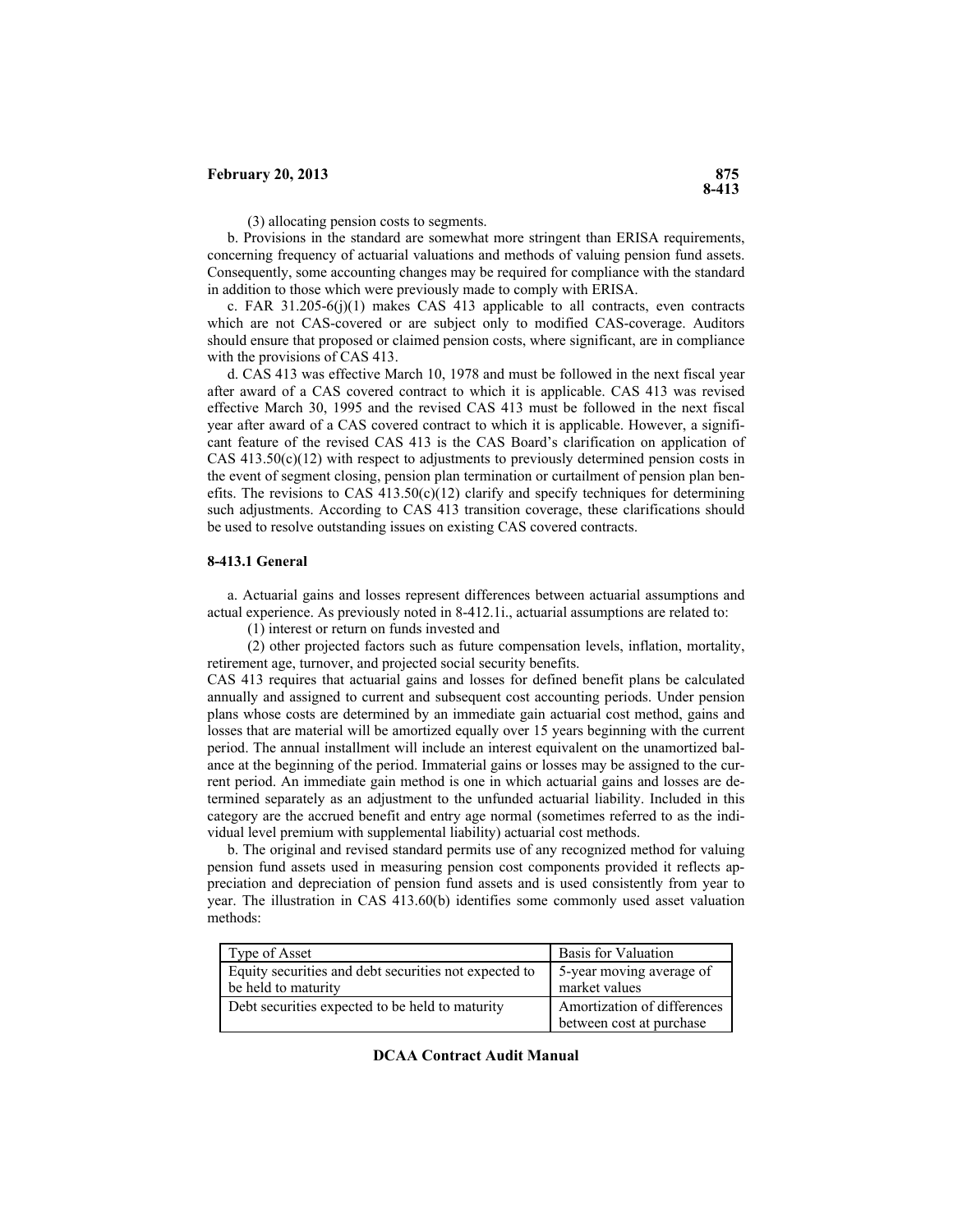|             | and par value at maturity |
|-------------|---------------------------|
| Real Estate | Cost less accumulated     |
|             | depreciation              |

If the method produces a value of less than 80 percent or more than 120 percent of market value, the asset values in a given year must be adjusted to the nearest 80 percent or 120 percent boundary. The adjusted asset values are then considered in calculating the actuarial gain or loss subject to the amortization criteria described above. The standard's provisions regarding the valuation of assets do not apply to plans funded with insurance companies via contracts with guaranteed benefits.

# **8-413.2 Segment Accounting**

a. Pre - March 30, 1995 Requirements:

(1) Except where certain significant disparities in actuarial factors exist between segments, contractors have the option to calculate pension costs either separately for segments or on a composite basis for allocation to segments on a base which represents the factors used in computing pension benefits. Separate calculations of pension costs for each segment are acceptable. CAS  $413.50(c)(2)$  and (3) provide that pension costs must be separately calculated for a segment (on a prospective basis) when the pension costs at the segment are materially affected by any of the following conditions:

(a) The segment experiences material termination gains or losses.

(b) The level of benefits, eligibility for benefits, or age distribution is materially different for the segment than for the average of all segments.

(c) The aggregate of actuarial assumptions for termination, retirement age, or salary scale is materially different for the segment than for the average of the segments.

(d) The ratios of assets to actuarial liabilities for merged segments are different from one another after applying the benefits in effect after the merger. Differences between segments as to level of benefits and eligibility of benefits should be obtainable from the provisions of the pension plan. Segment data for termination experience, age distribution, and actuarial assumptions for termination, retirement age or salary scale will generally not be included in actuarial reports, CPA reports, Schedule B to IRS Form 5500 or other pension source documents. Thus, the auditor should attempt to gain an understanding at the onset of the pension evaluation as to the segment data to be provided by the contractor which are necessary for audit determination of compliance with CAS  $413.50(c)(2)$  and (3).

(2) When separate pension fund calculations are required because of disparities in termination gains or losses, level of or eligibility for benefits, or actuarial assumptions for termination, retirement age or salary scale, undivided pension fund assets must be initially allocated to the segment for which the separate calculation is being made. The value of the pension fund assets allocated shall equal the segment's pension fund contributions, adjusted for earned interest and paid benefits/expenses, if such information is determinable; if not, the assets can be allocated among segments on any ratio which is consistent with the actuarial cost method(s) used to compute pension costs. The initial allocation of assets to merged segments must be the market value of the segment's pension fund assets when the merger occurred.

(3) Employees participating in a multisegment pension plan occasionally transfer between segments. However, the applicable pension fund assets and liabilities need not follow the employees from one segment to the other unless the transfers involve such a large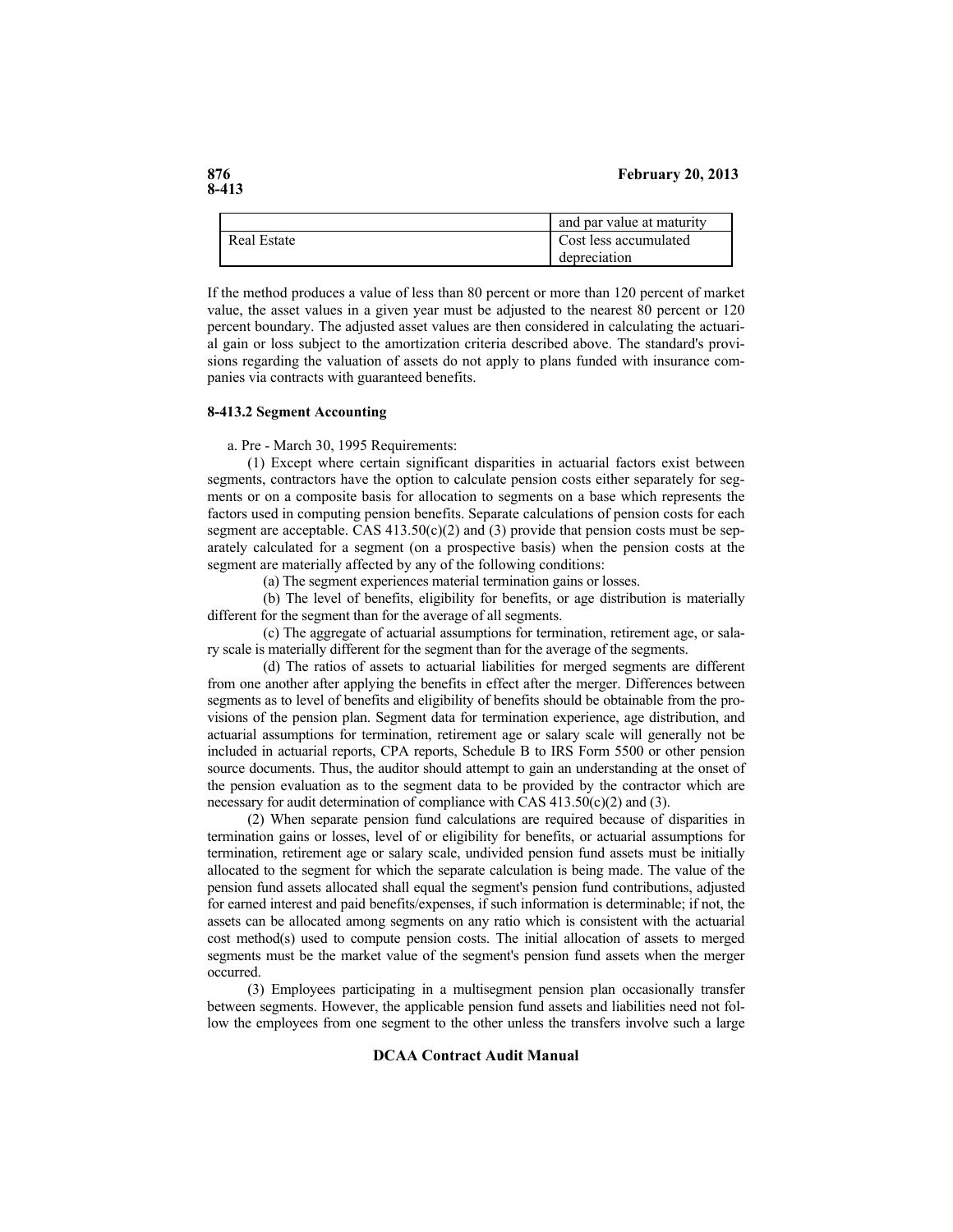number of employees that a segment's ratio of fund assets to actuarial liabilities would be distorted.

(4) Contractors who separately calculate pension costs for one or more segments have the option of establishing a separate segment for inactive participants (e.g., retirees). If this action is taken, the pension fund assets and actuarial liabilities should be transferred to the inactive segment when employees participating in the pension plan become inactive. The funds transferred are to reflect the funded portion of the inactive participants' actuarial liability. CAS  $413.50(c)(1)$  and  $413.50(c)(9)$  provide that inactive segment costs shall be allocated to the segments with active lives on a basis representative of the factors upon which pension costs are based. Thus, pension cost calculated for the inactive participants should be allocated to the segments with active lives on a basis which is relatively comparable to the amounts that would have been computed if a separate segment for inactives had never been established.

b. Requirements Effective March 30, 1995:

(1) The provisions of CAS 413.40(c) now provide clear and concise criteria for determining the funding status for pension plans at contractors that compute pension cost on a segmented basis. Specifically, the revised coverage provides that computation of the assignable cost limitation shall be based on the assets and liabilities of the individual segment. The revisions also provide that in computing the limit on the amount of assignable cost for a segment, the measurement of the ERISA tax deductible amount is computed for the plan as a whole and apportioned among the segments. Amounts funded (contributions) can be allocated to Government segments first.

(2) The revised Standard provides specific coverage for calculation of segmented pension cost for segments that have disproportionate ratios of assets to liabilities. Under the revised coverage, when the assignable cost limitation applies to a particular segment, all existing amortization bases maintained for that segment are considered fully amortized (fresh-start) pursuant to the provisions of CAS  $412.50(c)(2)$ . For those segments not affected by the assignable cost limitation, the amortization of the unfunded actuarial liability continues unabated. In addition, any amount of pension cost not assignable to a segment due to application of the ERISA tax deductible limit is reassigned to future periods as an assignable cost deficit.

#### **8-413.3 CAS 413.50(c)(12) Adjustment For Segment Closing, Plan Termination or Benefit Curtailment**

a. When a segment is closed, a plan is terminated, or benefits are curtailed, the contractor must determine the difference between the actuarial liability for the segment and the market value of the assets allocated to the segment as of the closure date. Although this difference represents an adjustment of previously determined pension costs, the general rule is that the contractor should make a refund or give credit to the Government for its equitable share in the cost accounting period of closure, not prior cost accounting periods. However, if the contractor continues to perform Government contracts, the contracting parties may agree to apply the credit or charge in costing of future contracts.

b. A new definition has been added at CAS  $413.30(a)(20)$  with specific criteria for determining when a segment is closed. The definition describes three events that would give rise to a segment closing within the context of CAS  $413.50(c)(12)$ . The first event is when a change in ownership takes place and such change involves more than a mere reorganization within the contractor's internal structure. The second event is when the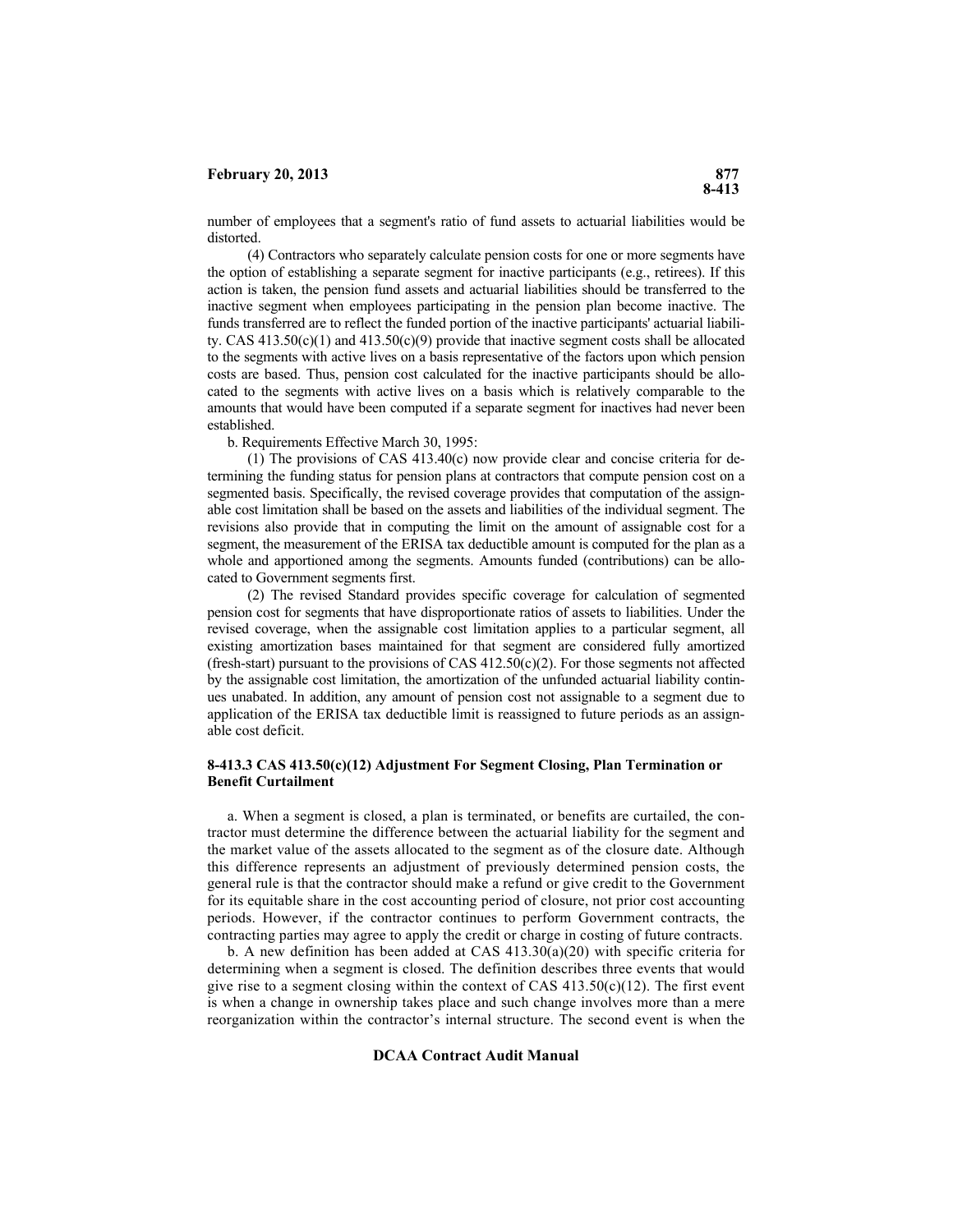segment operationally ceases to exist. The third is when the segment ends its contractual relationship with the Government irrespective of whether the segment continues in operation.

c. Clarifications on Application of CAS 413.50(c)(12):

(1) In lieu of requiring contractors to recognize negative pension cost for severely overfunded plans, specific language has been added to CAS  $413.50(c)(12)$  that clarifies the Government's rights to an adjustment in the case of a segment closing, plan termination, or freezing of benefits (curtailment of benefit gain/loss). The revised Standard retains the principle of deferring the Government's recovery of excess assets until the occurrence of an event that triggers the application of CAS  $413.50(c)(12)$ .

(2) The coverage has been strengthened to provide greater specificity regarding the methodology and assumptions to be used in calculating the adjustment. The revised coverage also clarifies that the adjustment results in a charge to Government contracts when the liabilities of the plan exceed the assets. The revised Standard also provides clarification on the application of CAS  $413.50(c)(12)$  in the following areas:

(a) **Actuarial Assumptions - 413.50(c)(12)(i**): The actuarial liability shall be determined using the accrued benefit cost method based on the long term assumptions used by the contractor in measurement of pension cost on Government contracts. This clarification resolves the issue of whether measurement of the liability is based on the Accumulated Benefit Obligation (an ABO calculation) or the Projected Benefit Obligation (PBO). Clarified coverage requires that the liability be based on the accrued benefit cost method (ABO). The coverage also clarifies that in the absence of a plan termination or settlement of liabilities, contractors are required to use the plan's existing long term actuarial interest rate assumption in measurement of the segment's actuarial liability. As such, the use of the PBGC or ERISA interest assumption would be inappropriate unless the plan is terminated or the pension obligations are settled by the purchase of annuity contracts.

(b) **Plan Improvements -413.50(c)(12)(iv):** The revised coverage incorporates a 5 year phase-in rule in which increased liabilities are recognized on a prorata basis using the number of months that the plan amendment preceded the date of the event that triggers an adjustment. This provision provides clarification in accounting for plan improvements adopted within 60 months of the event date. The revised coverage makes it clear that contractors must give consideration to this ERISA requirement in measurement of liabilities due to plan amendments. The cost of increased benefits that are not required by law or by a collective bargaining agreement are subject to the sixty month phase-in requirement.

(c) **Transfer of Assets/Liabilities - 413.50(c)(12)(v):** This provision provides clarification on the accounting for pension adjustments when the segment closing involves the transfer of pension assets and liabilities. According to the clarified coverage, no adjustment is required when all the pension assets and liabilities are transferred to a successor in interest to the contracts. On the other hand, if only a portion of the assets and liabilities are transferred, the standard requires that the adjustment be determined after consideration for any transfer of assets and liabilities to a successor contractor.

(d) **Adjustment to Pension costs - 413.50(c)(12)(vi):** The Government's share of the pension adjustment is determined based on the cost allocated to all contracts that are subject to the provisions of CAS 412/413. This coverage makes it clear that CAS covered firm-fixed-price contracts are included in calculation of the segment closing adjustment.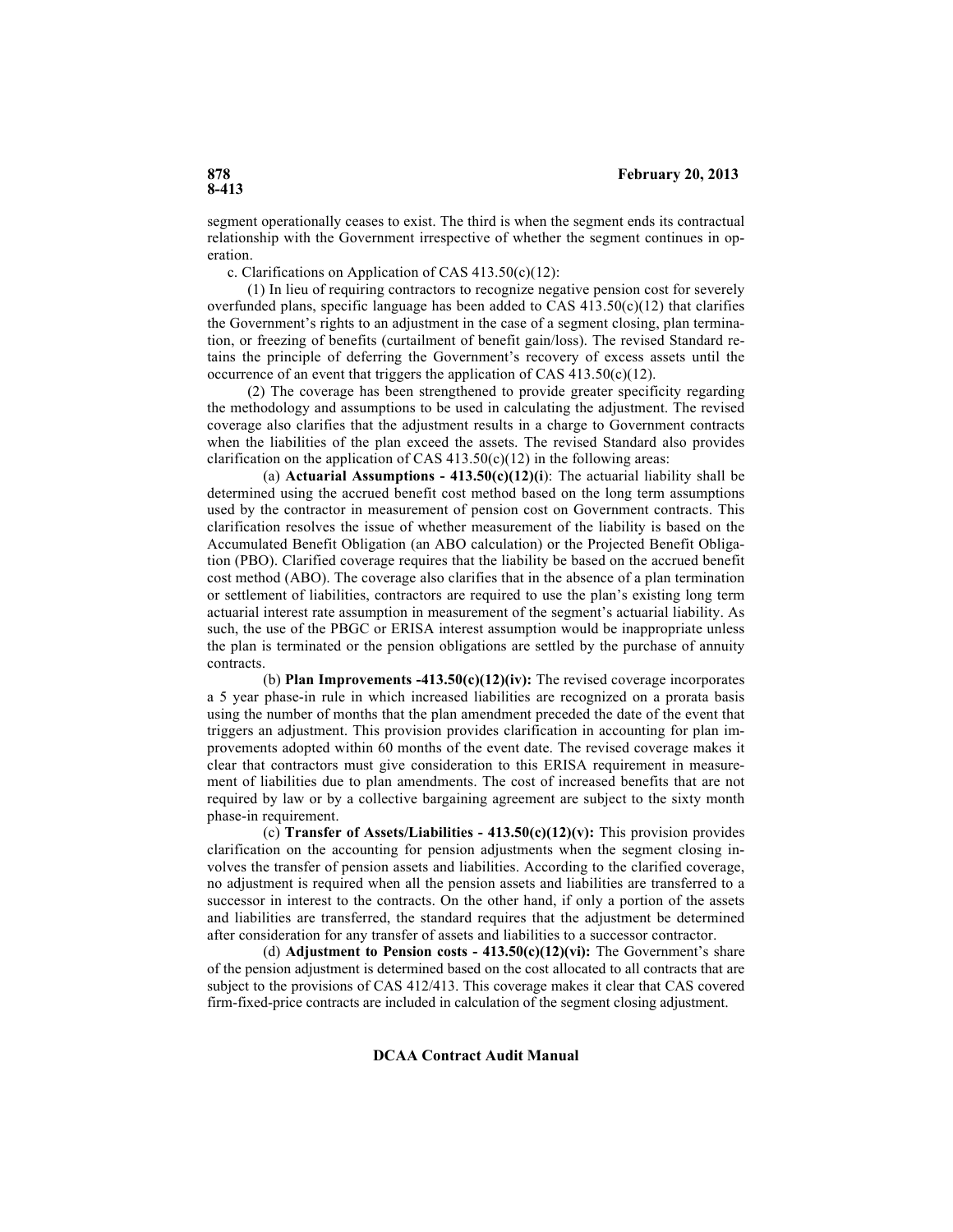d. If noncompliances are found, the auditor must ascertain their significance and make appropriate recommendations as outlined in 8-302.7.

#### **8-413.4 Illustrations**

The following illustrations are intended to supplement those in paragraph 413.60 of the standard. They are to be used as a guide in determining whether a contractor's practices comply with the standard.

a. **Problem.** Contractor X was acquired by Contractor Y and renamed Segment B. The entire work force of X was retained by Y following the acquisition. Pursuant to terms of X's pension plan, X employees were paid all vested pension benefits at the time of dissolution of X. The employees, upon coming to work for Contractor Y, were considered "new employees" with no actuarial liability attributable to their past service with Contractor X. Contractor Y's unfunded actuarial liability (UAL) at the time of the merger was \$25 million. Contractor Y has consistently made a composite pension cost calculation for all of its segments and wishes to continue doing so.

**Solution.** Since Y's pension plan had a disproportionately larger UAL than X's plan at the time of acquisition (i.e., \$25 million vs. -0-), any combining of assets and actuarial liabilities of the two plans would result in a materially different pension cost allocation to Y's segments than if pension costs for Segment B were computed as though it had a separate pension plan. Pension costs must be calculated separately for Segment B.

b. **Problem.** Contractor X computes pension costs separately for Segments A, B, and C. As permitted in CAS  $413.50(c)(9)$ , the contractor elects to establish a separate segment for inactive plan participants. Pension costs for the inactive segment are allocated back to A, B, and C on the ratios of the remaining working lives of the work force of the three segments. This method results in the following allocation of inactive segment pension costs:

|                                        | Costs          |     |
|----------------------------------------|----------------|-----|
| Segment A                              | \$2.5 million  |     |
| Segment B                              | 4.0 million    |     |
| Segment C                              | 3.5 million    | ر ر |
| Total inactive segment costs allocated | \$10.0 million |     |

The actuarial report discloses that the inactive plan participants retired from the following segments:

| Segment Retired From | Number of Retirees |      |
|----------------------|--------------------|------|
|                      |                    | $\%$ |
|                      | 5950               |      |
|                      | 350                |      |
|                      |                    |      |
|                      |                    |      |

Due to the geographical dispersion of the three segments, few employees had transferred among segments prior to retirement. The high ratio of retirees from Segment A was attributable to a major plant layoff which had occurred 10 years previously.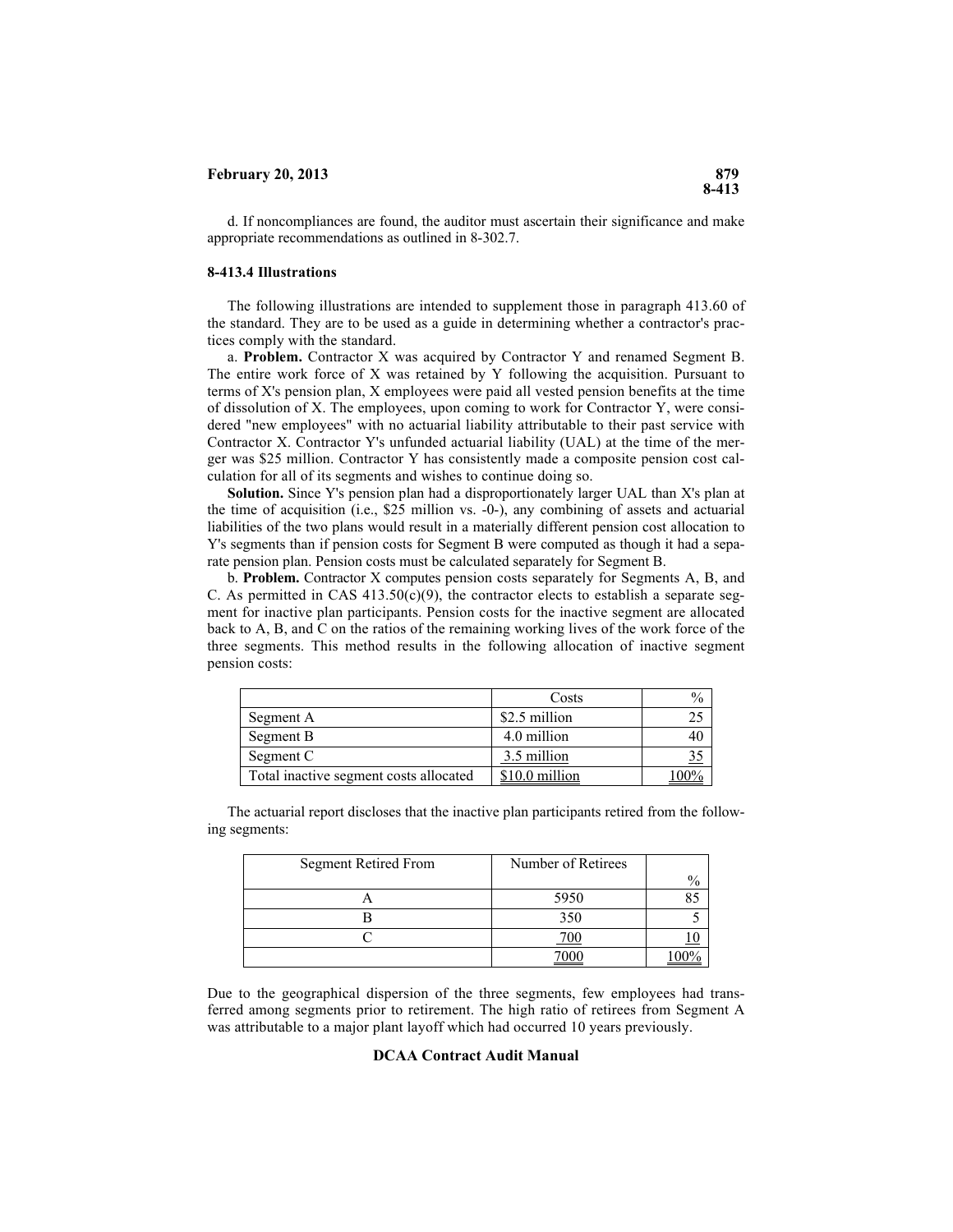**Solution.** The contractor's allocation of inactive segment costs to Segments A, B, and C results in a substantially different amount than would have been allocated if a separate segment for inactive participants had never been established. The auditor should recommend an allocation of inactive segment costs to A, B, and C based on the ratios of the number of retirees from each segment to total retirees.

# **8-414 Cost Accounting Standard 414 --- Cost of Money as an Element of the Cost of Facilities Capital**

a. The standard recognizes the cost of facilities capital as a contract cost. It provides criteria for measuring and allocating an appropriate share of the cost of money which can be identified with the facilities employed in a business.

b. The effective date of this standard was October 1, 1976. Contractors must follow its requirements on all contracts subject to CAS negotiated on or after this date.

c. CAS 414 and the FAR cost principle do not apply to facilities where compensation for the use of the facilities is based on use rates or allowances in accordance with Federal regulation. Where contractors are compensated for some facilities by use rates and others by depreciation, the contractor should apply CAS 414 to those facilities which are being depreciated.

d. FAR 31.205-10 makes CAS 414 applicable to all contracts, even contracts which are not CAS-covered or subject only to modified CAS-coverage. Auditors should ensure that proposed or claimed cost of money, where significant, are in compliance with the provisions of CAS 414.

e. See CAS Working Group Papers 77-18 and 77-19 for guidance issued by the CAS Working Group on CAS 414.

# **8-414.1 General**

a. The CAS 414 techniques must be used to compute the cost of money in connection with individual price proposals, forward pricing rate agreements, and with the establishment of final indirect cost rates. The cost of money is an imputed cost which is identified with the total facilities capital associated with each indirect cost pool, and is allocated to contracts over the same base used to allocate the other expenses included in the cost pool. The cost of money may be considered an indirect expense associated with an individual cost pool but separately identified. The cost of money is subject to all the same allocation procedures as any other indirect expense which is allocated on a selected base, and each element of such base, whether allowable or unallowable, should bear its pro rata share of the cost of money.

b. Use of the cost of money factors in final indirect rate determinations and forward pricing proposals is discussed in paragraphs 8-414.2 and 8-414.3 below. The calculation of the cost of money for each contract involves several steps.

(1) The average net book value of facilities for each indirect expense pool having a significant allocation of facilities is identified from accounting data used for contract costing.

(2) The cost of money devoted to facilities capital for each indirect expense pool is the product of these net book values multiplied by the cost of money rates per the Secretary of the Treasury under Public Law 92-41, 85 Statute 97 (distributed semi-annually by Headquarters.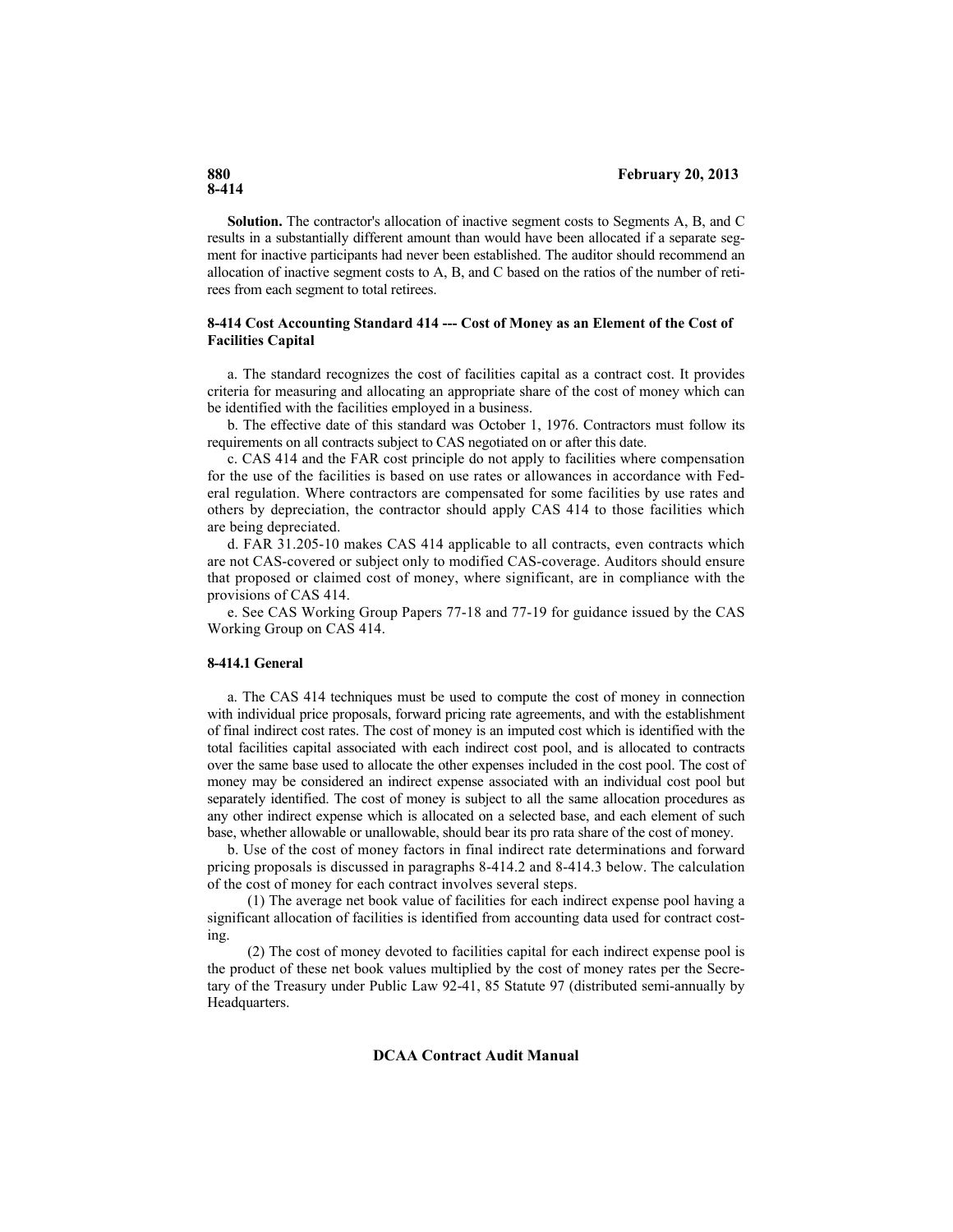(3) Facilities capital cost of money factors are computed by dividing the cost of money for each pool by the corresponding allocation base. The allocation bases used in this computation must be compatible with the bases used for applying indirect costs in determining contract costs.

(4) The cost of capital committed to facilities is separately estimated, accumulated, and reported for each contract. Each contract's share of the facilities capital cost of money is determined by multiplying the portion of the allocation bases for each indirect expense pool applicable to the contract by the facilities cost of money factor for that pool and adding the products together.

c. The facilities capital cost of money factors, wherever applicable, must be computed in accordance with the CASB-CMF form, Facilities Capital Cost of Money Factors and Computation. The CASB-CMF form and instructions are included as an appendix to CAS 414.

(1) On the CASB-CMF form, facilities capital items are classified as Recorded Facilities, Leased Property, and Corporate or Group Facilities. Capital leases are to be considered as Leased Property for purposes of the CASB-CMF form. In accordance with CAS Working Group Paper 77-19, operating leases, for which constructive cost of ownership is allowed in lieu of rental costs under Government acquisition regulations, are also to be classified as Leased Property. Since cost of money would be an allowable cost if the contractor had purchased the property, the cost of money should be included as an ownership cost in determining whether the allowable cost will be based on constructive ownership cost or leasing cost. Land which is an integral part of the leased facility is subject to the same treatment as the leased facility in computing the cost of money. Land leases for which the land is used in the regular business activity will also be included on the form even though land lease costs themselves do not generate allowable costs.

(2) Facilities costs are further identified on the CASB-CMF as either "distributed" or "undistributed." Distributed facilities are those capital items which can be identified in the contractor's records as solely applicable to those specific indirect expense pools for which a cost of money rate is to be computed. Undistributed items, which represent the remainder of the business unit's facilities capital, consist primarily of items charged to service centers. Under the regular method, undistributed assets are allocated to the appropriate indirect expense pools on a basis that approximates the actual absorption of depreciation/amortization of the facilities. Under the alternative method provided for in the standard, the undistributed assets are allocated to the  $G\&A$  expense pool. The alternative method may be used only if the contracting parties agree that depreciation/amortization generated by the undistributed assets is immaterial or the results obtained from this alternative procedure are comparable to those which would have been obtained under the regular method.

(3) In determining the average net book values for facilities employed by the business unit, auditors will be required to examine asset records to the extent necessary in the circumstances.

(a) Initially, the auditor should establish the validity of the average values used by the contractor. The standard provides that, where there has been a major fluctuation in the level of facilities during the cost accounting period, the simple average of the beginning and ending net book values may not be appropriate. Where significant variations have occurred, the auditor should recommend a procedure for calculating the average that more accurately reflects the actual experience.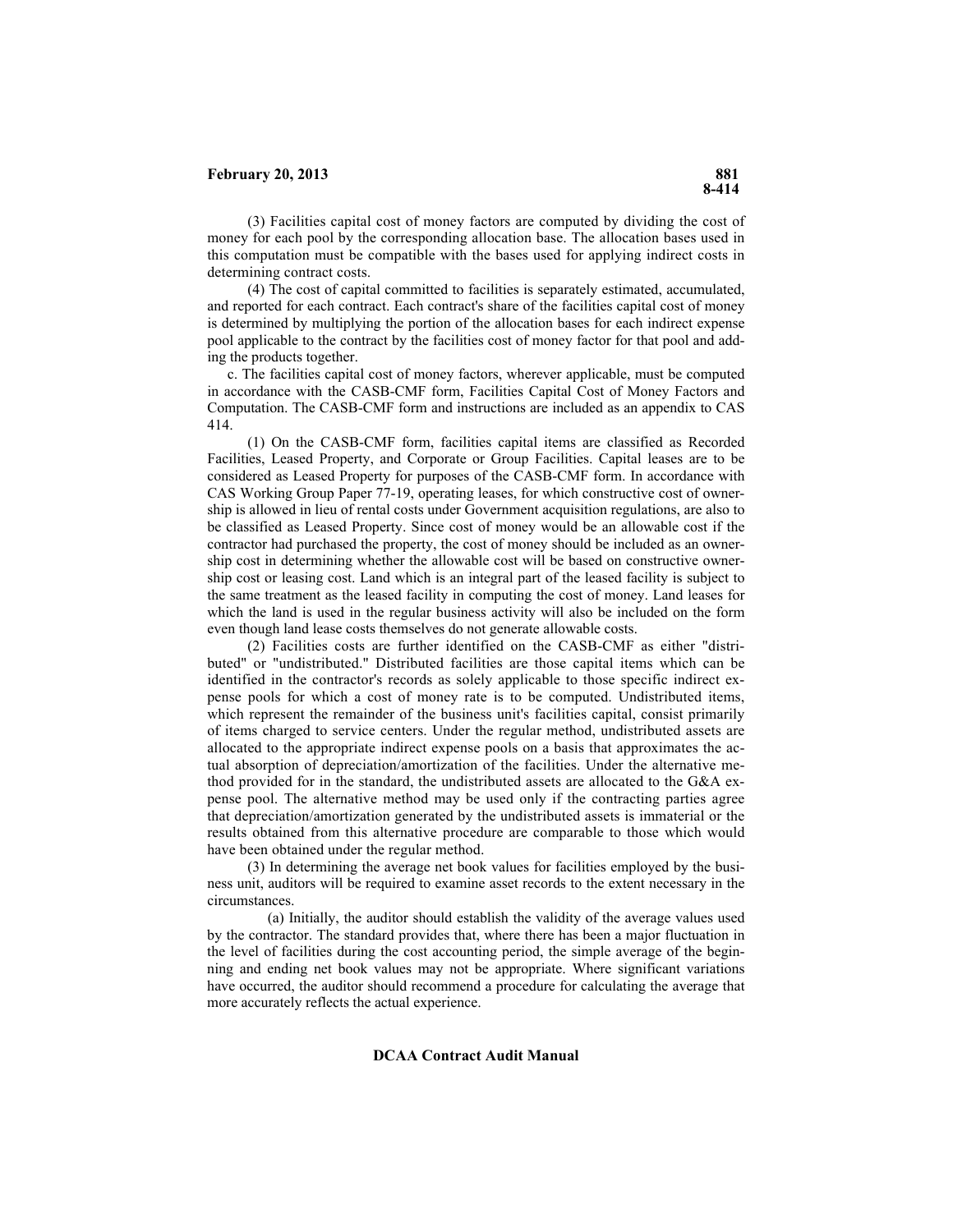(b) The facilities capital values used as a basis for the cost of money must, in general, be the same values used to generate allowable depreciation or amortization cost (ASBCA Case No. 32419, Raytheon Co.). Land which is integral to the regular operation of the business unit will be included. Operating leases which are treated as constructive ownership will be included at net book value on the CASB-CMF form starting with beginning of the lease term. Where leasing costs have previously been accepted as less costly to the Government under the lease period, renewal of the lease requires a new comparison of lease/ownership costs. If this comparison results in the allowance of constructive ownership costs in lieu of rental costs, the lease will be included at net book value on the CASB-CMF starting with the beginning of the lease renewal. The net book value will be based on fair value at asset acquisition (date that lease was entered into or renewed if appropriate) less the amount, if any, which would have been depreciated had the asset been purchased. The net book value assigned to the leased asset will not include the cost of money. Leasehold improvements may be considered in computing the cost of money if they are subject to amortization. Goodwill is not to be included in the cost of money computation. The acquisition value for all contractor-owned tangible assets and those leased assets for which constructive cost of ownership is allowed in lieu of rental costs should be determined in accordance with CAS 404. Depreciation charges applicable to assets included in the cost of money computation will be determined in accordance with CAS 409.

(c) To be included in the base for the cost of money computation, the asset must be used in regular business activity. Where a contractor maintains depreciation records for groups of assets, the auditor should evaluate the assets in the group to see if they should be included in the cost of money computation. In addition, the auditors should carefully evaluate contractor land purchases and leases to determine if they are an integral part of the regular operation of the business. The auditor should request the contractor to demonstrate that land purchases and leases in question were acquired as a reasonable response to a prudent forecast of the contractor's regular business activity and therefore are integral to the regular operations of the business. If the purchase/lease costs do not meet this requirement then the auditor should assure that these costs are properly excluded from the CAS 414 computation. The following would not be considered as being used in the regular business activity.

- Land held for speculation.
- Facilities or capacity which have been determined to be idle in accordance with FAR 31.205-17.
- Assets which are under construction for a contractor's own use (see 8-417.2a.).
- Assets which have been constructed or purchased but have not yet been placed into service.

# **8-414.2 Interest Rates – Cost of Facilities Capital**

a. The cost of money rate to be used in computing the cost of money factors is determined by the Secretary of the Treasury under Public Law 92-41, 85 Statute 97. This rate is published semiannually in the Federal Register. The rate published in December is applicable to the period from January 1 through June 30; the rate published in June is applicable to the period from July 1 through December 31. Although the interest rates are published semiannually, they are annual rates. Rates in effect since January 1, 1982 are as follows: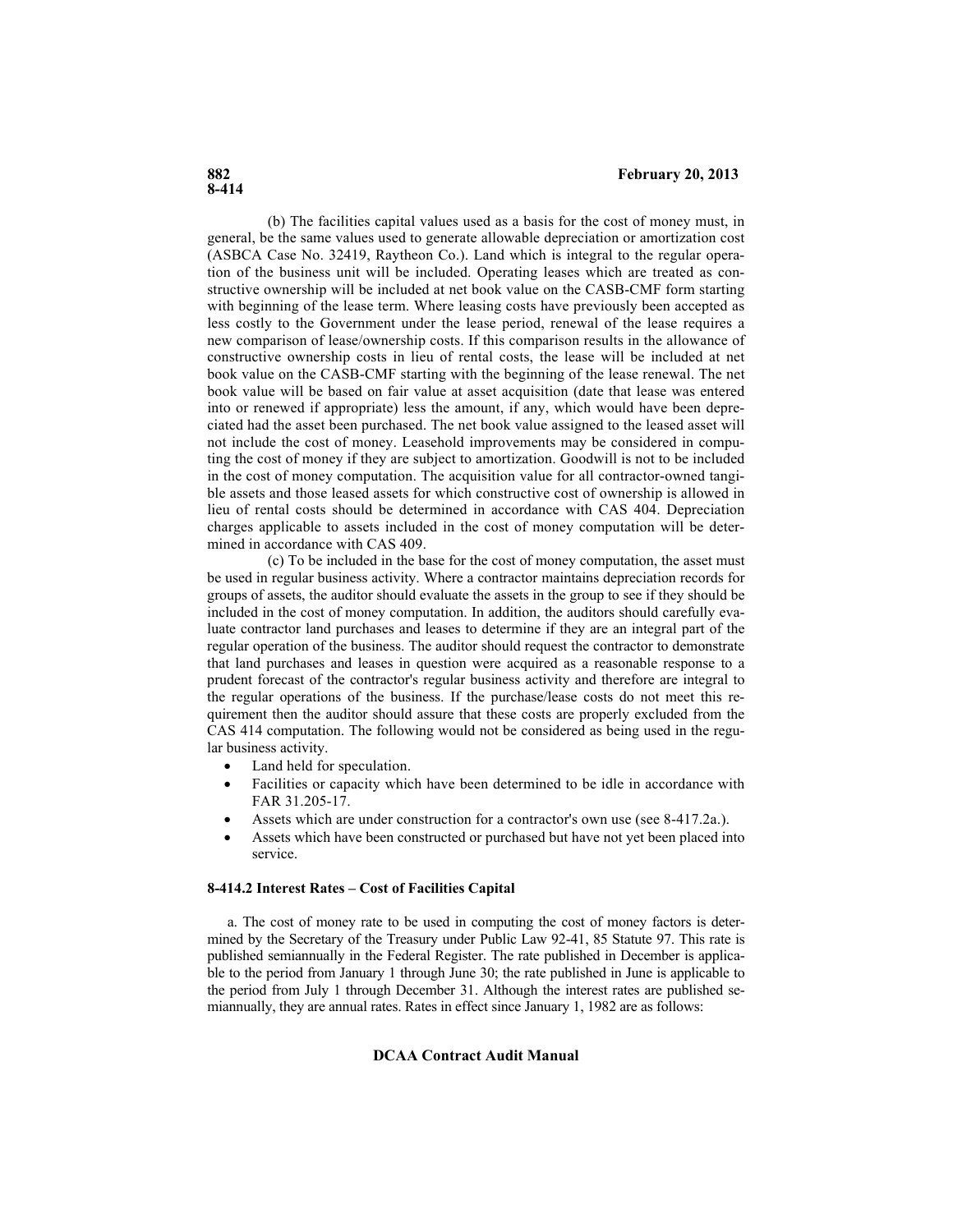|      | January-June | July-December |
|------|--------------|---------------|
| 1982 | 14.75%       | 15.5%         |
| 1983 | 11.25%       | 11.5%         |
| 1984 | 12.375%      | 14.375%       |
|      |              |               |
| 1985 | 12.125%      | 10.375%       |
| 1986 | 9.75%        | 8.5%          |
| 1987 | 7.625%       | 8.875%        |
| 1988 | 9.375%       | 9.25%         |
| 1989 | 9.75%        | 9.125%        |
| 1990 | 8.5%         | $9.0\%$       |
| 1991 | 8.375%       | 8.5%          |
| 1992 | 6.875%       | 7.0%          |
| 1993 | 6.5%         | 5.625%        |
| 1994 | 5.5%         | 7.0%          |
| 1995 | 8.125%       | 6.375%        |
| 1996 | 5.875%       | 7.0%          |
| 1997 | 6.375%       | 6.75%         |
| 1998 | 6.250%       | 6.0%          |
| 1999 | 5.0%         | 6.5%          |
| 2000 | 6.75%        | 7.25%         |
| 2001 | 6.375%       | 5.875%        |
| 2002 | 5.5%         | $5.25\%$      |
| 2003 | 4.25%        | 3.125%        |
| 2004 | 4.00%        | 4.5%          |
| 2005 | 4.25%        | 4.5%          |
| 2006 | 5.125%       | 5.75%         |
| 2007 | 5.25%        | 5.75%         |
| 2008 | 4.75%        | 5.125%        |
| 2009 | 5.625%       | 4.875%        |
| 2010 | 3.25%        | 3.125%        |
| 2011 | 2.625%       | 2.500%        |
| 2012 | 2.000%       | 1.7500%       |
| 2013 | 1.375%       |               |

b. In calculating final facilities capital cost of money factors, the cost of money rate is the prorated average of the treasury rates. For example, the cost of money rate for fiscal year ending October 31, 1995 would be computed as follows:

| Period        | Treasury Rate | Weighting | Cost of Money Rate |
|---------------|---------------|-----------|--------------------|
| 1994 2nd Half | 7.0%          | 2/12      | 1.167%             |
| 1995 1st Half | 8.125%        | 6/12      | 4.063%             |
| 1995 2nd Half | 6.375%        | 4/12      | 2.125%             |
|               |               |           | 7 355%             |

The contractor must compute and support the cost of money factors. Based on the auditor's recommendation, the CFAO determines whether the factors are valid for contract cost and pricing purposes.

c. A contractor may change its fiscal year due to a merger, business combination, or other valid reason. When a cost accounting period is not a 12-month period, the cost of money rates must be adjusted to reflect the applicable accounting period. This is be-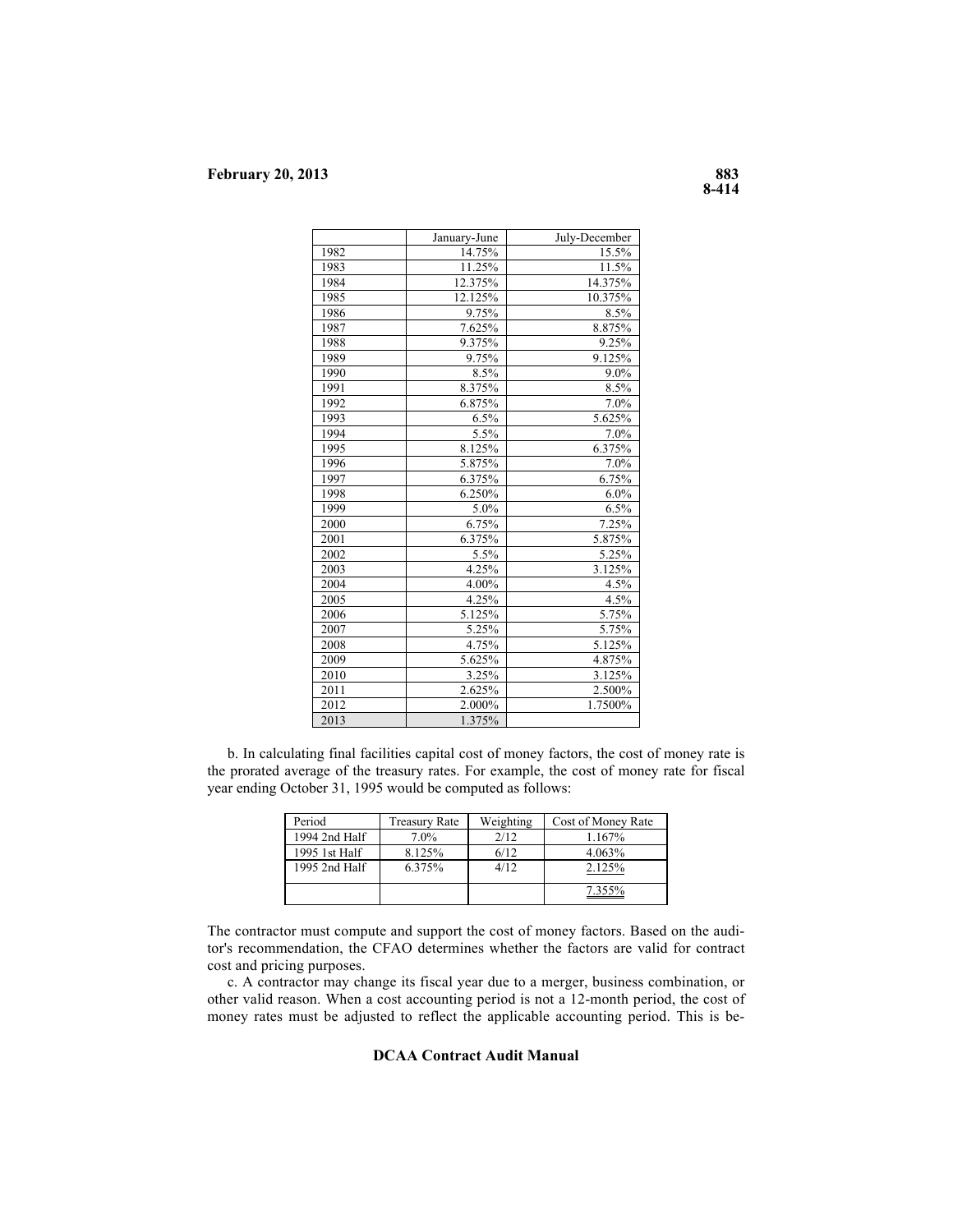cause the cost of money rates are annual rates, whereas the asset net book values of the contractor's assets and allocation bases reflect a period other than the normal 12-month period. For example, the cost of money rate for a 6 and 15 month accounting period ending December 31, 1995 would be computed as follows:

# 6-Month Accounting Period

| Period        | Treasury<br>Rate | Weighting | Cost of Money<br>Rate |
|---------------|------------------|-----------|-----------------------|
| 1995 2nd Half | 6.375%           | 6/12      | 3.1875\%              |

# 15-Month Accounting Period

| Period        | Treasury Rate | Weighting | Cost of<br>Money Rate |
|---------------|---------------|-----------|-----------------------|
| 1994 2nd Half | 7.000%        | 3/12      | 1.7500%               |
| 1995 1st Half | 8.125%        | 6/12      | 4.0625%               |
| 1995 2nd Half | 6.375%        | 6/12      | 3.1875%               |
|               |               |           | 9.0000%               |

# **8-414.3 Evaluating the Contractor's Computations**

a. The CASB-CMF form will be used to support the cost of money factors used in incurred cost allocations and forward pricing proposals. In developing the factors used in forward pricing proposals, the contractor should take into account the latest available cost of money rate and a forecast of the facilities net book values and allocation bases for each cost accounting period of contract performance. In some instances, where projected asset value and allocation bases are not expected to vary significantly from the latest completed cost accounting period, the same facilities values and allocation bases as are required for retroactive cost determination may be used for forward pricing purposes.

(1) In as much as significant changes in any of the variables, i.e., net book value of facilities, the treasury rate or the allocation base may change the relationship and affect the cost of money factor, the auditor should closely evaluate any proposed cost of money calculation before it is accepted as a basis for negotiation. The latest available semiannual interest rate should be verified and known or anticipated additions/deletions of assets, as well as the effect of the annual depreciation on the net book value, should be examined. The allocation bases used in the cost of money computation should be compared for consistency with those used in estimating indirect cost rates.

(2) When the average cost of money rate to be used in costing the contract is known, this average rate should be used in lieu of the latest semiannual treasury rate. This situation could occur when a short-term contract is negotiated and performed within the 6-month period after all the rates to be weighted in the actual historical cost of money are known. As an example, a contractor on a calendar year basis receives a contract on July 1, 1987, with a performance period of July 1, 1987 to December 31, 1987. The treasury rate for July 1, 1987 to December 31, 1987 was published in June 1987. Since the contract will be costed after-the-fact using the arithmetic average of the two semiannual rates for 1987,  $7.625\%$  +  $8.875\%/2 = 8.25\%$ , the 8.25 percent rate should also be used for pricing the contract. Au-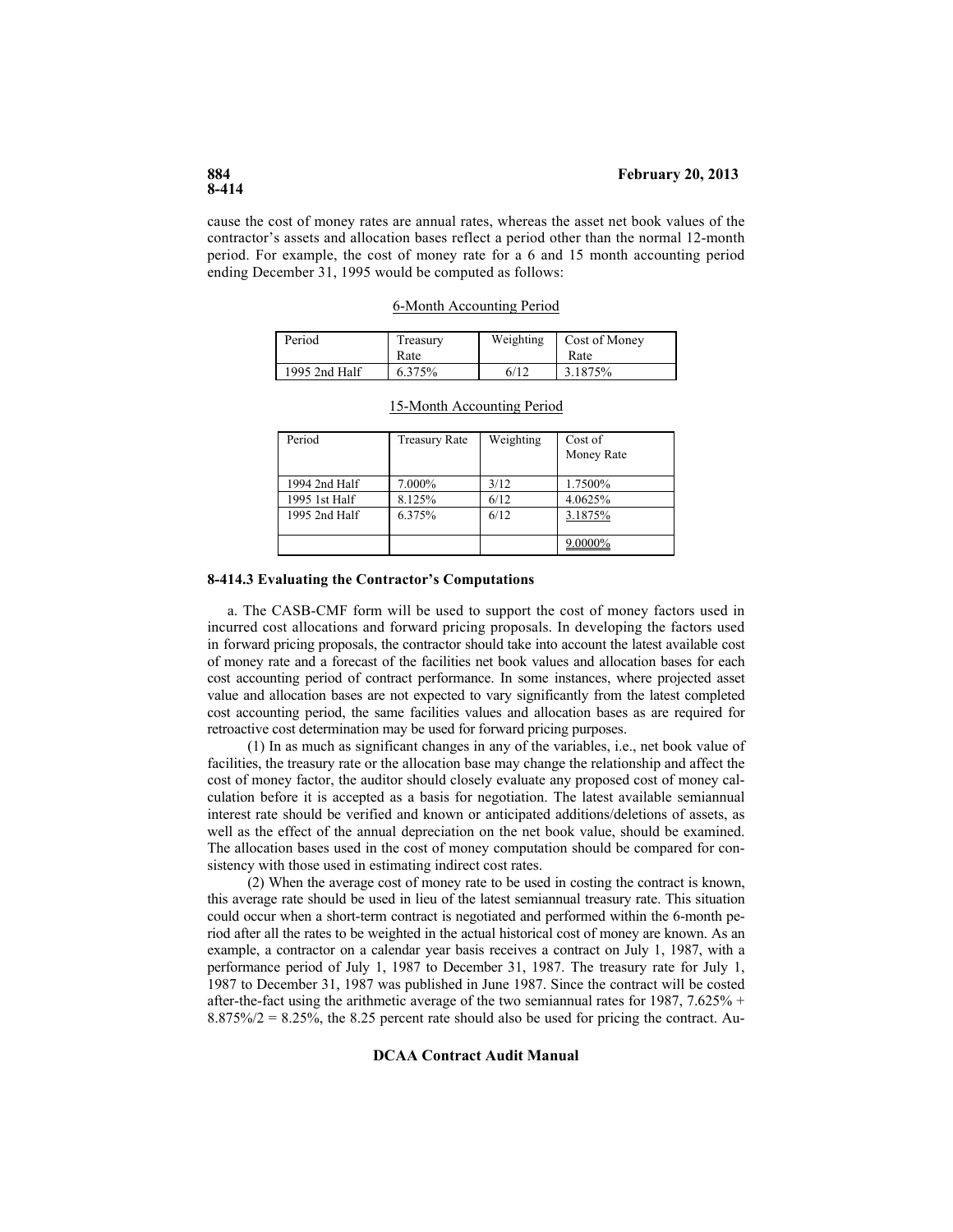ditors should be aware that the interest rate which will be in effect during the negotiation and applied to the contractor's estimate may not be known when the audit report is written. If this is the case, we should qualify the audit report regarding the allocable cost of money. The qualification should advise that if a new rate is available, the PCO should consider recomputing the cost of money amount before finalizing negotiations.

b. In accordance with CAS 414, cost of money is allocable to IR&D and B&P projects.

c. Contractors will include the amount proposed for cost of money in the proposal, supported by Form CASB-CMF and any other detail required to comply with 10 U.S.C. 2306a, Truth in Negotiations. Where the contractor elects to exclude the cost of money from its proposal or claim for reimbursement, such costs should be designated as unallowable and may not be included in profit. In addition, the contractor is still required to compute the cost of money factors in accordance with CAS 414. The failure to make the computation is considered a violation of a major requirement of the standard. In virtually all cases, however, the noncompliance will not result in increased cost paid by the Government. We should therefore issue noncompliance reports only if the acquisition office or the CFAO requests them. If no such request is made, we will advise the CFAO by memorandum of the technical noncompliance. We will also include appropriate comments in the proposal audit report as well.

d. Request for audits of the contractor's computation of the cost of money may be received in connection with individual price proposals, forward pricing rate agreements, and the establishment of final indirect cost rates. With each of these audits, the report to the CFAO will state whether the contractor has complied with the standard and the requirements of the acquisition regulations.

e. If noncompliances are found, the auditor must ascertain their significance and make appropriate recommendations as outlined in 8-302.7.

#### **8-415 Cost Accounting Standard 415 --- Accounting for the Cost of Deferred Compensation**

a. The purpose of this standard is to provide criteria for measuring deferred compensation costs and assigning those costs to cost accounting periods. It applies to all deferred compensation costs except for compensated absences and pension costs covered in CAS 408 and CAS 412.

b. The standard was effective July 10, 1977. It must be applied to all new deferred compensation awards made in the next fiscal year after receipt of a CAS-covered contract to which the standard is applicable. It does not disturb the contractual provisions applicable to prior awards. It allows the deferred compensation cost awarded before the applicability date to be allocated as a cost when paid under existing contracts.

c. FAR 31.205-6(k) makes CAS 415 applicable to all contracts, even contracts which are not CAS-covered or subject only to modified CAS-coverage. Auditors should ensure that proposed or claimed deferred compensation costs, where significant, are in compliance with the provisions of CAS 415.

#### **8-415.1 General**

a. Deferred compensation is an award made by an employer to compensate an employee in a future cost accounting period for services rendered prior to receipt of compensation. It does not include normal year-end salary, wage, or bonus accruals.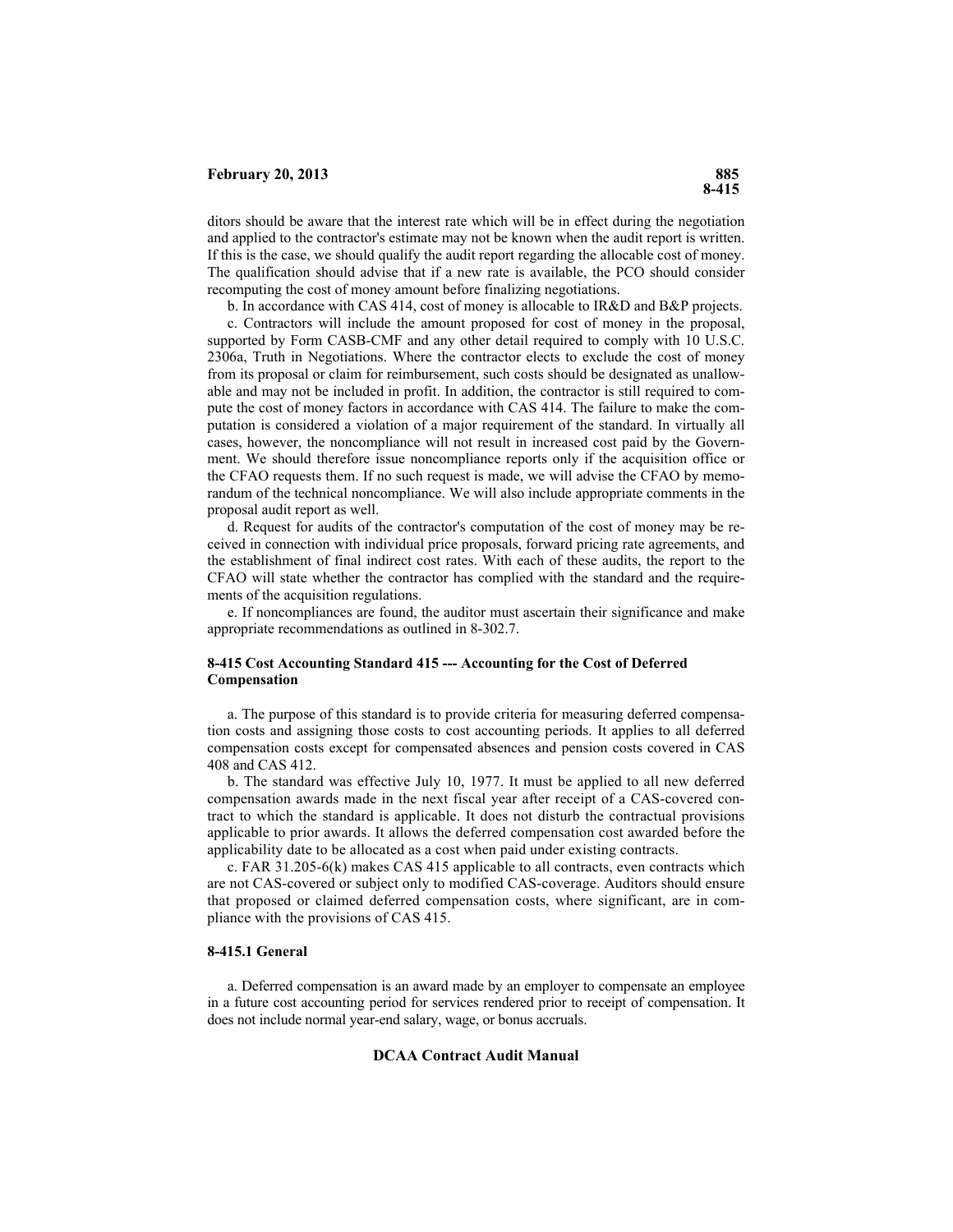b. Deferred compensation costs are measured by the present value of future benefits to be paid and are assigned to the cost accounting period in which the contractor becomes obligated to compensate the employee. The contractor incurs this obligation when:

(1) The requirement for future payment cannot be unilaterally avoided by the contractor.

(2) The award is to be paid in money, other assets, or shares of the contractor's stock.

(3) The future payment can be measured reasonably accurately.

(4) The recipient of the award is known.

(5) Events entitling an employee to receive an award have a reasonable probability of occurrence.

(6) There is reasonable probability that stock options will be exercised. These conditions are basically those recognized under generally accepted accounting principles for establishing a liability. Where these conditions are not met, the deferred compensation cost will be assigned to the period of payment.

c. If the award is based on employee's performance of future service to receive benefits, the contractor's obligation is established as the future service is performed.

d. The treasury rate determined by the Secretary of the Treasury pursuant to Public Law 92-41, 85 Statute 97, effective when the cost is assigned, will be used for computing the present value of future benefits. The treasury rate considers current private commercial interest rates for loans maturing in approximately five years and is considered the most appropriate rate for discounting deferred compensation costs.

e. The measurement and assignment of present values of future benefits to cost accounting periods should be separate for each award. However, the cost estimated on a group basis for employees covered by a deferred compensation plan will be acceptable if the cost can be measured with reasonable accuracy and includes an adjustment for probable forfeitures.

f. The auditor's evaluation should:

(1) Identify all deferred compensation awards currently provided to employees.

(2) Determine what accounting changes, if any, are contemplated as a result of the standard. (According to FAR 52.230-6, the contractor is required to describe to the ACO the kind of changes required by the standard.) If the contractor previously utilized a cash basis of accounting for deferred compensation costs on Government contracts, a change from a cash to an accrual basis will be required for all new awards made after the applicability date of the standard.

(3) Verify, through examination of the award provisions, that all applicable conditions for establishing the obligation for compensation have been met for those awards in which the entire cost is recognized in the year of award.

(4) Evaluate the present-value calculations to determine that the treasury rate specified in the standard has been used correctly.

(5) Evaluate costs for proper credit of estimated forfeitures, based on past experience and future expectations, where deferred compensation costs are accounted for on a group basis.

g. Interest cost will be included in computing future benefits for all deferred compensation cash awards which provide for the payment of interest. The allowability of such interest cost will be determined in accordance with applicable acquisition regulations. If the award stipulates a fixed interest rate, the interest cost is assigned at the fixed rate to the cost accounting period in which the contractor is obligated to compensate the employee. Some deferred compensation awards provide for the payment of interest at variable rates from the date of the award until payment. When the variable rate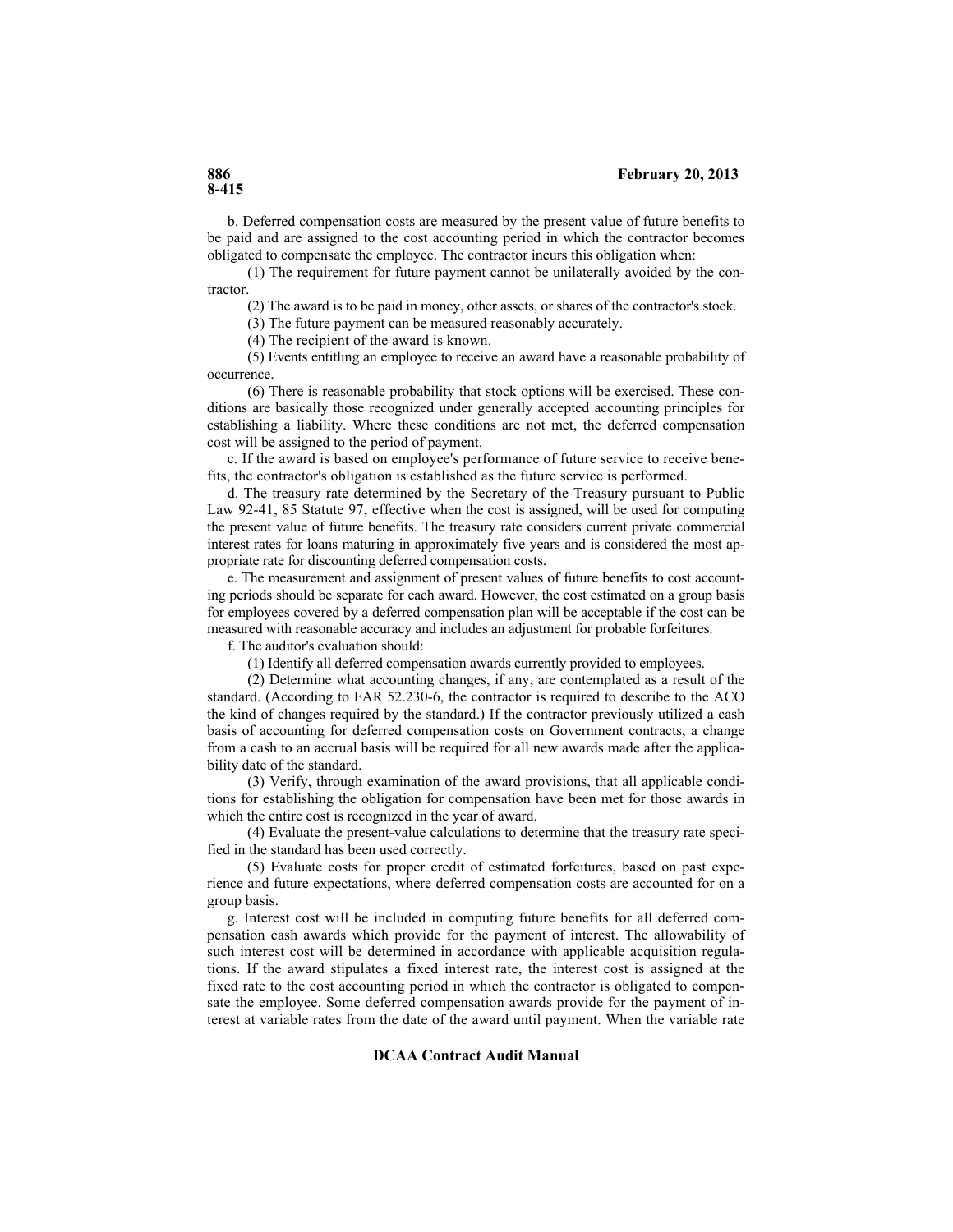is based on specified index which is determinable by cost accounting period, the interest cost is assigned to the applicable period at the actual rate for the index at the close of the period. Since that rate may vary from the actual rates in future periods, adjustments will be made in any future period in which the variable rate materially affects the cost of deferred compensation. When the variable rate is not based on a specified index and is not determinable by year, the total interest cost will be assigned to the period of payment. The auditor should evaluate each deferred compensation plan which provides for a cash award, to determine whether the payment of interest is required. For each plan which provides for interest, the auditor should check the contractor's annual interest cost calculation to ascertain that only interest costs for which the rates are fixed or based on specific indices have been accrued.

h. If a deferred compensation plan for a cash award requires irrevocable funding (including interest) of future payments to employees, the amount irrevocably funded will be assigned to the cost accounting period in which the funding occurs.

i. The deferred compensation cost of an award of contractor stock will be based on the current or prevailing market value of the stock (as indicated by market quotations) on the date the number of shares awarded becomes known. It should be noted that the standard does not provide for present value discounting of the market price for stock. Since the market price is presumed to reflect future expectations, further discounting would not be appropriate.

j. The cost of an award of an asset other than cash, will be based on the market value of the asset when the award is made. If the market value is not available, a fair value of the asset will be established. The auditor should verify that the claimed market value of the asset is supported by a valid appraisal obtained from an outside source.

k. If the terms of an award of either cash, other assets, or stock require that an employee perform future service to receive benefits, the deferred compensation cost will be assigned on a pro rata basis to those applicable periods of current and future service. The standard does not specify the method or proration but provides that the proration be based on the circumstances of the award. The requirement of the standard conforms with Accounting Principles Board Opinion No. 12 which states that only the portion applicable to the current period should be accrued if elements of both current and future services are present. The auditor should determine the basis on which the contractor prorates costs between current and future periods. Where deferred compensation plans do not clearly establish a basis for prorating costs between accounting periods, the contractor will be required to support the prorations. In most instances the contractor, because of the ease of computation, will prorate the costs evenly over the number of years of additional service required before exercise of the award. For example, a contractor, declaring a year-end cash award to key employees under a plan requiring three additional years of service before payment, prorates the cost evenly over the following three years (excluding adjustment for present value factors). The contractor's proration would be accepted by the auditor unless the circumstances of the award clearly indicated that the award was related in total, or in part, to past services rendered.

l. Any forfeitures which reduce the contractor's obligation for payment of deferred compensation will be credited to contract costs in the period the forfeiture occurs. The reduction will be the amount of the award assigned to the prior period(s), plus interest compounded annually at the Secretary of the Treasury rate under Public Law 92-41, 85 Statute 97. For irrevocably funded plans, the reduction will be the amount initially funded, adjusted for a pro rata share of fund gains or losses. The voluntary failure of a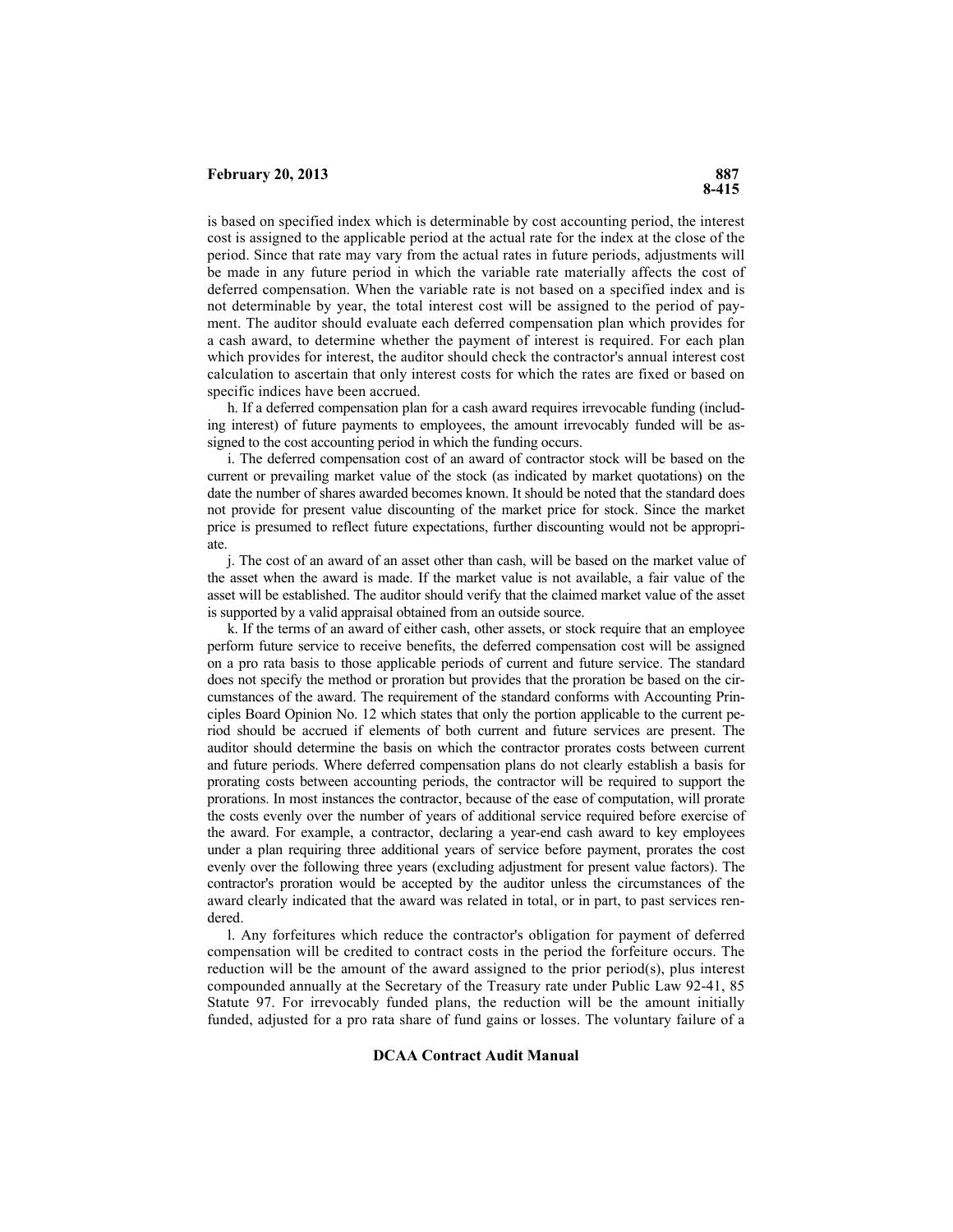recipient to exercise a stock option is not considered a forfeiture. If the cost of a cash award for a group deferred compensation plan is later determined to be greater than the amount initially assigned due to an overestimate of forfeitures, the additional cost attributable to the incorrect estimate will be assigned to the cost accounting period in which the revised cost becomes known.

m. If noncompliances are found, the auditor must ascertain their significance and make appropriate recommendations as outlined in 8-302.7.

# **8-415.2 Illustrations**

The following illustrations are intended to supplement those in paragraph 415.60 of the standard. They are to be used as a guide in determining whether a contractor's practices comply with the provisions of the standard.

a. **Problem.** The cost of a contractor's deferred compensation plan for a cash award is assigned to the cost accounting period in which the award is made. Under the provisions of the plan, the contractor has complete authority over forfeiture. If an employee is reassigned or laid off before he is eligible for benefits, the contractor may forfeit the employee's rights to the benefits.

**Solution.** Under CAS 415.50(a), one criteria for incurring an obligation is that the contractor cannot unilaterally avoid future payment. As a result of the contractor's discretionary control over the forfeiture provisions, this would not be considered a valid obligation. The cost should therefore be assigned to the year paid, not the year awarded.

b. **Problem.** The contractor's deferred compensation requires all cash awards to be increased by an eight percent interest factor.

**Solution.** The cost of future benefits assigned to the current accounting period should include interest cost calculated at eight percent compounded annually according to CAS 415.50(d)(1).

c. **Problem.** The contractor accounts for the cost of a cash award deferred compensation plan on a group basis, adjusted for an estimated four percent forfeiture allowance. At the close of its fiscal year 1987 the actual cost of forfeitures amounted to only three percent as a result of a lower employee turnover than was originally anticipated.

**Solution.** The additional cost resulting from the overestimated forfeiture allowance should be charged to deferred compensations costs in fiscal year 1987.

d. **Problem.** The contractor has a deferred compensation plan which specifies that an employee receiving a cash award must remain with the company for three years after the award to receive benefits. On March 31, 1987 (fiscal year-end) the contractor awards \$5,000 to an employee to be paid on March 31, 1990. According to the plan's requirement for irrevocable funding of future payments, the cost payable to the employee on March 31, 1990 was funded on March 31, 1987.

**Solution.** The entire amount irrevocably funded must be assigned to the fiscal year ending March 31, 1987 according to CAS 415.50(d)(6).

e. **Problem.** The circumstances are the same as for problem d. above except the employee voluntarily terminates his employment on May 30, 1987. On the date of termination the fund has appreciated eight percent.

**Solution.** The amount irrevocably funded plus eight percent for the fund gain will be credited to deferred compensation costs in fiscal year-end March 31, 1988 as a forfeiture reduction.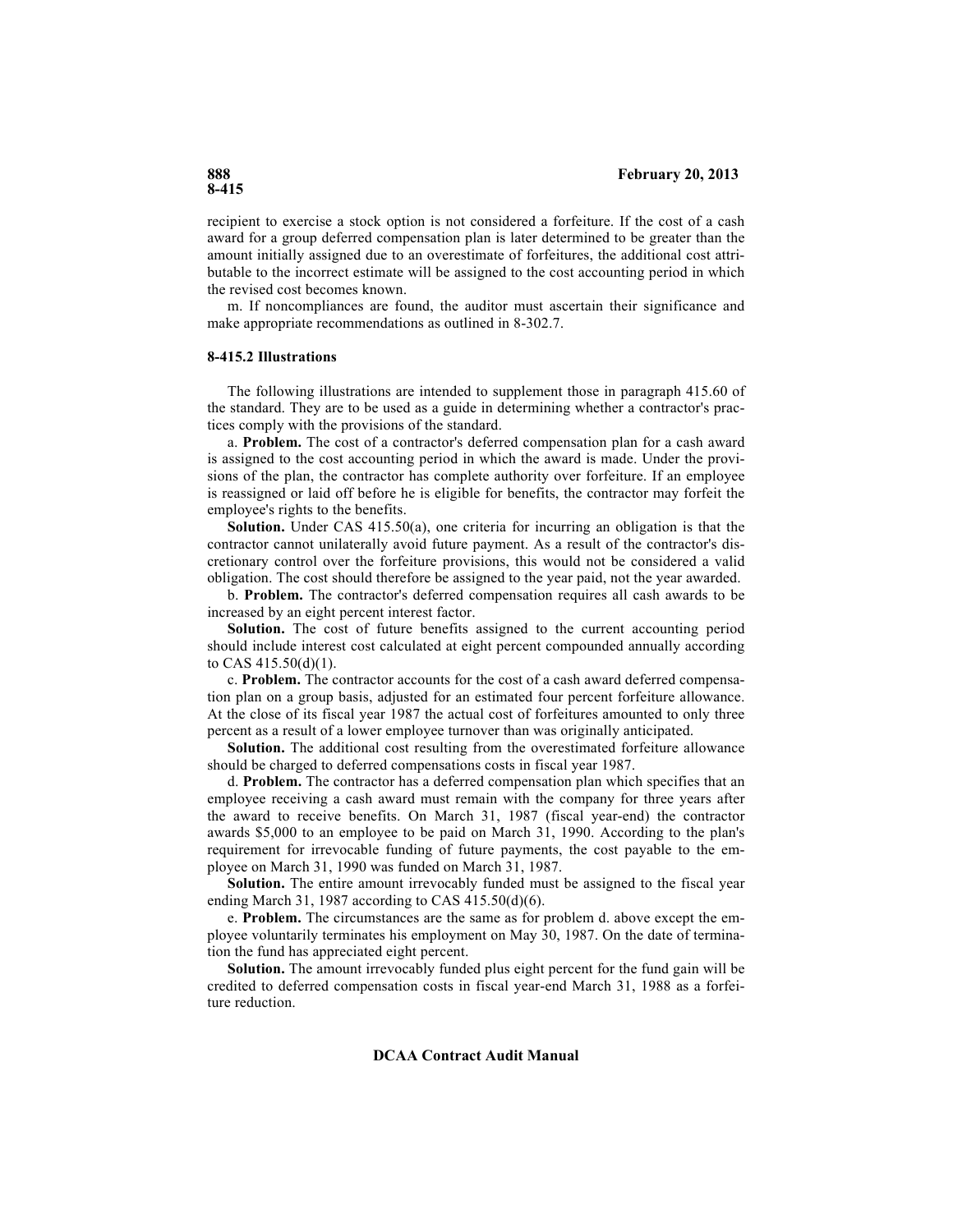f. **Problem.** The contractor maintains a self-insured retiree death benefit plan for which costs are recorded at the time the death benefit is paid. Questions have been raised as to whether these benefits should be considered deferred compensation subject to CAS 415 and whether the liability for currently retired employees should be accrued.

**Solution.** These benefits are not deferred compensation as contemplated in CAS 415. CAS 415.50(a)(3) requires a reasonably accurate measurement of future payments as a condition for accrual. Retiree death benefits could only be accrued by introducing mortality assumptions and this was not considered to fall within the meaning of "reasonable accuracy" as used in the standard.

#### **8-416 Cost Accounting Standard 416 --- Accounting for Insurance Cost**

CAS 416 provides criteria for the measurement of insurance costs, the assignment of such costs to cost accounting periods, and their allocation to cost objectives. The standard was effective July 10, 1979 and is applicable to a contractor on or after the start of its next accounting period beginning after the receipt of a CAS-covered contract.

#### **8-416.1 General**

a. CAS 416 covers accounting for purchased insurance, self-insurance, and payments to a trustee of an insurance fund. When coverage is obtained through purchase of insurance or payment into an insurance fund, the premium or payment normally should represent the insurance cost. Amounts representing coverage for more than one year should be assigned pro rata among the cost accounting periods covered by the policy term. When coverage is not obtained through purchased insurance or payment into an insurance fund, the contractor should follow a program of self-insurance in accordance with criteria in the standard. Self-insurance is defined as the assumption or retention of the risk of loss by a contractor, either voluntarily or involuntarily. Absence of insurance is regarded as one form of self-insurance. The contractor should make a self-insurance charge for each period for each type of self-insured risk based on an estimate of the projected average loss for that period. Insurance administration expenses which are material in relation to total insurance costs should be allocated on the same basis as the related costs.

b. FAR 31.205-19 makes the self insurance provisions of CAS 416 applicable to all contracts, even contracts which are not CAS-covered or subject only to modified CAScoverage. Auditors should ensure that proposed or claimed insurance costs, where significant, are in compliance with the provisions of CAS 416.

#### **8-416.2 Guidance**

a. The standard requires the contractor to maintain records to substantiate the amounts of premiums, refunds, dividends, losses, and self-insurance charges. Records should also show the frequency, amount, and location of actual losses by major type of risk.

b. A contractor may need memorandum records to reflect material differences between insurance costs determined in accordance with CAS 416 and those includable in financial statements prepared in accordance with Financial Accounting Standards Board (FASB) Statement 5, Accounting for Contingencies. FASB Statement 5 does not permit an accrual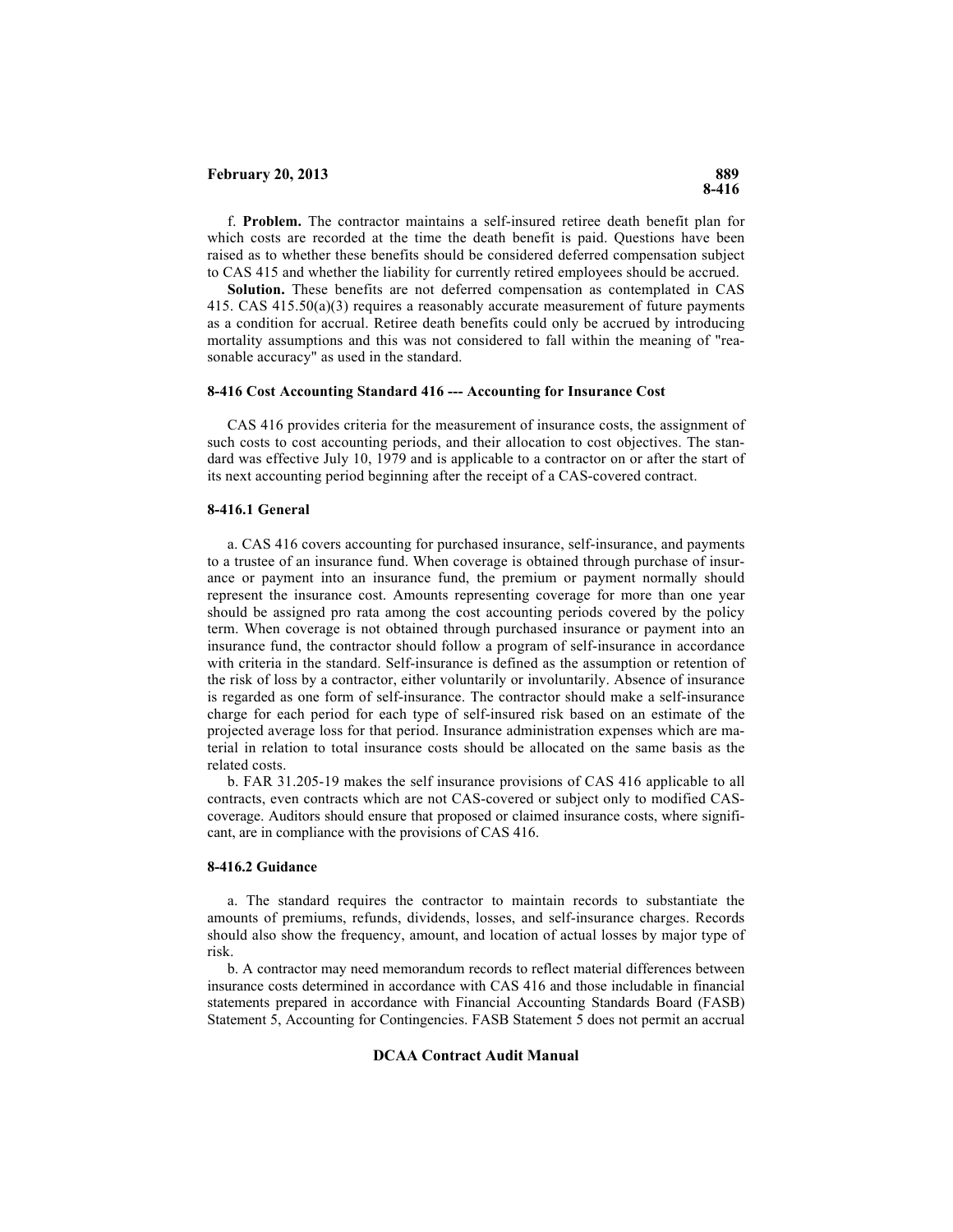for loss contingencies in a contractor's financial accounting records unless (1) an asset has been impaired or a liability incurred at the date of financial statements and (2) the amount can be reasonably estimated. Insurance costs determined in accordance with CAS 416 cannot be accrued in financial accounting records unless they represent purchased insurance, actual payment to a trustee, or the recognition of an actual loss. A self-insurance charge which only represents exposure to the risk of loss cannot be accrued.

c. Exposure to the risk of loss may differ significantly between defense and commercial operations and products. When risks differ significantly, defense and commercial insurance costs should be accumulated and allocated separately.

d. The audit of insurance premiums and payments to trustees should include:

(1) Examining insurance policies to determine the basis for establishing and adjusting premiums, and any provision for deposits and reserves.

(2) Determining whether the contractor controls or has a financial interest in the insurer. Purchase of insurance from a related organization may be a form of self-insurance which should be audited in accordance with 8-416.2e.

(3) Examining the transactions in connection with an insurance reserve or fund in order to establish compliance with CAS 416.50(a)(iv) and (v).

(4) Evaluating direct allocations of premium costs to final cost objectives to detect possible noncompliance with CAS 402.

(5) Evaluating the assignment of premiums, refunds, and assessments to and among cost accounting periods.

e. CAS 416 does not establish minimum financial requirements for a contractor's selfinsurance program. In order to assure that a contractor has adequate financial resources for a self-insurance program, FAR 31.205-19 requires contracting officer approval of a selfinsurance program before the related costs are allowable. Auditors may be requested to furnish data in connection with the evaluation of the proposed self-insurance program. Selfinsurance charges should be audited for compliance with CAS 416 and the approved program. The audit of self-insurance charges should include:

(1) Evaluating the contractor's overall self-insurance program and the adequacy of supporting records.

(2) Analyzing the nature, amount and pattern of actual insurance losses.

(3) Evaluating the contractor's method of estimating projected average loss from actual loss data.

(4) Comparing the self-insurance charge with the cost of purchased insurance when it is available.

f. If noncompliances are found, the auditor must ascertain their significance and make appropriate recommendations as outlined in 8-302.7.

# **8-416.3 Illustrations**

The following illustrations are intended to supplement those in paragraph 416.60 of the standard. They are to be used as a guide in determining whether a contractor's practices comply with the standard's provisions.

a. **Problem.** Contractor X establishes an approved self-insurance program to cover employee group health plans beginning with its next accounting period. The contractor makes a self-insurance charge based on analysis of its actual loss experience over the prior 10-year period and an evaluation of anticipated conditions. The auditor determines that a well-known insurance company offers coverage at a cost materially lower than the self-insurance charge.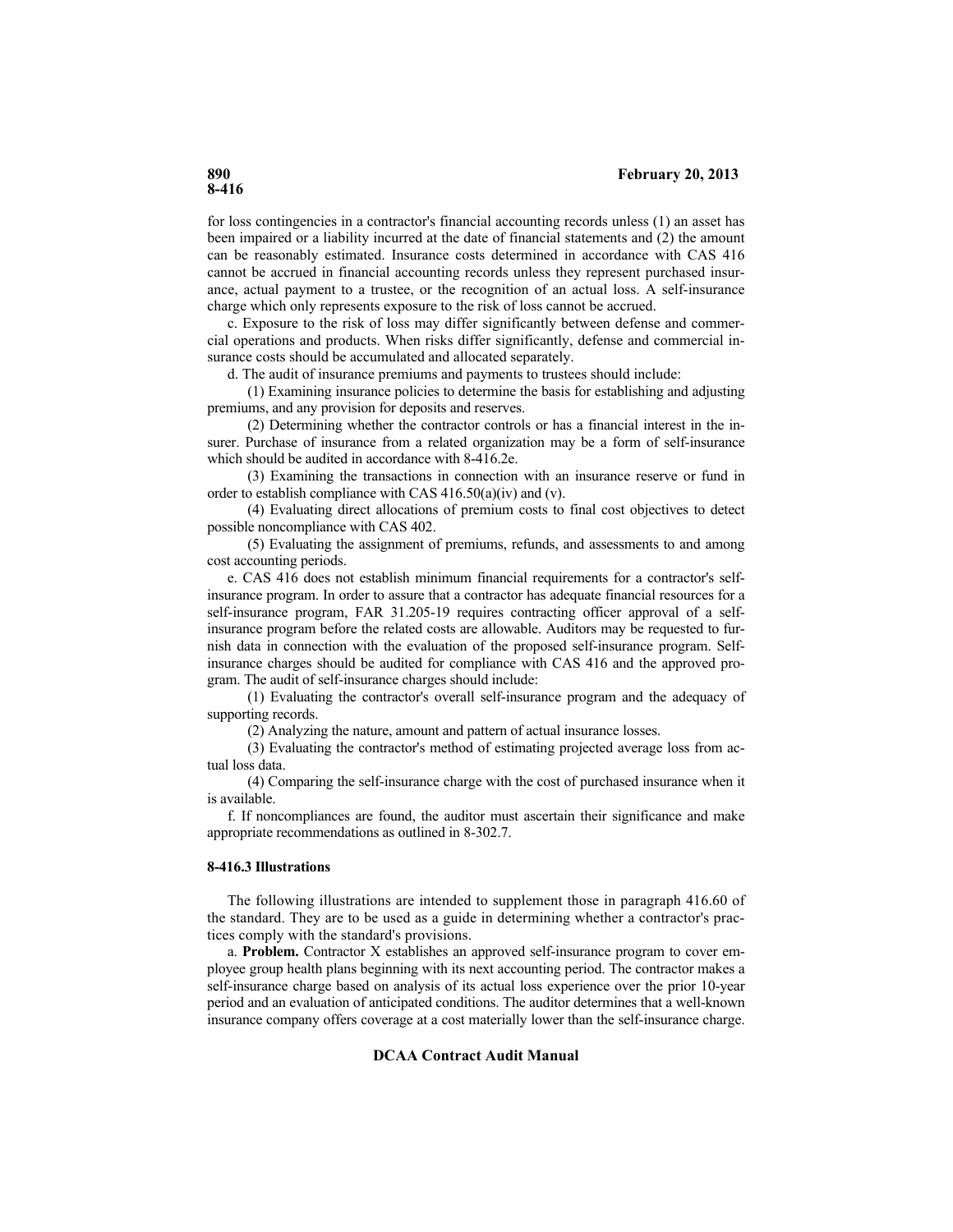The contractor refuses to purchase insurance because the insurance company is a subsidiary of a competitor and has a poor reputation.

**Solution.** The contractor's practice complies with CAS 416 even though purchased insurance is available at a lesser cost. Paragraph 5 of the supplemental information published with CAS 416 states that the limitation in CAS  $416.50(a)(2)(i)$  is intended to apply only when the cost of comparable purchased insurance is used as a convenient method of estimating the projected average loss. The contractor's action is still subject to the test of reasonableness contained in FAR 31.201-3 as well as the allowability requirements of FAR 31.205 19, which disallows the difference between the cost of self-insurance and comparable purchased insurance (plus associated administrative expenses). The difference should be questioned if the purchased insurance is determined to be comparable.

b. **Problem.** Contractor Y proposes to discontinue its purchased insurance coverage and become self-insured without setting aside specific financial resources to cover future losses.

**Solution.** If the self-insurance charge is measured and allocated properly following the criteria in  $CAS\ 416.50(a)(2)$ , the proposed practice complies with the standard regardless of the availability of specific financial resources to cover future losses. The same cost, however, may be unallowable under provisions of FAR 31.205-19 if the self-insurance program has not been approved by the CFAO.

#### **8-417 Cost Accounting Standard 417 --- Cost of Money as an Element of the Cost of Capital Assets Under Construction**

a. This standard establishes criteria for the measurement of the cost of money attributable to capital assets under construction, fabrication, or development as an element of the cost of those assets. The standard was effective December 15, 1980. It is applicable on or after the start of the next fiscal year beginning after receipt of a contract to which the standard applies.

b. FAR 31.205-10 makes CAS 417 applicable to all contracts, even contracts which are not CAS-covered or subject only to modified CAS-coverage. Auditors should ensure that proposed or claimed cost of money costs, where significant, are in compliance with the provisions of CAS 417.

#### **8-417.1 General**

a. The standard's fundamental requirement provides that the cost of money applicable to the investment in tangible and intangible capital assets being constructed, fabricated, or developed for a contractor's own use, shall be included in the capitalized acquisition cost of such assets.

b. For each capital asset being constructed, fabricated, or developed, a representative investment amount shall be determined each cost accounting period, giving appropriate consideration to the rate at which costs of construction are incurred. The cost of money applicable to each asset shall be calculated using the applicable interest rates determined by the Secretary of the Treasury under Public Law 92-41, 85 Statute 97 (distributed semi-annually by Headquarters).

c. Cost of money shall not be capitalized for any period during which substantially all the activities necessary to get the asset ready for its intended use are discontinued unless such discontinuance arises out of causes beyond the control and without the fault or negligence of the contractor.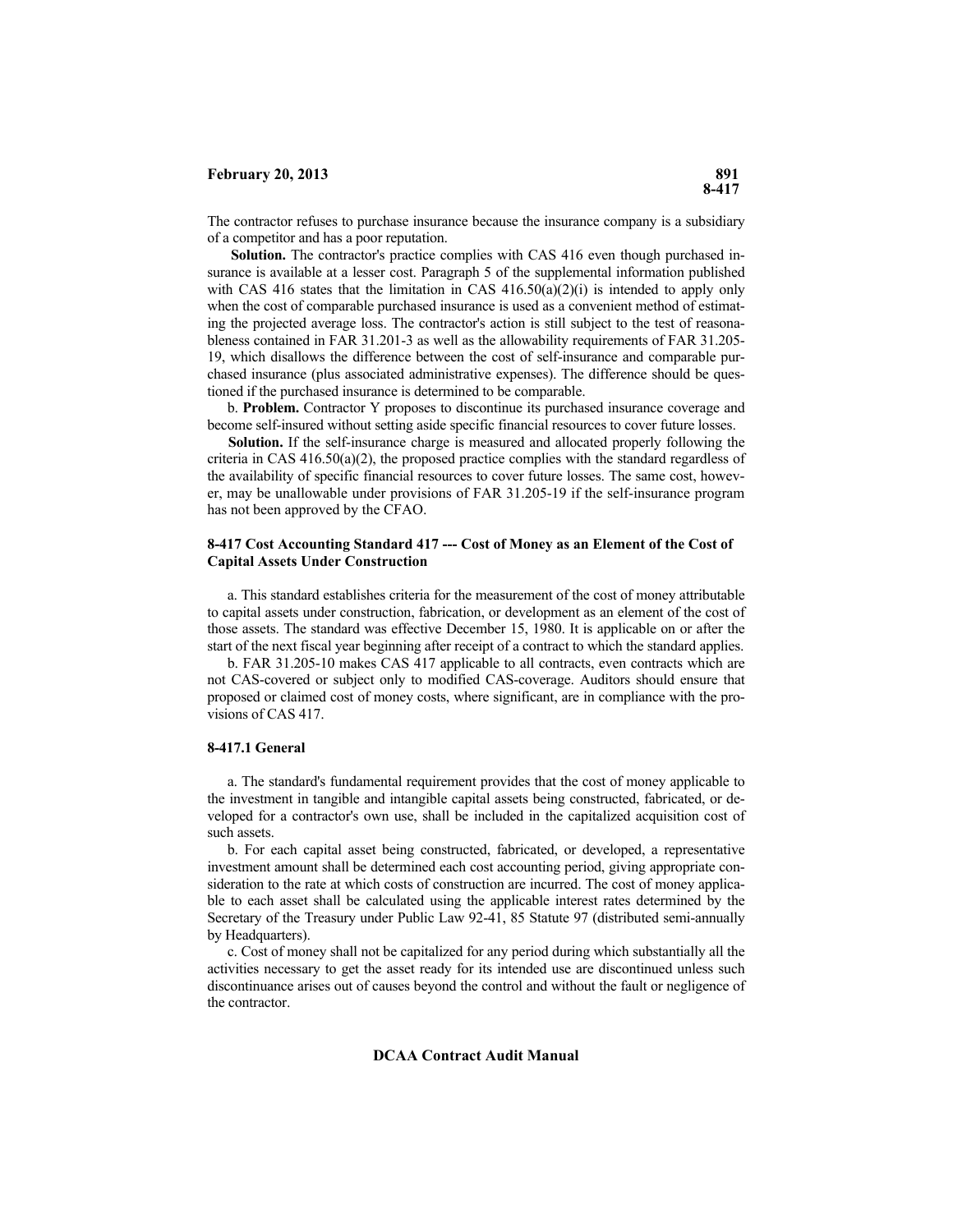#### **892 February 20, 2013**

# **8-417**

# **8-417.2 Guidance**

a. CAS 417 applies to both tangible and intangible assets being constructed, fabricated, or developed for a contractor's own use. Cost of money applicable to land should be added to the basis of the land rather than to the depreciable portion of the asset under construction. Land should not be included in the representative cost until the start of activity necessary to get it ready for its intended use, such as foundation development, landscaping, etc.

b. Cost of money should be computed only once for each cost accounting period that the asset is under construction based on the representative investment during the cost accounting period. Amounts capitalized as cost of money in one cost accounting period should be included in the representative investment for succeeding periods. Cost of money shall be calculated using the time-weighted interest rates determined by the Secretary of the Treasury. It is not necessary to enter the cost of money on the accounting records; however, the contractor should make a memorandum entry of the cost and maintain, in a manner that permits audit and verification, all relevant schedules, cost data, and other data necessary to support the entry.

c. The representative investment is the calculated amount considered invested by the contractor in the project to construct, fabricate, or develop the asset during the cost accounting period. In calculating the representative investment, consideration must be given to the rate of expenditure pattern of this investment. For example, if most of the investment was at the end of the cost accounting period, the representative investment calculation must reflect this fact.

d. The standard requires that if substantially all activity necessary to get the asset ready for its intended use is discontinued, cost of money shall not be capitalized for the period of discontinuance. However, when such discontinuance occurs beyond the control and without the fault or negligence of the contractor, the cost of money will continue to be capitalized. Therefore, the construction-in-progress accounts should be scrutinized to see if activity has ceased or dropped to a nominal amount. If this occurs, the circumstances should be examined. Brief interruptions and delays because of technical construction problems, labor disputes, inclement weather, shortage of material, etc. will not require discontinuance of capitalization of cost of money.

e. Assets purchased but not immediately put into service because they require installation are permitted to be included in the base for determining cost of money during the period of installation. However, caution should be taken to ensure that the activities necessary to get the asset ready for its intended use are not discontinued.

f. If noncompliances are found, the auditor must ascertain their significance and make appropriate recommendations as outlined in 8-302.7.

# **8-417.3 Illustrations**

The following illustration is intended to supplement those in paragraph 417.60 of the standard. It is to be used as a guide in determining whether a contractor's practices comply with the standard's provisions.

**Problem.** A contractor purchases a turbine for \$1 million on January 1, 1986. The installation requires six months and is completed on June 3, 1986. The contractor capitalizes cost of money during the six-month period of installation stating that it was the CASB's intent that contractor investment be recognized through cost of money.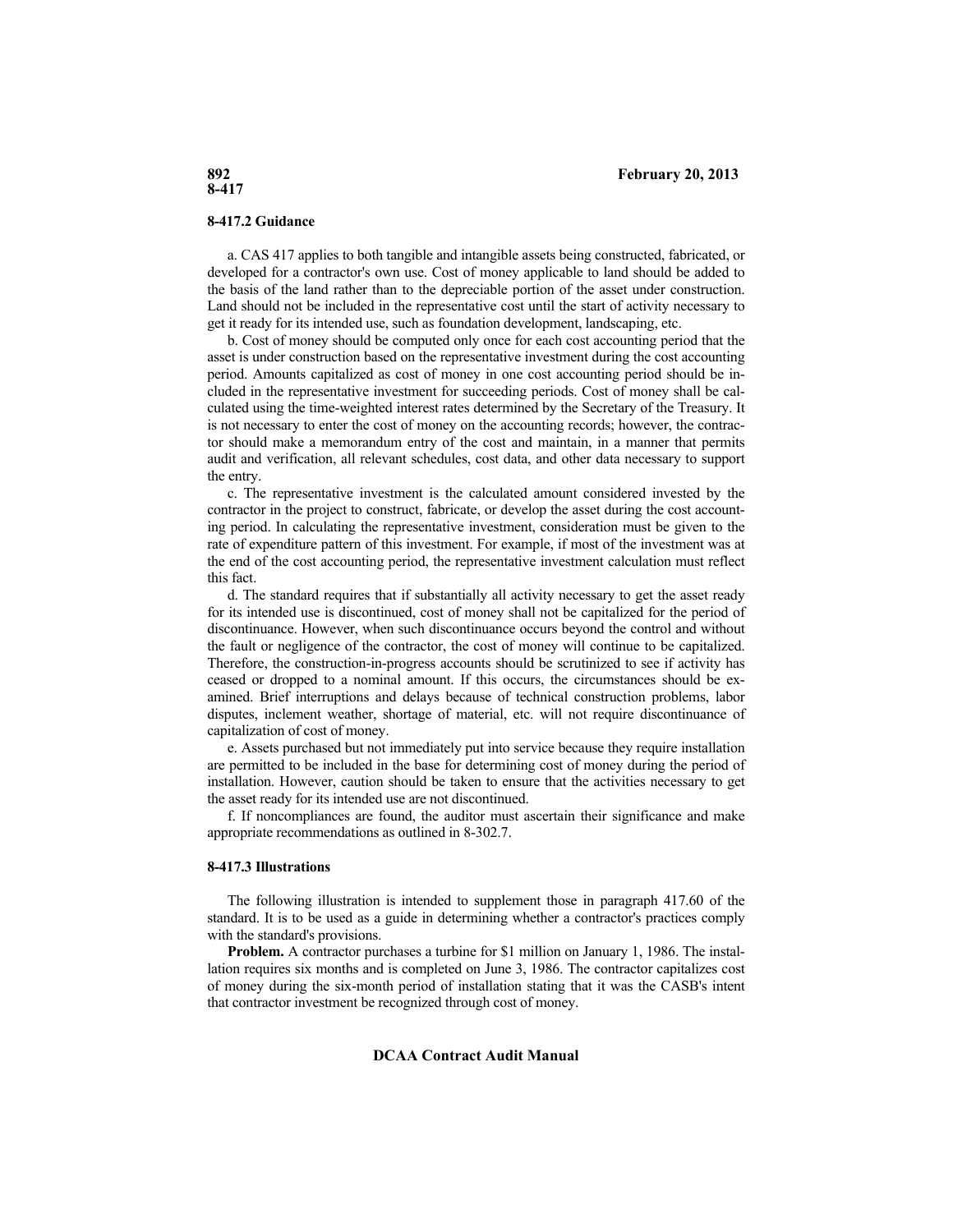**Solution.** The contractor is entitled to capitalize cost of money during the six-month installation period. However, in the event that the activities necessary to get the asset ready for its intended use are discontinued, cost of money will not be capitalized for the period of discontinuance.

#### **8-418 Cost Accounting Standard 418 --- Allocation of Direct and Indirect Costs**

CAS 418 requires the consistent classification of costs as direct or indirect, establishes criteria for accumulating indirect costs in indirect cost pools, and provides guidance on allocating indirect cost pools. The standard was effective September 20, 1980. It is applicable on or after the start of the second fiscal year beginning after receipt of a contract to which the standard applies.

#### **8-418.1 General**

The standard's fundamental requirements provide that:

(1) a business unit shall have a written statement of accounting policies and practices for classifying costs as direct or indirect which shall be consistently applied;

(2) indirect costs shall be accumulated in indirect cost pools which are homogeneous; and

(3) pooled costs shall be allocated to cost objectives in reasonable proportion to the beneficial or causal relationships of the pooled costs to cost objectives.

While the CAS and the FAR are similar with regard to the conceptual basis, the standard goes beyond the requirements of the FAR and provides more definitive guidance for allocation base selection.

#### **8-418.2 Guidance**

a. The requirement for a written statement of accounting policies for classifying costs as direct or indirect is a critical aspect for assuring consistent implementation of this standard. If information disclosed by the contractor in "Part III, Direct vs. Indirect," Item 3.1.0, of the Disclosure Statement is insufficient to meet this requirement, the contractor should be requested to furnish additional detail.

b. Materiality is emphasized in evaluating any perceived need for change in cost accounting practices. Materiality criteria are in 48 CFR 9903.305.

c. When a noncompliance condition is not reported because the amounts are not material, periodic evaluations are required to ascertain that the amounts remain immaterial. Noncompliant conditions that currently involve immaterial amounts but which may involve material amounts in the future should be reported to the CFAO in accordance with 8-302.7.

d. The creation of additional indirect cost pools should be required only if changes will result in materially different cost allocations.

e. Homogeneity of indirect cost pools is a significant requirement of the standard; however, a pool may be considered homogeneous if the separate allocation of costs of the dissimilar activities would not result in a materially different allocation of cost to cost objectives. Where there are no audit problems with the existing structure, it is not anticipated that CAS 418 would require further audit of the homogeneity of indirect cost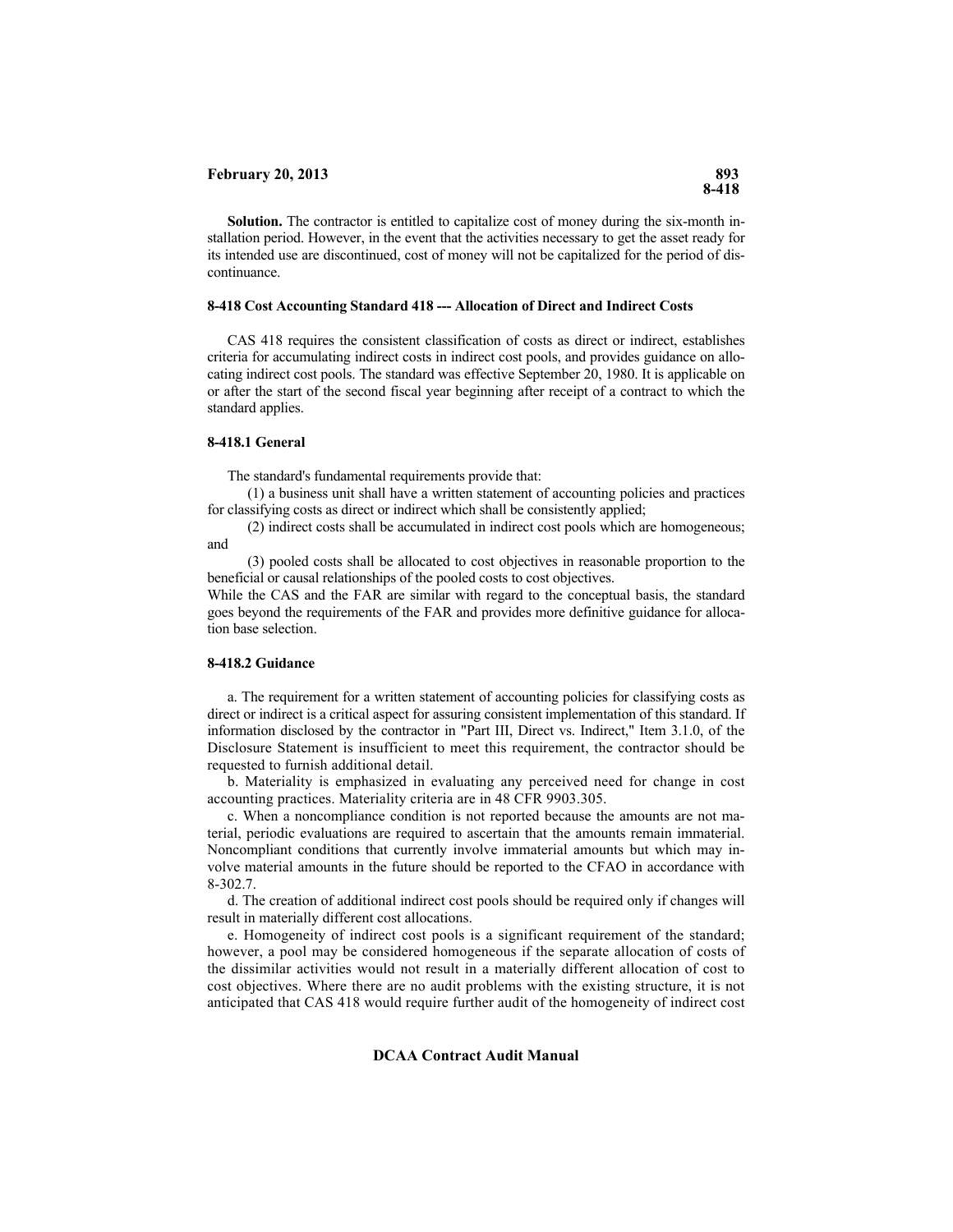pools. However, the allocation base for those pools must still be audited for compliance with the standard.

f. Where current problems regarding the allocation of direct and/or indirect costs do exist, CAS 418 provides authoritative support and criteria which may be helpful in formulating an acceptable solution.

g. Where the contractor is establishing new indirect cost pools, careful attention should be directed toward whether the pools meet the requirements of the standard. Audit considerations, applicable to conditions both before and after the establishment of a new pool, should include propriety of the allocation base, homogeneity of the cost pools, and materiality.

h. For purposes of selecting an allocation base, CAS 418 distinguishes between two types of indirect cost pools: (a) those which include a material amount of the costs of management and supervision of activities involving direct labor or direct material, and (b) those which do not.

(1) If an indirect cost pool contains a material amount of the costs of management or supervision of activities involving direct labor or direct material, the standard requires selecting an allocation base representative of the activity being supervised. Allocation bases are limited to direct labor hours or dollars, machine hours, units of production, or material costs, whichever is more likely to vary in proportion to the costs included in the cost pool being allocated.

(2) If an indirect cost pool does not contain material amounts of the costs of management or supervision of activities involving direct labor or direct material, the standard specifies criteria for selecting a base representing an appropriate measure of resource consumption. The standard establishes a hierarchy of acceptable representations of beneficial or causal relationships between the activities in the pool and benefiting cost objectives. The best representation is a measure of the resource consumption of the activities of the indirect cost pool. If consumption measures are unavailable, or impractical to ascertain, the next best representation is a measure of the output of the activities of the indirect cost pool. If neither resources consumed nor output of the activities can be measured practically, the standard requires the use of a surrogate that varies in proportion to the services received to be used as a measure of resources consumed.

i. The allocation base used should result in an allocation to cost objectives in reasonable proportion to the beneficial or causal relationship of the pooled costs to cost objectives. Where the allocation base used is direct labor hours or dollars, all work accomplished, including hours worked in excess of 8 hours per day/40 hours per week by exempt employees or assigned costs, should be included as appropriate in the base for allocation of overhead costs. (See 6-410.3d.)

j. A special allocation of indirect costs is permitted if a particular final cost objective (e.g., contract) would receive a disproportionate allocation of indirect costs from an indirect cost pool. However, the allocation from the indirect cost pool to a particular final cost objective must be commensurate with the benefits received. The amount of special allocation must be removed from the indirect cost pool and the particular final cost objective's base costs must be removed for the base used to allocate the indirect cost pool. The CAS 418.50(f) provision is applicable to a particular final cost objective, rather than to classes of contracts or final cost objectives. It appears the intent is to use the special allocation provision in exceptional cases to resolve situations where equitable allocation cannot be achieved by normal methods. When a special allocation under CAS 418.50(f) is used, it must be described in the contractor's Disclosure Statement.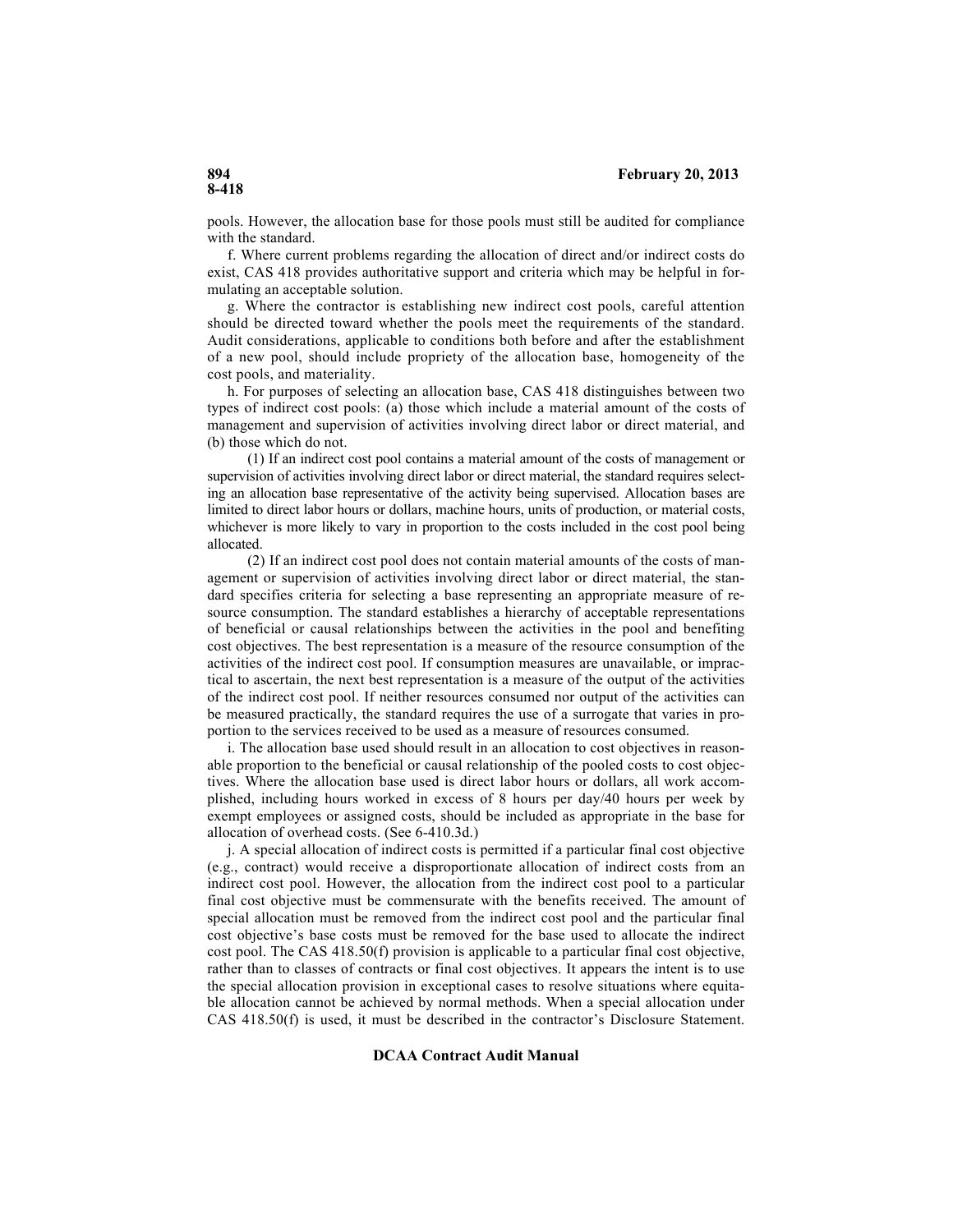#### **February 20, 2013** 895

Otherwise, the contractor would be in noncompliance for failure to follow its disclosed practices.

k. The criteria in CAS 407 should be applied to the use of average and preestablished direct labor rates. Material variances must be allocated annually to cost objectives in proportion to costs previously allocated.

l. Contractors are required to review preestablished rates for indirect costing at least annually, and revise the rates to reflect anticipated conditions. In addition, variances between actual or anticipated rates and preestablished rates must be disposed of at least annually, if material.

m. If noncompliances are found, the auditor must ascertain their significance and make appropriate recommendations as outlined in 8-302.7.

#### **8-418.3 Illustrations**

The following illustrations are intended to supplement those in paragraph 418.60 of the standard. They are to be used as a guide in determining whether a contractor's practices comply with the standard's provisions.

a. **Problem**. Contractor A proposes to establish an allocation method for the central reproduction cost center. The contractor wants to use the number of personnel in each department as the base for allocation of the cost center.

**Solution**. A central reproduction cost center does not contain a material amount of management and supervision of activities involving direct labor and direct material. Hence, the selection of a base is governed by CAS  $418.50(e)$ . Number of personnel is a surrogate for resource consumption which may be representative of the beneficial or causal relationship between the cost center and the benefiting cost objectives. However, acceptability of this base requires an analysis of the availability of more preferred bases:

(1) The best measure of resource consumption related to a central reproduction cost center may be equipment usage (hours). However, if the reproduction equipment does not have time meters and installation is not cost-effective, the use of such a base would be impractical.

(2) The next best representation of beneficial or causal relationship is output. A base consisting of the number of reproduced pages might be selected as an appropriate allocation measure of the output of the activities of the central reproduction cost center. However, if it is not practical to measure the number of pages reproduced for each requesting activity, a surrogate that varies in proportion to the services rendered may be used to measure the resources consumed.

(3) Such a surrogate could be the number of personnel in each department if past experience demonstrates that the number of requisitions varies in reasonable proportion to departmental population, thereby constituting a reasonable measure of the activity of the cost objectives receiving the service. Accordingly, the method adopted by the contractor could constitute an acceptable allocation basis, depending upon the circumstances.

b. **Problem**. An audit of contractor B reveals that several indirect cost pools contain costs of activities having dissimilar beneficial or causal relationships to cost objectives to which the pool is allocated. Further analysis indicates that allocation of the costs of the activities, included in the cost pool, result in an allocation to cost objectives which is not materially different from the allocation that would result if the costs of the activities were allocated separately.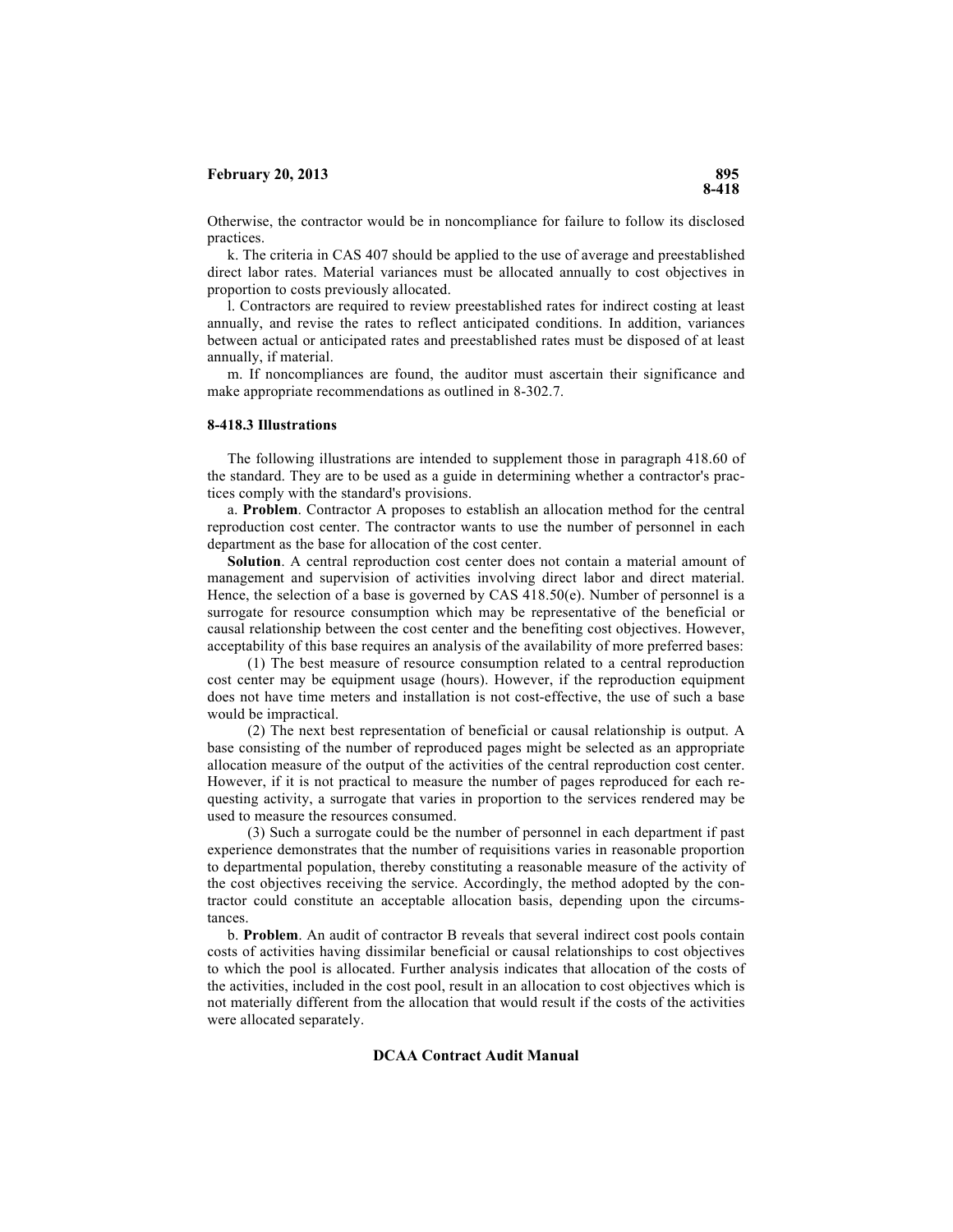# **8-419**

**Solution**. The contractor's practice is currently in compliance with CAS 418.50(b)(1). However, if it is expected that the practice will have a material impact in the future and the probability of this impact can be specifically commented upon, the situation should be reported to the cognizant CFAO. In addition, periodic followup audits should be performed to ascertain whether circumstances have changed the allocation differences from immaterial to material.

c. **Problem**. The base for allocation of overhead costs at contractor C is direct labor hours. Although contractor C's salaried employees work on the average 60 hours a week, only 8 hours per day and 40 hours per week are recorded on the employees' timesheets. Floor checks and employee interviews have revealed that the excess hours worked by salaried employees are, in many cases, incurred on cost type contracts in an overrun situation, bid and proposal costs in excess of the negotiated ceiling, and other fixed price and commercial work.

**Solution**. Subject to the criteria of materiality, the contractor should be cited as being in noncompliance with CAS 418.50(d) in that the base selected to measure the allocation of the pooled costs to cost objectives is not a base representative of the activity being managed or supervised and all significant elements of the selected base have not been included. The contractor should be required to record excess hours worked by salaried employees and include all direct labor hours worked in the base for allocation of overhead costs. (See 6-410.)

# **8-419 Reserved**

#### **8-420 Cost Accounting Standard 420 --- Accounting for Independent Research and Development Costs and Bid and Proposal Costs (IR&D and B&P)**

a. This standard provides criteria for the accumulation of IR&D/B&P costs and for the allocation of such costs to cost objectives. The standard was effective March 15, 1980 and must be followed as of the start of the second fiscal year beginning after the receipt of a CAS-covered contract. It does not apply to contractors subject to Office of Management and Budget Circular A-87, Cost Principles for State and Local Governments.

b. FAR 31.205-18 makes CAS 420 partially applicable to all contracts, even contracts which are not CAS-covered or subject only to modified CAS-coverage. Auditors should ensure that proposed or claimed IR&D/B&P costs, where significant, are in compliance with the provisions of CAS 420.

#### **8-420.1 General**

The standard provides that IR&D/B&P costs are to be accumulated by project. Under specific conditions, costs of IR&D/B&P projects performed by a segment but benefiting more than one segment must be accumulated at the home office. Home office IR&D/B&P costs are to be allocated to segments through (1) allocation to specific segment(s) when beneficial or causal identification can be made, or (2) use of the CAS 403 residual expense allocation base. Special allocations are also permitted. IR&D/B&P costs accumulated at segments (including home office allocations and transfers from other segments) will be allocated to final cost objectives using the same base used for G&A expenses under CAS 410; however, special allocations are permitted.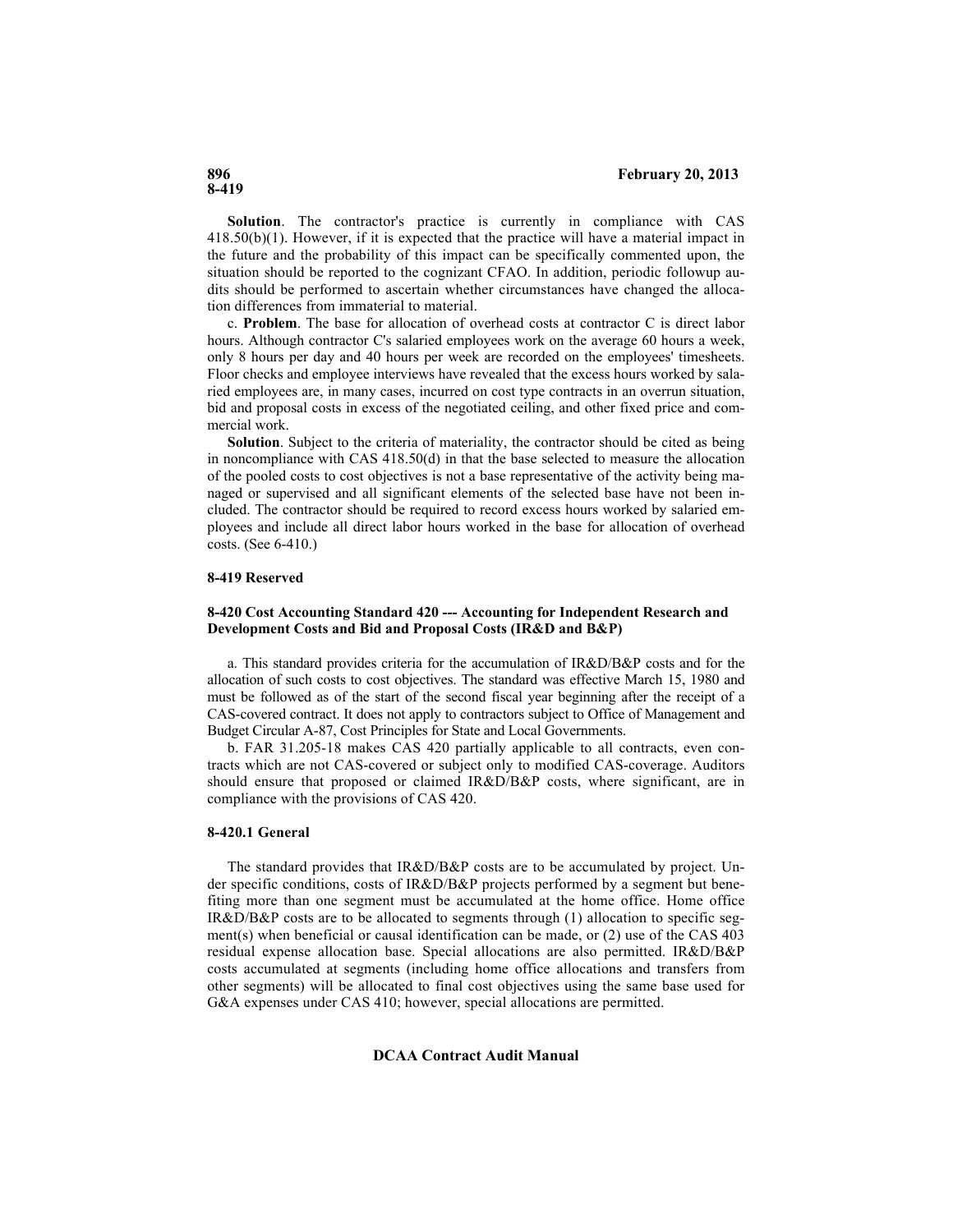#### **8-420.2 Guidance**

a. The requirements for accumulation of IR&D/B&P costs by project and home office accumulation of IR&D/B&P projects benefiting more than one segment increase the need for maintaining close coordination between the CAC, CHOA, or GAC and auditors at operating segments. It is necessary that project identification be retained on costs transferred from a segment to a home office in order that appropriate allocations from the home office to all benefiting segments can be accomplished. The coordination process includes audits of advance agreement proposals and audits of incurred costs.

b. The standard provides that IR&D/B&P costs accumulated at the home office which can be identified with one or more specific segments shall be allocated to the specific segment(s). The standard does not specify the allocation method to be used when two or more (but not all) segments of an organization benefit from a specific IR&D/B&P project. In evaluating the method used, consideration must be given to whether the base will reasonably match cost distributions with the beneficial or causal relationships between the IR&D/B&P projects and the segments. The most straightforward base would consist of the same components used to allocate home office residual expenses. However, among other potentially acceptable bases are total cost input and production labor hours or dollars. This listing is not all inclusive and any base which reasonably matches cost with the beneficial or causal relationships between IR&D and B&P projects and benefiting segments would be acceptable under the provision of the standard.

c. The standard's prefatory comments indicate that a definition for B&P administrative costs was proposed by commentators, i.e., "B&P administrative costs, when not separately identified and classified as B&P costs in accordance with the contractor's normal accounting practice, are not considered B&P costs for the purpose of this standard." The CASB concluded that the proposed definition was not necessary because it dealt with allocation requirements which are addressed in CAS  $420.50(a)(1)$ . CAS  $420.50(a)(1)$  states that IR&D/B&P project costs shall include ". . . costs, which if incurred in like circumstances for a final cost objective, would be treated as direct costs of that final cost objective . . . ." B&P administrative costs, when not separately identified, may be excluded from the B&P pool if in accordance with the contractor's normal accounting practice. B&P administrative costs which are charged to an overhead (non-B&P) pool are not construed as being incurred "in like circumstances for a final cost objective." Therefore, the standard does not disturb the accounting treatment of B&P administrative costs under the FAR provisions.

d. Special allocations of IR&D/B&P costs are permitted from the home office to specific segments and from segment cost pools to specific final cost objectives provided the particular segment or final cost objective would receive a disproportionate allocation of the costs by using the prescribed allocation base. However, the special allocation must be commensurate with the benefits received. The provisions governing special allocations (CAS 420.50(e)(2) and  $420.50(f)(2)$ ) are applicable to occurrences which are exceptions to the contractor's normal operation, and are not intended for application to segment groups or classes of contracts or final costs objectives. As is the case with special allocations under CAS  $403.40(c)(3)$  and  $410.50(i)$ , it appears the CASB's intent is to use the special allocation provisions to resolve specific situations where equitable allocation cannot be achieved by normal methods. When a special allocation under CAS  $420.50(e)(2)$  or  $420.50(f)(2)$ is used, it must be described in the contractor's disclosure statement.

e. The standard provides that any work performed by one segment for another segment shall not be treated as IR&D or B&P costs of the performing segment unless the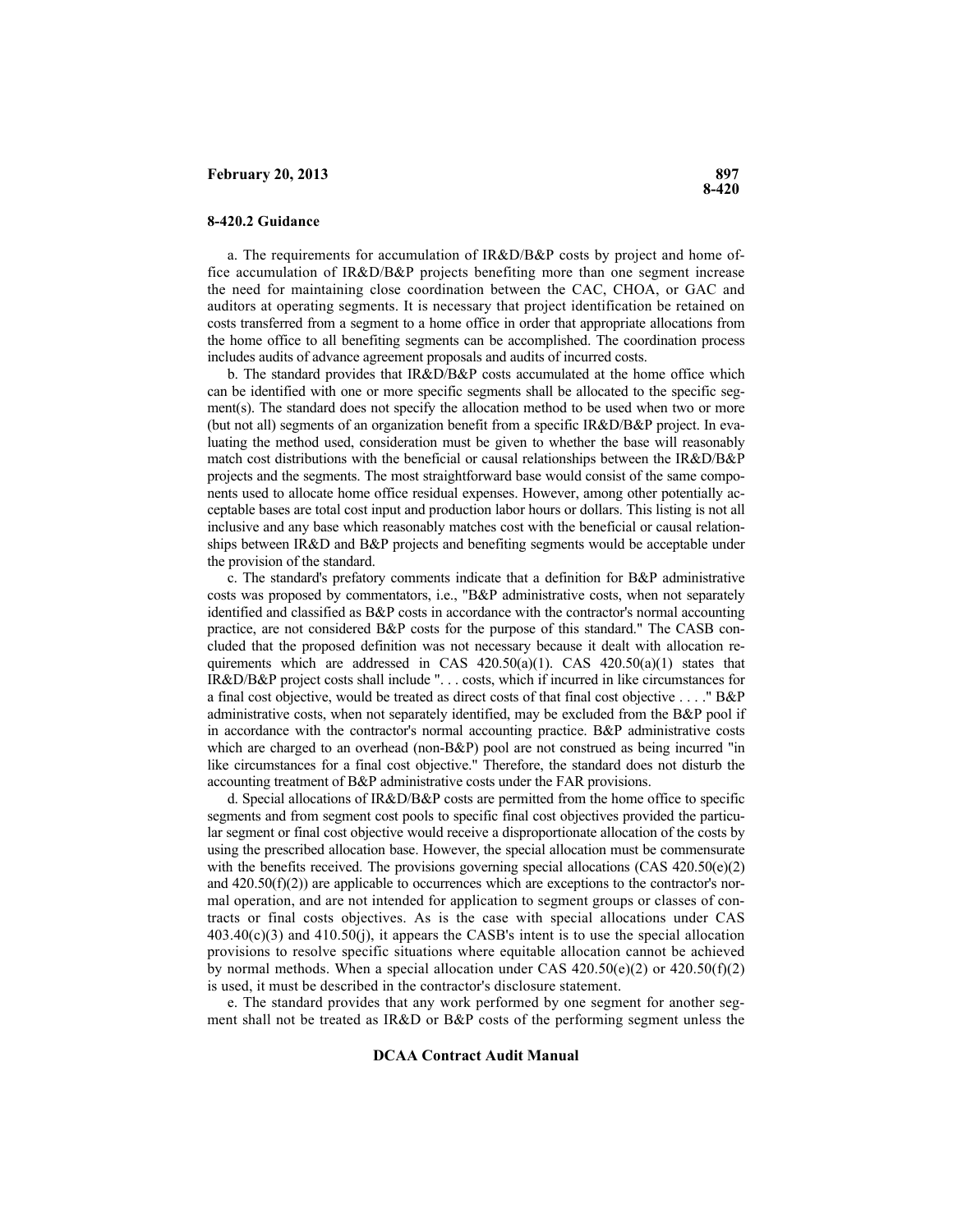work is part of an IR&D or B&P project of the performing segment (CAS 420.50(d)). If the work of the performing segment does not qualify as IR&D or B&P effort, the costs, including business unit G&A expenses, are transferred directly to the receiving segment. Auditors at the performing segment will have the primary responsibility for evaluating the propriety of the accounting treatment of these interdivisional costs.

f. If noncompliances are found, the auditor must ascertain their significance and make appropriate recommendations as outlined in 8-302.7.

# **8-420.3 Illustrations**

The following illustrations are intended to supplement those in paragraph 420.60 of the standard. They are to be used as a guide in determining whether a contractor's practices comply with the standard.

a. **Problem.** A contractor currently uses a total cost input allocation base for G&A. In implementing CAS 420, this contractor proposes to exclude purchased services and major subcontracts from the allocation base for IR&D/B&P costs, citing the special allocation provisions of CAS  $420.50(f)(2)$ . The contractor points out that this practice, i.e., the exclusion of these costs from allocation of IR&D/B&P, has been accepted in previous years.

**Solution.** This practice would not be in compliance with the standard. Allocation of IR&D/B&P costs to final cost objectives is to be on the same allocation base used for G&A. Special allocations for classes of contracts (e.g., exclusions of major subcontracts from the base) are not appropriate under CAS  $420.50(f)(2)$ . The special allocation provision in CAS  $420.50(f)(2)$  is limited to circumstances of a particular final cost objective.

b. **Problem.** Contractor H charges an engineering department's typing services for proposal preparation direct to B&P projects. General support typing services applicable to B&P and other departmental effort are not separately identified but are charged to an intermediate overhead pool and allocated to B&P projects, contract engineering projects, and other cost objectives based on labor hours.

**Solution.** The contractor's practice of charging general support B&P typing services to an intermediate overhead pool is in compliance with CAS 420.50(a). The B&P general support typing effort is not separately identified and classified as B&P cost and is not construed as being incurred "in like circumstances for a final cost objective." Therefore, B&P general support typing effort is allocable to an overhead account, providing the allocation practice is otherwise considered acceptable and equitable.

c. **Problem.** Company R has eight segments. Segment A performs IR&D projects which have technical application to it and two other segments. Technical application is not identifiable to the remaining five segments. The cost of those projects performed by Segment A is transferred to the home office and allocated in equal parts (one-third) to the three segments.

**Solution.** Company R is in compliance with CAS  $420.50(e)(1)$  and  $420.50(f)(1)$  providing the technical applications received by the three segments are equal. If an allocation of equal shares does not reflect the participation in technical applications, other allocation bases that could be considered include total cost input (for the three segments) or a base consisting of the same components used to allocate home office residual expenses.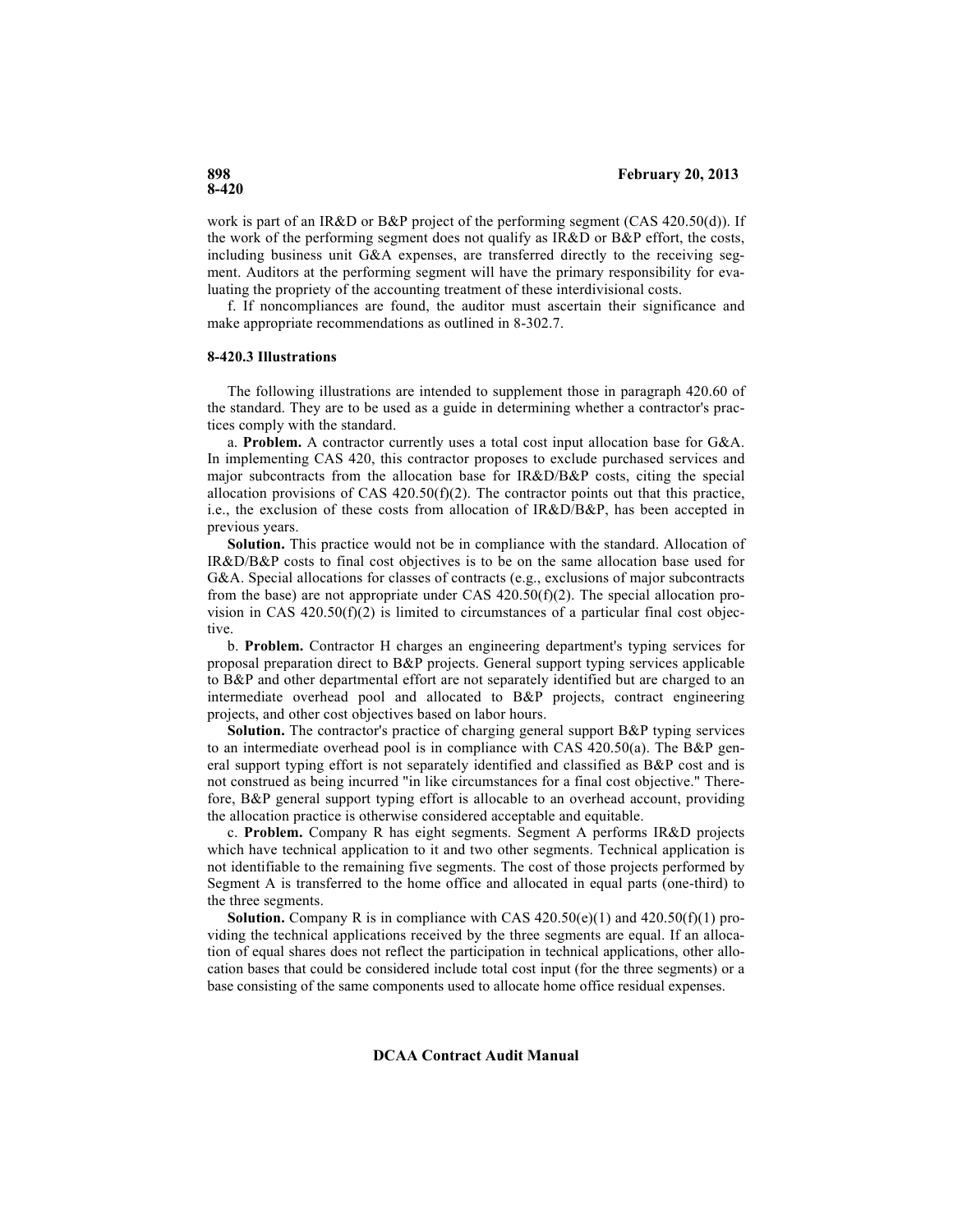### **8-500 Section 5 --- Audit of Cost Impact Proposals Submitted Pursuant to the Cost Accounting Standards (CAS) Clause**

### **8-501 Introduction**

This section contains guidance on the audit of contractor cost impact proposals that are submitted in accordance with the price adjustment provisions of the CAS clause.

# **8-502 General - Cost Impact Proposals**

#### **8-502.1 CAS Clause Requiring Price Adjustments**

Paragraph (a)(5) of the CAS clause (FAR 52.230-2) requires that contractors agree to contract and subcontract price adjustments, with interest, if increased costs to the Government result from their failure to comply with CAS or to follow consistently their disclosed cost accounting practices in estimating, accumulating and reporting costs on contracts and subcontracts containing the CAS clause. The CAS clause provides in paragraph  $(a)(4)(i)$  for an equitable price adjustment when a change from one accounting practice to another is required to comply with a CAS that subsequently becomes applicable to a contract or subcontract, or is necessary for the contractor to remain in compliance (required change). Paragraph  $(a)(4)(iii)$  also provides for an equitable price adjustment when the cognizant Federal agency official (CFAO) determines that a change from one compliant practice to another is desirable and not detrimental to the Government (desirable change). However, paragraph  $(a)(4)(ii)$  provides that adjustments resulting from a change which is a compliant change, but which the CFAO has not deemed desirable, may not result in increased costs to the Government in the aggregate (unilateral change).

#### **8-502.2 FAR Requirement for Submission of Cost Impact Proposal**

a. After a CFAO determines that costs paid by the Government may be materially affected by a cost accounting practice change or CAS noncompliance, FAR 52.230-6(c) requires that contractors submit cost impact proposals in the following instances:

(1) Required Accounting Practice Changes. A required change arises when the CFAO determines that a contractor is required to make a change in cost accounting practices to comply prospectively with a new or modified cost accounting standard. A required change also arises for prospective changes from one compliant cost accounting practice (disclosed or established) to another compliant practice when the planned change is necessary for the contractor to remain in compliance with CAS (see 48 CFR 9903.201-6(a)).

An example of a prospective accounting practice change necessary to remain in compliance with CAS may arise when a labor-intensive contractor receives several material-intensive contracts. The contractor's total cost input G&A allocation base would cause disproportionate allocations of G&A expense to the material-intensive contracts. Therefore, in order to remain in compliance with CAS 410, the contractor changes to a value-added G&A allocation base. Prior to award of these contracts, the contractor was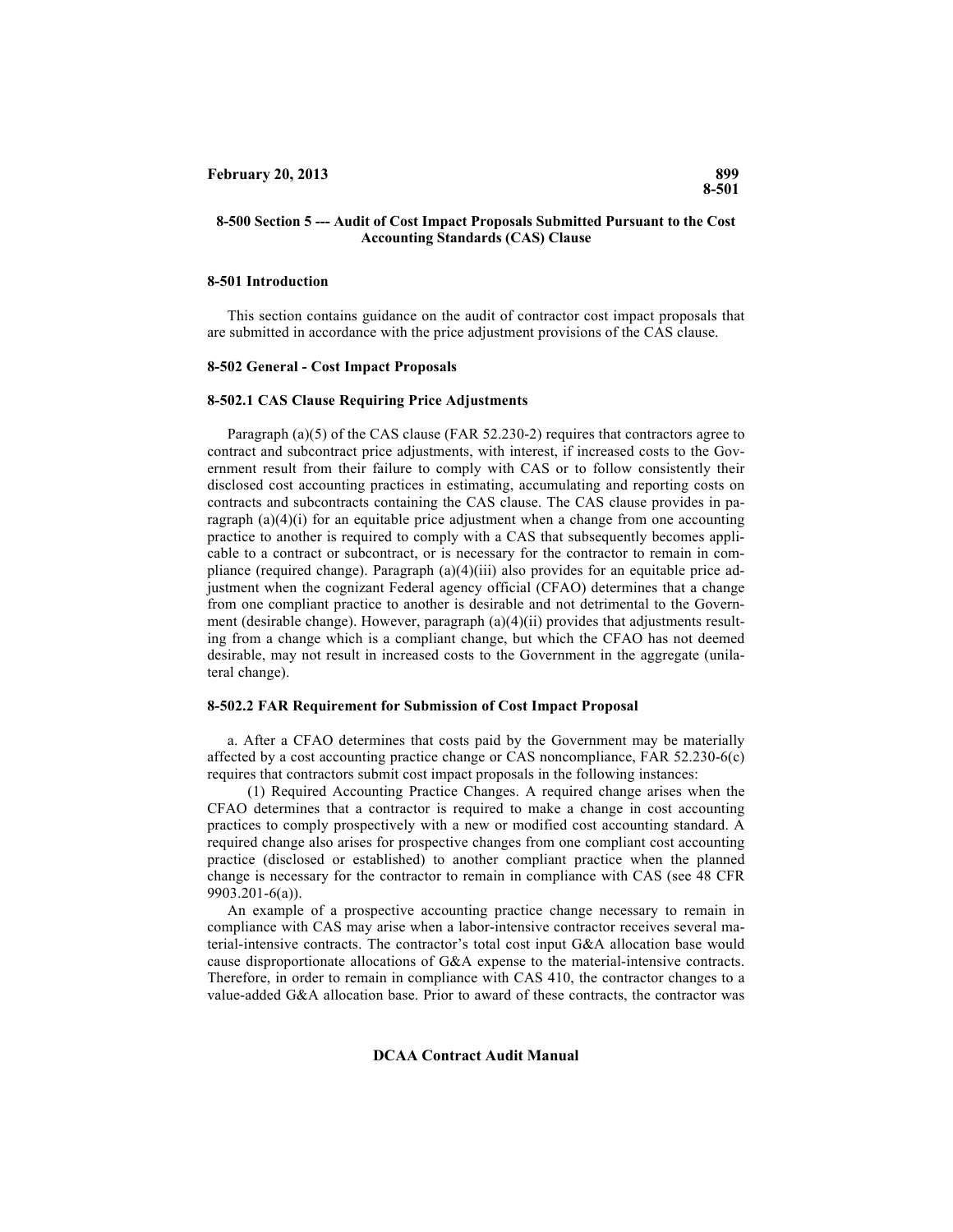in compliance with CAS 410. In order to remain in compliance with CAS 410, the contractor must change to a value-added allocation base.

The cost impact proposal for a required change provides the CFAO with a basis for equitable adjustment to CAS-covered contracts and subcontracts existing on the effective date of the changed practice in accordance with FAR 52.230-2(a)(4)(i), and may result in either price or cost increases or decreases.

(2) Unilateral Accounting Practice Changes. A unilateral change is a change from one compliant practice to another compliant practice that a contractor elects to make, but that the CFAO has not determined to be desirable (see 48 CFR 9903.201-6(b)). A unilateral change is subject to the provisions of FAR  $52.230-2(a)(4)(ii)$ . Because the change is neither required nor determined to be desirable, no increased costs may be paid by the Government on affected CAS-covered contracts and subcontracts as a result of the unilateral change. Unilateral changes are applied prospectively in accordance with FAR  $52.230-2(a)(2)$ . The cost impact proposal for a unilateral change provides the CFAO with a basis for determining the extent of increased costs, if any, to the Government in the aggregate on affected CAS-covered contracts and subcontracts as a result of the unilateral change. The cost impact proposal also provides the CFAO with a basis for determining the appropriate settlement alternative for the recovery of increased costs.

(3) Desirable Accounting Practice Changes. A desirable change occurs when the contractor elects to make a change from one compliant practice to another, and the CFAO determines that the change is desirable and not detrimental to the Government (see 48 CFR 9903.201-6(c)). A change may be considered desirable even though costs increase on existing CAS-covered contracts and subcontracts. If the parties agree, such changes may include early implementation of new CAS. The cost impact proposal for a desirable change provides the CFAO with a basis for equitable adjustments to affected CAS-covered contracts and subcontracts in accordance with FAR 52.230-2(a)(4)(iii), and may result in either increased or decreased costs.

Changes to 48 CFR 9903.201-6(c), effective June 14, 2000, provide that, for accounting practice changes that the CFAO has determined are desirable, the cost impact of associated management actions that have an impact on contract and subcontract costs should be considered. This means that there may be other events occurring at the same time as the accounting practice change that should be considered to equitably resolve the overall cost impact. Examples of "associated management actions" include internal restructuring activities. In order to consider the impact of this management action in the cost impact calculation, the cost impact of the changed practices should be calculated as the difference between the former accounting practice using the cost level without the effect of the management action, and the new accounting practice using the cost estimate with the effect of the management action as reflected in the new forward pricing rates.

(4) Noncompliances. Noncompliances arise when the contractor fails to comply with an applicable CAS or to consistently follow any disclosed or established cost accounting practice. FAR  $52.230-2(a)(5)$ ,  $52.230-3(a)(4)$ , and  $52.230-4$  implement the statutory requirement that the Government shall not pay increased costs as a result of a CAS noncompliance. 48 CFR 9903.306 further explains the statutory requirements. These FAR provisions also require that the Government recover interest from the time the payment of increased costs was made by the Government until the time the adjustment is effected. FAR  $32.604(b)(4)(i)$  provides that interest on increased costs paid by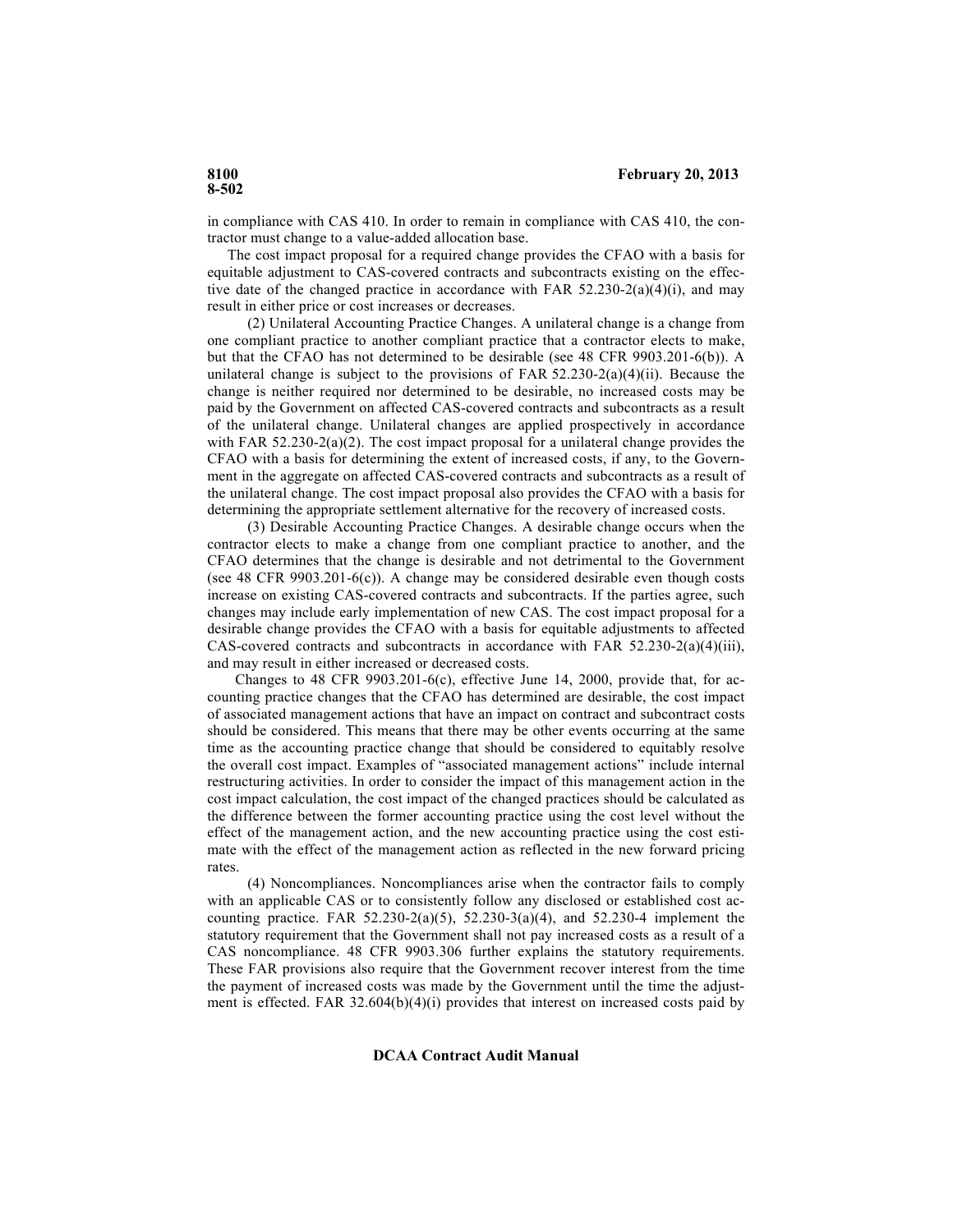the Government is computed using the annual underpayment rate established under 26 U.S.C. 6621(a)(2) of the 1986 Internal Revenue Code. This is the same interest rate used to compute interest when defective pricing is found (see 14-124).

b. The cost impact proposal must be submitted within 60 days (or other mutually agreed-upon date) after the proposed change is determined adequate and compliant, the date of the contractor's agreement with the initial finding of noncompliance, or the date the contractor is notified by the CFAO of a determination of noncompliance.

c. An integral part of the cost impact proposal is the list of CAS-covered contracts and subcontracts that are, or will be, affected by the change or noncompliance. To comply with the requirements of FAR 52.230-6, contractors should maintain a system for identifying accurately and completely all contracts and subcontracts containing the CAS clause. The auditor should evaluate the adequacy of contractors' procedures and report to the CFAO if the contractor does not maintain the required records. Once the contractor has established such procedures, the auditor should perform limited testing of contract and subcontract listings on specific cost impact proposals to assure the continuing effectiveness of the contractor's system. Report exceptions in the cost impact proposal examination audit report. For smaller contractors, test the listing of CAS-covered contracts and subcontracts included in specific cost impact proposals against FAO files of active cost reimbursable contracts and subcontracts, and listings of CAS-covered fixed price procurement actions available within DoD. (See CAS Working Group Paper 77-17.)

#### **8-502.3 Accounting Practice Changes Related to External Restructuring**

Often cost accounting practice changes occur in conjunction with organizational changes. Under 48 CFR 9903.201-8, effective June 14, 2000, the cost impact process does not apply to compliant cost accounting practice changes directly associated with external restructuring activities that are subject to and meet the requirements of 10 U.S.C. 2325. This statute established the allowability requirements and two-to-one savings requirements for external restructures, implemented by DFARS 231.205-70. This type of restructuring activity is described in 7-1900. One of the requirements associated with this type of restructure is that savings for DoD exceed the costs allowed by a factor of two-to-one, or that savings exceed costs and the Secretary of Defense determines that the restructuring activities will result in the preservation of a critical capability that might otherwise be lost to the Department. Since the Government is achieving overall cost savings in this type of restructuring effort, the CASB decided to exempt changes to cost accounting practices directly associated with external restructuring activities from the cost impact process.

#### **8-502.4 Cost Impact Proposal Data Requirements**

FAR 52.230-6 requires cost impact proposals to be prepared in the manner and form (level of detail) prescribed by the CFAO (usually with audit advice). Any cost impact proposal format specified by the CFAO should provide the same approximate result as if the cost impact for each CAS-covered contract was calculated individually. FAR 52.230-6(c) requires that cost impact proposals be prepared in sufficient detail to permit the evaluation, determination, and negotiation of the cost impact. The basic required data include (i) identification of each CAS-covered contract and subcontract and the cost impact (includ-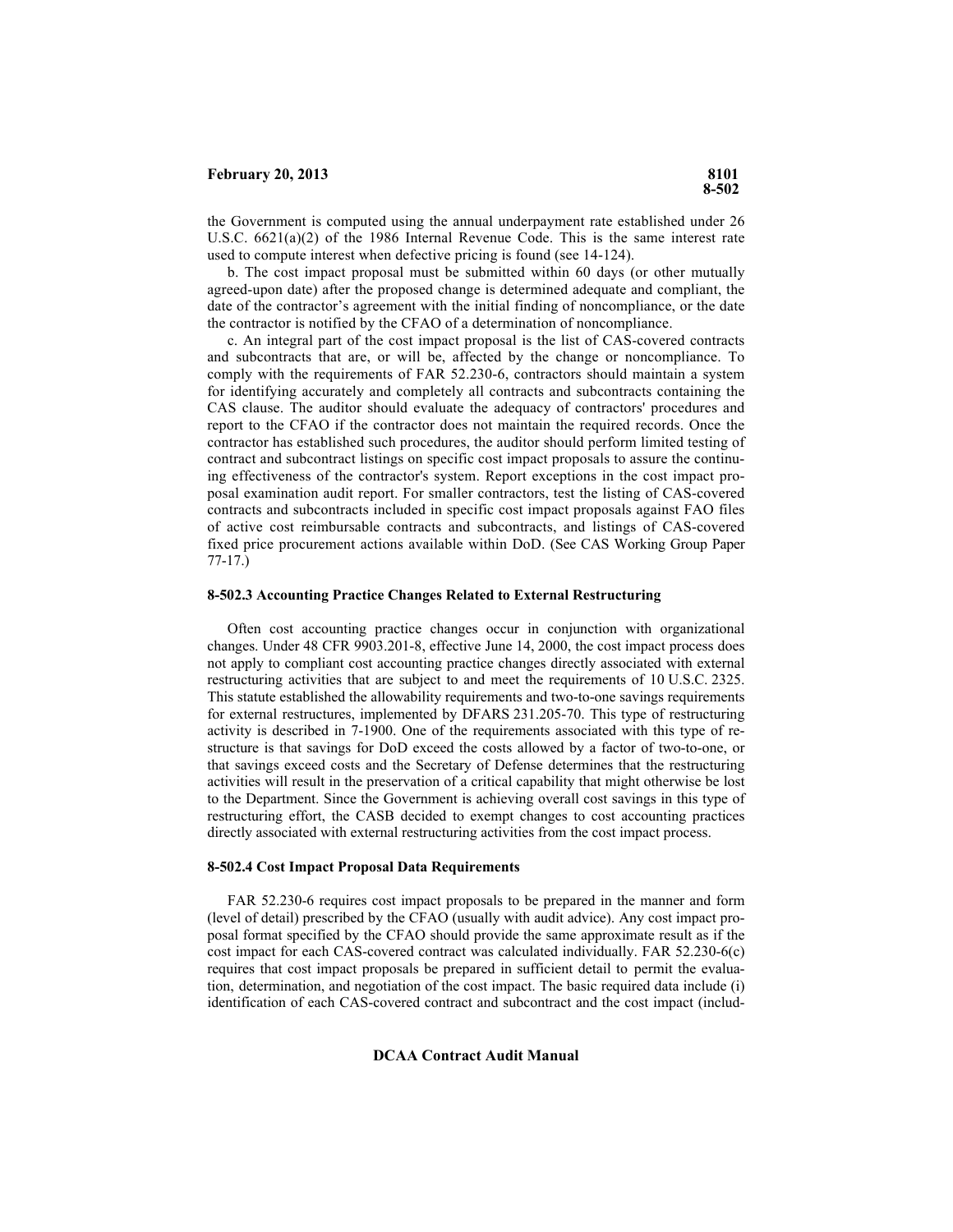ing cost, profit/fee, and price/amount) on each CAS-covered contract and subcontract or, if agreed to by the CFAO, a representative selection of contracts and subcontracts which will give the same approximate result as if the cost impact on each CAS-covered contract and subcontract was calculated individually and (ii) grouping the CAS-covered contracts and subcontracts by contract type (e.g., FFP, FPI, CPFF, CPIF) and by the various Departments/agencies (e.g., Army, Navy, Air Force, NASA, DOE).

# **8-502.5 Adequacy of Cost Impact Proposals**

Contractors are required to submit proposals that reflect the cost impact of changes made to their disclosed or established cost accounting practices, or noncompliances with CAS or disclosed accounting practices.

a. Auditors should work closely with the CFAO to encourage contractors to submit timely and adequate cost impact proposals. If an adequate cost impact proposal is not submitted by a stipulated date, it may be necessary for the CFAO to exercise the withhold provisions of FAR 30.604(i) (see also FAR 52.230-6(j)).

b. The auditor should initially evaluate the cost impact proposal for adequacy of content and method of presentation. If inadequately prepared, return the proposal to the contractor through the CFAO with the deficiencies specifically identified.

c. The auditor should not return the cost impact proposal to the contractor solely because a certificate of current cost or pricing data did not accompany the proposal. Contract modifications made under the CAS clause are subject to FAR 15.403-4, which requires certified cost or pricing data and which incorporates the certification requirement at FAR 15.406-2. This requirement applies to the individual modification, not to the cost impact proposal itself. The timing of the certificate is as of the date of agreement on price. Therefore, no certificate is required at the time of submission of the cost impact proposal. It is the CFAO's responsibility to obtain a certificate of current cost or pricing data before completing the contract modification(s).

d. For defense contracts, a certification is required per DFARS 243.204-70 and 252.243-7002 at the time of submission of the cost impact proposal if the contractor requests an equitable adjustment that exceeds the simplified acquisition threshold (\$150,000) to any defense contract as a result of required or desirable cost accounting practice changes under the CAS clause. The \$150,000 threshold applies to equitable adjustment on a contract-by-contract basis, not to the cost impact proposal itself.

# **8-502.6 Audit of Cost Impact Proposals**

FAR 30.601(c) provides that the CFAO shall request and consider the advice of the auditor when performing CAS Administration, which would include audits of cost impact proposals. The purpose of the audit is to assist the CFAO in negotiating contract price adjustments on all affected CAS-covered contracts and subcontracts. Audit advice should be provided considering materiality and risk criteria. Auditors should consider an array of audit procedures as appropriate during the audit of cost impact proposals, including statistical and judgmental selection, risk assessment, past experience, discussion with contractor personnel, and comparison with previous cost estimates. The results of these evaluations will be reported to the CFAO responsible for negotiating the price adjustment.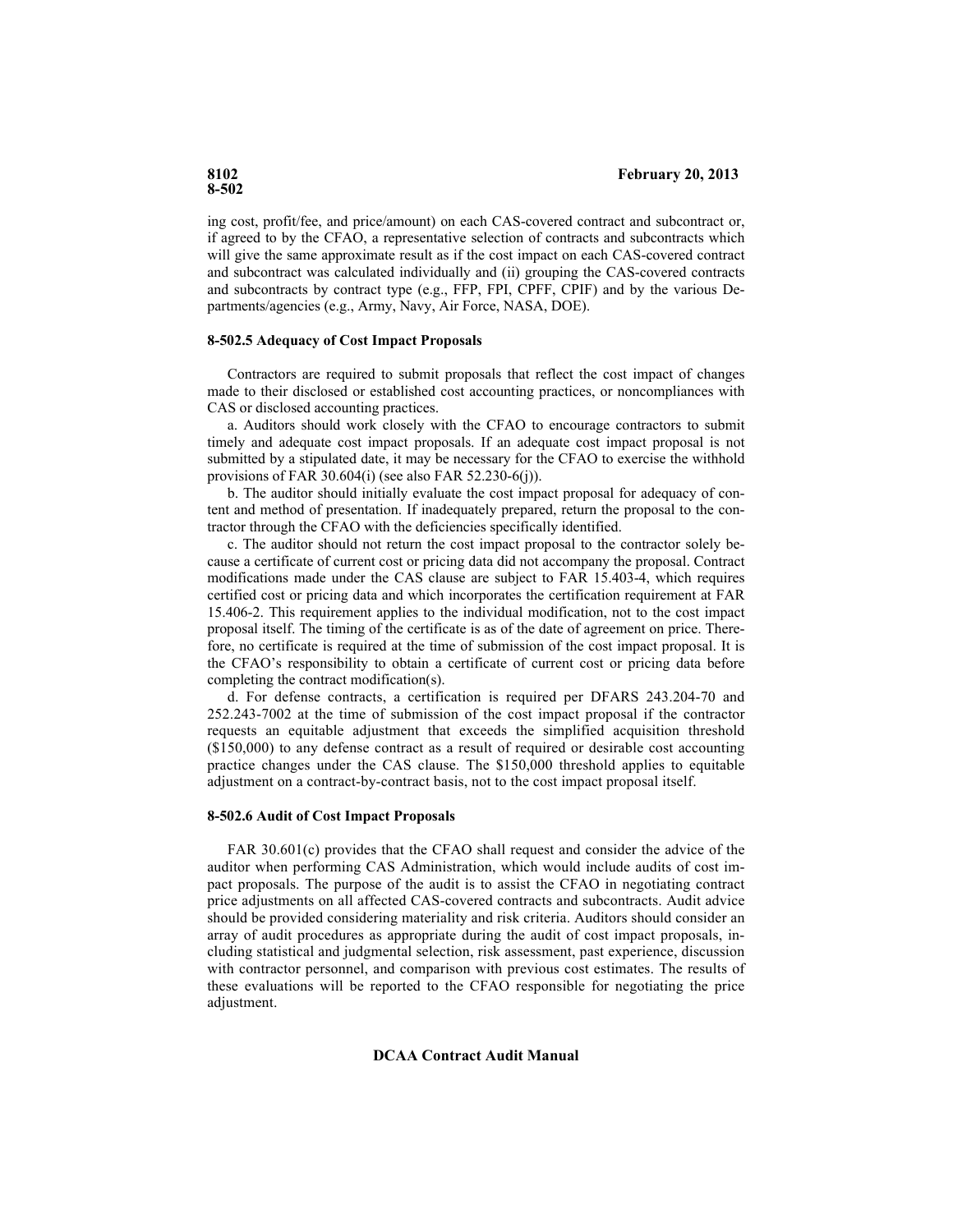## **8-502.7 Inclusion of Implementation Costs**

Implementation costs may be included in cost impact proposals only to the extent they are a part of appropriate indirect expense pools and allocated in accordance with the contractor's normal accounting practices. (See CAS Working Group Paper 76-5.)

#### **8-502.8 Noncompliance with FAR Part 31**

The CAS clause, FAR 52.230-2, does not provide for price adjustment for noncompliance with FAR Part 31. Therefore, if a contractor fails to follow FAR, cost disapprovals will be processed in accordance with existing procedures. (see 8-302.8).

#### **8-503 Guidance on Evaluation of Cost Impact Proposals**

#### **8-503.1 Five-Step Process to Calculate Cost Impact**

Auditors should use the five-step process described below to evaluate cost impact proposals and assist the CFAO in resolving cost impacts resulting from cost accounting practice changes and CAS noncompliances. Auditors should use only steps a. through c. of the process to evaluate cost impacts resulting from required and desirable cost accounting practice changes which are subject to equitable adjustment. Auditors should use all steps to determine increased or decreased costs to the Government in the aggregate resulting from unilateral cost accounting practice changes and CAS noncompliances. Steps a. and b. involve ascertaining the impact of the accounting practice change or noncompliance on cost estimates and accumulations (i.e., cost measurement, assignment, and allocation). Step c. translates the resulting cost estimation/accumulation impact into its effect on contract and subcontract prices. Step d. calculates increased or decreased costs paid by the Government in the aggregate, using the CAS Board's (CASB's) definitions of increased costs paid. Finally, step e. addresses settlement alternatives available to the CFAO, who is responsible for administration of CAS matters.

a. Compute the increased/decreased cost estimates and/or accumulations for CAScovered contracts and subcontracts.

(1) Accounting practice changes. The increase or decrease in cost accumulations is the difference between the estimated cost to complete (ETC) using the old accounting practice and the ETC using the new accounting practice. It is prospective from the effective date of the change and continues through the end of the period of performance of each affected contract and subcontract.

(2) Noncompliance in cost accumulation. The increase or decrease in cost accumulations is the difference between costs accumulated using the noncompliant practice and costs that would have been accumulated if a compliant practice had been used. The cost accumulations affect only flexibly-priced contracts and subcontracts, and only for the period during which the contractor accumulated costs in a noncompliant manner.

(3) Noncompliance in cost estimating. The increase or decrease in cost estimates is the difference between the costs estimated using the noncompliant practice and the costs that would have been estimated if the contracts and subcontracts had been priced using a compliant practice. Estimating noncompliances affect fixed price contracts and subcontracts, and fixed, target, and incentive fees on flexibly priced contracts and sub-

# **DCAA Contract Audit Manual**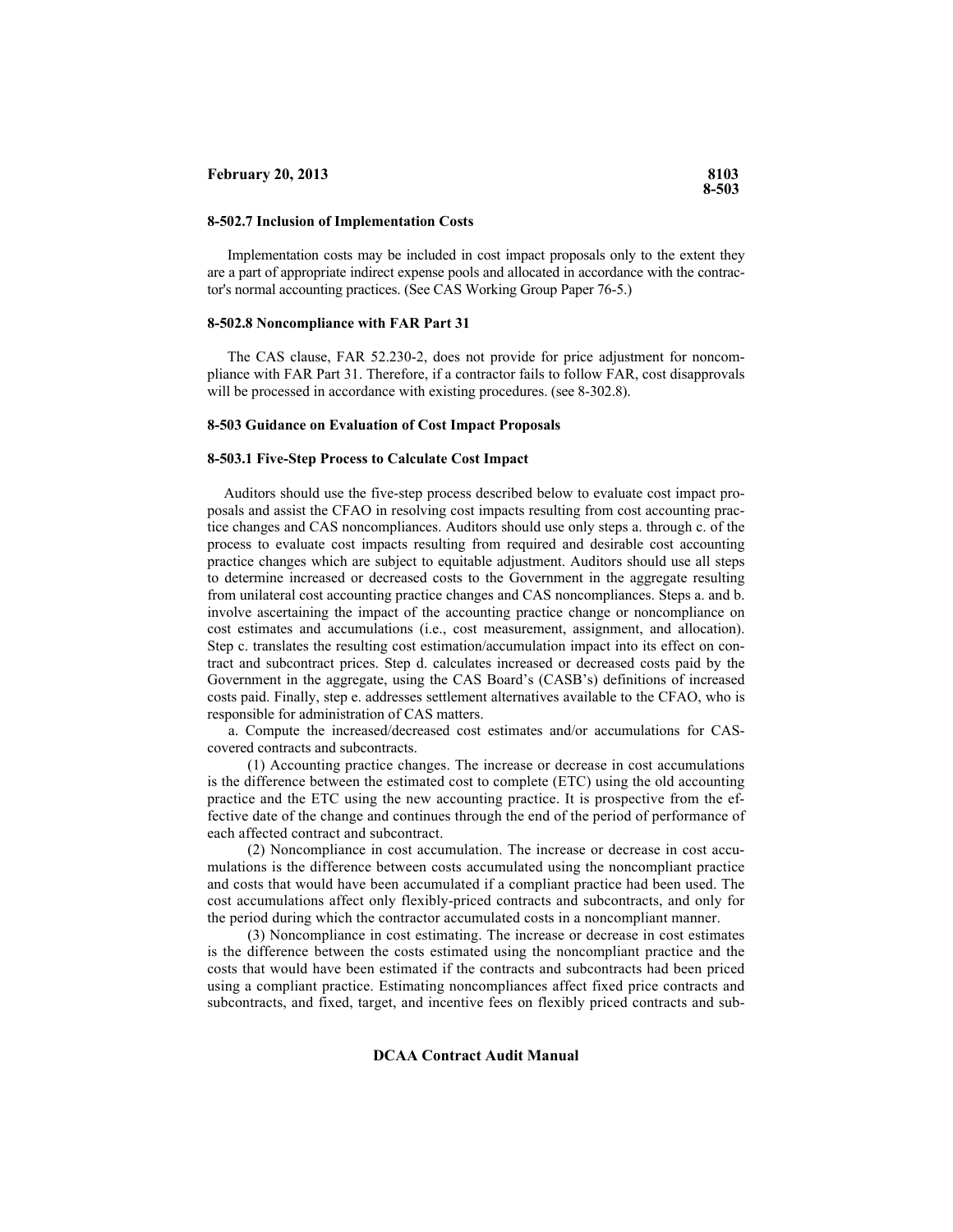contracts. Estimating noncompliances affect the entire period of performance for each affected contract and subcontract.

b. Combine the increased/decreased cost estimates and/or accumulations within each contract group. In this step, we consider two groups of CAS-covered contracts - flexibly priced and fixed price (FP).

(1) Flexibly priced contracts include cost-reimbursement contracts/subcontracts and other contracts/subcontracts subject to adjustment based on actual costs incurred; incentive contracts/subcontracts where the price may be adjusted based on actual costs incurred; and the flexibly priced portions of time-and-materials contracts/subcontracts.

(2) FP contracts include those contracts and subcontracts where the price does not vary based on the contractor's actual costs, including the fixed hourly rate portion of time-and-materials and labor-hour contracts and subcontracts.

(3) In this step, the increased/decreased cost estimates and/or accumulations developed in a. above are combined within each contract group. Combining the increased/decreased cost estimates and/or accumulations within a contract group is done for administrative convenience so the CFAO may adjust a few contracts, rather than all contracts.

(4) The impact on cost estimates and/or accumulations is combined only within a contract group, not between contract groups, for the following reasons:

(a) Increased costs paid by the Government on flexibly priced contracts and subcontracts result from increased cost accumulations arising from cost accounting practice changes or accumulation noncompliances. Increased costs paid by the Government on FP contracts and subcontracts result from decreased cost accumulations resulting from cost accounting practice changes, or from higher costs estimated by using noncompliant practices (48 CFR 9903.306). These differences make it improper and mathematically unworkable to simply combine the cost accumulations across contract groups.

(b) Combining the increase/decrease in cost estimates and/or accumulations between contract groups could result in inequitable results. For instance, assume cost accumulations on FFP contracts and subcontracts decreased by a net \$200, while cost accumulations on CPFF contracts and subcontracts increased by a net \$200. If the cost accumulations are combined mathematically between contract groups, the Government would recover nothing, which is not equitable since increased costs paid by the Government occurred on both FFP and CPFF contracts and subcontracts.

(c) Combining the increase/decrease in cost estimates and/or accumulations between contract groups presumes that cost shifts occur only within CAS-covered contracts and subcontracts. Cost shifts also affect existing non-CAS-covered contracts and subcontracts, and/or future awards. Future awards are affected because the CAScovered contracts and subcontracts usually have different periods of performance. In the case of an estimating noncompliance, the periods of performance for the individual affected CAS-covered FP contracts and subcontracts cover different cost accounting periods. Therefore, cost shifts also affect existing non-CAS-covered and/or future contracts not included in the cost impact proposal.

c. Determine the increased/decreased cost paid by the Government for each contract group, using the net impact on cost estimates, accumulations and profits/fees.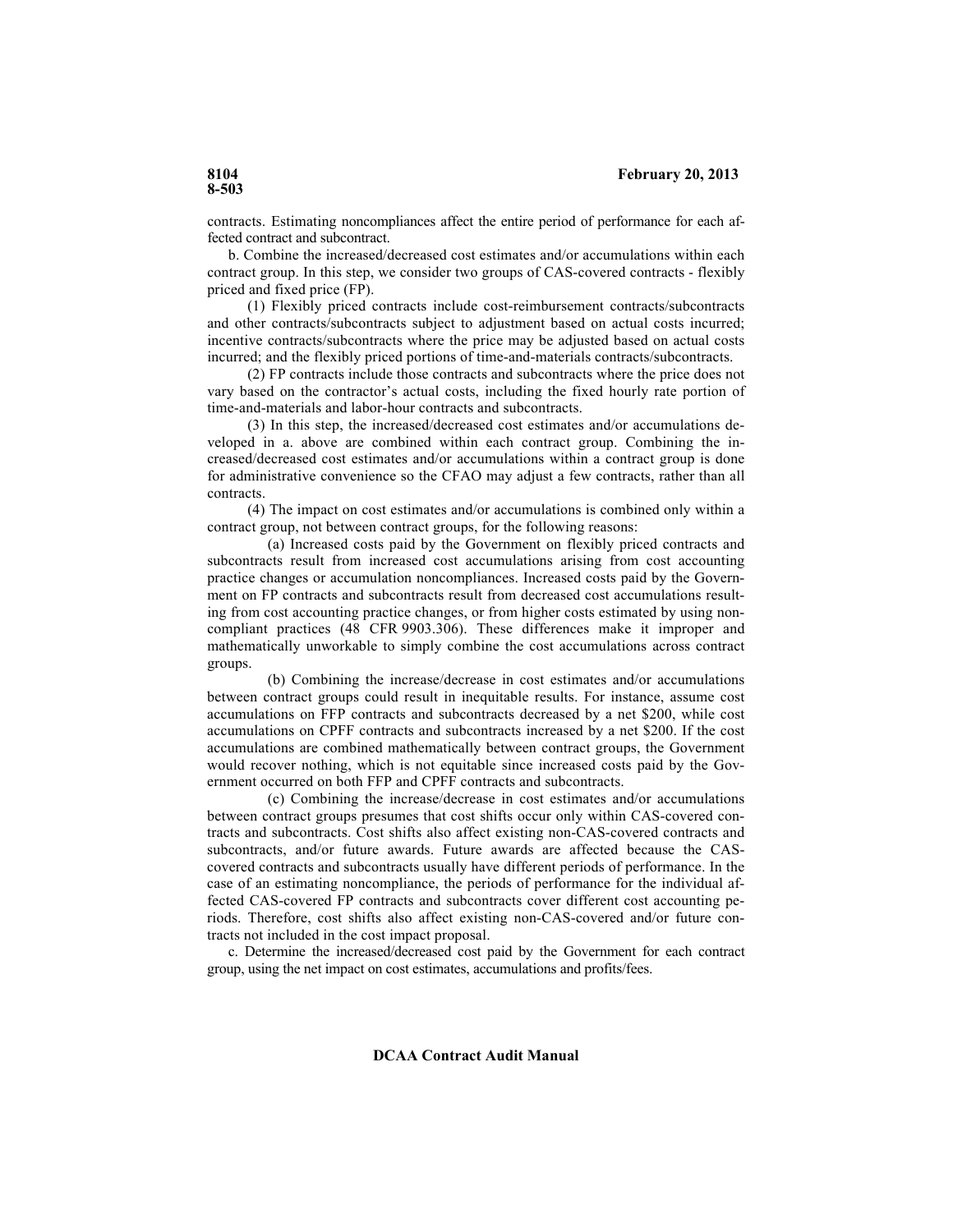(1) Increased costs paid by the Government.

(a) Flexibly priced contracts. Increased costs paid by the Government occur when more costs are accumulated on flexibly priced contracts and subcontracts as a result of an accounting practice change or cost accumulation noncompliance.

(b) FP contracts. Increased costs paid by the Government occur when fewer costs are accumulated on FP contracts and subcontracts as a result of an accounting practice change or when the negotiated contract or subcontract price is higher as a result of a cost estimate using a noncompliant practice.

(c) Profit/fee. Increased costs paid by the Government also occur when more profit/fee was negotiated than would have been contemplated by the contracting parties if the cost estimate had been based on changed or compliant practices. Accounting practice changes and estimating noncompliances affect fixed, target, and incentive fees. Accumulation noncompliances also affect incentive fees. Profit/fee that is not based on estimated costs (e.g., award fees) is generally not subject to adjustment.

(2) Decreased costs paid by the Government. Decreased costs paid by the Government are not defined by the CASB, although the CAS statute presumes that there can be decreased costs paid by the Government, since it provides for adjustments to remove only increased costs paid in the aggregate. We interpret "decreased costs" to be the conceptual opposite of the CASB's definition of "increased costs."

(a) Flexibly priced contracts. Decreased costs paid by the Government occur when fewer costs are accumulated on flexibly priced contracts and subcontracts as a result of an accounting practice change or noncompliance in cost accumulation. This occurs automatically as fewer costs are recorded on the contracts and subcontracts.

(b) FP contracts. Decreased costs paid by the Government occur when more costs are accumulated on FP contracts and subcontracts as a result of an accounting practice change or when the negotiated contract or subcontract price is lower as a result of estimating using a noncompliant practice.

(c) Profit/fee. Decreased costs paid by the Government also occur when less profit/fee was negotiated than would have been contemplated by the contracting parties if the cost estimate had been based on compliant or changed practices. Cost accounting practice changes and estimating noncompliances affect fixed, target, and incentive fees. Accumulation noncompliances also affect incentive fees. Profit/fee that is not based on estimated costs (e.g., award fees) is generally not subject to adjustment.

The results of this step are used as the basis for negotiation of equitable adjustments for required and desirable accounting practice changes. In these cases, it is not necessary to determine increased costs in the aggregate and steps d. and e. need not be performed.

d. Determine the increased costs paid by the Government in the aggregate by combining across contract groups the increased/decreased costs paid by the Government for both contract groups, as determined in step c. Combining the increased/decreased costs paid by the Government between the two contract groups to determine increased costs in the aggregate is consistent with CAS regulations (see 48 CFR 9903.306(e)). However, there may be rare instances when combining the increased/decreased costs paid by the government across the two contract groups produces inequitable results. In these instances, auditors should apply another aggregation method to determine the increased costs in the aggregate. Increased costs in the aggregate represent the total amount owed to and to be recovered by the Government as a result of the unilateral change or noncompliance. Should there be decreased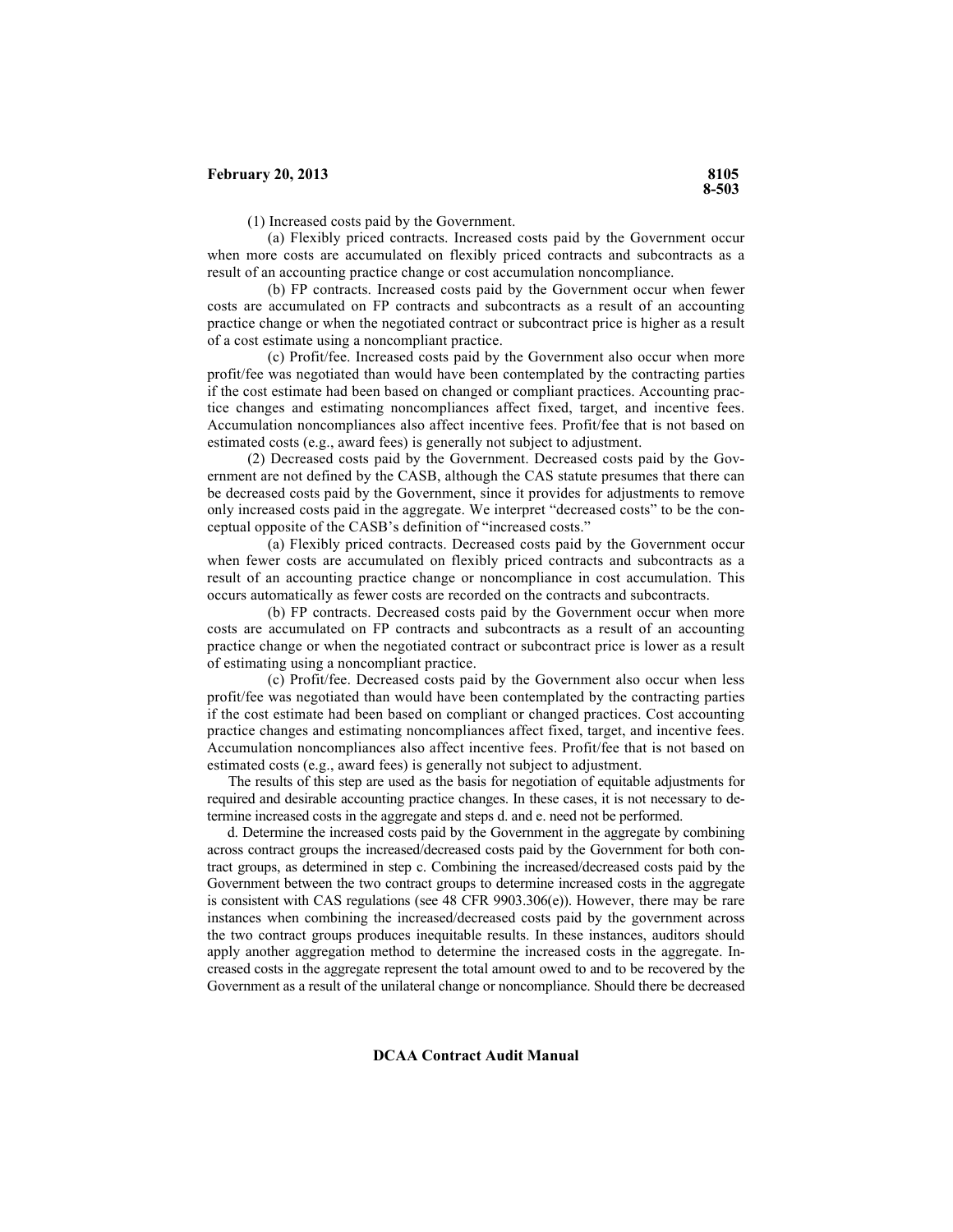costs in the aggregate resulting from unilateral changes or noncompliances, there will be no recovery by the contractor.

e. Settlement Alternatives. It is the CFAO's responsibility to administer CAS, including the resolution of cost impacts. Once the aggregate increased costs paid by the Government as a result of unilateral changes and noncompliances are determined, it is the CFAO's responsibility to work toward a settlement that precludes payment by the Government of this amount. There are a number of settlement alternatives available to the CFAO to resolve cost impacts. The auditor should assist the CFAO as necessary in settlement of these issues. Some of the options for recovery of increased costs include:

(1) Contract adjustment. Adjustments may be made to all contracts and subcontracts, or limited to certain contracts, and may include reduced cost allowances on flexibly priced contracts, downward adjustment of contract prices, target costs, ceilings, and profit/fee.

(2) Indirect rate adjustments. Any adjustment to indirect cost pools should be designed to ensure the recovery of the total amount of the aggregate increased costs paid by the Government (i.e., the impact on all CAS-covered contracts and subcontracts regardless of contract type). Indirect rate adjustments should be made only to final indirect rates, rather than on forward pricing rates, to ensure that the Government recovers the full amount it is owed.

(3) Cash payment. This option may be appropriate when the amount of increased costs in the aggregate is small or when writing a check is less burdensome than making contract or indirect rate adjustments.

# **8-503.2 Interest**

FAR 52.230-2(a)(5), 52.230-3(a)(4), 52.230-4 and 52.230-5(a)(5) provide that the Government will also recover interest on overpayments made to the contractor, including increased costs paid due to CAS noncompliances. Interest will be compounded daily from the date payment is made by the United States until the date the adjustment is effected, using the annual rate established under section 26 U.S.C. 6621 of the 1986 Internal Revenue Code. This is the same interest rate used when defective pricing is found (see 14-124). The auditor should be alert to the potential significance of interest and offer to provide assistance to the CFAO in calculating interest due to the Government once the CFAO makes the final determination on the cost impact proposal audit report. The auditor should calculate daily compound interest using the CAS Noncompliance Cost Impact Interest Calculator located on DCAA's Intranet under DCAA SOFTWARE / APPLICATIONS LIBRARY. Calculating daily compound interest is in accordance with the Unites States Court of Appeals for the Federal Circuit (CAFC) ruling dated September 14, 2009; Case No. 2008-1543.

# **8-503.3 Offsetting Cost Impacts**

FAR 30.606 specifically states that cost impacts may not be combined except under limited circumstances provided at FAR 30.606(a)(3).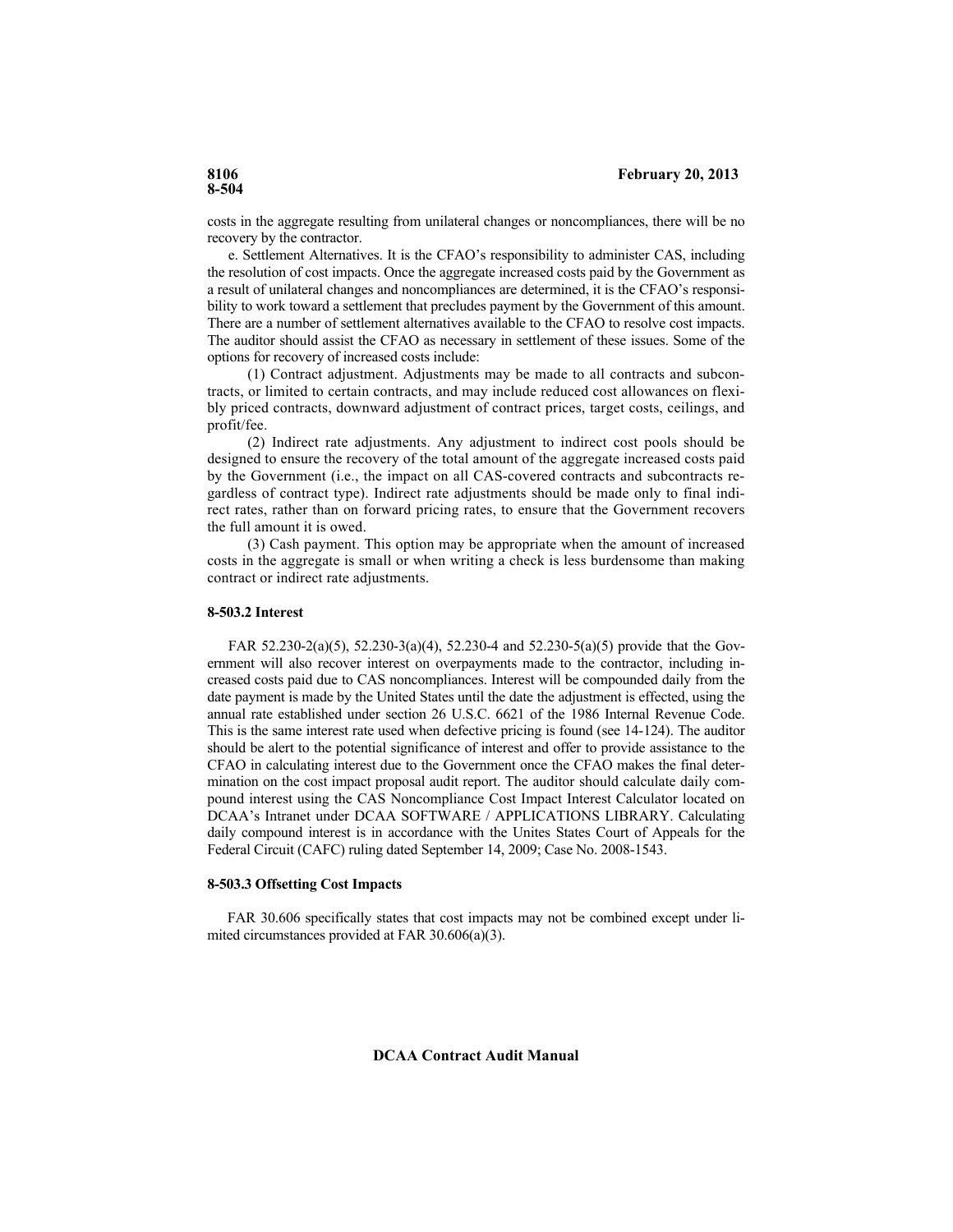#### **8-504 Failure to Submit Cost Impact Proposals**

a. FAR 52.230-6(j) provides that if the contractor fails to submit a cost impact proposal, FAR provides that the CFAO, with the assistance of the auditor, shall estimate the cost impact on contracts and subcontracts containing the CAS clause. The auditor should base the estimate, as much as possible, on readily available data. The auditor's objective is not to relieve the contractor of its responsibility for preparing the proposal, but merely to provide sufficient information upon which the CFAO can base a decision to withhold payment. Once the CFAO has made the decision to withhold payment, the burden of proof should rest with the contractor to demonstrate, through a detailed analysis, the cost impact its each CAScovered contracts and subcontracts, rather than to debate the merits of the Government estimate. (This is similar to the procedure established in FAR 49.109-7 for termination settlement by unilateral determination.) The associated audit report should include:

(1) the scope of the audit,

(2) a description of the circumstances relating to the contractor's failure to submit a cost impact proposal, and

(3) the basis used to develop the estimate.

If the auditor is unable to provide the estimate, the report should give the reasons and identify the data needed to comply with the CFAO's request.

b. The FAR withhold provisions provide that the CFAO may withhold an amount not to exceed 10 percent of each subsequent payment request related to the contractor's CAS covered prime contracts which contain the appropriate withholding provisions until the cost impact proposal has been furnished. In these situations, the estimate of the cost impact will be used by the CFAO to determine a maximum amount that should be withheld. Although not specifically provided for in the FAR, the auditor should recommend to the CFAO that withholding begin immediately and continue while the estimate of the cost impact is being developed.

## **8-505 Conferences and Reports on Audits-Cost Impact Proposals**

a. See 4-300 for guidance on entrance, interim, and exit conferences with the contractor. When appropriate (e.g., when there are numerous CAS-covered contracts and subcontracts, a series of changes, or complicated changes), the contractor and the Government should discuss and agree in advance on the manner and form of a cost impact proposal in order to ease the administrative process.

b. After completing each cost impact proposal audit, prepare and distribute a report using the guidance in 10-809.

## **8-506 Coordination**

Extensive coordination will be required when the adjustments are for changes to or failure to follow home office accounting practices. Such adjustments will affect all CAScovered contracts and subcontracts at all organizational units that receive cost allocations from the home office. It is expected, therefore, that the CAC, the CHOA, the GAC, and/or the auditor cognizant of an intermediate management organization will furnish the auditors cognizant of all segments with the results of the audit on distributing home office expenses, so that the proposed effect on contracts and subcontracts at the receiving seg-

# **DCAA Contract Audit Manual**